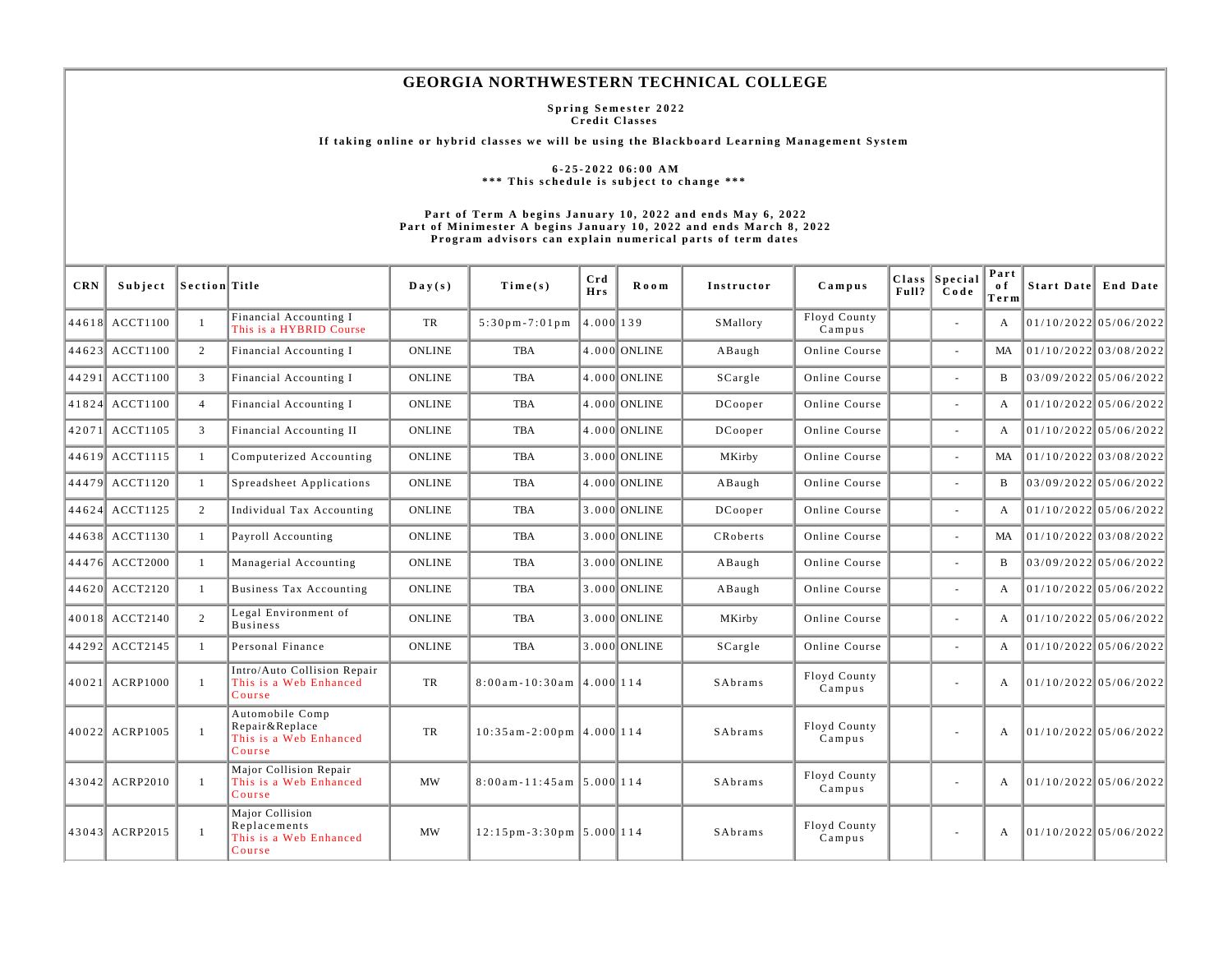| 43044 ACRP2019 | $\overline{1}$ | Major Collision Repair<br>Intern<br>This is a Web Enhanced<br>Course          | <b>MTWRF</b>  | $8:00$ am - $5:00$ pm                             | 2.000 114  |                | SAbrams | Floyd County<br>Campus   |     | $\overline{\phantom{a}}$ |    | 01/10/2022 05/06/2022 |  |
|----------------|----------------|-------------------------------------------------------------------------------|---------------|---------------------------------------------------|------------|----------------|---------|--------------------------|-----|--------------------------|----|-----------------------|--|
| 43124 AIRC1040 | $\overline{1}$ | <b>HVACR Electrical Motors</b><br>This is a Web Enhanced<br>Course            | <b>MTWR</b>   | $8:00am-2:30pm$ 4.000 101                         |            |                | CWheat  | Floyd County<br>Campus   | Yes | ä,                       | 17 | 01/10/2022 01/27/2022 |  |
| 42706 AIRC1040 | 5              | <b>HVACR Electrical Motors</b><br>This is a Web Enhanced<br>Course            | <b>MTWR</b>   | $8:00$ am - 2:30 pm                               | 14.0001305 |                | EBrown  | Walker County<br>Campus  |     | $\overline{\phantom{a}}$ | 17 | 01/10/2022 01/27/2022 |  |
| 42707 AIRC1050 | $\overline{1}$ | <b>HVACR ELCT</b><br>Components & Control<br>This is a Web Enhanced<br>Course | <b>MTWR</b>   | $8:00$ am-2:30pm 4.000 305                        |            |                | EBrown  | Walker County<br>Campus  |     |                          | 18 | 01/31/2022 02/24/2022 |  |
| 43127 AIRC1050 | 2              | <b>HVACR ELCT</b><br>Components & Control<br>This is a Web Enhanced<br>Course | <b>MTWR</b>   | $8:00$ am - 2:30 pm $\vert 4.000 \vert 101$       |            |                | CWheat  | Floyd County<br>Campus   | Yes | ä,                       | 18 | 01/31/2022 02/24/2022 |  |
| 44648 AIRC1060 | $\overline{1}$ | Air Cond System Appl &<br>Install<br>This is a Web Enhanced<br>Course         | <b>MTW</b>    | $5:30 \text{ pm} - 10:00 \text{ pm}$ 4.000 101    |            |                | MSwiger | Floyd County<br>Campus   | Yes | i,                       | 14 | 01/10/2022 02/14/2022 |  |
| 42710 AIRC1060 | 5              | Air Cond System Appl &<br>Install<br>This is a Web Enhanced<br>Course         | <b>MTWR</b>   | $8:00am-2:30pm$ 4.000 305                         |            |                | EBrown  | Walker County<br>Campus  |     |                          | 19 | 02/28/2022 03/17/2022 |  |
| 43552 AIRC1060 | 8              | Air Cond System Appl &<br>Install<br>This is a Web Enhanced<br>Course         | <b>MTWR</b>   | $8:00$ am - 2:30 pm $\vert 4.000 \vert 101$       |            |                | CWheat  | Floyd County<br>Campus   | Yes | i,                       | 19 | 02/28/2022 03/17/2022 |  |
| 44649 AIRC1070 | $\overline{1}$ | Gas Heat<br>This is a Web Enhanced<br>Course                                  | <b>MTW</b>    | $5:30 \text{ pm} - 10:00 \text{ pm}$ 4.000 101    |            |                | MSwiger | Floyd County<br>Campus   |     | ä,                       | 15 | 02/15/2022 03/23/2022 |  |
| 43719 AIRC1070 | 2              | Gas Heat<br>This is a Web Enhanced<br>Course                                  | <b>MTWR</b>   | $8:00am-2:30pm$ 4.000 101                         |            |                | CWheat  | Floyd County<br>Campus   | Yes | ä,                       | 16 | 03/24/2022 05/06/2022 |  |
| 42712 AIRC1070 | 5              | Gas Heat<br>This is a Web Enhanced<br>Course                                  | <b>MTWR</b>   | $8:00am-2:30pm$ 4.000 305                         |            |                | EBrown  | Walker County<br>Campus  |     | $\overline{\phantom{a}}$ | 16 | 03/24/2022 05/06/2022 |  |
| 44650 AIRC1080 | $\overline{1}$ | Heat Pumps and Related<br>Systems<br>This is a Web Enhanced<br>Course         | <b>MTW</b>    | $5:30 \text{ pm} - 10:00 \text{ pm}$ 4.000 101    |            |                | MSwiger | Floyd County<br>Campus   |     |                          | 16 | 03/24/2022 05/06/2022 |  |
| 42134 ALHS1011 | -1             | Struct and Func of Hum<br>Body<br>This is a HYBRID Course                     | $\mathbf T$   | $5:00 \text{ pm} - 7:30 \text{ pm}$   5.000   244 |            |                | MGreen  | Floyd County<br>Campus   |     | $\overline{\phantom{a}}$ | А  | 01/10/2022 05/06/2022 |  |
| 40044 ALHS1011 | 3              | Struct and Func of Hum<br>Body                                                | <b>ONLINE</b> | TBA                                               |            | 5.000 ONLINE   | CSmith  | Online Course            |     | ä,                       | A  | 01/10/202205/06/2022  |  |
| 40044 ALHS1011 |                | Struct and Func of Hum<br>Body                                                | <b>ONLINE</b> | TBA                                               |            | $5.000$ ONLINE | SBowman | Online Course            |     |                          |    | 01/10/2022 05/06/2022 |  |
| 40046 ALHS1011 | 5              | Struct and Func of Hum<br>Body                                                | <b>ONLINE</b> | TBA                                               |            | 5.000 ONLINE   | MCowan  | $e$ Campus<br>Platform   |     | $\blacksquare$           |    | 01/10/2022 05/06/2022 |  |
| 43940 ALHS1011 | 6              | Struct and Func of Hum<br>Body                                                | ONLINE        | TBA                                               |            | $5.000$ ONLINE | MSmith  | Online Course            |     | ÷,                       |    | 01/10/2022 05/06/2022 |  |
| 42247 ALHS1040 | $\overline{1}$ | Introduction to Health Care<br>This is a HYBRID Course                        | $\mathbb{R}$  | $9:30$ am - 12:30pm 3.000 248                     |            |                | HDavis  | Gordon County<br>Campus  |     | $\blacksquare$           | A  | 01/10/2022 05/06/2022 |  |
| 43942 ALHS1040 | $\overline{2}$ | Introduction to Health Care<br>This is a HYBRID Course                        | W             | 6:30pm-9:00pm $3.000$ A212                        |            |                | CWright | Catoosa<br>County Campus |     | $\overline{\phantom{a}}$ | A  | 01/10/2022 05/06/2022 |  |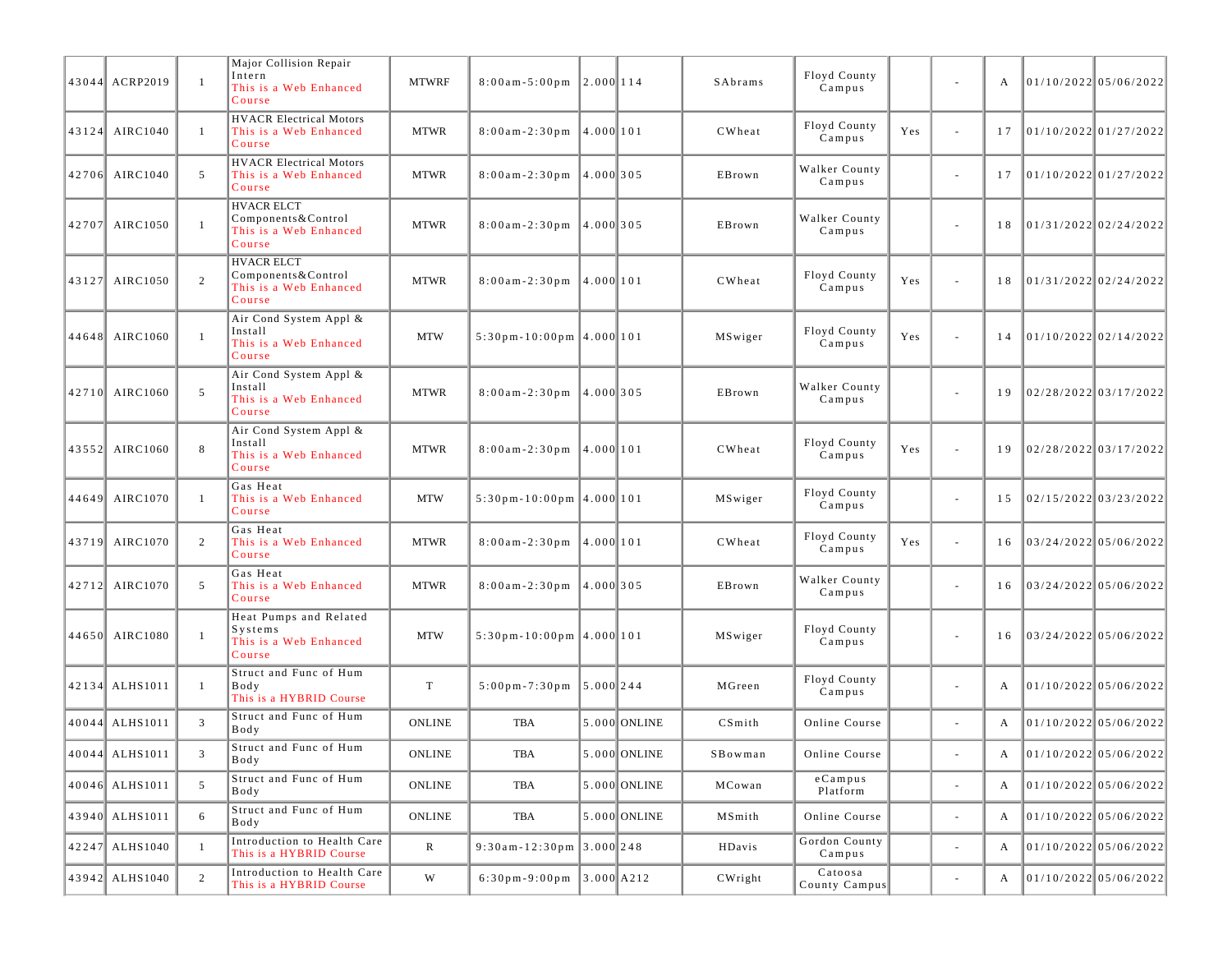| 43773 ALHS1060 | 3              | Diet and Nutrition for AHS                                                | <b>ONLINE</b> | TBA                                             |             | 2.000 ONLINE   | MCowan          | Online Course              |     |           | A            | 01/10/2022 05/06/2022   |
|----------------|----------------|---------------------------------------------------------------------------|---------------|-------------------------------------------------|-------------|----------------|-----------------|----------------------------|-----|-----------|--------------|-------------------------|
| 43939 ALHS1090 | 11             | MedTerm/Allied Health<br>Sciences                                         | <b>ONLINE</b> | TBA                                             |             | 2.000 ONLINE   | <b>DEstes</b>   | $e$ Campus<br>Platform     |     | $\sim$    | A            | 01/10/2022 05/06/2022   |
| 43941 ALHS1090 | 13             | MedTerm/Allied Health<br>Sciences                                         | <b>ONLINE</b> | <b>TBA</b>                                      |             | 2.000 ONLINE   | SBowman         | Online Course              |     | $\sim$    | A            | 01/10/2022 05/06/2022   |
| 44161 ALHS1090 | 14             | MedTerm/Allied Health<br>Sciences                                         | <b>ONLINE</b> | TBA                                             |             | 2.000 ONLINE   | LCampbell       | Online Course              |     |           | A            | 01/10/2022 05/06/2022   |
| 43803 ALHS1090 | 3              | MedTerm/Allied Health<br>Sciences                                         | <b>ONLINE</b> | TBA                                             |             | 2.000 ONLINE   | SBowman         | Online Course              |     |           | A            | $01/10/2022$ 05/06/2022 |
| 40071 ALHS1090 | $\overline{4}$ | MedTerm/Allied Health<br>Sciences<br>This is a HYBRID Course              | R             | $5:00 \,\mathrm{p m}$ - $7:00 \,\mathrm{p m}$   | $2.000$ 243 |                | MGreen          | Floyd County<br>Campus     |     | $\sim$    | A            | 01/10/2022 05/06/2022   |
| 44497 ALHS1090 | $\tau$         | MedTerm/Allied Health<br>Sciences                                         | <b>ONLINE</b> | TBA                                             |             | $2.000$ ONLINE | KRedding        | Online Course              |     |           | A            | $01/10/2022$ 05/06/2022 |
| 43937 ALHS1090 | 8              | MedTerm/Allied Health<br>Sciences                                         | <b>ONLINE</b> | <b>TBA</b>                                      |             | 2.000 ONLINE   | SBowman         | Online Course              |     | $\sim$    | A            | 01/10/2022 05/06/2022   |
| 43937 ALHS1090 | 8              | MedTerm/Allied Health<br>Sciences                                         | <b>ONLINE</b> | <b>TBA</b>                                      |             | 2.000 ONLINE   | CSmith          | Online Course              |     | $\sim$    | A            | 01/10/2022 05/06/2022   |
| 40077 AMCA2130 | -1             | CNC Mill Manual<br>Programming<br>This is a Web Enhanced<br>Course        | TR            | $8:00$ am-10:55am 5.000 171                     |             |                | PShirley        | Whitfield<br>Murray Campus |     |           | A            | $01/10/2022$ 05/06/2022 |
| 40078 AMCA2130 | 2              | <b>CNC Mill Manual</b><br>Programming<br>This is a Web Enhanced<br>Course | TR            | $8:30$ am-11:20am 5.000 108                     |             |                | <b>BJenkins</b> | Floyd County<br>Campus     |     |           | A            | $01/10/2022$ 05/06/2022 |
| 44302 AMFT1000 | $\overline{2}$ | World Class Manufacturing<br>This is a Web Enhanced<br>Course             | M             | $8:00$ am-11:10am 2.000 225                     |             |                | DTate           | Whitfield<br>Murray Campus |     |           | B            | 03/09/2022 05/06/2022   |
| 44521 AMFT1200 | $\mathbf{1}$   | General Industrial Math<br>This is a Web Enhanced<br>Course               | TR            | $10:00$ am - $11:50$ am $2.000$ $226$           |             |                | DTate           | Whitfield<br>Murray Campus |     |           | MA           | 01/10/2022 03/08/2022   |
| 44221 AMFT1500 | 1              | Ind Safety & OSHA<br>Procedures<br>This is a Web Enhanced<br>Course       | MW            | 10:00am-11:50am 2.000 225                       |             |                | DTate           | Whitfield<br>Murray Campus |     | $\sim$    | MA           | 01/10/2022 03/08/2022   |
| 43068 AUMF1120 | 2              | Programmable Controllers<br>This is a Web Enhanced<br>Course              | <b>MTWRF</b>  | $1:35 \text{ pm} - 3:05 \text{ pm}$ 5.000 TRION |             |                | GPawlowski      | Trion High<br>School       | Yes | <b>HS</b> | A            | 01/10/2022 05/06/2022   |
| 44550 AUMF1150 | 1              | Introduction to Robotics<br>This is a Web Enhanced<br>Course              | TR            | $5:15 \text{ pm} - 7:20 \text{ pm}$ 3.000 A149  |             |                | PFitzsimmons    | Catoosa<br>County Campus   |     | $\sim$    | A            | 01/10/2022 05/06/2022   |
| 44319 AUMF1150 | 2              | Introduction to Robotics<br>This is a Web Enhanced<br>Course              | <b>MTWR</b>   | $8:00am - 9:05am$                               | $3.000$ 143 |                | RHuggins        | Whitfield<br>Murray Campus |     |           | A            | 01/10/2022 05/06/2022   |
| 44551 AUMF2060 | $\mathbf{1}$   | Work Cell Design<br>Laboratory<br>This is a Web Enhanced<br>Course        | TR            | $7:25 \text{ pm} - 8:35 \text{ pm}$ 2.000 A149  |             |                | PFitzsimmons    | Catoosa<br>County Campus   |     |           |              | 01/10/2022 05/06/2022   |
| 44755 AUMF2060 | 2              | Work Cell Design<br>Laboratory<br>This is a Web Enhanced<br>Course        | <b>MTWR</b>   | $9:10am-9:50am$ 2.000 143                       |             |                | RHuggins        | Whitfield<br>Murray Campus |     | $\sim$    | A            | 01/10/2022 05/06/2022   |
| 40081 AUTT1010 | $\mathbf{1}$   | Automotive Technology<br>Intro<br>This is a HYBRID Course                 | M             | $5:30 \text{ pm} - 7:30 \text{ pm}$ 2.000 107   |             |                | TPeco           | Walker County<br>Campus    |     | $\sim$    | $\mathbf{A}$ | 01/10/2022 05/06/2022   |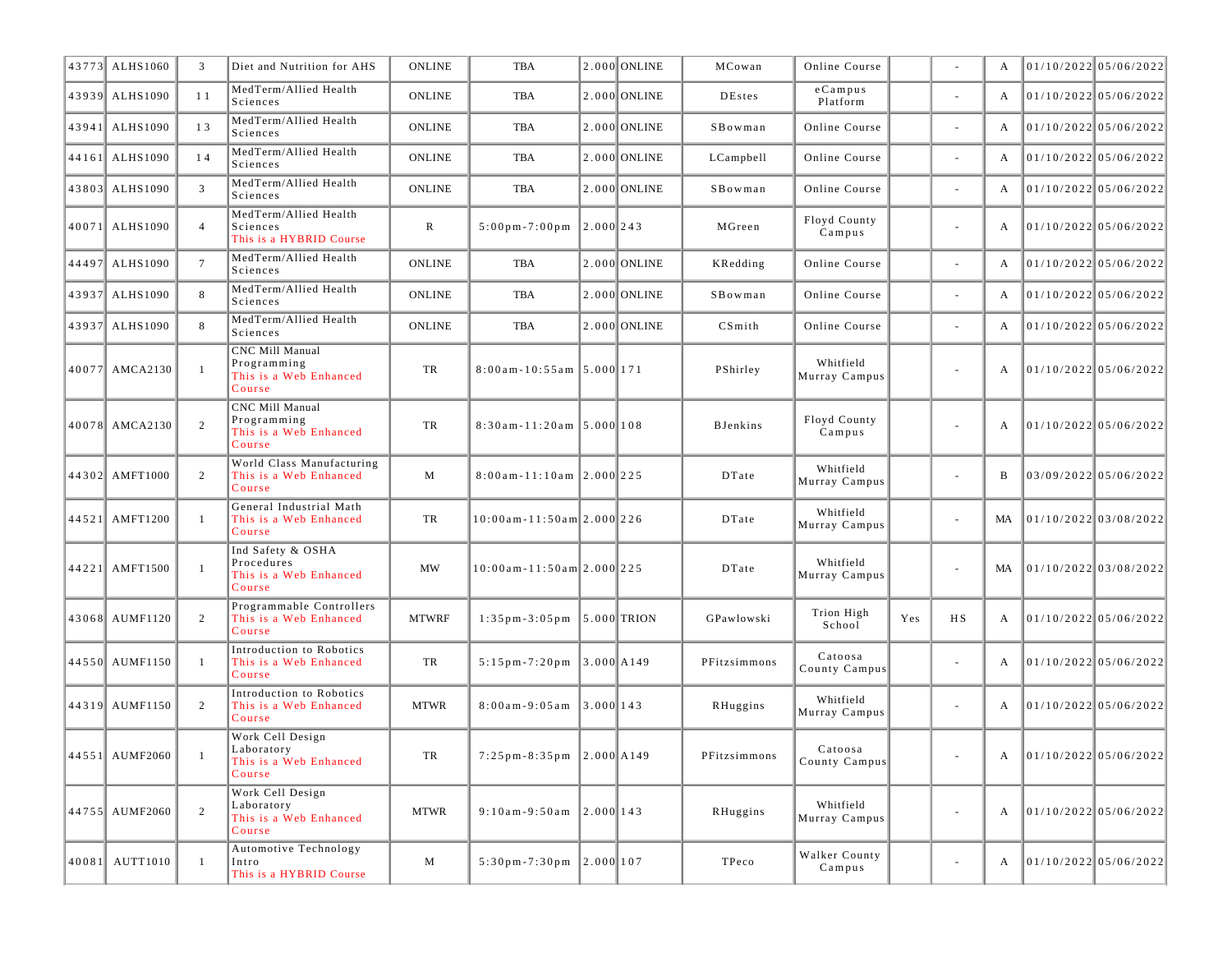| 43934 AUTT1010 | 2              | Automotive Technology<br>Intro<br>This is a Web Enhanced<br>Course    | TR          | $8:00$ am - 9:15 am                                 | 2.000 121    |              | DLute      | Floyd County<br>Campus      |     | $\overline{\phantom{a}}$ | A  | 01/10/2022 05/06/2022    |
|----------------|----------------|-----------------------------------------------------------------------|-------------|-----------------------------------------------------|--------------|--------------|------------|-----------------------------|-----|--------------------------|----|--------------------------|
| 44526 AUTT1040 | $\overline{1}$ | Automotive Engine<br>Performance<br>This is a HYBRID Course           | <b>MTWR</b> | $8:00$ am - 1:00 pm                                 | 17.0001107   |              | TPeco      | Walker County<br>Campus     |     | $\overline{\phantom{a}}$ | 34 | 02/24/2022 05/06/2022    |
| 44527 AUTT1040 | 2              | Automotive Engine<br>Performance<br>This is a Web Enhanced<br>Course  | <b>MTWR</b> | $8:00$ am-1:40pm 7.000 121                          |              |              | DLute      | Floyd County<br>Campus      |     | ä,                       | 34 | 02/24/2022 05/06/2022    |
| 40087 AUTT2010 | $\overline{1}$ | Automotive Engine Repair<br>This is a HYBRID Course                   | <b>MTWR</b> | $8:00$ am-1:00pm 6.000 107                          |              |              | TPeco      | Walker County<br>$C$ ampus  |     | $\overline{\phantom{a}}$ | 33 | 01/10/2022 02/23/2022    |
| 43935 AUTT2010 | 2              | Automotive Engine Repair<br>This is a Web Enhanced<br>Course          | <b>MTWR</b> | $8:00$ am-1:40pm 6.000 121                          |              |              | DLute      | Floyd County<br>Campus      | Yes | ä,                       | 33 | 01/10/2022 02/23/2022    |
| 44817 AUTT2020 | $\overline{1}$ | Auto Manual Drive<br>Train&Axles<br>This is a Web Enhanced<br>Course  | <b>MTWR</b> | $8:00$ am-1:30pm 4.000 121                          |              |              | DLute      | Floyd County<br>Campus      | Yes | ä,                       | A  | 01/10/2022 05/06/2022    |
| 44303 AUTT2030 | $\overline{1}$ | Automatic<br>Transmiss&Transaxles<br>This is a Web Enhanced<br>Course | <b>MW</b>   | $5:30 \text{ pm} - 9:45 \text{ pm}$   $5.000$   121 |              |              | DLute      | Floyd County<br>Campus      |     |                          | A  | 01/10/202205/06/2022     |
| 40090 AUTT2030 | 2              | Automatic<br>Transmiss&Transaxles<br>This is a HYBRID Course          | M           | $5:00 \text{ pm} - 10:00 \text{ pm}$ 5.000 107      |              |              | TPeco      | Walker County<br>Campus     |     | $\overline{\phantom{a}}$ | А  | $101/10/2022$ 05/06/2022 |
| 43911 AVMT1000 | -1             | <b>Aviation Mathematics</b>                                           | <b>MTWR</b> | $8:00$ am - 4:00 pm                                 | 12.0001104   |              | ZFager     | Aviation<br>Training Center | Yes | ÷,                       | 26 | 01/10/2022 01/18/2022    |
| 43916 AVMT1010 | -1             | Aircraft Maintenance Regs                                             | <b>MTWR</b> | $8:00a m - 4:00 p m$                                | 12.0001104   |              | ZFager     | Aviation<br>Training Center | Yes | ä,                       | 24 | 03/21/2022 04/07/2022    |
| 43913 AVMT1025 | $\overline{1}$ | Aircraft Applied Sciences II                                          | <b>MTWR</b> | $8:00$ am - 4:00 pm                                 | $14.000$ 104 |              | ZFager     | Aviation<br>Training Center | Yes | ä,                       | 28 | 01/27/2022 02/17/2022    |
| 43915 AVMT1030 | $\overline{1}$ | Aircraft<br>Electricity & Electroni                                   | <b>MTWR</b> | $8:00$ am - 4:00 pm                                 | 5.000    104 |              | ZFager     | Aviation<br>Training Center | Yes | ÷,                       | 23 | 02/21/2022 03/17/2022    |
| 43912 AVMT1210 | -1             | <b>Aviation Physics</b>                                               | <b>MTWR</b> | $8:00a m - 4:00 p m$                                | 2.000 104    |              | ZFager     | Aviation<br>Training Center | Yes | $\overline{\phantom{a}}$ | 27 | 01/19/2022 01/26/2022    |
| 43896 AVMT2050 | $\overline{1}$ | Airframe Inspection                                                   | <b>MTWR</b> | $8:00$ am - 4:00 pm                                 | 4.000 105    |              | WBannister | Aviation<br>Training Center | Yes | ä,                       | 23 | 02/21/2022 03/17/2022    |
| 44693 AVMT2090 | -1             | Aircraft Electrical Systems                                           | <b>MTWR</b> | $8:00$ am - 4:00 pm                                 | 14.0001105   |              | WBannister | Aviation<br>Training Center | Yes | ÷,                       | 21 | 01/10/2022 02/03/2022    |
| 43897 AVMT2095 | $\overline{1}$ | Aircraft Commu and<br>Navigat Sys                                     | <b>MTWR</b> | $8:00$ am - 4:00 pm                                 | 12.0001105   |              | WBannister | Aviation<br>Training Center | Yes | $\overline{\phantom{a}}$ | 22 | $02/07/2022$ 02/17/2022  |
| 43898 AVMT2210 | $\overline{1}$ | Recipro Engine Powerplants                                            | <b>MTWR</b> | $8:00$ am - 4:00 pm                                 | 3.000105     |              | WBannister | Aviation<br>Training Center | Yes | ÷,                       | 24 | 03/21/2022 04/07/2022    |
| 44694 AVMT2220 |                | Reciprocat Eng Powerplants<br>$_{\rm II}$                             | <b>MTWR</b> | $8:00am-4:00pm$ 4.000 107                           |              |              | ENelson    | Aviation<br>Training Center | Yes | ä,                       | 20 | 03/21/2022 04/28/2022    |
| 43899 AVMT2230 | 0 1            | Gas Turbine Powerplants I                                             | <b>MTWR</b> | $8:00am-4:00pm$ 3.000 105                           |              |              | WBannister | Aviation<br>Training Center | Yes | ÷,                       | 25 | 04/11/2022 04/21/2022    |
| 44695 AVMT2260 | -1             | AircraftEng Fuel&Metering<br>Syst                                     | <b>MTWR</b> | $8:00a m - 4:00p m$                                 | 4.000 107    |              | ENelson    | Aviation<br>Training Center | Yes | ÷,                       | 18 | 01/31/2022 02/24/2022    |
| 44696 AVMT2275 | $\overline{1}$ | Powerplant Ignit and Start<br>S y s                                   | <b>MTWR</b> | $8:00am-4:00pm$ 4.000 107                           |              |              | ENelson    | Aviation<br>Training Center | Yes | $\Box$                   | 19 | 02/28/2022 03/17/2022    |
| 44697 AVMT2280 | $\overline{1}$ | Aircraft Powerplant Acces<br>Syst                                     | <b>MTWR</b> | $8:00$ am-4:00pm 3.000 107                          |              |              | ENelson    | Aviation<br>Training Center | Yes | $\overline{\phantom{a}}$ | 17 | 01/10/2022 01/27/2022    |
| 40110 BIOL2113 | -1             | Anatomy and Physiology I                                              | ONLINE      | TBA                                                 |              | 3.000 ONLINE | DAndrews   | Online Course               | Yes | $\overline{\phantom{a}}$ | A  | 01/10/2022 05/06/2022    |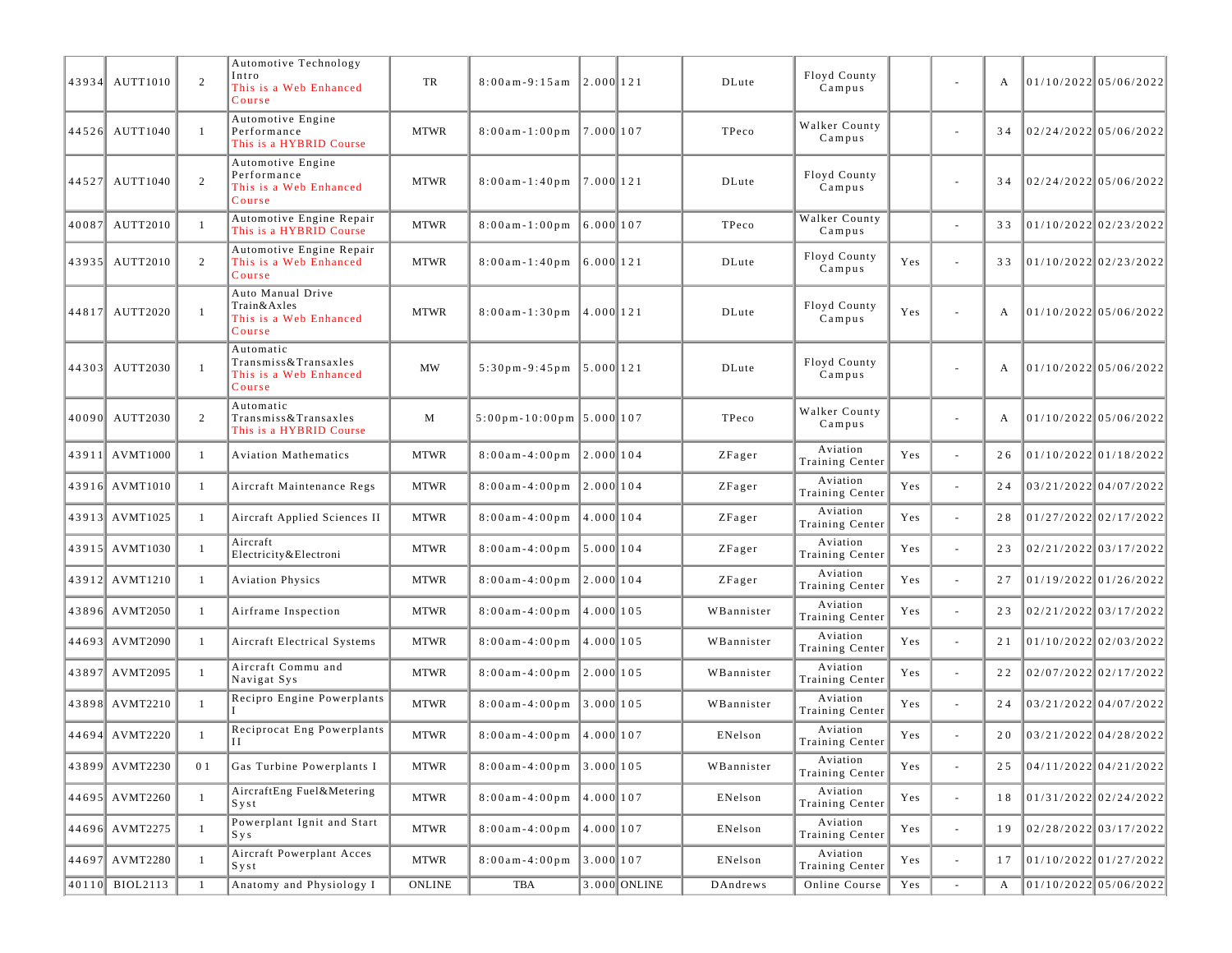| 42861 | <b>BIOL2113</b> | 12              | Anatomy and Physiology I                                    | <b>ONLINE</b>         | TBA                               |             | 3.000 ONLINE   | CWright                  | Online Course           |     |                          | A | 01/10/2022 05/06/2022   |
|-------|-----------------|-----------------|-------------------------------------------------------------|-----------------------|-----------------------------------|-------------|----------------|--------------------------|-------------------------|-----|--------------------------|---|-------------------------|
| 40112 | <b>BIOL2113</b> | 2               | Anatomy and Physiology I                                    | <b>ONLINE</b>         | TBA                               |             | 3.000 ONLINE   | DAndrews                 | Online Course           | Yes | $\sim$                   | A | $01/10/2022$ 05/06/2022 |
| 40120 | <b>BIOL2113</b> | 3               | Anatomy and Physiology I                                    | <b>ONLINE</b>         | <b>TBA</b>                        |             | 3.000 ONLINE   | DAndrews                 | Online Course           | Yes |                          | A | $01/10/2022$ 05/06/2022 |
| 40100 | <b>BIOL2113</b> | $\overline{4}$  | Anatomy and Physiology I<br>This is a HYBRID Course         | <b>MW</b>             | $9:30$ am - $10:45$ am            | $3.000$ 229 |                | DAndrews                 | Floyd County<br>Campus  |     |                          | A | $01/10/2022$ 05/06/2022 |
| 40104 | <b>BIOL2113</b> | 5               | Anatomy and Physiology I<br>This is a HYBRID Course         | <b>MW</b>             | $11:00$ am - 12:15pm 3.000 229    |             |                | DAndrews                 | Floyd County<br>Campus  | Yes | $\overline{\phantom{a}}$ | A | 01/10/2022 05/06/2022   |
| 43643 | <b>BIOL2113</b> | 6               | Anatomy and Physiology I                                    | <b>ONLINE</b>         | TBA                               |             | 3.000 ONLINE   | CWright                  | Online Course           |     |                          | A | 01/10/2022 05/06/2022   |
| 44849 | <b>BIOL2113</b> | $7\overline{ }$ | Anatomy and Physiology I                                    | <b>ONLINE</b>         | TBA                               |             | 3.000 ONLINE   | DAndrews                 | Online Course           |     | $\overline{\phantom{a}}$ | A | $01/10/2022$ 05/06/2022 |
|       | 40111 BIOL2113L | $\overline{1}$  | Anatomy and Physiology<br>Lab I                             | <b>ONLINE</b>         | TBA                               |             | 1.000 ONLINE   | LBryant                  | Online Course           | Yes | $\bar{a}$                | A | 01/10/2022 05/06/2022   |
|       | 42862 BIOL2113L | 12              | Anatomy and Physiology<br>Lab I                             | <b>ONLINE</b>         | TBA                               |             | 1.000 ONLINE   | JNwaba                   | Online Course           |     | $\sim$                   | A | $01/10/2022$ 05/06/2022 |
|       | 40113 BIOL2113L | 2               | Anatomy and Physiology<br>Lab I                             | <b>ONLINE</b>         | TBA                               |             | 1.000 ONLINE   | CLackey                  | Online Course           |     | $\bar{a}$                | A | $01/10/2022$ 05/06/2022 |
|       | 40121 BIOL2113L | 3               | Anatomy and Physiology<br>Lab I                             | <b>ONLINE</b>         | TBA                               |             | 1.000 ONLINE   | CLackey                  | Online Course           | Yes | $\omega$                 | A | 01/10/2022 05/06/2022   |
|       | 40101 BIOL2113L | $\overline{4}$  | Anatomy and Physiology<br>Lab I<br>This is a HYBRID Course  | <b>MW</b>             | $11:00am - 12:15pm$ 1.000 205     |             |                | CLackey                  | Floyd County<br>Campus  |     | $\overline{\phantom{a}}$ | A | 01/10/2022 05/06/2022   |
|       | 40105 BIOL2113L | 5               | Anatomy and Physiology<br>Lab I<br>This is a HYBRID Course  | <b>MW</b>             | $9:30$ am - 10:45am   1.000   205 |             |                | CLackey                  | Floyd County<br>Campus  | Yes |                          | A | $01/10/2022$ 05/06/2022 |
|       | 44850 BIOL2113L | 6               | Anatomy and Physiology<br>Lab I                             | <b>ONLINE</b>         | TBA                               |             | 1.000 ONLINE   | LBryant                  | Online Course           |     | $\sim$                   | A | $01/10/2022$ 05/06/2022 |
|       | 43645 BIOL2113L | $7\phantom{.0}$ | Anatomy and Physiology<br>Lab I                             | <b>ONLINE</b>         | TBA                               |             | 1.000 ONLINE   | JNwaba                   | Online Course           |     | $\overline{\phantom{a}}$ | A | 01/10/2022 05/06/2022   |
|       | 41282 BIOL2114  | 10              | Anatomy and Physiology II<br>This is a HYBRID Course        | TR                    | $9:30$ am - 10:45am 3.000 5101    |             |                | CWright                  | Walker County<br>Campus |     | $\sim$                   | A | $01/10/2022$ 05/06/2022 |
| 41284 | <b>BIOL2114</b> | 11              | Anatomy and Physiology II                                   | <b>ONLINE</b>         | <b>TBA</b>                        |             | 3.000 ONLINE   | CWright                  | Online Course           | Yes | $\overline{\phantom{a}}$ | A | $01/10/2022$ 05/06/2022 |
| 41287 | <b>BIOL2114</b> | 12              | Anatomy and Physiology II                                   | <b>ONLINE</b>         | TBA                               |             | 3.000 ONLINE   | CWright                  | Online Course           |     | $\sim$                   | A | $01/10/2022$ 05/06/2022 |
| 40128 | <b>BIOL2114</b> | 2               | Anatomy and Physiology II                                   | <b>ONLINE</b>         | TBA                               |             | 3.000 ONLINE   | BCochran                 | Online Course           | Yes | $\omega$                 | A | $01/10/2022$ 05/06/2022 |
| 40130 | <b>BIOL2114</b> | 3               | Anatomy and Physiology II                                   | <b>ONLINE</b>         | <b>TBA</b>                        |             | 3.000 ONLINE   | BCochran                 | Online Course           | Yes | $\omega$                 | A | $01/10/2022$ 05/06/2022 |
| 40122 | <b>BIOL2114</b> | 5               | Anatomy and Physiology II<br>This is a HYBRID Course        | TR                    | $9:30$ am - $10:45$ am            | $3.000$ 229 |                | BCochran                 | Floyd County<br>Campus  | Yes | $\overline{\phantom{a}}$ | A | $01/10/2022$ 05/06/2022 |
|       | 40132 BIOL2114  | 6               | Anatomy and Physiology II                                   | <b>ONLINE</b>         | TBA                               |             | 3.000 ONLINE   | BCochran                 | Online Course           |     | $\sim$                   | A | $01/10/2022$ 05/06/2022 |
|       | 41283 BIOL2114L | 10              | Anatomy and Physiology<br>Lab II                            | <b>ONLINE</b>         | TBA                               |             | 1.000 ONLINE   | LBryant                  | Online Course           |     | $\sim$                   | A | $01/10/2022$ 05/06/2022 |
|       | 41286 BIOL2114L | 11              | Anatomy and Physiology<br>Lab II                            | <b>ONLINE</b>         | TBA                               |             | 1.000 ONLINE   | LBryant                  | Online Course           | Yes | $\bar{a}$                | A | 01/10/2022 05/06/2022   |
|       | 41288 BIOL2114L |                 | Anatomy and Physiology<br>Lab II                            | $\mathop{\rm ONLINE}$ | TBA                               |             | $1.000$ ONLINE | $\operatorname{LBryant}$ | Online Course           | Yes |                          |   | 01/10/2022 05/06/2022   |
|       | 40129 BIOL2114L | 2               | Anatomy and Physiology<br>Lab II                            | ONLINE                | TBA                               |             | $1.000$ ONLINE | ACarlton                 | Online Course           | Yes | $\omega$                 | A | 01/10/2022 05/06/2022   |
|       | 40131 BIOL2114L | $\mathfrak{Z}$  | Anatomy and Physiology<br>Lab II                            | ONLINE                | TBA                               |             | $1.000$ ONLINE | ACarlton                 | Online Course           | Yes | $\omega$                 | A | 01/10/2022 05/06/2022   |
|       | 40123 BIOL2114L | 5               | Anatomy and Physiology<br>Lab II<br>This is a HYBRID Course | TR                    | $11:00$ am - $12:15$ pm 1.000 205 |             |                | BCochran                 | Floyd County<br>Campus  | Yes | $\overline{\phantom{a}}$ | A | 01/10/2022 05/06/2022   |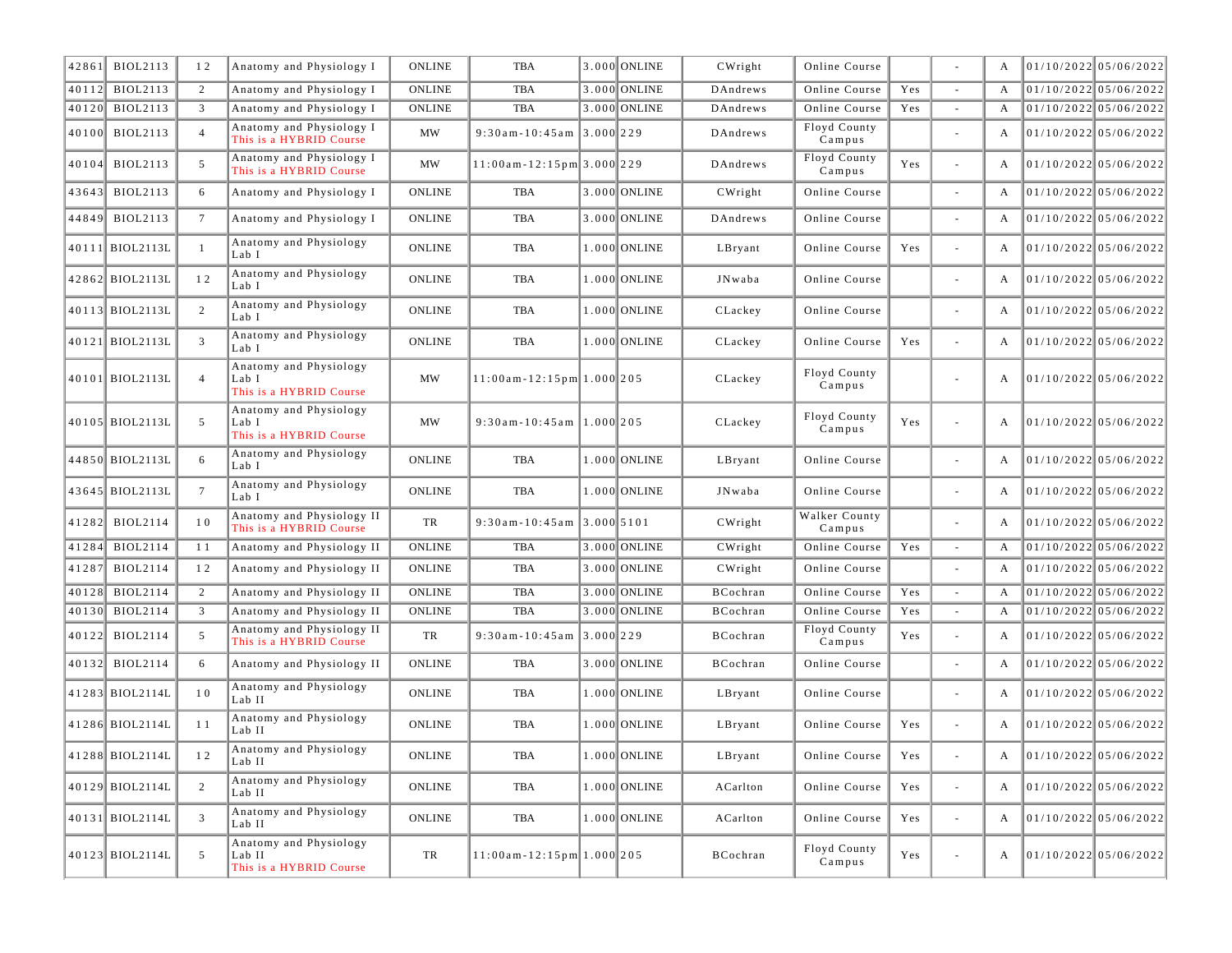|       | 40133 BIOL2114L | 6              | Anatomy and Physiology<br>Lab II                                     | <b>ONLINE</b> | TBA                                            |              | 1.000 ONLINE   | ACarlton      | Online Course          |     |                          | A | $01/10/2022$ 05/06/2022 |
|-------|-----------------|----------------|----------------------------------------------------------------------|---------------|------------------------------------------------|--------------|----------------|---------------|------------------------|-----|--------------------------|---|-------------------------|
|       | 40134 BIOL2117  | -1             | Introductory Microbiology<br>This is a HYBRID Course                 | TR            | $12:45 \text{ pm} - 2:00 \text{ pm }3.000$ 229 |              |                | JFarmer       | Floyd County<br>Campus |     | $\overline{\phantom{a}}$ | A | 01/10/2022 05/06/2022   |
| 44390 | <b>BIOL2117</b> | 2              | Introductory Microbiology                                            | <b>ONLINE</b> | TBA                                            |              | 3.000 ONLINE   | JFarmer       | Online Course          |     | $\overline{\phantom{a}}$ | A | 01/10/2022 05/06/2022   |
|       | 42132 BIOL2117  | 3              | Introductory Microbiology                                            | <b>ONLINE</b> | TBA                                            |              | 3.000 ONLINE   | CWright       | Online Course          |     | $\overline{\phantom{a}}$ | A | 01/10/2022 05/06/2022   |
|       | 40135 BIOL2117L | $\overline{1}$ | Introductory Microbiology<br>Lab<br>This is a Web Enhanced<br>Course | TR            | $2:15$ pm - 3:45 pm                            | $1.000$  205 |                | JFarmer       | Floyd County<br>Campus |     | $\overline{\phantom{a}}$ | A | 01/10/2022 05/06/2022   |
|       | 44391 BIOL2117L | 2              | Introductory Microbiology<br>Lab                                     | <b>ONLINE</b> | TBA                                            |              | 1.000 ONLINE   | JFarmer       | Online Course          |     | $\overline{\phantom{a}}$ | A | 01/10/2022 05/06/2022   |
|       | 42133 BIOL2117L | 3              | Introductory Microbiology<br>Lab                                     | <b>ONLINE</b> | TBA                                            |              | 1.000 ONLINE   | JFarmer       | Online Course          |     | $\overline{\phantom{a}}$ | A | 01/10/2022 05/06/2022   |
|       | 43750 BUSN1010  | $\overline{1}$ | Med Term, Anatomy, Dis<br>for Bus                                    | <b>ONLINE</b> | <b>TBA</b>                                     |              | 6.000 ONLINE   | IAcevedo      | Online Course          |     | $\overline{\phantom{a}}$ | A | 01/10/2022 05/06/2022   |
|       | 43483 BUSN1015  | $\overline{1}$ | Intro To Healthcare<br>Reimburs                                      | <b>ONLINE</b> | TBA                                            |              | 3.000 ONLINE   | EHunt         | Online Course          |     | $\overline{\phantom{a}}$ | A | 01/10/2022 05/06/2022   |
|       | 40146 BUSN1190  | $\overline{1}$ | Digital Technologies in<br>Busn                                      | <b>ONLINE</b> | TBA                                            |              | 2.000 ONLINE   | KWhitfield    | Online Course          |     | $\sim$                   | B | 03/09/2022 05/06/2022   |
|       | 44621 BUSN1240  | $\overline{1}$ | Office Procedures<br>This is a Web Enhanced<br>Course                | <b>MTWRF</b>  | $11:40$ am-1:38pm 3.000 ROMEHS                 |              |                | JMoore        | Rome High<br>School    | Yes | H S                      | A | 01/10/2022 05/06/2022   |
|       | 44622 BUSN1240  | 2              | Office Procedures<br>This is a Web Enhanced<br>Course                | <b>MTWRF</b>  | $8:30am - 9:58am$                              |              | $3.000$ ROMEHS | JMoore        | Rome High<br>School    | Yes | НS                       | A | 01/10/2022 05/06/2022   |
|       | 41393 BUSN1240  | 5              | Office Procedures                                                    | <b>ONLINE</b> | <b>TBA</b>                                     |              | 3.000 ONLINE   | <b>BCapes</b> | Online Course          |     | $\overline{\phantom{a}}$ | A | 01/10/2022 05/06/2022   |
|       | 40156 BUSN1300  | 2              | Introduction to Business                                             | <b>ONLINE</b> | TBA                                            |              | 3.000 ONLINE   | <b>BCapes</b> | Online Course          |     | $\overline{\phantom{a}}$ | A | 01/10/2022 05/06/2022   |
|       | 44252 BUSN1340  | $\overline{1}$ | Customer Service<br>Effectiveness                                    | <b>ONLINE</b> | <b>TBA</b>                                     |              | 3.000 ONLINE   | <b>BCapes</b> | Online Course          |     | $\sim$                   | B | 03/09/2022 05/06/2022   |
|       | 42153 BUSN1400  | $\overline{4}$ | Word Processing                                                      | <b>ONLINE</b> | <b>TBA</b>                                     |              | 4.000 ONLINE   | DRoebuck      | Online Course          |     | $\overline{\phantom{a}}$ | A | 01/10/2022 05/06/2022   |
|       | 41978 BUSN1410  | $\overline{3}$ | Spreadsheet Concepts and<br>Appli                                    | <b>ONLINE</b> | TBA                                            |              | 4.000 ONLINE   | DRoebuck      | Online Course          |     | $\overline{\phantom{a}}$ | A | 01/10/2022 05/06/2022   |
|       | 40174 BUSN1430  | $\overline{1}$ | Desktop Publ&Presentation<br>Appl                                    | <b>ONLINE</b> | <b>TBA</b>                                     |              | 4.000 ONLINE   | <b>BCapes</b> | Online Course          |     | $\overline{\phantom{a}}$ | A | 01/10/2022 05/06/2022   |
|       | 42526 BUSN1440  | -1             | Document Production                                                  | <b>ONLINE</b> | <b>TBA</b>                                     |              | 4.000 ONLINE   | <b>BCapes</b> | Online Course          |     |                          | A | 01/10/2022 05/06/2022   |
|       | 44531 BUSN1440  | 2              | Document Production                                                  | <b>ONLINE</b> | TBA                                            |              | 4.000 ONLINE   | TBlankenship  | Online Course          |     | $\overline{\phantom{a}}$ | B | $03/09/2022$ 05/06/2022 |
|       | 44249 BUSN1440  | 3              | Document Production                                                  | <b>ONLINE</b> | TBA                                            |              | 4.000 ONLINE   | BLovell       | Online Course          |     | $\overline{\phantom{a}}$ | A | $01/10/2022$ 05/06/2022 |
|       | 42602 BUSN1440  | $\overline{4}$ | Document Production                                                  | <b>ONLINE</b> | <b>TBA</b>                                     |              | 4.000 ONLINE   | KWhitfield    | Online Course          |     | $\overline{\phantom{a}}$ | A | $01/10/2022$ 05/06/2022 |
|       | 40182  BUSN1440 | 8              | Document Production                                                  | ONLINE        | TBA                                            |              | 4.000 ONLINE   | TCochran      | Online Course          |     |                          |   | 01/10/2022 05/06/2022   |
|       | 41921 BUSN2160  | 3              | Electronic Mail Applications                                         | ONLINE        | TBA                                            |              | $2.000$ ONLINE | KWhitfield    | Online Course          |     | $\blacksquare$           | B | 03/09/2022 05/06/2022   |
|       | 41698 BUSN2190  | 5              | Busn Doc<br>Proofreading&Editing                                     | ONLINE        | TBA                                            |              | 3.000 ONLINE   | BLovell       | Online Course          |     | $\overline{\phantom{a}}$ | A | 01/10/2022 05/06/2022   |
|       | 41417 BUSN2210  | 2              | Applied Office Procedures                                            | ONLINE        | TBA                                            |              | 3.000 ONLINE   | KWhitfield    | Online Course          |     | $\overline{\phantom{a}}$ | A | 01/10/2022 05/06/2022   |
|       | 43888 BUSN2300  | -1             | Medical Terminology                                                  | ONLINE        | TBA                                            |              | $2.000$ ONLINE | EHunt         | Online Course          |     | $\overline{\phantom{a}}$ | B | 03/09/2022 05/06/2022   |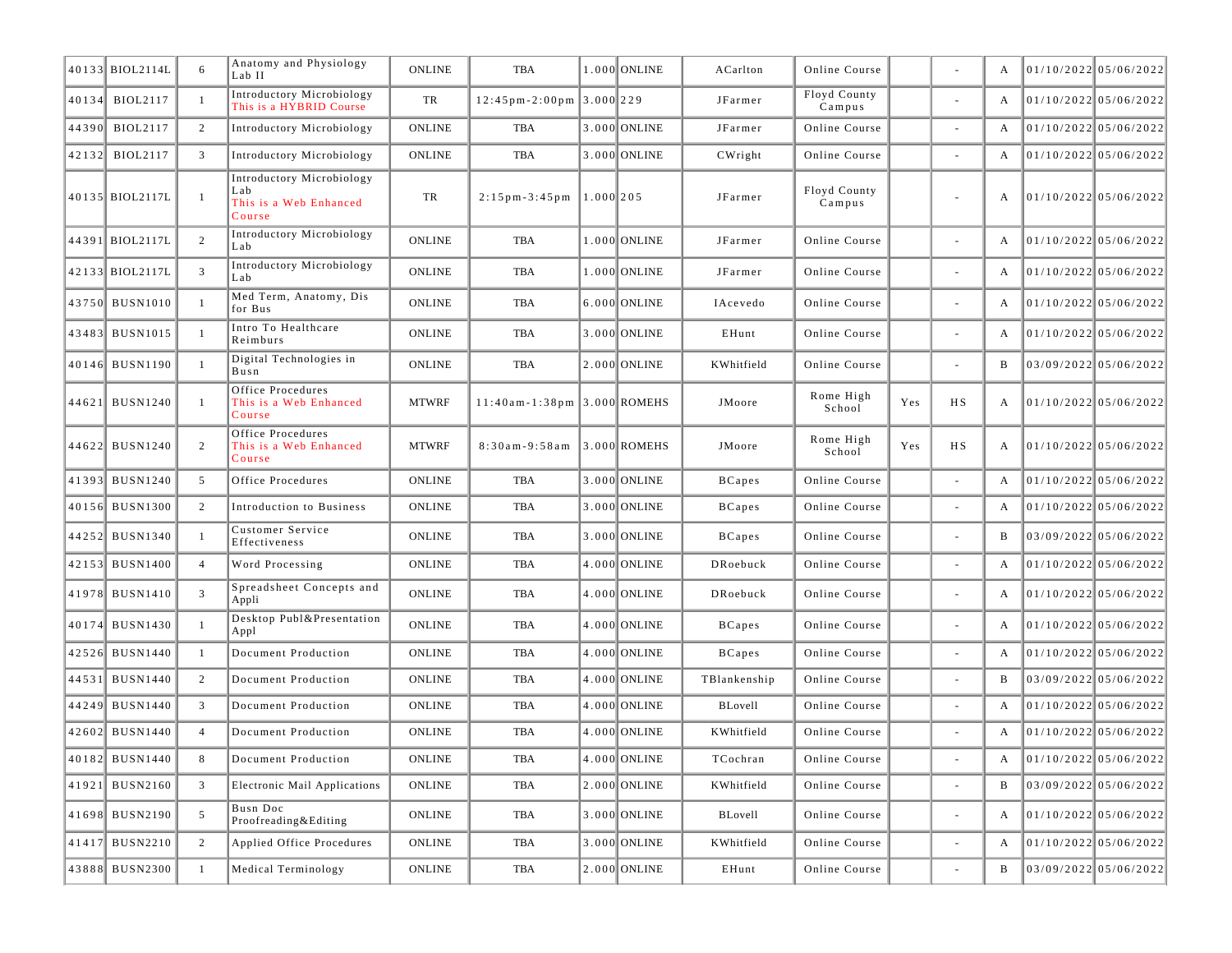| 44283 BUSN2310  |                | A&Term for Med Admin<br>Assistant                                     | <b>ONLINE</b> | TBA                                              |             | 3.000 ONLINE   | EHunt          | Online Course           |     |                          | B            | $03/09/2022$ 05/06/2022 |
|-----------------|----------------|-----------------------------------------------------------------------|---------------|--------------------------------------------------|-------------|----------------|----------------|-------------------------|-----|--------------------------|--------------|-------------------------|
| 40206 BUSN2340  | -1             | Healthcare Admin<br>Procedures                                        | <b>ONLINE</b> | TBA                                              |             | 4.000 ONLINE   | EHunt          | Online Course           |     | $\overline{\phantom{a}}$ | A            | 01/10/2022 05/06/2022   |
| 42504 BUSN2350  | -1             | Electronic Health Records                                             | <b>ONLINE</b> | TBA                                              |             | 3.000 ONLINE   | TBrown         | Online Course           |     |                          | A            | 01/10/2022 05/06/2022   |
| 43321 BUSN2375  | -1             | Healthcare Coding                                                     | <b>ONLINE</b> | TBA                                              |             | 3.000 ONLINE   | GStephens      | Online Course           |     | $\overline{\phantom{a}}$ | A            | 01/10/2022 05/06/2022   |
| 44075 BUSN2400  | -1             | Healthcare Proced Coding                                              | <b>ONLINE</b> | TBA                                              |             | 3.000 ONLINE   | GStephens      | Online Course           |     | $\sim$                   | A            | $01/10/2022$ 05/06/2022 |
| 44076 BUSN2410  | -1             | ICD Coding                                                            | <b>ONLINE</b> | TBA                                              |             | 3.000 ONLINE   | GStephens      | Online Course           |     | $\overline{\phantom{a}}$ | A            | $01/10/2022$ 05/06/2022 |
| 44077 BUSN2420  | -1             | <b>Advanced Medical Coding</b>                                        | <b>ONLINE</b> | TBA                                              |             | 3.000 ONLINE   | GStephens      | Online Course           |     |                          | MA           | 01/10/2022 03/08/2022   |
| 44816 BUSN2440  | -1             | Healthcare Ldrshp & Prof<br>Effec                                     | <b>ONLINE</b> | TBA                                              |             | 3.000 ONLINE   | EHunt          | Online Course           |     | $\overline{\phantom{a}}$ | A            | $01/10/2022$ 05/06/2022 |
| 43754 BUSN2800  | $\overline{1}$ | Practice Mgmt<br>Fundamentals                                         | <b>ONLINE</b> | TBA                                              |             | 3.000 ONLINE   | EHunt          | Online Course           |     | $\overline{\phantom{a}}$ | A            | 01/10/2022 05/06/2022   |
| 43342 BUSN2810  | -1             | Healthcare Compliance                                                 | <b>ONLINE</b> | TBA                                              |             | 3.000 ONLINE   | TBrown         | Online Course           |     | $\overline{\phantom{a}}$ | MA           | 01/10/2022 03/08/2022   |
| 44776 BUSN2820  | $\overline{1}$ | Healthcare Pract Law &<br>Ethics                                      | <b>ONLINE</b> | <b>TBA</b>                                       |             | 3.000 ONLINE   | EHunt          | Online Course           |     | $\overline{\phantom{a}}$ | MA           | 01/10/2022 03/08/2022   |
| 44757 BUSN2830  | 2              | Healthcare Delivery<br>Systems                                        | <b>ONLINE</b> | TBA                                              |             | 3.000 ONLINE   | EHunt          | Online Course           |     | $\sim$                   | MA           | 01/10/2022 03/08/2022   |
| 44287 BUSN2850  | -1             | <b>Health Record Auditing</b>                                         | <b>ONLINE</b> | <b>TBA</b>                                       |             | 3.000 ONLINE   | GStephens      | Online Course           |     |                          | B            | 03/09/2022 05/06/2022   |
| 44556 CARP1112  | $\overline{1}$ | Exterior Finishes and Roof<br>Cov<br>This is a Web Enhanced<br>Course | W             | $8:00am - 2:00pm$                                | 4.000 325   |                | DHolmes        | Gordon County<br>Campus | Yes | $\overline{\phantom{a}}$ | A            | 01/10/2022 05/06/2022   |
| 44563 CARP1112  | 3              | Exterior Finishes and Roof<br>Cov<br>This is a Web Enhanced<br>Course | R             | $8:00am - 2:00pm$                                | 14.0001325  |                | DHolmes        | Gordon County<br>Campus |     |                          | A            | 01/10/2022 05/06/2022   |
| 44557 CARP1114  | $\overline{1}$ | Interior Finishes<br>This is a Web Enhanced<br>Course                 | M             | $8:00am - 2:00pm$                                | 4.000 325   |                | <b>DHolmes</b> | Gordon County<br>Campus |     | $\sim$                   | A            | 01/10/2022 05/06/2022   |
| 44558 CARP1114  | 2              | Interior Finishes<br>This is a Web Enhanced<br>Course                 | T             | $8:00am - 2:00pm$                                | 14.0001325  |                | DHolmes        | Gordon County<br>Campus |     | $\overline{\phantom{a}}$ | A            | 01/10/2022 05/06/2022   |
| 44564 CARP1340  | 2              | Carpentry Internship<br>Practicum<br>This is a Web Enhanced<br>Course |               | $0:0$ am $-0:0$ am                               | $3.000$ TBA |                | <b>DHolmes</b> | Gordon County<br>Campus |     |                          | A            | 01/10/2022 05/06/2022   |
| 40214 CHEM1211  | -1             | Chemistry I<br>This is a Web Enhanced<br>Course                       | F             | $10:00am - 12:30pm$ 3.000 209                    |             |                | MIkwuezunma    | Floyd County<br>Campus  |     | $\overline{\phantom{a}}$ | A            | $01/10/2022$ 05/06/2022 |
| 40215 CHEM1211L |                | Chemistry Lab I<br>This is a Web Enhanced<br>Course                   | $\mathbf F$   | $1:00 \text{ pm} - 2:30 \text{ pm}$   1.000  209 |             |                | MIkwuezunma    | Floyd County<br>Campus  |     |                          | A            | 01/10/2022 05/06/2022   |
| 43948 CIST1001  | $\mathfrak{Z}$ | Computer Concepts                                                     | <b>ONLINE</b> | TBA                                              |             | 4.000 ONLINE   | RSather        | Online Course           |     | $\bar{a}$                | $\mathbf{A}$ | 01/10/2022 05/06/2022   |
| 43979 CIST1001  | $\overline{4}$ | Computer Concepts                                                     | ONLINE        | TBA                                              |             | 4.000 ONLINE   | JHall          | Online Course           |     | $\bar{a}$                | $\, {\bf B}$ | 03/09/2022 05/06/2022   |
| 44238 CIST1001  | 7              | Computer Concepts                                                     | ONLINE        | TBA                                              |             | $4.000$ ONLINE | CReed          | Online Course           |     | $\blacksquare$           |              | 01/10/2022 05/06/2022   |
| 44845 CIST1122  | $\overline{4}$ | Hardware<br>Install&Maintenance                                       | ONLINE        | TBA                                              |             | $4.000$ ONLINE | JHopkins       | Online Course           |     | $\overline{\phantom{a}}$ | A            | 01/10/2022 05/06/2022   |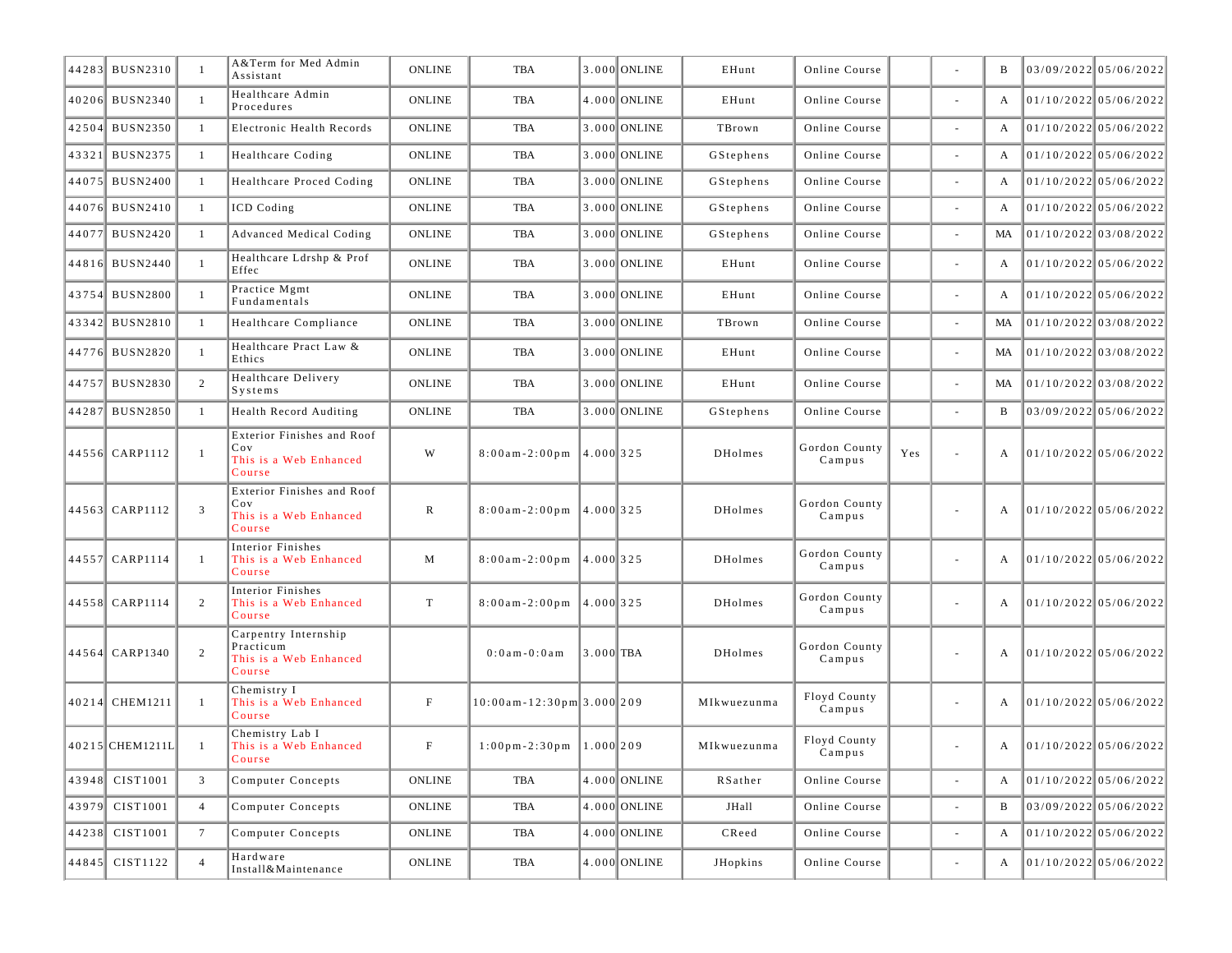| 44587 | CIST1135       |                | Operating Sys and Virtual<br>C1ou                              | <b>ONLINE</b> | TBA                            |           | 4.000 ONLINE   | RSather                                                  | Online Course              |                |                          | A |                       | 01/10/2022 05/06/2022   |
|-------|----------------|----------------|----------------------------------------------------------------|---------------|--------------------------------|-----------|----------------|----------------------------------------------------------|----------------------------|----------------|--------------------------|---|-----------------------|-------------------------|
|       | 43983 CIST1220 | -1             | <b>Structured Query</b><br>Language (SQL                       | <b>ONLINE</b> | <b>TBA</b>                     |           | 4.000 ONLINE   | DWatt                                                    | Online Course              |                | $\overline{\phantom{a}}$ | A |                       | 01/10/2022 05/06/2022   |
|       | 41425 CIST1305 | 2              | Program Design and<br>Development                              | <b>ONLINE</b> | <b>TBA</b>                     |           | 3.000 ONLINE   | TCantrell                                                | Online Course              |                | $\sim$                   | 3 |                       | $01/10/2022$ 03/23/2022 |
| 43921 | CIST1520       | -1             | Scripting Technologies                                         | <b>ONLINE</b> | TBA                            |           | 3.000 ONLINE   | RSpurlock                                                | Online Course              |                |                          | A |                       | 01/10/2022 05/06/2022   |
| 44277 | CIST1601       | -1             | <b>Information Security Fund</b>                               | <b>ONLINE</b> | TBA                            |           | 3.000 ONLINE   | JHopkins                                                 | Online Course              |                |                          | A |                       | 01/10/2022 05/06/2022   |
| 43956 | CIST1601       | 3              | <b>Information Security Fund</b>                               | <b>ONLINE</b> | TBA                            |           | 3.000 ONLINE   | <b>DLewis</b>                                            | Online Course              |                | $\overline{\phantom{a}}$ | A |                       | 01/10/2022 05/06/2022   |
|       | 43922 CIST1602 | $\overline{1}$ | Security<br>Policies&Procedures                                | <b>ONLINE</b> | TBA                            |           | 3.000 ONLINE   | RSpurlock                                                | Online Course              |                | $\overline{\phantom{a}}$ | A | 01/10/2022 05/06/2022 |                         |
|       | 43932 CIST2126 | -1             | Compre Present & Email<br>Tech                                 | <b>ONLINE</b> | TBA                            |           | 3.000 ONLINE   | RSather                                                  | Online Course              |                | $\blacksquare$           | A |                       | 01/10/2022 05/06/2022   |
| 44269 | CIST2128       | $\overline{1}$ | Comprehen Spreadsht<br>Tech                                    | <b>ONLINE</b> | TBA                            |           | 3.000 ONLINE   | <b>JHopkins</b>                                          | Online Course              |                | $\overline{\phantom{a}}$ | A |                       | 01/10/2022 05/06/2022   |
| 43933 | CIST2129       | -1             | Compre Database Tech                                           | <b>ONLINE</b> | TBA                            |           | 4.000 ONLINE   | JWest                                                    | Online Course              |                | $\overline{\phantom{a}}$ | A |                       | $01/10/2022$ 05/06/2022 |
| 43958 | CIST2411       | -1             | Microsoft Client                                               | <b>ONLINE</b> | TBA                            |           | $4.000$ ONLINE | JHopkins                                                 | Online Course              |                | $\sim$                   | A |                       | $01/10/2022$ 05/06/2022 |
|       | 43926 CIST2413 | $\overline{1}$ | Microsoft Server<br>Networking                                 | <b>ONLINE</b> | TBA                            |           | 4.000 ONLINE   | DWatt                                                    | Online Course              |                | $\overline{\phantom{a}}$ | A |                       | 01/10/2022 05/06/2022   |
| 44182 | CIST2431       | -1             | UNIX/Linux Introduction                                        | <b>ONLINE</b> | TBA                            |           | 4.000 ONLINE   | RSpurlock                                                | Online Course              |                | $\overline{\phantom{a}}$ | A |                       | 01/10/2022 05/06/2022   |
|       | 43927 CIST2451 | -1             | Introduction To Networks<br>CISCO                              | <b>ONLINE</b> | TBA                            |           | 4.000 ONLINE   | DWatt                                                    | Online Course              |                | $\overline{\phantom{a}}$ | А |                       | 01/10/2022 05/06/2022   |
| 43960 | CIST2452       | 2              | Cisco Switch Rout &<br>Wireless                                | <b>ONLINE</b> | TBA                            |           | 4.000 ONLINE   | JCarney                                                  | Online Course              |                | $\overline{\phantom{a}}$ | A |                       | 01/10/2022 05/06/2022   |
|       | 43923 CIST2531 | -1             | Web Graphics II                                                | <b>ONLINE</b> | TBA                            |           | 3.000 ONLINE   | RSpurlock                                                | Online Course              |                |                          | A |                       | 01/10/2022 05/06/2022   |
|       | 43931 CIST2601 | -1             | Implement Operat Syst<br>Security                              | <b>ONLINE</b> | TBA                            |           | 4.000 ONLINE   | DWatt                                                    | Online Course              |                | $\blacksquare$           | A |                       | 01/10/2022 05/06/2022   |
|       | 43925 CIST2611 | 2              | Network<br>Defense/Countermeasure                              | <b>ONLINE</b> | TBA                            |           | 4.000 ONLINE   | RSpurlock                                                | Online Course              |                | $\overline{\phantom{a}}$ | A |                       | 01/10/2022 05/06/2022   |
|       | 40285 CIST2921 | $\overline{1}$ | IT Analysis Design&Proj<br>Manage                              | <b>ONLINE</b> | TBA                            |           | 4.000 ONLINE   | TCantrell                                                | Online Course              |                | $\sim$                   | 3 |                       | 01/10/2022 03/23/2022   |
|       | 44826 CIST2991 | $\overline{1}$ | CIST Internship I<br>This is a Web Enhanced<br>Course          |               | $0:0$ am $-0:0$ am             | 3.000 TBA |                | DWatt                                                    | Catoosa<br>County Campus   | Yes            | $\bar{a}$                | A |                       | 01/10/2022 05/06/2022   |
|       | 44559 CMTT2130 |                | Comp Construction<br>Scheduling                                | <b>ONLINE</b> | TBA                            |           | 3.000 ONLINE   | <b>DHolmes</b>                                           | Online Course              |                | $\sim$                   | A | 01/10/2022 05/06/2022 |                         |
|       | 43487 COLL1500 | 12             | Student Success                                                | <b>ONLINE</b> | TBA                            |           | 3.000 ONLINE   | KThomas                                                  | Online Course              |                |                          | A |                       | 01/10/2022 05/06/2022   |
| 43506 | COLL1500       | 14             | <b>Student Success</b>                                         | <b>ONLINE</b> | TBA                            |           | 3.000 ONLINE   | SKinman                                                  | Online Course              |                |                          | B |                       | $03/09/2022$ 05/06/2022 |
|       | 44658 COMP1000 |                | Intro To Computer Literacy<br>This is a HYBRID Course          | TR            | $11:00$ am - 12:40pm 3.000 111 |           |                | $\ensuremath{\mathsf{T}}\ensuremath{\mathsf{C}}$ antrell | Floyd County<br>Campus     | $\mathbf{Yes}$ |                          |   |                       | 01/10/2022 03/23/2022   |
|       | 44270 COMP1000 | 10             | Intro To Computer Literacy                                     | ONLINE        | TBA                            |           | 3.000 ONLINE   | TCantrell                                                | Online Course              | Yes            | $\omega$                 |   |                       | $01/10/2022$ 03/23/2022 |
|       | 40315 COMP1000 | 11             | Intro To Computer Literacy                                     | ONLINE        | TBA                            |           | 3.000 ONLINE   | PGregory                                                 | Online Course              |                | $\overline{\phantom{a}}$ | A |                       | 01/10/2022 05/06/2022   |
|       | 43891 COMP1000 | 13             | Intro To Computer Literacy                                     | ONLINE        | TBA                            |           | $3.000$ ONLINE | PGregory                                                 | Online Course              |                |                          | B |                       | 03/09/2022 05/06/2022   |
|       | 44773 COMP1000 | 15             | Intro To Computer Literacy<br>This is a Web Enhanced<br>Course | <b>MTWRF</b>  | $7:50$ am-9:27am 3.000 DADE    |           |                | TGatlin                                                  | Dade County<br>High School | Yes            | $_{\rm H\,S}$            | A |                       | 01/10/2022 05/06/2022   |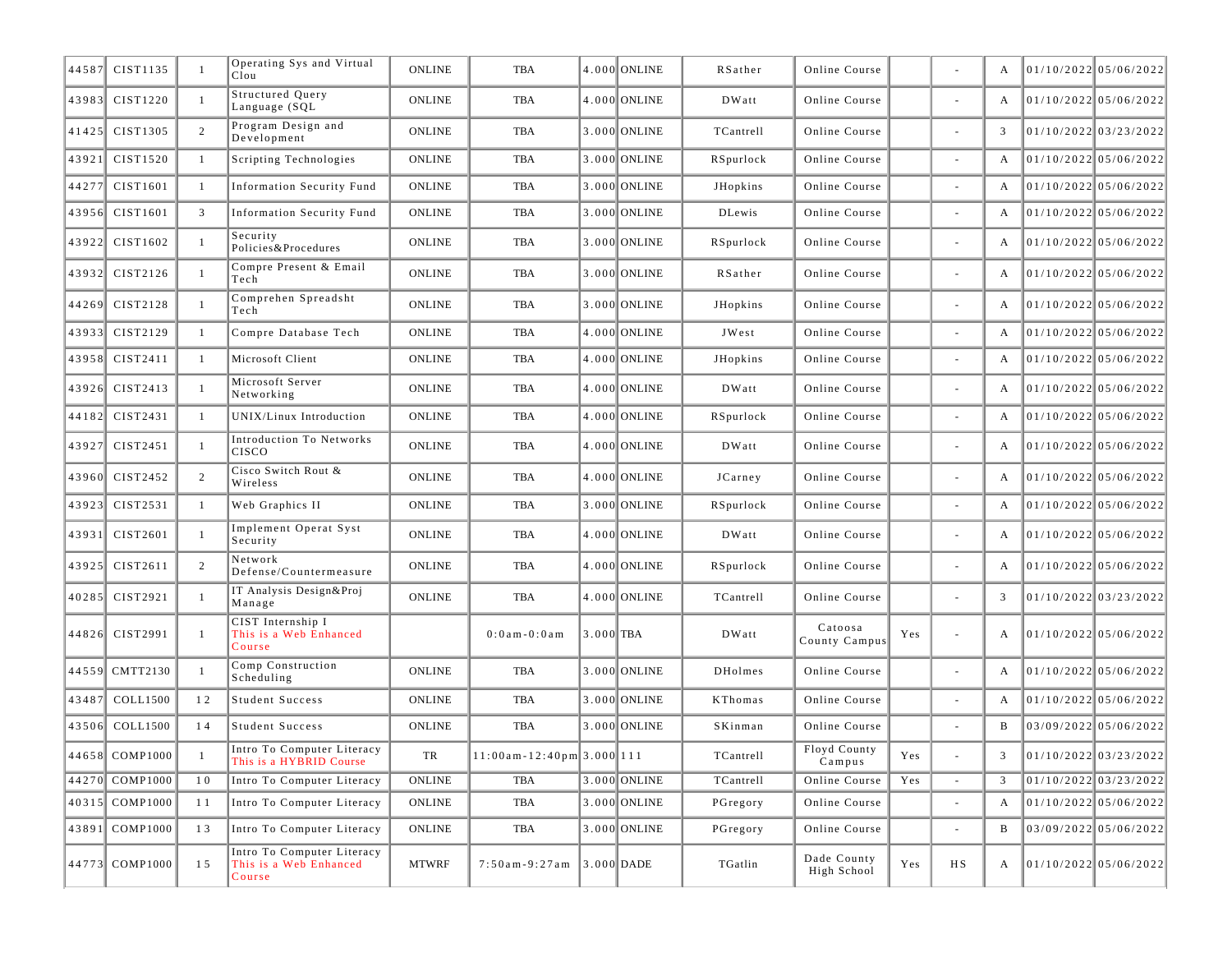| 43892 COMP1000 | 16              | Intro To Computer Literacy                                         | <b>ONLINE</b> | TBA                                                     | 3.000 ONLINE     | RAyers       | Online Course           |                |                          | B            | 03/09/2022 05/06/2022   |
|----------------|-----------------|--------------------------------------------------------------------|---------------|---------------------------------------------------------|------------------|--------------|-------------------------|----------------|--------------------------|--------------|-------------------------|
| 44860 COMP1000 | 17              | Intro To Computer Literacy                                         | <b>ONLINE</b> | <b>TBA</b>                                              | 3.000 ONLINE     | TCantrell    | Online Course           |                |                          | B            | 03/09/2022 05/06/2022   |
| 43893 COMP1000 | 18              | Intro To Computer Literacy                                         | <b>ONLINE</b> | TBA                                                     | 3.000 ONLINE     | AGee         | Online Course           |                |                          | B            | 03/09/2022 05/06/2022   |
| 44857 COMP1000 | 19              | Intro To Computer Literacy                                         | <b>ONLINE</b> | <b>TBA</b>                                              | 3.000 ONLINE     | DLewis       | Online Course           |                |                          | B            | 03/09/2022 05/06/2022   |
| 44240 COMP1000 | 29              | Intro To Computer Literacy                                         | <b>ONLINE</b> | TBA                                                     | 3.000 ONLINE     | AGee         | Online Course           |                |                          | A            | 01/10/2022 05/06/2022   |
| 43866 COMP1000 | 30              | Intro To Computer Literacy                                         | <b>ONLINE</b> | <b>TBA</b>                                              | 3.000 ONLINE     | MMoorehead   | Online Course           |                | $\sim$                   | A            | 01/10/2022 05/06/2022   |
| 44204 COMP1000 | 32              | Intro To Computer Literacy                                         | <b>ONLINE</b> | <b>TBA</b>                                              | 3.000 ONLINE     | RAyers       | Online Course           |                |                          | A            | $01/10/2022$ 05/06/2022 |
| 44241 COMP1000 | 34              | Intro To Computer Literacy                                         | <b>ONLINE</b> | TBA                                                     | 3.000 ONLINE     | RSather      | Online Course           |                |                          | A            | $01/10/2022$ 05/06/2022 |
| 44242 COMP1000 | 35              | Intro To Computer Literacy                                         | <b>ONLINE</b> | <b>TBA</b>                                              | 3.000 ONLINE     | MMoorehead   | Online Course           |                |                          | A            | 01/10/2022 05/06/2022   |
| 43867 COMP1000 | 36              | Intro To Computer Literacy                                         | <b>ONLINE</b> | <b>TBA</b>                                              | 3.000 ONLINE     | CReed        | Online Course           |                |                          | A            | $01/10/2022$ 05/06/2022 |
| 43868 COMP1000 | 37              | Intro To Computer Literacy                                         | <b>ONLINE</b> | TBA                                                     | 3.000 ONLINE     | EHullender   | Online Course           |                |                          | A            | $01/10/2022$ 05/06/2022 |
| 44305 COMP1000 | 5               | Intro To Computer Literacy                                         | <b>ONLINE</b> | <b>TBA</b>                                              | 3.000 ONLINE     | JCarney      | Online Course           |                | $\sim$                   | B            | 03/09/2022 05/06/2022   |
| 44271 COMP1000 | 9               | Intro To Computer Literacy                                         | <b>ONLINE</b> | <b>TBA</b>                                              | 3.000 ONLINE     | JWest        | Online Course           |                |                          | A            | $01/10/2022$ 05/06/2022 |
| 44774 COSM1000 | -1              | Intro to Cosmetology<br>Theory<br>This is a Web Enhanced<br>Course | <b>MTWRF</b>  | $8:30am - 9:58am$                                       | $ 4.000 $ ROMEHS | AWright      | Rome High<br>School     | Yes            | H S                      | MA           | 01/10/2022 03/08/2022   |
| 44458 COSM1000 | $\overline{4}$  | Intro to Cosmetology<br>Theory                                     | <b>ONLINE</b> | <b>TBA</b>                                              | 4.000 ONLINE     | RGilreath    | Online Course           |                | $\sim$                   | B            | 03/09/2022 05/06/2022   |
| 44225 COSM1000 | 6               | Intro to Cosmetology<br>Theory                                     | <b>ONLINE</b> | TBA                                                     | 4.000 ONLINE     | TLivingstone | Online Course           |                | $\sim$                   | MA           | 01/10/2022 03/08/2022   |
| 44225 COSM1000 | 6               | Intro to Cosmetology<br>Theory                                     | <b>ONLINE</b> | TBA                                                     | 4.000 ONLINE     | BConley      | Online Course           |                |                          | MA           | 01/10/2022 03/08/2022   |
| 43153 COSM1010 | -1              | Chemical Texture Services<br>This is a HYBRID Course               | R             | $8:30$ am-11:15am 3.000 115                             |                  | BConley      | Walker County<br>Campus |                | $\sim$                   | A            | 01/10/2022 05/06/2022   |
| 43153 COSM1010 | $\overline{1}$  | Chemical Texture Services<br>This is a HYBRID Course               | $\mathbb{R}$  | $8:30$ am - 11:15am 3.000 115                           |                  | AMaxey       | Walker County<br>Campus |                | $\sim$                   | A            | $01/10/2022$ 05/06/2022 |
| 43974 COSM1010 | 3               | Chemical Texture Services<br>This is a HYBRID Course               | W             | $8:30$ am-11:15am 3.000 115                             |                  | AMaxey       | Walker County<br>Campus |                |                          | A            | 01/10/2022 05/06/2022   |
| 43974 COSM1010 | 3               | Chemical Texture Services<br>This is a HYBRID Course               | W             | $8:30$ am-11:15am 3.000 115                             |                  | BConley      | Walker County<br>Campus |                | $\sim$                   | A            | 01/10/2022 05/06/2022   |
| 44657 COSM1020 | -1              | Hair Care and Treatment<br>This is a HYBRID Course                 | $\mathbb{R}$  | $12:00 \text{ pm} - 2:15 \text{ pm }3.000$ 208          |                  | BConley      | Walker County<br>Campus |                | $\overline{\phantom{a}}$ | A            | $01/10/2022$ 05/06/2022 |
| 44657 COSM1020 | $\mathbf{1}$    | Hair Care and Treatment<br>This is a HYBRID Course                 | $\mathbb{R}$  | $12:00 \text{ pm} - 2:15 \text{ pm }3.000   208$        |                  | AMaxey       | Walker County<br>Campus |                |                          | A            | 01/10/2022 05/06/2022   |
| 44122 COSM1020 |                 | Hair Care and Treatment<br>This is a Web Enhanced<br>Course        | <b>MTWRF</b>  | $8:30$ am - 9:58am 3.000 ROMEHS                         |                  | AWright      | Rome High<br>School     | $\mathbf{Yes}$ | HS                       | B            | 03/09/2022 05/06/2022   |
| 43702 COSM1020 | $7\overline{ }$ | Hair Care and Treatment<br>This is a HYBRID Course                 | TW            | $8:00am - 9:15am$ 3.000 D152                            |                  | RGilreath    | Polk County<br>Campus   |                | $\omega$                 | $\mathbf{A}$ | 01/10/2022 05/06/2022   |
| 43702 COSM1020 | $7\phantom{.0}$ | Hair Care and Treatment<br>This is a HYBRID Course                 | TW            | $8:00am - 9:15am$ 3.000 D152                            |                  | LMobbs       | Polk County<br>Campus   |                | $\overline{\phantom{a}}$ | A            | 01/10/2022 05/06/2022   |
| 43723 COSM1030 | 2               | Haircutting<br>This is a HYBRID Course                             | TW            | $12:35 \text{ pm} - 2:05 \text{ pm }3.000 \text{ D}152$ |                  | LMobbs       | Polk County<br>Campus   |                | $\overline{\phantom{a}}$ | A            | 01/10/2022 05/06/2022   |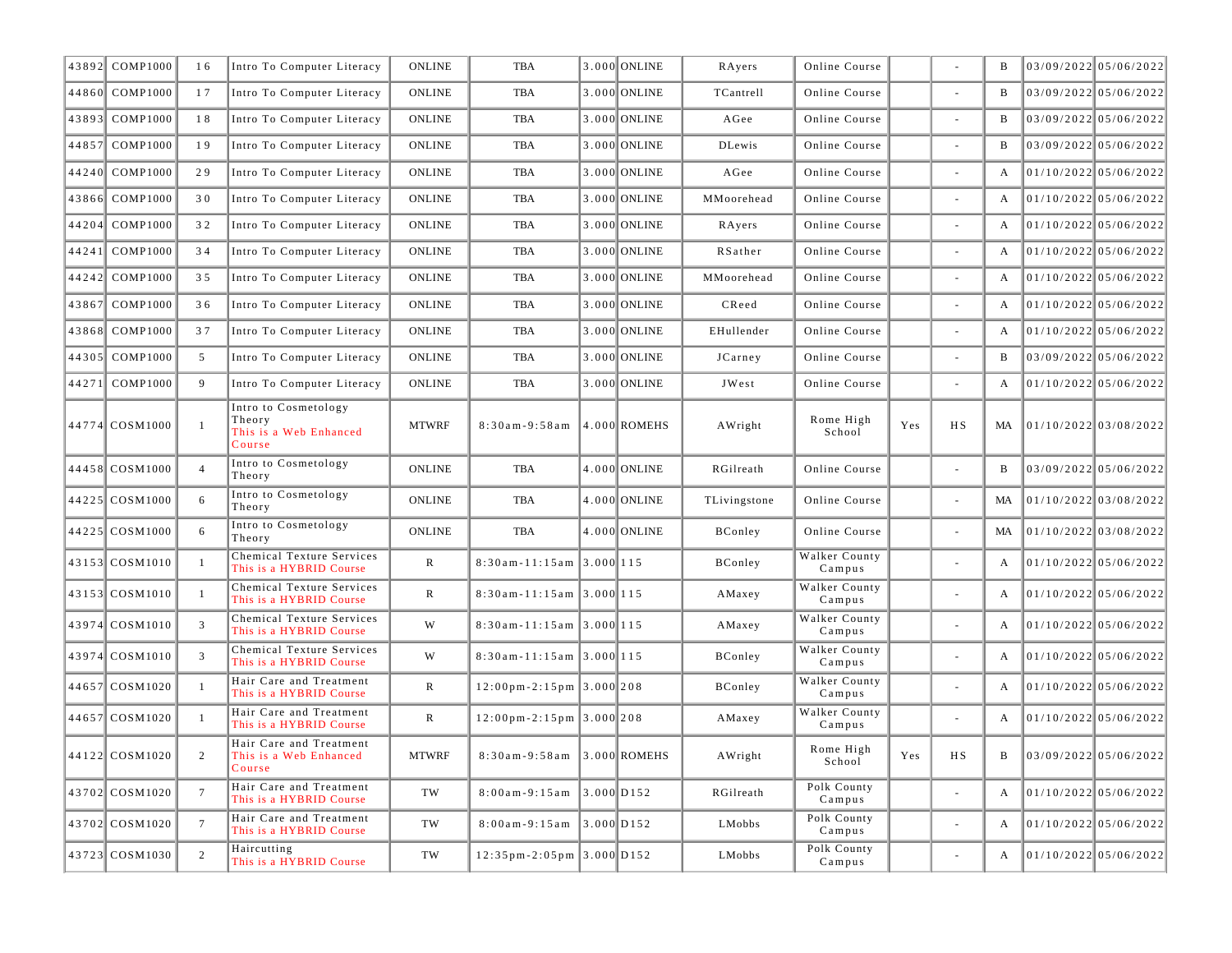| 43723 COSM1030 | 2              | Haircutting<br>This is a HYBRID Course                      | TW           | $12:35 \text{ pm} - 2:05 \text{ pm }3.000 \text{ D}152$ |                          | RGilreath | Polk County<br>Campus   |     | $\overline{a}$           | A            | 01/10/2022 05/06/2022   |  |
|----------------|----------------|-------------------------------------------------------------|--------------|---------------------------------------------------------|--------------------------|-----------|-------------------------|-----|--------------------------|--------------|-------------------------|--|
| 43724 COSM1040 | 3              | Styling<br>This is a HYBRID Course                          | TW           | $10:55$ am - 12:30pm 3.000 D152                         |                          | LMobbs    | Polk County<br>Campus   |     |                          | A            | $01/10/2022$ 05/06/2022 |  |
| 43724 COSM1040 | $\overline{3}$ | Styling<br>This is a HYBRID Course                          | TW           | $10:55$ am - 12:30pm 3.000 D152                         |                          | PKilgo    | Polk County<br>Campus   |     |                          | A            | $01/10/2022$ 05/06/2022 |  |
| 44449 COSM1040 | $\overline{4}$ | Styling<br>This is a Web Enhanced<br>Course                 | <b>MTWRF</b> | 10:05 am - 11:33 am 3.000 ROMEHS                        |                          | SStephens | Rome High<br>School     | Yes | H S                      | B            | 03/09/2022 05/06/2022   |  |
| 44449 COSM1040 | $\overline{4}$ | Styling<br>This is a Web Enhanced<br>Course                 | <b>MTWRF</b> | $10:05$ am - 11:33 am 3.000 ROMEHS                      |                          | AWright   | Rome High<br>School     | Yes | H S                      | B            | 03/09/2022 05/06/2022   |  |
| 43725 COSM1050 | 2              | Hair Color<br>This is a HYBRID Course                       | TW           | $9:20$ am-10:50am 3.000 D152                            |                          | PKilgo    | Polk County<br>Campus   |     |                          | A            | $01/10/2022$ 05/06/2022 |  |
| 43725 COSM1050 | 2              | Hair Color<br>This is a HYBRID Course                       | TW           | $9:20$ am - 10:50am 3.000 D152                          |                          | LMobbs    | Polk County<br>Campus   |     |                          | A            | $01/10/2022$ 05/06/2022 |  |
| 43257 COSM1060 | -1             | Fundamentals of Skin Care<br>This is a HYBRID Course        | <b>MTWR</b>  | $4:30 \text{ pm} - 5:25 \text{ pm}$ 3.000 121           |                          | SEverett  | Floyd County<br>Campus  |     |                          | A            | $01/10/2022$ 05/06/2022 |  |
| 43646 COSM1060 | 2              | Fundamentals of Skin Care<br>This is a HYBRID Course        | $\mathbf T$  | $8:30$ am - 11:30am 3.000 147                           |                          | IMoraga   | Gordon County<br>Campus |     |                          | A            | $01/10/2022$ 05/06/2022 |  |
| 43646 COSM1060 | $\overline{2}$ | Fundamentals of Skin Care<br>This is a HYBRID Course        | T            | $8:30$ am - 11:30am 3.000 147                           |                          | DHulsey   | Gordon County<br>Campus |     |                          | A            | $01/10/2022$ 05/06/2022 |  |
| 44565 COSM1060 | $\overline{3}$ | Fundamentals of Skin Care<br>This is a HYBRID Course        | T            | $11:35am-3:05pm$ 3.000 147                              |                          | DHulsey   | Gordon County<br>Campus | Yes | $\bar{a}$                | $\mathbf{A}$ | 01/10/2022 05/06/2022   |  |
| 44565 COSM1060 | $\overline{3}$ | Fundamentals of Skin Care<br>This is a HYBRID Course        | T            | $11:35am-3:05pm$ 3.000 147                              |                          | IMoraga   | Gordon County<br>Campus | Yes | ÷.                       | $\mathbf{A}$ | 01/10/2022 05/06/2022   |  |
| 44387 COSM1060 | $\overline{4}$ | Fundamentals of Skin Care<br>This is a HYBRID Course        | TW           | $2:10$ pm - 3:45 pm                                     | $3.000$ D <sub>152</sub> | PKilgo    | Polk County<br>Campus   |     |                          | $\mathbf{A}$ | $01/10/2022$ 05/06/2022 |  |
| 44387 COSM1060 | $\overline{4}$ | Fundamentals of Skin Care<br>This is a HYBRID Course        | TW           | $2:10 \text{ pm} - 3:45 \text{ pm}$ 3.000 D152          |                          | LMobbs    | Polk County<br>Campus   |     | ÷.                       | A            | $01/10/2022$ 05/06/2022 |  |
| 44627 COSM1060 | 5              | Fundamentals of Skin Care<br>This is a HYBRID Course        | T            | $8:00$ am-11:30am 3.000 121                             |                          | SStephens | Floyd County<br>Campus  |     | ÷.                       | $\mathbf{A}$ | $01/10/2022$ 05/06/2022 |  |
| 44627 COSM1060 | 5              | Fundamentals of Skin Care<br>This is a HYBRID Course        | T            | $8:00am - 11:30am$ 3.000 121                            |                          | JBaker    | Floyd County<br>Campus  |     |                          | $\mathbf{A}$ | $01/10/2022$ 05/06/2022 |  |
| 44628 COSM1060 | 6              | Fundamentals of Skin Care<br>This is a HYBRID Course        | T            | 12:00pm-3:30pm 3.000 121                                |                          | SStephens | Floyd County<br>Campus  |     |                          | A            | $01/10/2022$ 05/06/2022 |  |
| 44628 COSM1060 | 6              | Fundamentals of Skin Care<br>This is a HYBRID Course        | T            | $12:00 \text{ pm} - 3:30 \text{ pm } 3.000 121$         |                          | JBaker    | Floyd County<br>Campus  |     |                          | $\mathbf{A}$ | $01/10/2022$ 05/06/2022 |  |
| 43605 COSM1070 | $\mathbf{1}$   | Nail Care&Advanced<br>Techniques<br>This is a HYBRID Course | <b>MTWR</b>  | $5:30 \text{ pm} - 6:25 \text{ pm}$ 3.000 121C          |                          | SEverett  | Floyd County<br>Campus  |     |                          | $\mathbf{A}$ | $01/10/2022$ 05/06/2022 |  |
| 43647 COSM1070 | 2              | Nail Care&Advanced<br>Techniques<br>This is a HYBRID Course | W            | $8:00$ am-11:30am 3.000 147                             |                          | IMoraga   | Gordon County<br>Campus |     | ÷.                       | $\mathbf{A}$ | $01/10/2022$ 05/06/2022 |  |
| 43647 COSM1070 | 2              | Nail Care&Advanced<br>Techniques<br>This is a HYBRID Course | W            | $8:00$ am - 11:30am 3.000 147                           |                          | DHulsey   | Gordon County<br>Campus |     | ÷.                       | A            | $01/10/2022$ 05/06/2022 |  |
| 43975 COSM1070 | $\overline{3}$ | Nail Care&Advanced<br>Techniques<br>This is a HYBRID Course | M            | $8:10$ am - 11:45am 3.000 113                           |                          | BConley   | Walker County<br>Campus |     | $\overline{\phantom{a}}$ | A            | $01/10/2022$ 05/06/2022 |  |
| 43975 COSM1070 | $\overline{3}$ | Nail Care&Advanced<br>Techniques<br>This is a HYBRID Course | M            | $8:10$ am - 11:45 am $3.000$ 113                        |                          | RScott    | Walker County<br>Campus |     | ÷,                       | A            | $01/10/2022$ 05/06/2022 |  |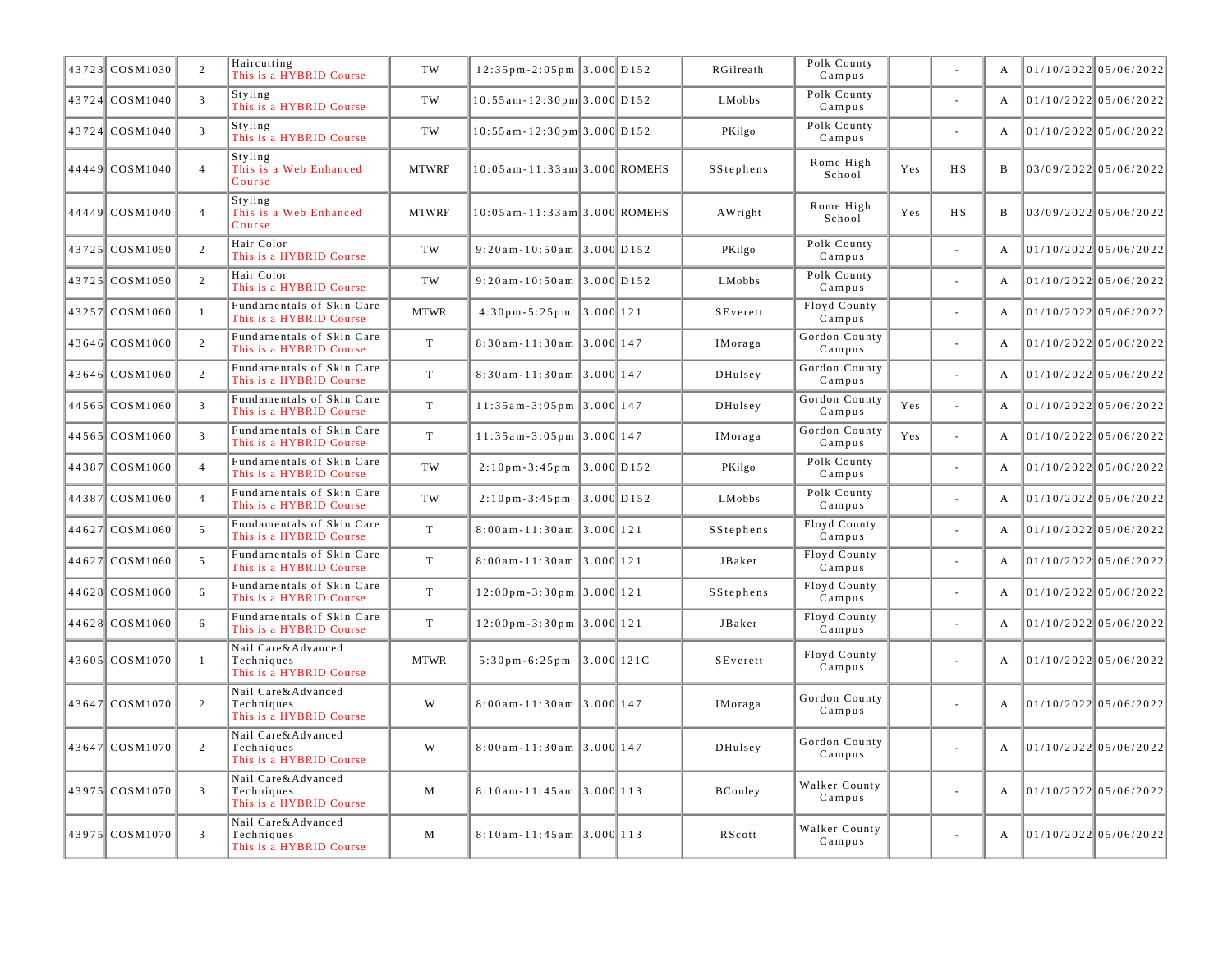| 44629 COSM1070 | $\overline{4}$  | Nail Care&Advanced<br>Techniques<br>This is a HYBRID Course  | W           | $12:00 \text{ pm} - 3:30 \text{ pm}$ 3.000 121 |           | SEverett       | Floyd County<br>Campus  |                          | А |                       | 01/10/2022 05/06/2022   |
|----------------|-----------------|--------------------------------------------------------------|-------------|------------------------------------------------|-----------|----------------|-------------------------|--------------------------|---|-----------------------|-------------------------|
| 40386 COSM1070 | 5               | Nail Care&Advanced<br>Techniques<br>This is a HYBRID Course  | M           | $12:30$ pm-4:05pm 3.000 113                    |           | RScott         | Walker County<br>Campus | $\overline{\phantom{a}}$ | A | 01/10/2022 05/06/2022 |                         |
| 40386 COSM1070 | 5               | Nail Care&Advanced<br>Techniques<br>This is a HYBRID Course  | M           | $12:30$ pm-4:05pm 3.000 113                    |           | BConley        | Walker County<br>Campus | ä,                       | А |                       | $01/10/2022$ 05/06/2022 |
| 44583 COSM1070 | 6               | Nail Care&Advanced<br>Techniques<br>This is a HYBRID Course  | W           | $11:35am-3:05pm$ 3.000 147                     |           | IMoraga        | Gordon County<br>Campus | ä,                       | А |                       | $01/10/2022$ 05/06/2022 |
| 44583 COSM1070 | 6               | Nail Care&Advanced<br>Techniques<br>This is a HYBRID Course  | W           | $11:35am-3:05pm$ 3.000 147                     |           | DHulsey        | Gordon County<br>Campus | $\overline{\phantom{a}}$ | A | 01/10/2022 05/06/2022 |                         |
| 44630 COSM1070 | $7\phantom{.0}$ | Nail Care&Advanced<br>Techniques<br>This is a HYBRID Course  | W           | $8:00$ am-11:30am 3.000 121                    |           | SEverett       | Floyd County<br>Campus  | ä,                       | А |                       | $01/10/2022$ 05/06/2022 |
| 44782 COSM1070 | 8               | Nail Care&Advanced<br>Techniques<br>This is a HYBRID Course  | TWR         | $3:20p m-4:20p m$ 3.000 D139                   |           | RGilreath      | Polk County<br>Campus   | ä,                       | А |                       | 01/10/2022 05/06/2022   |
| 44782 COSM1070 | 8               | Nail Care&Advanced<br>Techniques<br>This is a HYBRID Course  | TWR         | $3:20 \text{ pm} - 4:20 \text{ pm}$ 3.000 D139 |           | LMobbs         | Polk County<br>Campus   | $\overline{\phantom{a}}$ | А | 01/10/2022 05/06/2022 |                         |
| 42299 COSM1080 | -1              | Physical Hair Services<br>Practic<br>This is a HYBRID Course | <b>MTWR</b> | $6:30 \text{ pm} - 7:25 \text{ pm}$ 3.000 122  |           | IMoraga        | Floyd County<br>Campus  | ä,                       | A |                       | $01/10/2022$ 05/06/2022 |
| 42299 COSM1080 | $\overline{1}$  | Physical Hair Services<br>Practic<br>This is a HYBRID Course | <b>MTWR</b> | $6:30$ pm - $7:25$ pm                          | 3.000 122 | DHulsey        | Floyd County<br>Campus  | ä,                       | А |                       | 01/10/202205/06/2022    |
| 43648 COSM1080 | $\overline{3}$  | Physical Hair Services<br>Practic<br>This is a HYBRID Course | M           | $8:00$ am-11:30am 3.000 147                    |           | AEvans         | Gordon County<br>Campus | $\overline{\phantom{a}}$ | A | 01/10/2022 05/06/2022 |                         |
| 43648 COSM1080 | 3               | Physical Hair Services<br>Practic<br>This is a HYBRID Course | M           | $8:00$ am - 11:30am 3.000 147                  |           | IMoraga        | Gordon County<br>Campus | ä,                       | А |                       | 01/10/2022 05/06/2022   |
| 43976 COSM1080 | $\overline{4}$  | Physical Hair Services<br>Practic<br>This is a HYBRID Course | T           | $8:10$ am-11:45am 3.000 208                    |           | RScott         | Walker County<br>Campus | ä,                       | А |                       | $01/10/2022$ 05/06/2022 |
| 43976 COSM1080 | $\overline{4}$  | Physical Hair Services<br>Practic<br>This is a HYBRID Course | T           | $8:10$ am - 11:45am 3.000 208                  |           | BConley        | Walker County<br>Campus | $\overline{\phantom{a}}$ | A | 01/10/2022 05/06/2022 |                         |
| 40391 COSM1080 | 5               | Physical Hair Services<br>Practic<br>This is a HYBRID Course | $\mathbf T$ | $12:30p m - 4:05p m$ 3.000 208                 |           | <b>BConley</b> | Walker County<br>Campus | ä,                       | А |                       | $01/10/2022$ 05/06/2022 |
| 40391 COSM1080 | 5               | Physical Hair Services<br>Practic<br>This is a HYBRID Course | T           | $12:30$ pm-4:05pm 3.000 208                    |           | RScott         | Walker County<br>Campus | ä,                       | A |                       | $01/10/2022$ 05/06/2022 |
| 44567 COSM1080 | 6               | Physical Hair Services<br>Practic<br>This is a HYBRID Course | M           | $11:35$ am - 3:05 pm 3.000 147                 |           | IMoraga        | Gordon County<br>Campus | $\blacksquare$           | A | 01/10/2022 05/06/2022 |                         |
| 44567 COSM1080 | 6               | Physical Hair Services<br>Practic<br>This is a HYBRID Course | M           | $11:35am-3:05pm$ 3.000 147                     |           | AEvans         | Gordon County<br>Campus | ä,                       | A |                       | 01/10/2022 05/06/2022   |
| 44631 COSM1080 | $7\overline{ }$ | Physical Hair Services<br>Practic<br>This is a HYBRID Course | M           | $8:00$ am - 11:30am 3.000 121                  |           | SStephens      | Floyd County<br>Campus  | $\sim$                   | A |                       | 01/10/2022 05/06/2022   |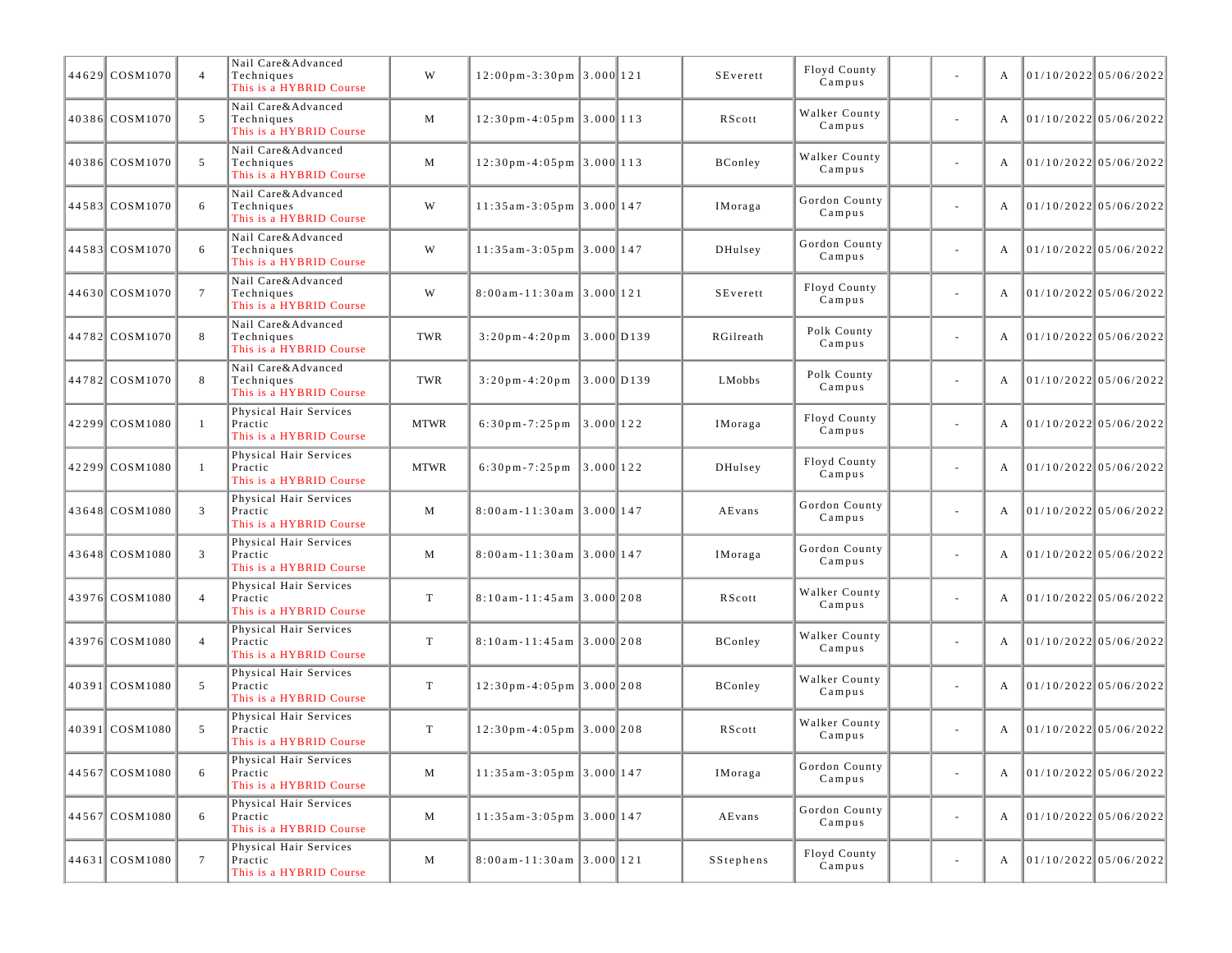| 44632 COSM1080 | 8               | Physical Hair Services<br>Practic<br>This is a HYBRID Course | M           | $12:00 \text{ pm} - 3:30 \text{ pm } 3.000 \text{ 121}$ |          | SStephens      | Floyd County<br>Campus  |        | A | 01/10/2022 05/06/2022   |                         |
|----------------|-----------------|--------------------------------------------------------------|-------------|---------------------------------------------------------|----------|----------------|-------------------------|--------|---|-------------------------|-------------------------|
| 44293 COSM1090 | -1              | Hair Services Practicum I<br>This is a HYBRID Course         | T           | $12:30$ pm-4:05pm 3.000 206                             |          | TLivingstone   | Walker County<br>Campus |        | A |                         | $01/10/2022$ 05/06/2022 |
| 44293 COSM1090 | -1              | Hair Services Practicum I<br>This is a HYBRID Course         | T           | $12:30$ pm-4:05pm 3.000 206                             |          | BConley        | Walker County<br>Campus |        | A |                         | $01/10/2022$ 05/06/2022 |
| 44308 COSM1090 | 2               | Hair Services Practicum I<br>This is a HYBRID Course         | <b>MTWR</b> | $7:30 \text{ pm} - 8:25 \text{ pm}$ 3.000 122           |          | IMoraga        | Floyd County<br>Campus  | $\sim$ | A | 01/10/2022 05/06/2022   |                         |
| 44308 COSM1090 | 2               | Hair Services Practicum I<br>This is a HYBRID Course         | <b>MTWR</b> | $7:30 \text{ p m} - 8:25 \text{ p m}$                   | 3.000122 | DHulsey        | Floyd County<br>Campus  |        | A |                         | 01/10/2022 05/06/2022   |
| 44363 COSM1090 | $\overline{4}$  | Hair Services Practicum I<br>This is a HYBRID Course         | M           | $8:00$ am-11:30am 3.000 147                             |          | DHulsey        | Gordon County<br>Campus |        | A |                         | $01/10/2022$ 05/06/2022 |
| 44363 COSM1090 | $\overline{4}$  | Hair Services Practicum I<br>This is a HYBRID Course         | M           | $8:00$ am-11:30am 3.000 147                             |          | IMoraga        | Gordon County<br>Campus | $\sim$ | A | 01/10/2022 05/06/2022   |                         |
| 44310 COSM1090 | 5               | Hair Services Practicum I<br>This is a HYBRID Course         | $\mathbf T$ | $8:10$ am - 11:45 am $3.000$ 206                        |          | TLivingstone   | Walker County<br>Campus |        | A |                         | 01/10/2022 05/06/2022   |
| 44310 COSM1090 | 5               | Hair Services Practicum I<br>This is a HYBRID Course         | T           | $8:10$ am - 11:45am 3.000 206                           |          | BConley        | Walker County<br>Campus |        | A |                         | $01/10/2022$ 05/06/2022 |
| 44566 COSM1090 | 6               | Hair Services Practicum I<br>This is a HYBRID Course         | M           | $11:35am-3:05pm$ 3.000 147                              |          | DHulsey        | Gordon County<br>Campus |        | A | 01/10/2022 05/06/2022   |                         |
| 44566 COSM1090 | 6               | Hair Services Practicum I<br>This is a HYBRID Course         | M           | $11:35$ am - 3:05 pm 3.000 147                          |          | <b>IMoraga</b> | Gordon County<br>Campus |        | A |                         | 01/10/2022 05/06/2022   |
| 44636 COSM1090 | $7\phantom{.0}$ | Hair Services Practicum I<br>This is a HYBRID Course         | T           | $12:00 \text{ pm} - 3:30 \text{ pm } 3.000$ 122         |          | SStephens      | Floyd County<br>Campus  |        | A |                         | $01/10/2022$ 05/06/2022 |
| 44637 COSM1090 | 8               | Hair Services Practicum I<br>This is a HYBRID Course         | T           | 8:00am-11:30am 3.000 122                                |          | SStephens      | Floyd County<br>Campus  | $\sim$ | A | 01/10/2022 05/06/2022   |                         |
| 43650 COSM1100 | -1              | Hair Services Practicum II<br>This is a HYBRID Course        | W           | $8:00$ am - 11:30am 3.000 147                           |          | AEvans         | Gordon County<br>Campus |        | A |                         | 01/10/2022 05/06/2022   |
| 43650 COSM1100 | -1              | Hair Services Practicum II<br>This is a HYBRID Course        | W           | $8:00$ am-11:30am 3.000 147                             |          | IMoraga        | Gordon County<br>Campus |        | A |                         | $01/10/2022$ 05/06/2022 |
| 40404 COSM1100 | 2               | Hair Services Practicum II<br>This is a HYBRID Course        | M           | $8:05$ am - 11:45 am $\vert 3.000 \vert 208$            |          | TLivingstone   | Walker County<br>Campus |        | A | 01/10/2022 05/06/2022   |                         |
| 40404 COSM1100 | 2               | Hair Services Practicum II<br>This is a HYBRID Course        | M           | $8:05$ am - 11:45 am $3.000$ 208                        |          | BConley        | Walker County<br>Campus |        | A |                         | 01/10/2022 05/06/2022   |
| 42741 COSM1100 | $\overline{4}$  | Hair Services Practicum II<br>This is a HYBRID Course        | <b>MTWR</b> | $8:30 \text{ pm} - 9:25 \text{ pm}$ 3.000 121           |          | PKilgo         | Floyd County<br>Campus  |        | A |                         | $01/10/2022$ 05/06/2022 |
| 43978 COSM1100 | 5               | Hair Services Practicum II<br>This is a HYBRID Course        | M           | $12:30$ pm-4:05pm 3.000 208                             |          | TLivingstone   | Walker County<br>Campus |        | A |                         | $01/10/2022$ 05/06/2022 |
| 43978 COSM1100 | 5               | Hair Services Practicum II<br>This is a HYBRID Course        | M           | $12:30$ pm-4:05pm 3.000 208                             |          | BConley        | Walker County<br>Campus |        | A |                         | 01/10/2022 05/06/2022   |
| 44584 COSM1100 | 6               | Hair Services Practicum II<br>This is a HYBRID Course        | W           | $11:35$ am-3:05pm 3.000 147                             |          | IMoraga        | Gordon County<br>Campus |        | A |                         | $01/10/2022$ 05/06/2022 |
| 44584 COSM1100 | 6               | Hair Services Practicum II<br>This is a HYBRID Course        | W           | $11:35$ am - 3:05 pm 3.000 147                          |          | AEvans         | Gordon County<br>Campus |        | A | 01/10/2022 05/06/2022   |                         |
| 44633 COSM1100 | $7\phantom{.0}$ | Hair Services Practicum II<br>This is a HYBRID Course        | M           | $12:00 \text{ pm} - 3:30 \text{ pm}$ 3.000 122          |          | JBaker         | Floyd County<br>Campus  |        | A | $01/10/2022$ 05/06/2022 |                         |
| 44633 COSM1100 | $7\phantom{.0}$ | Hair Services Practicum II<br>This is a HYBRID Course        | M           | $12:00 \text{ pm} - 3:30 \text{ pm}$ 3.000 122          |          | SStephens      | Floyd County<br>Campus  | $\sim$ |   |                         | 01/10/2022 05/06/2022   |
| 44634 COSM1100 | 8               | Hair Services Practicum II<br>This is a HYBRID Course        | M           | $8:00$ am - 11:30am 3.000 122                           |          | JBaker         | Floyd County<br>Campus  | $\sim$ | A | 01/10/2022 05/06/2022   |                         |
| 44634 COSM1100 | 8               | Hair Services Practicum II<br>This is a HYBRID Course        | M           | $8:00am - 11:30am$ 3.000 122                            |          | SStephens      | Floyd County<br>Campus  |        | A | 01/10/2022 05/06/2022   |                         |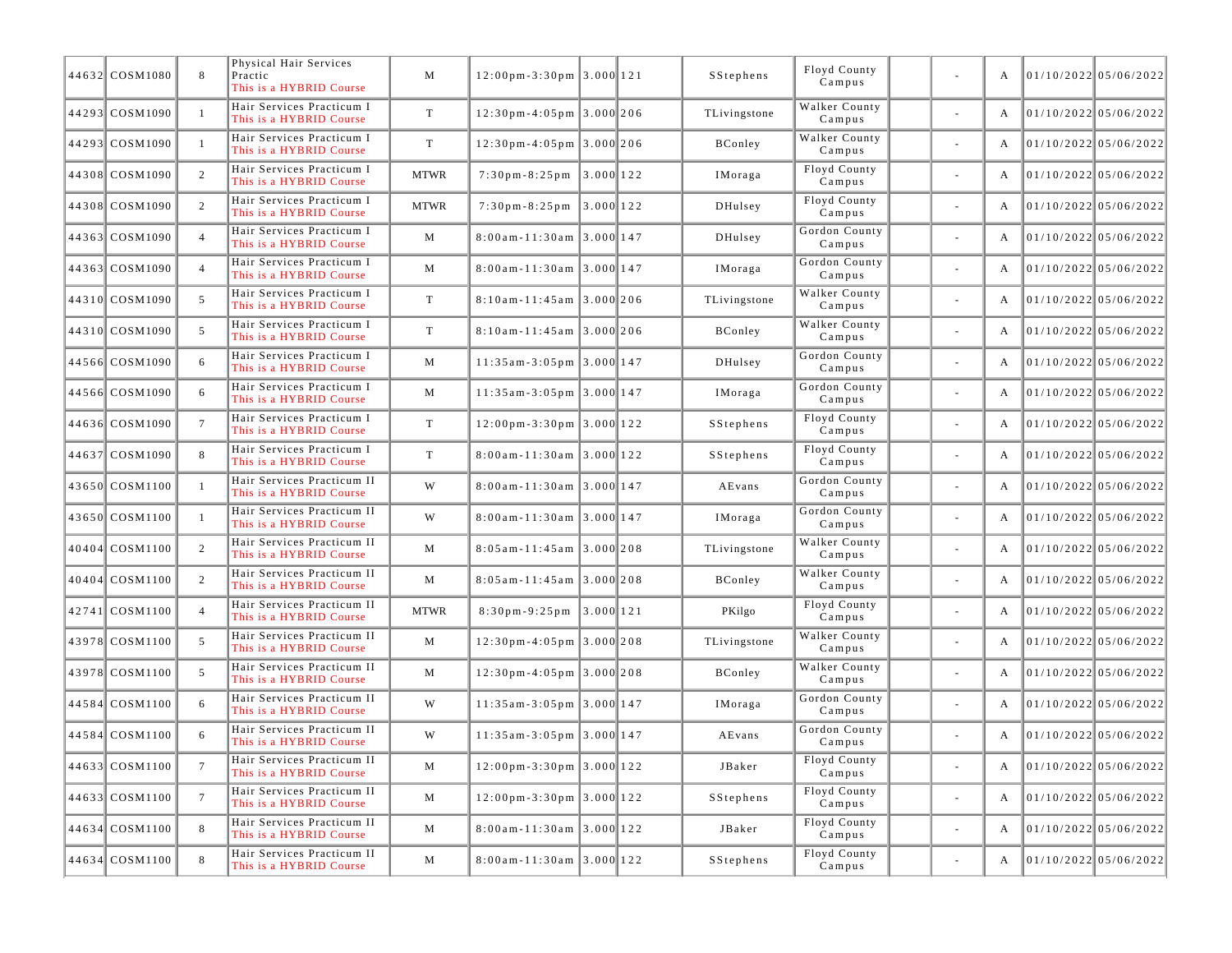|       | 44365 COSM1120 | -1             | Salon Management                                                      | <b>ONLINE</b> | TBA                                           |              | 3.000 ONLINE | SStephens | Online Course                       |     |                          | A            | 01/10/2022 05/06/2022   |
|-------|----------------|----------------|-----------------------------------------------------------------------|---------------|-----------------------------------------------|--------------|--------------|-----------|-------------------------------------|-----|--------------------------|--------------|-------------------------|
|       | 44635 COSM1120 | 2              | Salon Management                                                      | <b>ONLINE</b> | TBA                                           |              | 3.000 ONLINE | SStephens | Online Course                       |     |                          | MA           | 01/10/2022 03/08/2022   |
|       | 44775 COSM1120 | 5              | Salon Management<br>This is a Web Enhanced<br>Course                  | <b>MTWRF</b>  | $10:05$ am - 11:33 am 3.000 ROMEHS            |              |              | AWright   | Rome High<br>School                 | Yes | H S                      | MA           | 01/10/2022 03/08/2022   |
|       | 44775 COSM1120 | 5              | Salon Management<br>This is a Web Enhanced<br>Course                  | <b>MTWRF</b>  | 10:05am-11:33am 3.000 ROMEHS                  |              |              | SStephens | Rome High<br>School                 | Yes | H S                      | MA           | 01/10/2022 03/08/2022   |
|       | 44459 COSM1120 | 6              | Salon Management                                                      | <b>ONLINE</b> | <b>TBA</b>                                    |              | 3.000 ONLINE | LMobbs    | Online Course                       |     | $\sim$                   | B            | $03/09/2022$ 05/06/2022 |
|       | 44459 COSM1120 | 6              | Salon Management                                                      | <b>ONLINE</b> | TBA                                           |              | 3.000 ONLINE | RGilreath | Online Course                       |     |                          | B            | $03/09/2022$ 05/06/2022 |
|       | 44777 COSM1180 | -1             | Natural Nail Practicum<br>This is a HYBRID Course                     | TWR           | 8:30am-11:00am 3.000 D139                     |              |              | LMobbs    | Polk County<br>Campus               |     | $\overline{\phantom{a}}$ | A            | $01/10/2022$ 05/06/2022 |
|       | 44777 COSM1180 | $\overline{1}$ | Natural Nail Practicum<br>This is a HYBRID Course                     | TWR           | 8:30am-11:00am 3.000 D139                     |              |              | TBoswell  | Polk County<br>Campus               |     | $\sim$                   | A            | $01/10/2022$ 05/06/2022 |
|       | 44778 COSM1190 | 0 1            | Advanced Nail Practicum I<br>This is a HYBRID Course                  | TWR           | $11:05$ am-1:00pm 3.000 D139                  |              |              | LMobbs    | Polk County<br>Campus               |     | $\overline{\phantom{a}}$ | A            | 01/10/2022 05/06/2022   |
|       | 44778 COSM1190 | 0 <sub>1</sub> | Advanced Nail Practicum I<br>This is a HYBRID Course                  | TWR           | $11:05$ am-1:00pm 3.000 D139                  |              |              | TBoswell  | Polk County<br>Campus               |     | $\overline{\phantom{a}}$ | A            | $01/10/2022$ 05/06/2022 |
|       | 44779 COSM1200 | $\overline{1}$ | Advanced Nail Practicum II<br>This is a HYBRID Course                 | WR            | $1:05 \text{ pm-}3:15 \text{ pm }$ 3.000 D139 |              |              | TBoswell  | Polk County<br>Campus               |     | $\sim$                   | A            | $01/10/2022$ 05/06/2022 |
|       | 44779 COSM1200 | $\overline{1}$ | Advanced Nail Practicum II<br>This is a HYBRID Course                 | WR            | $1:05 \text{ pm} - 3:15 \text{ pm}$           | $3.000$ D139 |              | LMobbs    | Polk County<br>Campus               |     | $\overline{\phantom{a}}$ | A            | 01/10/2022 05/06/2022   |
|       | 44772 CRJU1040 | $\overline{1}$ | Principles of Law<br>Enforcement<br>This is a Web Enhanced<br>Course  | <b>MWF</b>    | 8:30am-11:15am 3.000 FCTHS                    |              |              | TGayan    | Floyd Co<br>College&Career<br>Acad. | Yes | H S                      | MA           | 01/10/2022 03/08/2022   |
| 40409 | CRJU1040       | $\overline{3}$ | Principles of Law<br>Enforcement                                      | <b>ONLINE</b> | TBA                                           |              | 3.000 ONLINE | TAdams    | Online Course                       |     | $\overline{\phantom{a}}$ | A            | 01/10/2022 05/06/2022   |
| 43968 | CRJU1043       | -1             | Probation and Parole                                                  | <b>ONLINE</b> | <b>TBA</b>                                    |              | 3.000 ONLINE | TGayan    | Online Course                       |     | $\sim$                   | A            | 01/10/2022 05/06/2022   |
| 43765 | CRJU1068       | 3              | Criminal Law for Criminal<br>Just                                     | <b>ONLINE</b> | TBA                                           |              | 3.000 ONLINE | TGayan    | Online Course                       |     | $\overline{\phantom{a}}$ | B            | 03/09/2022 05/06/2022   |
| 43774 | CRJU1400       | 2              | Ethic&Cultural Persp-Crim<br>Just                                     | <b>ONLINE</b> | TBA                                           |              | 3.000 ONLINE | TGayan    | Online Course                       |     | $\overline{\phantom{a}}$ | A            | 01/10/2022 05/06/2022   |
|       | 40414 CRJU2020 | -1             | Constit Law/Criminal<br>Justice                                       | <b>ONLINE</b> | TBA                                           |              | 3.000 ONLINE | TAdams    | Online Course                       |     | $\sim$                   | A            | 01/10/2022 05/06/2022   |
|       | 44441 CRJU2050 | $\overline{1}$ | Criminal Procedure<br>This is a Web Enhanced<br>Course                | <b>MTWRF</b>  | 8:30am-11:15am 3.000 FCTHS                    |              |              | TGayan    | Floyd Co<br>College&Career<br>Acad. | Yes | НS                       | B            | 03/09/2022 05/06/2022   |
| 44261 | CRJU2060       | -1             | Criminology                                                           | <b>ONLINE</b> | TBA                                           |              | 3.000 ONLINE | TAdams    | Online Course                       |     | $\overline{\phantom{a}}$ | A            | 01/10/2022 05/06/2022   |
| 41996 | CRJU2070       | $\overline{4}$ | Juvenile Justice                                                      | <b>ONLINE</b> | TBA                                           |              | 3.000 ONLINE | TAdams    | Online Course                       |     | $\bar{a}$                | $\mathbf{A}$ | $01/10/2022$ 05/06/2022 |
|       | 43610 CRJU2100 | 2              | Criminal Justice<br>Intern/Extern<br>This is a Web Enhanced<br>Course | W             | $1:15 \text{ pm-}3:45 \text{ pm }$ 3.000 301  |              |              | TGayan    | Gordon County<br>Campus             |     |                          | A            | 01/10/2022 05/06/2022   |
|       | 44475 CRJU2110 | 2              | Homeland Security                                                     | ONLINE        | TBA                                           |              | 3.000 ONLINE | TGayan    | Online Course                       |     | $\omega$                 | $\mathbf{A}$ | 01/10/2022 05/06/2022   |
|       | 44762 CSSP1010 | $\overline{1}$ | CentralSterileSupProcess<br>Tech<br>This is a Web Enhanced<br>Course  | <b>MTWRF</b>  | $9:00am-3:00pm$ 5.000 6111                    |              |              | CCochran  | Walker County<br>Campus             | Yes | $\overline{\phantom{a}}$ | 14           | 01/10/2022 02/14/2022   |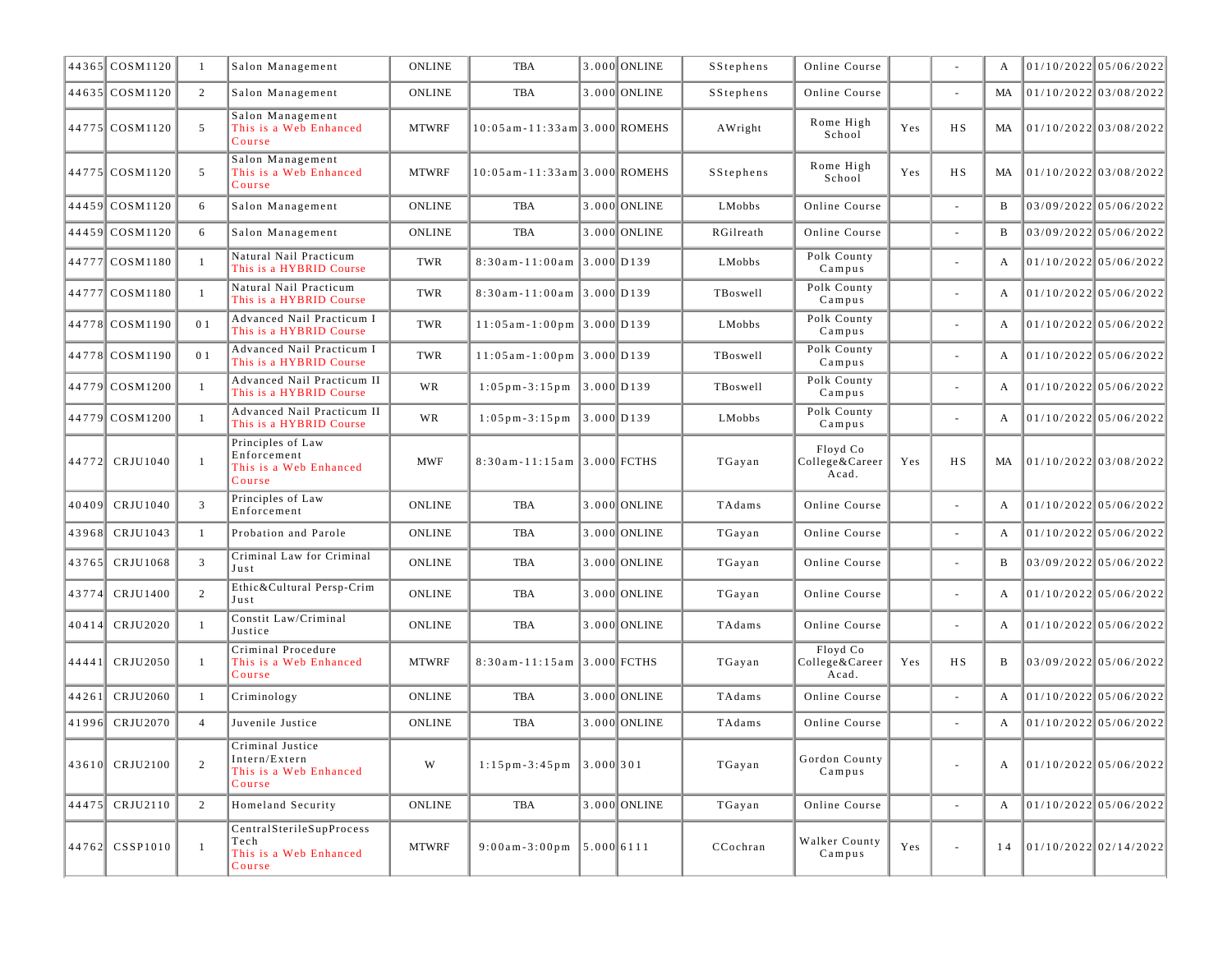|       | 44762 CSSP1010 | $\mathbf{1}$   | CentralSterileSupProcess<br>Tech<br>This is a Web Enhanced<br>Course   | <b>MTWRF</b>                | $9:00am - 3:00pm$          | 5.000 6111                        |                     | MBarrett | Walker County<br>Campus | Yes | L.     | 14  |                      | $01/10/2022$ 02/14/2022 |
|-------|----------------|----------------|------------------------------------------------------------------------|-----------------------------|----------------------------|-----------------------------------|---------------------|----------|-------------------------|-----|--------|-----|----------------------|-------------------------|
|       | 44762 CSSP1010 | $\mathbf{1}$   | CentralSterileSupProcess<br>Tech<br>This is a Web Enhanced<br>Course   | <b>MTWRF</b>                | $9:00$ am - 3:00 pm        | 5.000 6111                        |                     | ABenge   | Walker County<br>Campus | Yes | ÷,     | 14  |                      | 01/10/2022 02/14/2022   |
| 44763 | CSSP1020       | $\mathbf{1}$   | CSSP Tech Practicum I<br>This is a Web Enhanced<br>Course              | (CLINICALS)<br><b>MTWRF</b> | $8:00$ am - 4:00pm         |                                   | 6.000 CLINICALS     | CCochran | Walker County<br>Campus | Yes | L.     | 1.5 |                      | $02/15/2022$ 03/23/2022 |
| 44763 | CSSP1020       | $\mathbf{1}$   | CSSP Tech Practicum I<br>This is a Web Enhanced<br>Course              | (CLINICALS)<br><b>MTWRF</b> | $8:00$ am - 4:00pm         |                                   | 6.000 CLINICALS     | MBarrett | Walker County<br>Campus | Yes | ä,     | 15  |                      | $02/15/2022$ 03/23/2022 |
| 43919 | CSSP1022       | -1             | CSSP Tech Practicum II<br>This is a Web Enhanced<br>Course             | (CLINICALS)<br><b>MTWRF</b> | $8:00$ am - 4:00pm         |                                   | $5.000$ CLINICALS   | CCochran | Walker County<br>Campus | Yes | L.     | 16  |                      | $03/24/2022$ 05/06/2022 |
| 43919 | CSSP1022       | $\mathbf{1}$   | CSSP Tech Practicum II<br>This is a Web Enhanced<br>Course             | (CLINICALS)<br><b>MTWRF</b> | $8:00$ am - 4:00 pm        |                                   | $ 5.000 $ CLINICALS | MBarrett | Walker County<br>Campus | Yes | $\sim$ | 16  |                      | 03/24/2022 05/06/2022   |
|       | 44537 CTDL1010 | $\mathbf{1}$   | Fundamentals of Comm<br>Driving<br>This is a Web Enhanced<br>Course    | <b>MTWR</b>                 | $8:00$ am - 3:00pm         | $3.000$ TBA                       |                     | RBrowder | Walker County<br>Campus | Yes | ä,     | MA  |                      | $01/10/2022$ 03/08/2022 |
|       | 44538 CTDL1010 | 2              | Fundamentals of Comm<br>Driving<br>This is a Web Enhanced<br>Course    | <b>MTWR</b>                 | $8:00$ am - 3:00 pm        | $\parallel$ 3.000 $\parallel$ TBA |                     | RBrowder | Walker County<br>Campus |     | A7     | B   |                      | 03/09/2022 05/06/2022   |
|       | 44539 CTDL1010 | 3              | Fundamentals of Comm<br>Driving<br>Web Enhanced<br>This is a<br>Course | <b>MTWR</b>                 | $5:15$ pm - 9:30 pm        | $\parallel$ 3.000 $\parallel$ TBA |                     | RBrowder | Walker County<br>Campus |     | ä,     | 3   |                      | $01/10/2022$ 03/23/2022 |
|       | 44539 CTDL1010 | 3              | Fundamentals of Comm<br>Driving<br>This is a Web Enhanced<br>Course    | <b>MTWR</b>                 | $5:15$ pm - 9:30 pm        | $3.000$ TBA                       |                     | GGazaway | Walker County<br>Campus |     | L.     | 3   |                      | $01/10/2022$ 03/23/2022 |
|       | 44540 CTDL1021 | $\overline{1}$ | Combin Vehicle<br>Oper&Range Work<br>This is a Web Enhanced<br>Course  | <b>MTWR</b>                 | $8:00$ am - 3:00 pm        | $\ 3.000\ $ TBA                   |                     | RBrowder | Walker County<br>Campus | Yes | ÷,     | MA  |                      | 01/10/2022 03/08/2022   |
| 44541 | CTDL1021       | 2              | Combin Vehicle<br>Oper&Range Work<br>This is a Web Enhanced<br>Course  | <b>MTWR</b>                 | $8:00$ am - 3:00 pm        | $3.000$ TBA                       |                     | RBrowder | Walker County<br>Campus |     | A7     | B   |                      | $03/09/2022$ 05/06/2022 |
|       | 44542 CTDL1021 | 3              | Combin Vehicle<br>Oper&Range Work<br>This is a Web Enhanced<br>Course  | <b>MTWR</b>                 | $5:15$ pm-9:30pm 3.000 TBA |                                   |                     | RBrowder | Walker County<br>Campus |     | ÷,     | 3   |                      | $01/10/2022$ 03/23/2022 |
|       | 44542 CTDL1021 | $\overline{3}$ | Combin Vehicle<br>Oper&Range Work<br>This is a Web Enhanced<br>Course  | <b>MTWR</b>                 | $5:15$ pm - 9:30 pm        | $3.000$ TBA                       |                     | GGazaway | Walker County<br>Campus |     | ÷,     | 3   |                      | $01/10/2022$ 03/23/2022 |
| 44543 | CTDL1031       | $\mathbf{1}$   | Combin Vehicle Adv<br>Operations<br>This is a Web Enhanced<br>Course   | <b>MTWR</b>                 | $8:00$ am - $3:00$ pm      | $3.000$ TBA                       |                     | RBrowder | Walker County<br>Campus | Yes | ä,     | MA  | 01/10/202203/08/2022 |                         |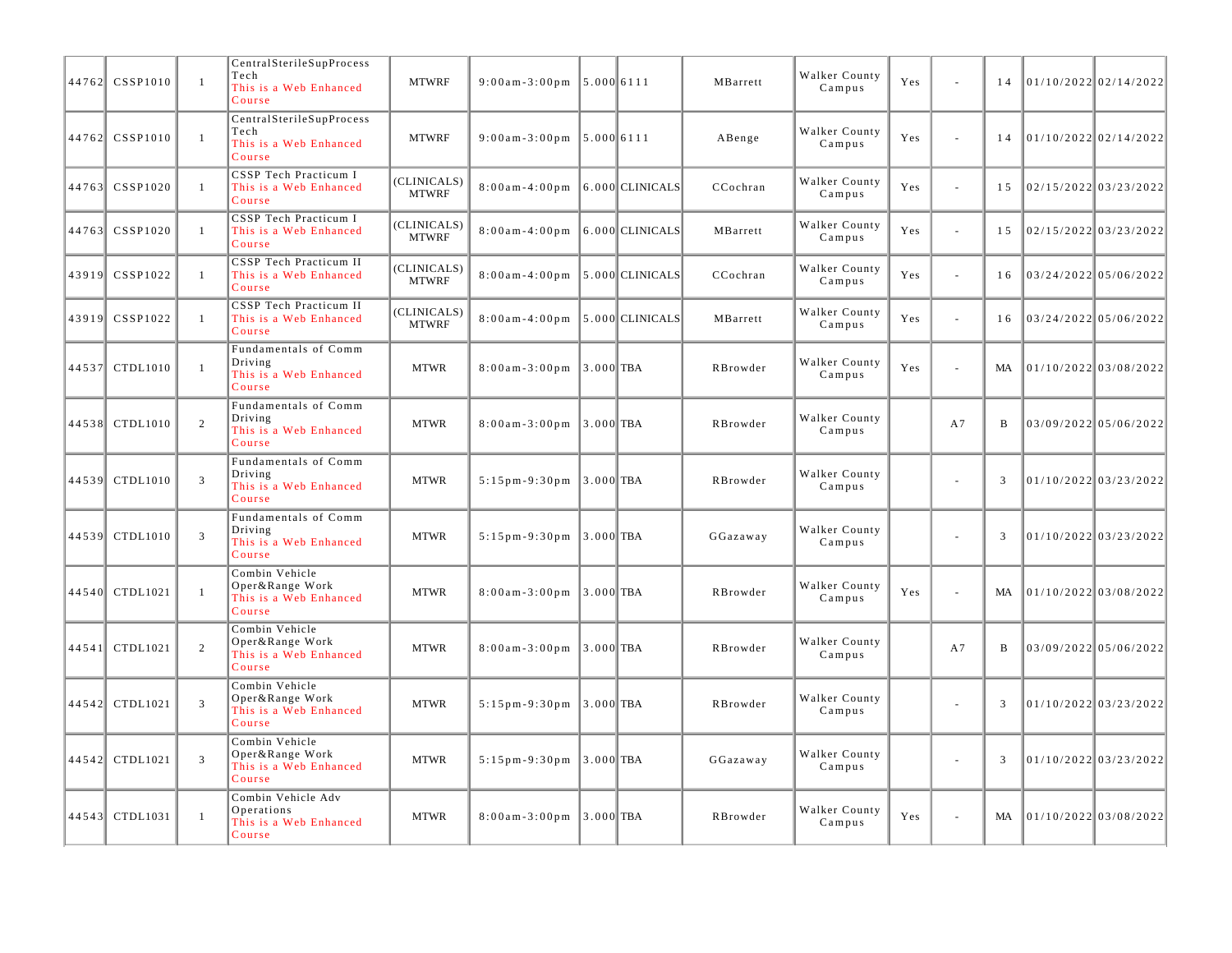| 44544 | CTDL1031         | 2              | Combin Vehicle Adv<br>Operations<br>This is a Web Enhanced<br>Course  | <b>MTWR</b>       | $8:00$ am - 3:00 pm                | $3.000$ TBA    |                      | RBrowder | Walker County<br>Campus             |     | A7                       | B  | $03/09/2022$ 05/06/2022 |
|-------|------------------|----------------|-----------------------------------------------------------------------|-------------------|------------------------------------|----------------|----------------------|----------|-------------------------------------|-----|--------------------------|----|-------------------------|
| 44545 | CTDL1031         | 3              | Combin Vehicle Adv<br>Operations<br>This is a Web Enhanced<br>Course  | <b>MTWR</b>       | $5:15$ pm - 9:30 pm                | $3.000$ TBA    |                      | RBrowder | Walker County<br>Campus             |     | ÷,                       | 3  | $01/10/2022$ 03/23/2022 |
| 44545 | CTDL1031         | 3              | Combin Vehicle Adv<br>Operations<br>This is a Web Enhanced<br>Course  | <b>MTWR</b>       | $5:15$ pm - 9:30 pm                | $3.000$ TBA    |                      | GGazaway | Walker County<br>Campus             |     | ÷,                       | 3  | $01/10/2022$ 03/23/2022 |
|       | 44770 CUUL1000   | $\mathbf{1}$   | Fundamentals of Culinary<br>Arts<br>This is a Web Enhanced<br>Course  | <b>MWF</b>        | $1:50$ pm - 3:00 pm                |                | $ 4.000 $ WCAHS      | MLenahan | NW GA<br>College/Career<br>Academy  | Yes | HS                       | А  | 01/10/2022 05/06/2022   |
|       | 44771 CUUL1110   | $\mathbf{1}$   | Culinary Safety and<br>Sanitation<br>This is a Web Enhanced<br>Course | TR                | $1:50p m - 3:00p m$ 2.000 WCAHS    |                |                      | MLenahan | NW GA<br>College/Career<br>Academy  | Yes | HS                       | А  | 01/10/2022 05/06/2022   |
|       | 43792 CUUL1129   | $\overline{1}$ | Fund/Restaurant<br>Operations<br>This is a Web Enhanced<br>Course     | MT                | $9:00$ am - 4:00 pm                | 4.000          | WL<br><b>KITCHEN</b> | JBrady   | Floyd County<br>Campus              |     | ÷,                       | B  | 03/09/2022 05/06/2022   |
|       | 43792 CUUL1129   | $\mathbf{1}$   | Fund/Restaurant<br>Operations<br>This is a Web Enhanced<br>Course     | MT                | $9:00$ am - 4:00 pm                | 4.000          | WL<br>KITCHEN        | GPaulson | Floyd County<br>Campus              |     | ÷,                       | B  | 03/09/2022 05/06/2022   |
|       | 44528 CUUL1220   | $\overline{1}$ | <b>Baking Principles</b><br>This is a Web Enhanced<br>Course          | RF                | $8:00a m - 5:00 p m$               | 5.000          | WL<br><b>KITCHEN</b> | JBrady   | Floyd County<br>Campus              |     |                          | МA | $01/10/2022$ 03/08/2022 |
|       | 44529 CUUL1320   | -1             | Garde Manger<br>This is a Web Enhanced<br>Course                      | MT                | $8:00am - 5:00pm$ 4.000            |                | WL<br>KITCHEN        | GPaulson | Floyd County<br>Campus              |     | $\overline{\phantom{a}}$ | MA | 01/10/2022 03/08/2022   |
|       | 41311 DENA1070   | $\mathbf{1}$   | Oral Pathology and<br>Therapeutic                                     | <b>ONLINE</b>     | <b>TBA</b>                         |                | 2.000 ONLINE         | HDavis   | Online Course                       |     | ÷,                       | А  | 01/10/2022 05/06/2022   |
|       | 40438 DENA1350   | -1             | DentAss II: Dental Spec&<br><b>EFDA</b><br>This is a HYBRID Course    | MT                | $10:05$ am - 4:05 pm   7.000   253 |                |                      | HDavis   | Gordon County<br>Campus             |     | $\overline{a}$           | A  | 01/10/2022 05/06/2022   |
|       | 40438 DENA1350   | -1             | DentAss II: Dental Spec&<br><b>EFDA</b><br>This is a HYBRID Course    | W                 | $11:05$ am $-4:05$ pm              | $\overline{0}$ | 253                  | HDavis   | Gordon County<br>Campus             |     | ä,                       | А  | $01/10/2022$ 05/06/2022 |
|       | 40440 DENA1390   | $\mathbf{1}$   | Dental Radiology<br>This is a HYBRID Course                           | MT                | $8:00$ am - 10:00am $ 4.000 253$   |                |                      | HDavis   | Gordon County<br>Campus             |     |                          | А  | $01/10/2022$ 05/06/2022 |
|       | 40440 DENA1390   | $\mathbf{1}$   | Dental Radiology<br>This is a HYBRID Course                           | W                 | $8:00am - 11:00am$                 | $\overline{0}$ | $\vert$ 253          | HDavis   | Gordon County<br>Campus             |     | ÷,                       | A  | 01/10/2022 05/06/2022   |
|       | $40441$ DENA1460 | -1             | Dental Practicum I<br>This is a Web Enhanced<br>Course                | (CLINICALS)<br>MT | $0:0$ am $-0:0$ am                 |                | 1.000 CLINICALS      | HDavis   | Gordon County<br>Campus             |     | $\overline{\phantom{a}}$ | A  | 01/10/2022 05/06/2022   |
|       | 40442 DENA1470   | -1             | Dental Practicum II<br>This is a Web Enhanced<br>Course               | (CLINICALS)<br>МT | $0:0$ a m - $0:0$ a m              |                | 1.000 CLINICALS      | HDavis   | Gordon County<br>Campus             |     | L,                       | А  | $01/10/2022$ 05/06/2022 |
|       | 44832 DFTG1015   | -1             | Practical Math for Drafting<br>Тe                                     | <b>ONLINE</b>     | TBA                                |                | 3.000 ONLINE         | CAllen   | Online Course                       |     | ÷,                       | А  | $01/10/2022$ 05/06/2022 |
|       | 44617 DFTG1101   | $\mathbf{1}$   | CAD Fundamentals<br>This is a Web Enhanced<br>Course                  | <b>MTWRF</b>      | $12:30$ pm-1:30pm 4.000 GCHS       |                |                      | SJohnson | Gordon<br>College/Career<br>Academy | Yes | HS                       | A  | $01/10/2022$ 05/06/2022 |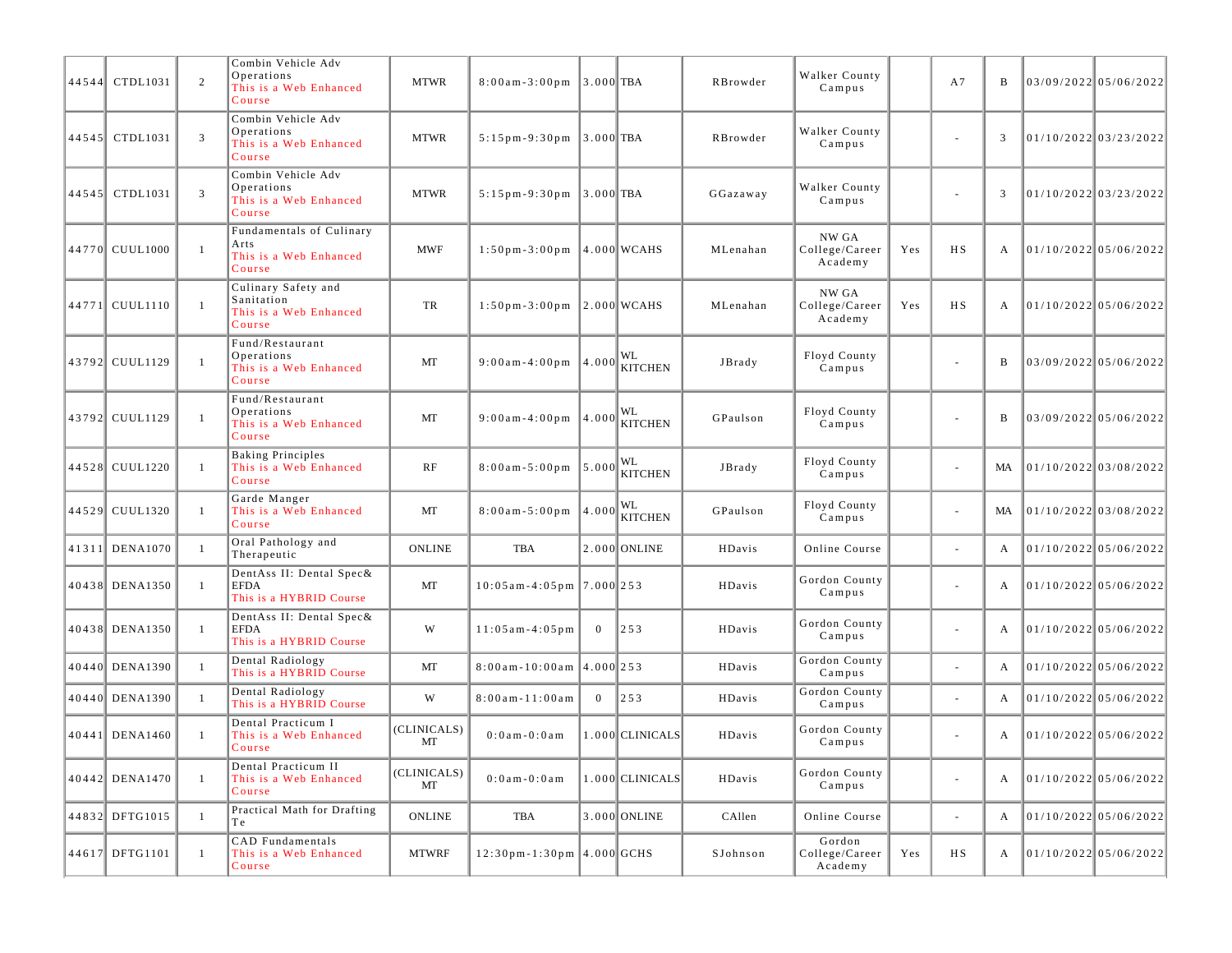|       | 42315 DFTG1101  | 2              | CAD Fundamentals                                                        | <b>ONLINE</b>         | <b>TBA</b>                                    |            | 4.000 ONLINE | CAllen                | Online Course              |     | $\sim$                   | A            | 01/10/2022 05/06/2022   |
|-------|-----------------|----------------|-------------------------------------------------------------------------|-----------------------|-----------------------------------------------|------------|--------------|-----------------------|----------------------------|-----|--------------------------|--------------|-------------------------|
|       | 44861 DFTG1101  | 3              | CAD Fundamentals                                                        | <b>ONLINE</b>         | TBA                                           |            | 4.000 ONLINE | CAllen                | Online Course              |     |                          | B            | 03/09/2022 05/06/2022   |
|       | 42317 DFTG1103  | -1             | Multiview/Basic<br>Dimensioning                                         | ONLINE                | TBA                                           |            | 4.000 ONLINE | CAllen                | Online Course              |     | $\sim$                   | A            | 01/10/2022 05/06/2022   |
|       | 44818 DFTG1105  | -1             | 3D Mechanical Modeling                                                  | ONLINE                | TBA                                           |            | 4.000 ONLINE | CAllen                | Online Course              |     | $\sim$                   | A            | 01/10/2022 05/06/2022   |
|       | 44491 DFTG1111  | 2              | Fasteners                                                               | <b>ONLINE</b>         | TBA                                           |            | 4.000 ONLINE | CAllen                | $e$ Campus<br>Platform     |     | $\sim$                   | A            | $01/10/2022$ 05/06/2022 |
|       | 44493 DFTG1113  | 2              | Assembly Drawings                                                       | <b>ONLINE</b>         | TBA                                           |            | 4.000 ONLINE | CAllen                | $e$ Campus<br>Platform     |     | $\sim$                   | A            | 01/10/2022 05/06/2022   |
|       | 44863 DFTG1127  | $\mathbf{1}$   | Architectural 3D Modeling                                               | <b>ONLINE</b>         | <b>TBA</b>                                    |            | 4.000 ONLINE | CAllen                | Online Course              | Yes | $\sim$                   |              | 03/09/2022 05/06/2022   |
|       | 44114 DFTG2010  | 2              | <b>Engineering Graphics</b>                                             | <b>ONLINE</b>         | TBA                                           |            | 4.000 ONLINE | CAllen                | Online Course              |     | $\sim$                   | A            | 01/10/2022 05/06/2022   |
|       | 44478 DFTG2020  | -1             | Visualization and Graphics                                              | <b>ONLINE</b>         | TBA                                           |            | 3.000 ONLINE | CAllen                | Online Course              |     | $\sim$                   | A            | $01/10/2022$ 05/06/2022 |
|       | 44500 DFTG2500  | -1             | Drafting Tech Exit Review                                               | <b>ONLINE</b>         | <b>TBA</b>                                    |            | 3.000 ONLINE | CAllen                | Online Course              |     | ÷.                       | A            | 01/10/2022 05/06/2022   |
|       | 44080 DIET1030  | -1             | Diesel Engines<br>This is a Web Enhanced<br>Course                      | <b>MTWR</b>           | $8:00$ am $-1:50$ pm                          | 6.000 191  |              | SGonzalez<br>Arreguin | Whitfield<br>Murray Campus |     | $\sim$                   | 31           | 03/02/2022 03/25/2022   |
| 44081 | <b>DIET2000</b> | $\overline{1}$ | Truck Steering Suspens<br>$S$ y s t<br>This is a Web Enhanced<br>Course | <b>MTWR</b>           | $8:00$ am - 1:40pm                            | 4.000 191  |              | SGonzalez<br>Arreguin | Whitfield<br>Murray Campus |     | $\overline{\phantom{a}}$ | 32           | 04/04/2022 05/06/2022   |
|       | 44082 DIET2010  | $\mathbf{1}$   | Truck Brake Systems<br>This is a Web Enhanced<br>Course                 | <b>MTWR</b>           | 8:00am-1:35pm 4.000 191                       |            |              | SGonzalez<br>Arreguin | Whitfield<br>Murray Campus |     | $\sim$                   | 33           | 01/10/2022 02/23/2022   |
|       | 40463 DMS01050  | -1             | Abdominal Sonography I<br>This is a Web Enhanced<br>Course              | WR                    | $8:00$ am - 10:25am 3.000 117                 |            |              | KRedding              | Floyd County<br>Campus     |     | $\overline{\phantom{a}}$ | A            | 01/10/2022 05/06/2022   |
|       | 42334 DMSO1070  | $\overline{1}$ | Pelvic Sono&1st Trimester<br>OВ<br>This is a Web Enhanced<br>Course     | TR                    | $1:30 \text{ pm} - 3:00 \text{ pm}$ 2.000 117 |            |              | KRedding              | Floyd County<br>Campus     |     | $\overline{\phantom{a}}$ | А            | 01/10/2022 05/06/2022   |
|       | 40465 DMS01080  | $\overline{1}$ | Sono Phy&Instru<br>RegistryReview<br>This is a Web Enhanced<br>Course   | $\mathbf T$           | $8:00am - 9:55am$                             | 1.000  117 |              | CResch                | Floyd County<br>Campus     |     |                          | А            | 01/10/2022 05/06/2022   |
|       | 42335 DMSO1090  | $\overline{1}$ | Intro to Vascular<br>Sonography<br>This is a Web Enhanced<br>Course     | M                     | $9:00$ am-11:00am  1.000 138                  |            |              | CResch                | Floyd County<br>Campus     |     | $\overline{\phantom{a}}$ | A            | 01/10/2022 05/06/2022   |
|       | 42336 DMS01100  | -1             | Clinical Sonography II<br>This is a Web Enhanced<br>Course              | (CLINICALS)<br>MF     | $8:00$ am - 4:00pm $ 6.000 $ CLINICALS        |            |              | KRedding              | Floyd County<br>Campus     |     | $\sim$                   | A            | 01/10/2022 05/06/2022   |
|       | 40466 DMSO2020  |                | Specialized Sonographic<br>Proced<br>This is a Web Enhanced<br>Course   | WR                    | $10:30$ am - $12:30$ pm $2.000$ 117           |            |              | KRedding              | Floyd County<br>Campus     |     |                          | A            | 01/10/2022 05/06/2022   |
|       | 43996 ECCE1101  | $\mathbf{1}$   | Introduction to ECCE                                                    | ONLINE                | TBA                                           |            | 3.000 ONLINE | JDixon                | Online Course              |     |                          | B            | 03/09/2022 05/06/2022   |
|       | 43577 ECCE1101  | 2              | Introduction to ECCE                                                    | ONLINE                | TBA                                           |            | 3.000 ONLINE | JDixon                | Online Course              |     | $\overline{\phantom{a}}$ | A            | 01/10/2022 05/06/2022   |
|       | 44662 ECCE1101  | 3              | Introduction to ECCE                                                    | <b>ONLINE</b>         | TBA                                           |            | 3.000 ONLINE | JDixon                | Online Course              |     | $\overline{\phantom{a}}$ | $\mathbf{A}$ | $01/10/2022$ 05/06/2022 |
|       | 43578 ECCE1103  | 2              | Child Growth and<br>Development                                         | $\mathop{\rm ONLINE}$ | TBA                                           |            | 3.000 ONLINE | TWimberley            | Online Course              |     | $\overline{\phantom{a}}$ | B            | $03/09/2022$ 05/06/2022 |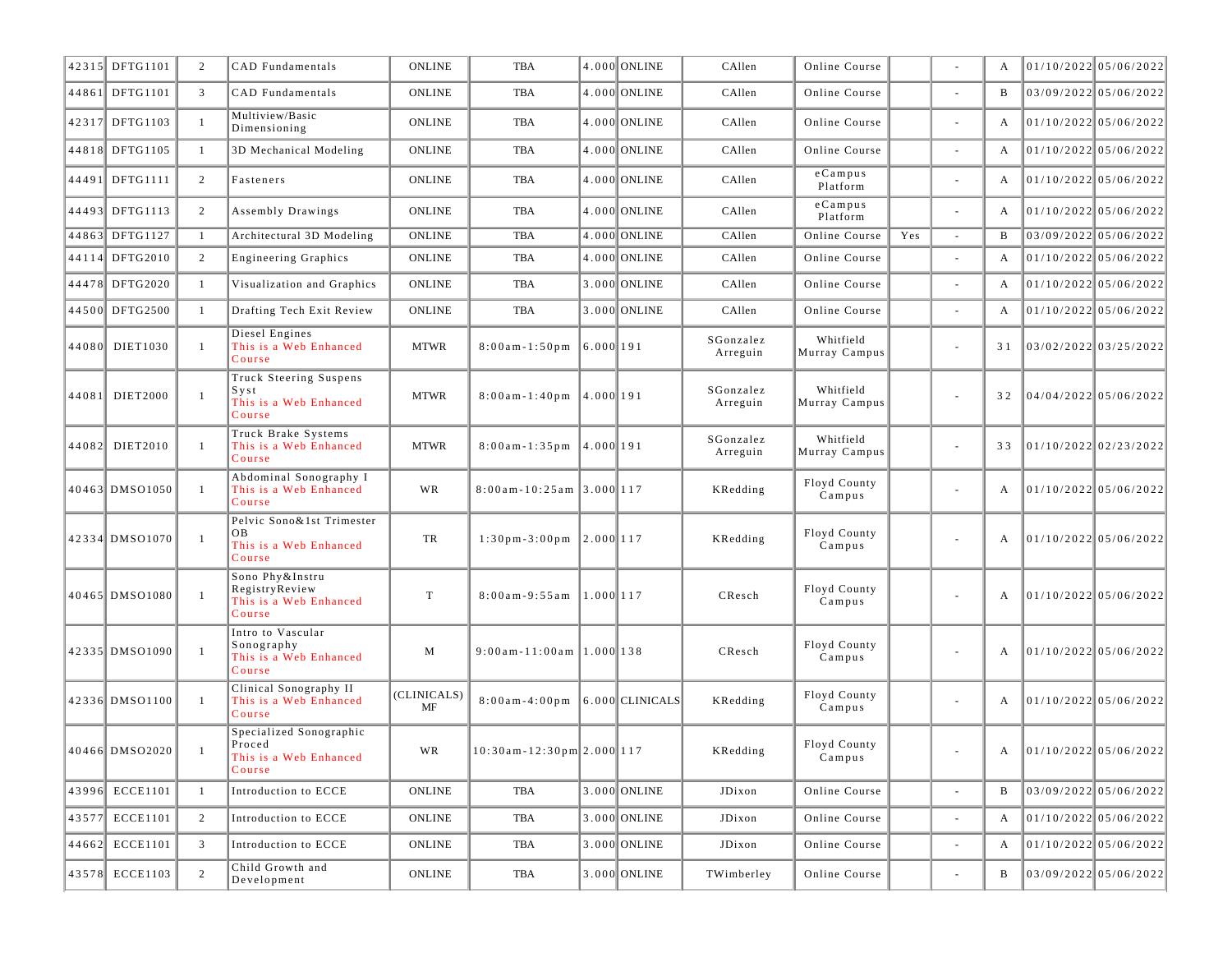| 43578 | <b>ECCE1103</b> | 2              | Child Growth and<br>Development                                     | <b>ONLINE</b>      | <b>TBA</b>                                             |             | 3.000 ONLINE     | LPruitt                                | Online Course              |                                                                                       |                          | B | 03/09/2022 05/06/2022   |
|-------|-----------------|----------------|---------------------------------------------------------------------|--------------------|--------------------------------------------------------|-------------|------------------|----------------------------------------|----------------------------|---------------------------------------------------------------------------------------|--------------------------|---|-------------------------|
|       | 43578 ECCE1103  | 2              | Child Growth and<br>Development                                     | <b>ONLINE</b>      | TBA                                                    |             | 3.000 ONLINE     | KFuquea                                | Online Course              |                                                                                       | ÷,                       | B | 03/09/2022 05/06/2022   |
|       | 44133 ECCE1103  | 3              | Child Growth and<br>Development<br>This is a Web Enhanced<br>Course | <b>MTWRF</b>       | $8:00am - 9:58am$                                      |             | $ 3.000 $ ROMEHS | TPrice                                 | Rome High<br>School        | Yes                                                                                   | H S                      | A | 01/10/2022 05/06/2022   |
|       | 42601 ECCE1103  | 8              | Child Growth and<br>Development                                     | <b>ONLINE</b>      | TBA                                                    |             | 3.000 ONLINE     | LPruitt                                | Online Course              |                                                                                       | $\sim$                   | A | 01/10/2022 05/06/2022   |
|       | 43162 ECCE1105  | $\overline{1}$ | Health, Safety and<br>Nutrition                                     | <b>ONLINE</b>      | TBA                                                    |             | 3.000 ONLINE     | TWimberley                             | Online Course              |                                                                                       |                          | A | 01/10/2022 05/06/2022   |
|       | 42722 ECCE1105  | 10             | Health, Safety and<br>Nutrition                                     | <b>ONLINE</b>      | TBA                                                    |             | 3.000 ONLINE     | SDobson                                | Online Course              |                                                                                       | $\overline{\phantom{a}}$ | B | 03/09/2022 05/06/2022   |
|       | 43373 ECCE1112  | $\mathbf{1}$   | Curriculum and<br>Assessment                                        | <b>ONLINE</b>      | <b>TBA</b>                                             |             | 3.000 ONLINE     | TWimberley                             | Online Course              |                                                                                       | $\sim$                   | A | $01/10/2022$ 05/06/2022 |
| 41841 | <b>ECCE1113</b> | 3              | Creative Activities for Child                                       | <b>ONLINE</b>      | <b>TBA</b>                                             |             | 3.000 ONLINE     | MWatkins                               | Online Course              | Yes                                                                                   | $\sim$                   | A | $01/10/2022$ 05/06/2022 |
| 44663 | <b>ECCE1121</b> | -1             | EarlyChildhoodCare&Ed<br>Practicu                                   | <b>ONLINE</b>      | TBA                                                    |             | 3.000 ONLINE     | LPruitt                                | Online Course              |                                                                                       |                          | А | $01/10/2022$ 05/06/2022 |
| 42794 | <b>ECCE1121</b> | 5              | EarlyChildhoodCare&Ed<br>Practicu                                   | <b>ONLINE</b>      | TBA                                                    |             | 3.000 ONLINE     | JDixon                                 | Online Course              |                                                                                       | $\overline{\phantom{a}}$ | A | 01/10/2022 05/06/2022   |
| 43579 | <b>ECCE2115</b> | 2              | Language and Literacy                                               | <b>ONLINE</b>      | TBA                                                    |             | 3.000 ONLINE     | LPruitt                                | Online Course              |                                                                                       | $\sim$                   | A | 01/10/202205/06/2022    |
| 44665 | ECCE2116        | -1             | Math and Science                                                    | <b>ONLINE</b>      | <b>TBA</b>                                             |             | 3.000 ONLINE     | MWatkins                               | Online Course              |                                                                                       | ÷,                       | A | $01/10/2022$ 05/06/2022 |
| 43344 | <b>ECCE2201</b> | -1             | Exceptionalities                                                    | <b>ONLINE</b>      | TBA                                                    |             | 3.000 ONLINE     | LPruitt                                | Online Course              |                                                                                       |                          | A | $01/10/2022$ 05/06/2022 |
|       | 42723 ECCE2202  | -1             | Social Issues&Family<br>Involveme                                   | <b>ONLINE</b>      | TBA                                                    |             | 3.000 ONLINE     | TWimberley                             | Online Course              |                                                                                       | ÷,                       | A | $01/10/2022$ 05/06/2022 |
| 40490 | <b>ECCE2203</b> | $\overline{1}$ | Guidance and Classrm<br>Mang                                        | <b>ONLINE</b>      | <b>TBA</b>                                             |             | 3.000 ONLINE     | JDixon                                 | Online Course              |                                                                                       |                          | A | 01/10/2022 05/06/2022   |
|       | 43345 ECCE2245  | 2              | Early CCE Internship I                                              |                    | $0:0$ a m - $0:0$ a m                                  | $6.000$ TBA |                  | JDixon                                 | Online Course              |                                                                                       |                          | A | 01/10/2022 05/06/2022   |
|       | 43165 ECCE2350  | -1             | Early Adolescent Dev                                                | <b>ONLINE</b>      | TBA                                                    |             | 3.000 ONLINE     | TWimberley                             | Online Course              |                                                                                       | $\overline{\phantom{a}}$ | A | 01/10/2022 05/06/2022   |
|       | 40500 ECCE2352  | $\mathbf{1}$   | Design Prog & Envr for Sch<br>Age                                   | <b>ONLINE</b>      | <b>TBA</b>                                             |             | 3.000 ONLINE     | TWimberley                             | Online Course              |                                                                                       |                          | A | 01/10/2022 05/06/2022   |
|       | 44846 ECET2000  | $\mathbf{1}$   | Engineering Econ & Mgmt<br>This is a Web Enhanced<br>Course         | <b>MTW</b>         | $1:20$ pm-2:10pm 3.000 143                             |             |                  | RHuggins                               | Whitfield<br>Murray Campus |                                                                                       |                          | A | 01/10/2022 05/06/2022   |
|       | 44323 ECET2102  | 2              | Circuit Analysis II<br>This is a Web Enhanced<br>Course             | MT                 | $12:00 \text{ pm} - 1:15 \text{ pm }3.000 \text{ 143}$ |             |                  | RHuggins                               | Whitfield<br>Murray Campus |                                                                                       | $\overline{\phantom{a}}$ | A | $01/10/2022$ 05/06/2022 |
|       | 44324 ECET2102L | 2              | Circuit Analysis II Lab<br>This is a Web Enhanced<br>Course         | WR                 | $12:00 \text{ pm} - 1:15 \text{ pm }1.0001143$         |             |                  | RHuggins                               | Whitfield<br>Murray Campus |                                                                                       | $\sim$                   | A | 01/10/2022 05/06/2022   |
|       | 40503 ECHO1310  |                | Echocardiography I<br>This is a Web Enhanced<br>Course              | T                  | $10:00$ am - 4:00 pm 3.000 126                         |             |                  | TRoberts                               | Floyd County<br>Campus     | $\operatorname*{Yes}% \left( X\right) \equiv\operatorname*{Yes}(\mathbb{R}^{3}\left)$ |                          | A | 01/10/2022 05/06/2022   |
|       | 42347 ECH01370  | $\mathbf{1}$   | Echocardiography Clinical I<br>This is a Web Enhanced<br>Course     | (CLINICALS)<br>WRF | $8:00a m - 4:00p m$                                    |             | 7.000 CLINICALS  | TRoberts                               | Floyd County<br>Campus     | Yes                                                                                   | $\sim$                   | A | 01/10/2022 05/06/2022   |
|       | 40509 ECON1101  | -1             | Principles of Economics                                             | ONLINE             | TBA                                                    |             | 3.000 ONLINE     | GRoseman                               | Online Course              |                                                                                       | $\omega$                 | A | 01/10/2022 05/06/2022   |
|       | 41145 ECON1101  | 2              | Principles of Economics                                             | <b>ONLINE</b>      | TBA                                                    |             | 3.000 ONLINE     | CIsom                                  | Online Course              | Yes                                                                                   |                          | A | $01/10/2022$ 05/06/2022 |
|       | 43701 ECON1101  | $\overline{3}$ | Principles of Economics                                             | ONLINE             | TBA                                                    |             | 3.000 ONLINE     | ${\bf G}$ R ${\bf o}$ s ${\bf e}$ m an | Online Course              | Yes                                                                                   |                          | A | 01/10/2022 05/06/2022   |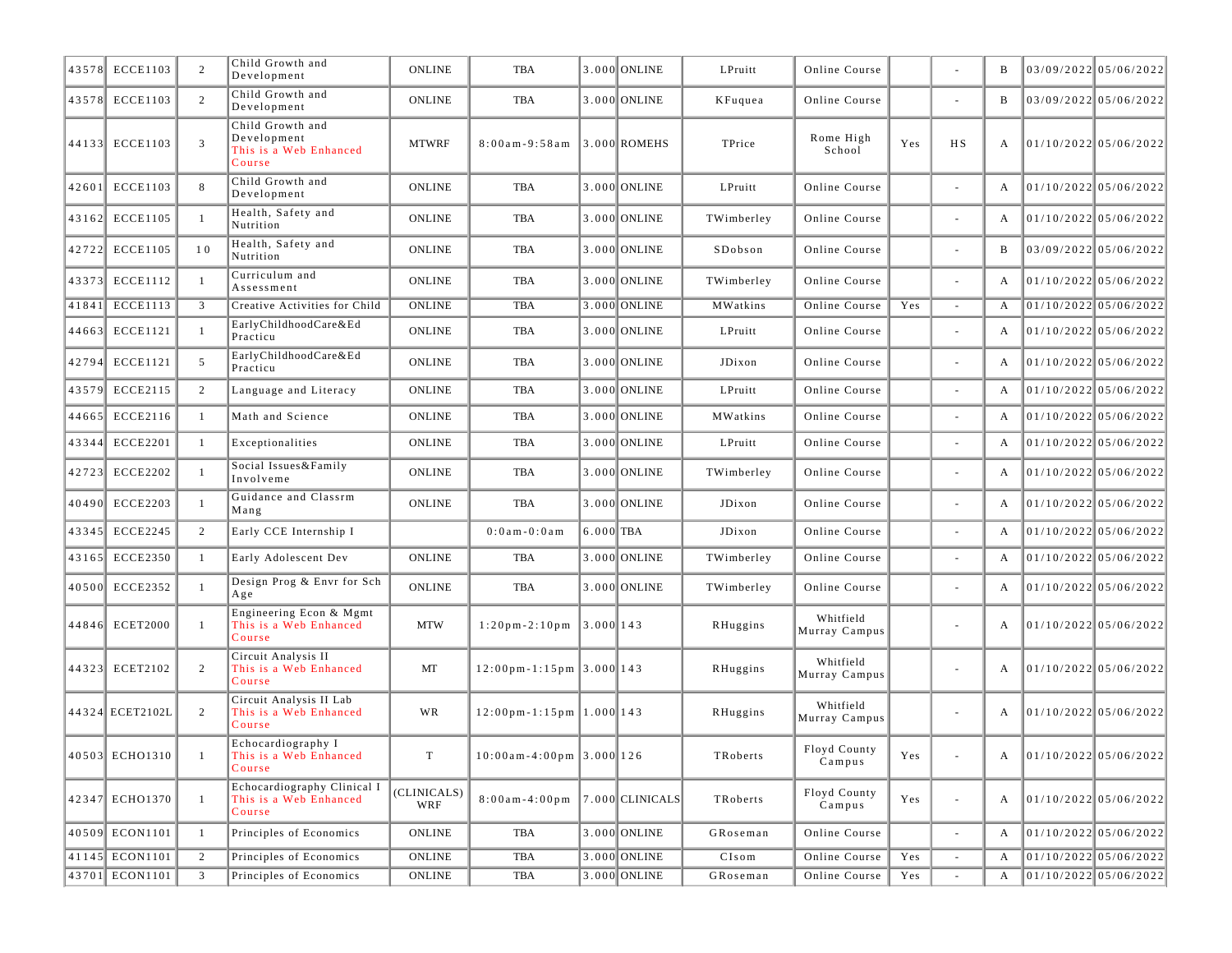|       | 42349 ECON1101  | $\overline{4}$  | Principles of Economics                                               | <b>ONLINE</b> | <b>TBA</b>                                      |              | 3.000 ONLINE   | CIsom           | Online Course            |     |                | A              | $01/10/2022$ 05/06/2022 |
|-------|-----------------|-----------------|-----------------------------------------------------------------------|---------------|-------------------------------------------------|--------------|----------------|-----------------|--------------------------|-----|----------------|----------------|-------------------------|
|       | 43374 ECON1101  | 5               | Principles of Economics                                               | <b>ONLINE</b> | <b>TBA</b>                                      |              | 3.000 ONLINE   | GRoseman        | Online Course            |     | L.             | A              | $01/10/2022$ 05/06/2022 |
|       | 43703 ECON1101  | 6               | Principles of Economics                                               | <b>ONLINE</b> | <b>TBA</b>                                      |              | 3.000 ONLINE   | CIsom           | Online Course            | Yes | $\sim$         | A              | $01/10/2022$ 05/06/2022 |
|       | 43816 ECON1101  | $7\overline{ }$ | Principles of Economics                                               | <b>ONLINE</b> | <b>TBA</b>                                      |              | 3.000 ONLINE   | GRoseman        | Online Course            |     | ÷.             | A              | $01/10/2022$ 05/06/2022 |
|       | 43817 ECON1101  | -8              | Principles of Economics                                               | <b>ONLINE</b> | <b>TBA</b>                                      |              | 3.000 ONLINE   | CIsom           | Online Course            |     |                | A              | $01/10/2022$ 05/06/2022 |
|       | 44672 EDUC2110  | $\mathbf{1}$    | Crit & Contemp Issues in<br>Educ                                      | <b>ONLINE</b> | <b>TBA</b>                                      |              | 3.000 ONLINE   | LPruitt         | Online Course            |     |                | A              | 01/10/2022 05/06/2022   |
|       | 41500 ELTR1180  | 2               | <b>Electrical Controls</b><br>This is a HYBRID Course                 | TR            | $8:00$ am - 3:45 pm                             | $4.000$ 337  |                | SCarter         | Gordon County<br>Campus  | Yes | A7             | 14             | 01/10/2022 02/14/2022   |
|       | 44681 ELTR1205  | -1              | Residential Wiring I<br>This is a Web Enhanced<br>Course              | TR            | $8:00$ am - 12:00pm 3.000 105                   |              |                | GPawlowski      | Floyd County<br>Campus   |     | ÷,             | MA.            | 01/10/2022 03/08/2022   |
|       | 44682 ELTR1205  | 2               | Residential Wiring I<br>This is a Web Enhanced<br>Course              | WF            | $8:00$ am-12:00pm 3.000 337                     |              |                | GPawlowski      | Gordon County<br>Campus  | Yes | ÷.             | MA             | 01/10/2022 03/08/2022   |
|       | 44683 ELTR1210  | 2               | Residential Wiring II<br>This is a Web Enhanced<br>Course             | TR            | $8:00$ am-12:00pm 3.000 105                     |              |                | GPawlowski      | Floyd County<br>Campus   |     | ÷.             | B              | 03/09/2022 05/06/2022   |
|       | 44684 ELTR1210  | $\mathbf{3}$    | Residential Wiring II<br>This is a Web Enhanced<br>Course             | WF            | $8:00$ am - 12:00pm 3.000 337                   |              |                | GPawlowski      | Gordon County<br>Campus  |     | ÷,             | B              | 03/09/2022 05/06/2022   |
|       | 44670 ELTR1220  | -1              | Industrial PLC's<br>This is a HYBRID Course                           | TR            | $8:00$ am - 3:45 pm                             | 4.000 337    |                | SCarter         | Gordon County<br>Campus  |     | A7             | 16             | 03/24/2022 05/06/2022   |
| 44671 | ELTR1250        | -1              | Diagnostic Troubleshooting<br>This is a HYBRID Course                 | TR            | $8:00$ am - 3:45 pm                             | 2.000 337    |                | SCarter         | Gordon County<br>Campus  |     | A7             | 15             | 02/15/2022 03/23/2022   |
|       | 44568 ELTR1270  | $\mathbf{1}$    | NEC Indust Wiring<br>Applications<br>This is a HYBRID Course          | M             | $9:00$ am - 1:45 pm                             | $14.000$ 337 |                | SCarter         | Gordon County<br>Campus  |     | ÷.             | MA             | 01/10/2022 03/08/2022   |
|       | 44315 ELTR1525  | $\mathbf{1}$    | Photovoltaic Systems<br>This is a HYBRID Course                       | $\mathbf{M}$  | $9:00$ am-2:30pm                                | $5.000$ 337  |                | SCarter         | Gordon County<br>Campus  |     | A7             | $\overline{B}$ | 03/09/2022 05/06/2022   |
| 42111 | <b>EMPL1000</b> | -1              | Interpersonal Relat & Prof<br>Dev                                     | <b>ONLINE</b> | <b>TBA</b>                                      |              | $2.000$ ONLINE | KThomas         | Online Course            |     | L.             | A              | 01/10/2022 05/06/2022   |
| 44480 | EMPL1000        | 10              | Interpersonal Relat & Prof<br>Dev                                     | <b>ONLINE</b> | <b>TBA</b>                                      |              | 2.000 ONLINE   | KThomas         | Online Course            |     | ÷.             | B              | 03/09/2022 05/06/2022   |
| 41093 | EMPL1000        | 14              | Interpersonal Relat & Prof<br>Dev                                     | <b>ONLINE</b> | <b>TBA</b>                                      |              | 2.000 ONLINE   | KThomas         | Online Course            |     |                | A              | 01/10/2022 05/06/2022   |
| 44651 | <b>EMPL1000</b> | 2               | Interpersonal Relat & Prof<br>Dev<br>This is a Web Enhanced<br>Course | <b>MTWRF</b>  | $8:00am - 8:52am$ 2.000 CHS                     |              |                | KAppelbaum      | Chattooga High<br>School | Yes | <b>HS</b>      | A              | 01/10/2022 05/06/2022   |
| 43778 | EMPL1000        | 3               | Interpersonal Relat & Prof<br>Dev                                     | <b>ONLINE</b> | <b>TBA</b>                                      |              | 2.000 ONLINE   | <b>BStitzer</b> | Online Course            |     | $\overline{a}$ | A              | 01/10/2022 05/06/2022   |
| 44800 | EMPL1000        | 5               | Interpersonal Relat & Prof<br>Dev                                     | <b>ONLINE</b> | TBA                                             |              | $2.000$ ONLINE | <b>BStitzer</b> | Online Course            |     |                | B              | 03/09/2022 05/06/2022   |
|       | 44575 EMSP1110  | 2               | Intro to the EMT Profession<br>This is a Web Enhanced<br>Course       | <b>MTWRFS</b> | $5:00 \text{ pm} - 10:00 \text{ pm } 3.000$ 133 |              |                | NPiatt          | Floyd County<br>Campus   |     | ÷,             | 14             | 01/10/2022 02/14/2022   |
|       | 44576 EMSP1120  | $\overline{1}$  | EMT Assessm/Airway Mang<br>Pharm<br>This is a Web Enhanced<br>Course  | <b>MTWRFS</b> | $5:00 \text{ pm} - 10:00 \text{ pm}$ 3.000 133  |              |                | NPiatt          | Floyd County<br>Campus   |     |                | 15             | $02/15/2022$ 03/23/2022 |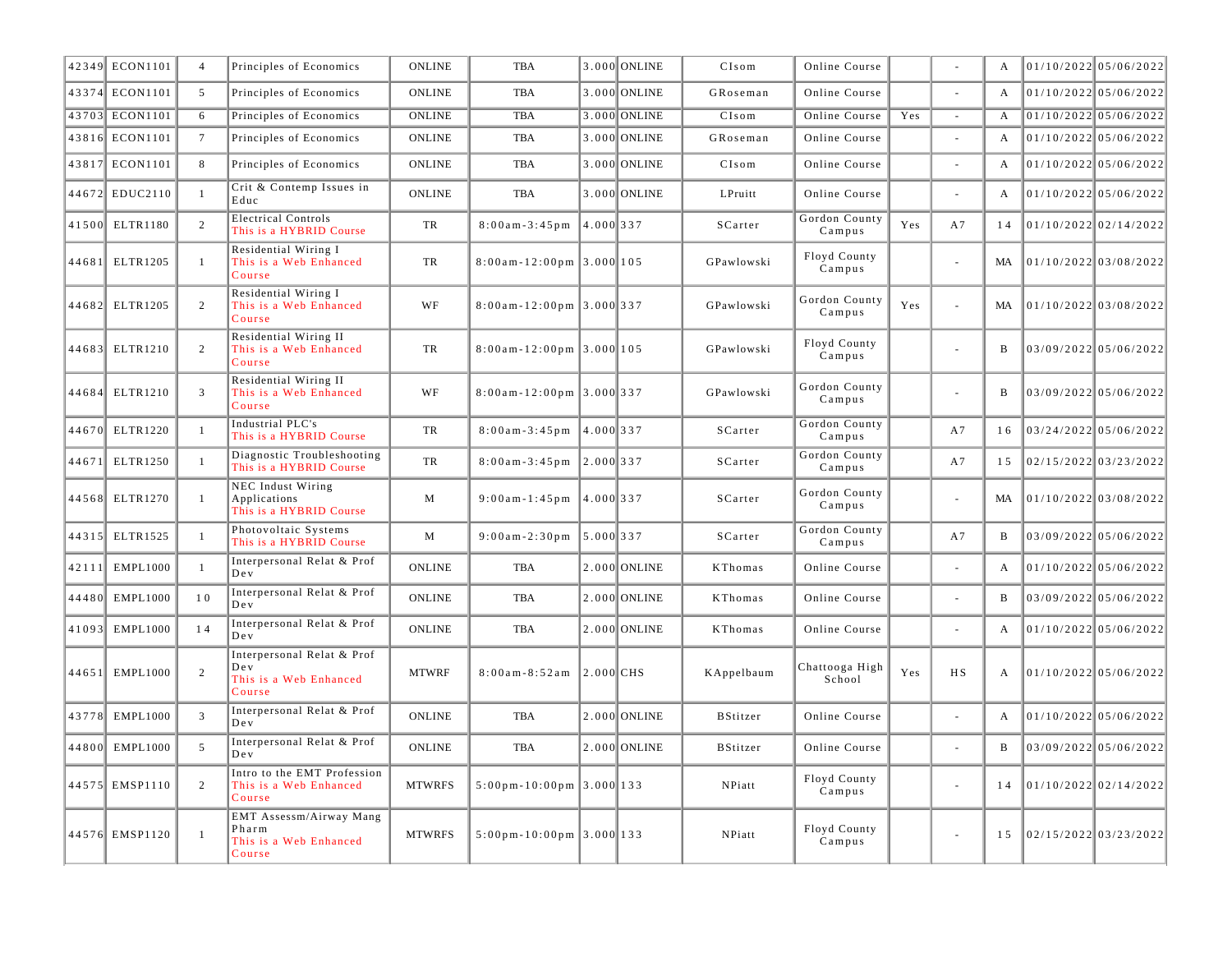| 40536 EMSP1130 | 2            | Medical Emerg for the EMT<br>This is a Web Enhanced<br>Course               | <b>MTWRF</b> | $5:00 \text{ pm} - 10:00 \text{ pm}$ 3.000 133   |             |              | NPiatt   | Floyd County<br>Campus   |     |                          | 16 | 03/24/2022 05/06/2022   |  |
|----------------|--------------|-----------------------------------------------------------------------------|--------------|--------------------------------------------------|-------------|--------------|----------|--------------------------|-----|--------------------------|----|-------------------------|--|
| 44569 EMSP1140 | -1           | Special Patient Populations<br>This is a Web Enhanced<br>Course             | <b>MTWRF</b> | $8:30am-4:30pm$ 3.000 133                        |             |              | SAlday   | Floyd County<br>Campus   |     | $\sim$                   | 15 | 02/15/2022 03/23/2022   |  |
| 44578 EMSP1140 | 2            | Special Patient Populations<br>This is a Web Enhanced<br>Course             | <b>MRS</b>   | $5:00 \text{ pm} - 10:00 \text{ pm } 3.000$ A135 |             |              | RGoodwin | Catoosa<br>County Campus |     | $\sim$                   | 15 | $02/15/2022$ 03/23/2022 |  |
| 44570 EMSP1150 | $\mathbf{1}$ | Shock & Trauma for the<br><b>EMT</b><br>This is a Web Enhanced<br>Course    | <b>MTWRF</b> | $8:30$ am-4:30pm 3.000 133                       |             |              | SAlday   | Floyd County<br>Campus   |     | $\sim$                   | 14 | 01/10/2022 02/14/2022   |  |
| 44579 EMSP1150 | 2            | Shock & Trauma for the<br>EMT<br>This is a Web Enhanced<br>Course           | <b>MRS</b>   | $5:00 \text{ pm} - 10:00 \text{ pm}$ 3.000 A135  |             |              | RGoodwin | Catoosa<br>County Campus |     | $\overline{\phantom{a}}$ | 14 | 01/10/2022 02/14/2022   |  |
| 44571 EMSP1160 | $\mathbf{1}$ | Clinical & Pract Appl for<br><b>EMT</b><br>This is a Web Enhanced<br>Course | <b>MTWRF</b> | $8:30$ am - 4:30 pm                              | $1.000$ 133 |              | SAlday   | Floyd County<br>Campus   |     | $\sim$                   | 3  | $01/10/2022$ 03/23/2022 |  |
| 44580 EMSP1160 | 2            | Clinical & Pract Appl for<br>EMT<br>This is a Web Enhanced<br>Course        | <b>MRS</b>   | $5:00 \text{ pm} - 10:00 \text{ pm}$ 1.000 A135  |             |              | SAlday   | Catoosa<br>County Campus |     | $\sim$                   | 3  | $01/10/2022$ 03/23/2022 |  |
| 41319 EMSP1510 | $\mathbf{1}$ | Advanced Concepts for<br>AEMT<br>This is a Web Enhanced<br>Course           | <b>MTWRF</b> | $8:30$ am - 4:30 pm                              | $3.000$ 133 |              | SAlday   | Floyd County<br>Campus   |     | $\overline{\phantom{a}}$ | 16 | 03/24/2022 05/06/2022   |  |
| 41320 EMSP1510 | 2            | Advanced Concepts for<br>AEMT<br>This is a Web Enhanced<br>Course           | MW           | $5:00 \text{ pm} - 10:00 \text{ pm}$ 3.000 A135  |             |              | RGoodwin | Catoosa<br>County Campus |     | $\overline{\phantom{a}}$ | 16 | $03/24/2022$ 05/06/2022 |  |
| 44572 EMSP2320 | $\mathbf{1}$ | Therap Modal of Medical<br>Care<br>This is a Web Enhanced<br>Course         | <b>MTWRF</b> | $8:30am-4:30pm$ 5.000 133                        |             |              | NPiatt   | Floyd County<br>Campus   |     | $\overline{\phantom{a}}$ | 14 | 01/10/2022 02/14/2022   |  |
| 44573 EMSP2330 | $\mathbf{1}$ | Therap Modal of Trauma<br>Care<br>This is a Web Enhanced<br>Course          | <b>MTWRF</b> | $8:00am-2:30pm$ 4.000 133                        |             |              | NPiatt   | Floyd County<br>Campus   | Yes | $\sim$                   | 15 | $02/15/2022$ 03/23/2022 |  |
| 40543 EMSP2340 | $\mathbf{1}$ | Therap Modal for Spec Pat<br>Pop<br>This is a Web Enhanced<br>Course        | <b>MTWRF</b> | $8:30$ am - 4:30pm                               | 4.000 133   |              | NPiatt   | Floyd County<br>Campus   |     | $\overline{\phantom{a}}$ | 16 | 03/24/2022 05/06/2022   |  |
| 43907 EMSP2520 | $\mathbf{1}$ | Clinical Appls for Paramed<br>Н<br>This is a Web Enhanced<br>Course         | <b>MTWRF</b> | $8:30$ am-4:30pm 2.000 133                       |             |              | SAlday   | Floyd County<br>Campus   |     | $\sim$                   | A  | $01/10/2022$ 05/06/2022 |  |
| 44297 EMSP2530 | $\mathbf{1}$ | Clinical Appl for Paramed<br>Ш<br>This is a Web Enhanced<br>Course          | <b>MTWRF</b> | $8:30$ am-4:30pm 2.000 133                       |             |              | SAlday   | Floyd County<br>Campus   |     | $\overline{\phantom{a}}$ | A  | 01/10/2022 05/06/2022   |  |
| 44298 EMSP2540 | $\mathbf{1}$ | Clinical Appl for the Param<br>IV<br>This is a Web Enhanced<br>Course       | <b>MTWRF</b> | $8:30$ am - 4:30 pm                              | $1.000$ 133 |              | SAlday   | Floyd County<br>Campus   |     | $\overline{\phantom{a}}$ | А  | 01/10/2022 05/06/2022   |  |
| 43498 ENGL0090 | 15           | Learning Support English                                                    | ONLINE       | TBA                                              |             | 3.000 ONLINE | SKinman  | Online Course            |     | $\sim$                   | A  | $01/10/2022$ 05/06/2022 |  |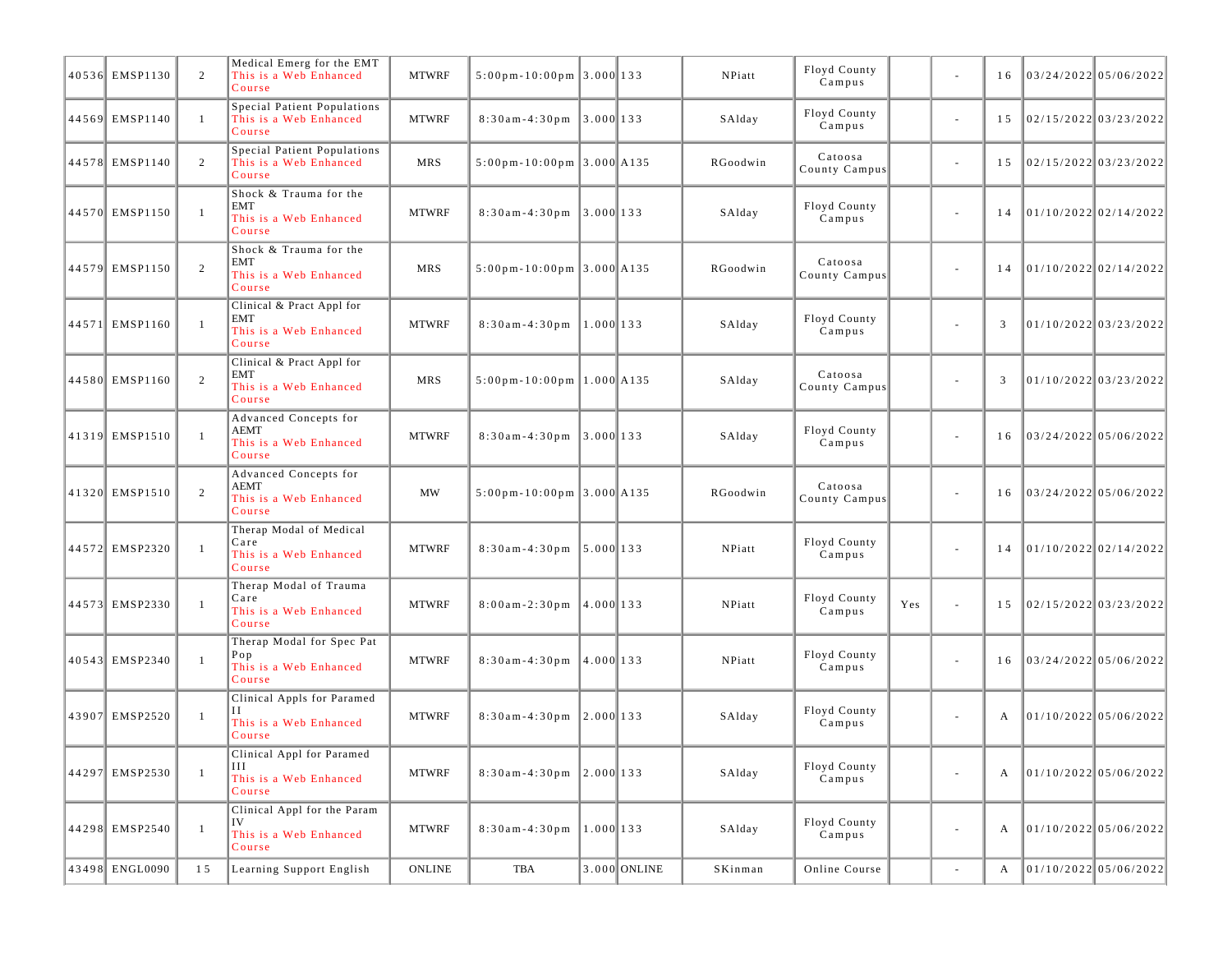| 44639 ENGL1010 | $\mathbf{1}$ | Fundamentals of English I<br>This is a HYBRID Course | W             | $10:00$ am - 11:15 am 3.000 138                 |           |              | MShadwill                         | Whitfield<br>Murray Campus |     |                          | A  | 01/10/2022 05/06/2022   |
|----------------|--------------|------------------------------------------------------|---------------|-------------------------------------------------|-----------|--------------|-----------------------------------|----------------------------|-----|--------------------------|----|-------------------------|
| 40560 ENGL1010 | 10           | Fundamentals of English I                            | <b>ONLINE</b> | TBA                                             |           | 3.000 ONLINE | GBell                             | Online Course              |     |                          | A  | 01/10/2022 05/06/2022   |
| 44698 ENGL1010 | 16           | Fundamentals of English I                            | <b>ONLINE</b> | TBA                                             |           | 3.000 ONLINE | DDecker                           | Online Course              |     | $\sim$                   | A  | $01/10/2022$ 05/06/2022 |
| 44699 ENGL1010 | 17           | Fundamentals of English I                            | <b>ONLINE</b> | TBA                                             |           | 3.000 ONLINE | DDecker                           | Online Course              |     |                          | A  | $01/10/2022$ 05/06/2022 |
| 44512 ENGL1010 | 18           | Fundamentals of English I                            | <b>ONLINE</b> | TBA                                             |           | 3.000 ONLINE | KAppelbaum                        | Online Course              |     |                          | B  | 03/09/2022 05/06/2022   |
| 42810 ENGL1010 | 20           | Fundamentals of English I<br>This is a HYBRID Course | M             | $12:45 \text{ pm} - 2:00 \text{ pm } 3.000$ 248 |           |              | LRussell                          | Gordon County<br>Campus    |     |                          | A  | $01/10/2022$ 05/06/2022 |
| 42695 ENGL1010 | 27           | Fundamentals of English I<br>This is a HYBRID Course | TR            | $8:00am-9:15am$ 3.000 204                       |           |              | JMoore                            | Walker County<br>Campus    |     |                          | A  | $01/10/2022$ 05/06/2022 |
| 44406 ENGL1010 | 30           | Fundamentals of English I                            | <b>ONLINE</b> | <b>TBA</b>                                      |           | 3.000 ONLINE | GBell                             | Online Course              |     |                          | A  | $01/10/2022$ 05/06/2022 |
| 42970 ENGL1010 | 31           | Fundamentals of English I<br>This is a HYBRID Course | T             | $9:30$ am-10:45am 3.000 147                     |           |              | SKinman                           | Floyd County<br>Campus     |     | $\sim$                   | A  | $01/10/2022$ 05/06/2022 |
| 44407 ENGL1010 | 32           | Fundamentals of English I                            | <b>ONLINE</b> | TBA                                             |           | 3.000 ONLINE | SKinman                           | Online Course              |     |                          | A  | $01/10/2022$ 05/06/2022 |
| 44808 ENGL1010 | 33           | Fundamentals of English I                            | <b>ONLINE</b> | TBA                                             |           | 3.000 ONLINE | GBell                             | Online Course              |     |                          | MA | 01/10/2022 03/08/2022   |
| 43420 ENGL1010 | 8            | Fundamentals of English I                            | <b>ONLINE</b> | <b>TBA</b>                                      |           | 3.000 ONLINE | MShadwill                         | Online Course              |     | $\sim$                   | A  | $01/10/2022$ 05/06/2022 |
| 44581 ENGL1101 | $\mathbf{1}$ | Composition and Rhetoric<br>This is a HYBRID Course  | W             | $12:45 \text{ pm} - 2:00 \text{ pm }3.000$ 248  |           |              | LRussell                          | Gordon County<br>Campus    |     |                          | A  | $01/10/2022$ 05/06/2022 |
| 40575 ENGL1101 | 10           | Composition and Rhetoric<br>This is a HYBRID Course  | W             | $9:30$ am - 10:45am 3.000 162                   |           |              | RAtkins                           | Floyd County<br>Campus     |     |                          | A  | 01/10/2022 05/06/2022   |
| 43612 ENGL1101 | 100          | Composition and Rhetoric                             | <b>ONLINE</b> | TBA                                             |           | 3.000 ONLINE | RAtkins                           | Online Course              | Yes | $\sim$                   | A  | $01/10/2022$ 05/06/2022 |
| 44609 ENGL1101 | -1-1         | Composition and Rhetoric<br>This is a HYBRID Course  | T             | $9:30$ am-10:45am 3.000 A221                    |           |              | GBell                             | Catoosa<br>County Campus   |     | $\overline{\phantom{a}}$ | A  | $01/10/2022$ 05/06/2022 |
| 44350 ENGL1101 | 13           | Composition and Rhetoric                             | <b>ONLINE</b> | <b>TBA</b>                                      |           | 3.000 ONLINE | RCarrick                          | Online Course              | Yes | $\sim$                   | MA | 01/10/2022 03/08/2022   |
| 41078 ENGL1101 | 14           | Composition and Rhetoric                             | <b>ONLINE</b> | TBA                                             |           | 3.000 ONLINE | JMoore                            | Online Course              |     |                          | A  | $01/10/2022$ 05/06/2022 |
| 44349 ENGL1101 | 15           | Composition and Rhetoric                             | <b>ONLINE</b> | TBA                                             |           | 3.000 ONLINE | JMoore                            | Online Course              |     |                          | A  | $01/10/2022$ 05/06/2022 |
| 41083 ENGL1101 | 18           | Composition and Rhetoric                             | <b>ONLINE</b> | TBA                                             |           | 3.000 ONLINE | SByrd                             | Online Course              |     |                          | A  | 01/10/2022 05/06/2022   |
| 41094 ENGL1101 | 19           | Composition and Rhetoric                             | <b>ONLINE</b> | TBA                                             |           | 3.000 ONLINE | RAtkins                           | Online Course              |     |                          | A  | $01/10/2022$ 05/06/2022 |
| 44582 ENGL1101 | 2            | Composition and Rhetoric<br>This is a HYBRID Course  | W             | $12:30$ pm - 1:45pm $ 3.000 138$                |           |              | MShadwill                         | Whitfield<br>Murray Campus |     | $\overline{\phantom{a}}$ | A  | 01/10/2022 05/06/2022   |
| 41095 ENGL1101 | 20           | Composition and Rhetoric                             | <b>ONLINE</b> | TBA                                             |           | 3.000 ONLINE | RAtkins                           | Online Course              | Yes | $\sim$                   | A  | $01/10/2022$ 05/06/2022 |
| 43328 ENGL1101 | 22           | Composition and Rhetoric<br>This is a HYBRID Course  | $\mathbf T$   | $2:15$ pm - 3:30 pm                             | 3.000 160 |              | TMcCurdy-Jennings                 | Floyd County<br>Campus     |     | $\overline{\phantom{a}}$ | A  | $01/10/2022$ 05/06/2022 |
| 41188 ENGL1101 | 23           | Composition and Rhetoric                             | <b>ONLINE</b> | TBA                                             |           | 3.000 ONLINE | MVolpi                            | Online Course              |     |                          | A  | $01/10/2022$ 05/06/2022 |
| 41189 ENGL1101 | 24           | Composition and Rhetoric                             | <b>ONLINE</b> | TBA                                             |           | 3.000 ONLINE | TMcCurdy-Jennings   Online Course |                            |     |                          | A  | 01/10/2022 05/06/2022   |
| 44408 ENGL1101 | 26           | Composition and Rhetoric<br>This is a HYBRID Course  | M             | $6:00 \text{ pm} - 7:15 \text{ pm}$ 3.000 231   |           |              | DDecker                           | Whitfield<br>Murray Campus |     |                          |    | $01/10/2022$ 05/06/2022 |
| 43080 ENGL1101 | 27           | Composition and Rhetoric                             | <b>ONLINE</b> | TBA                                             |           | 3.000 ONLINE | MShadwill                         | Online Course              | Yes |                          | A  | $01/10/2022$ 05/06/2022 |
| 43329 ENGL1101 | 28           | Composition and Rhetoric                             | ONLINE        | TBA                                             |           | 3.000 ONLINE | RCarrick                          | Online Course              |     |                          | B  | $03/09/2022$ 05/06/2022 |
| 44035 ENGL1101 | 3            | Composition and Rhetoric                             | ONLINE        | TBA                                             |           | 3.000 ONLINE | RCarrick                          | Online Course              |     |                          | MA | 01/10/2022 03/08/2022   |
| 44503 ENGL1101 | 36           | Composition and Rhetoric                             | ONLINE        | TBA                                             |           | 3.000 ONLINE | MVolpi                            | Online Course              |     |                          | B  | $03/09/2022$ 05/06/2022 |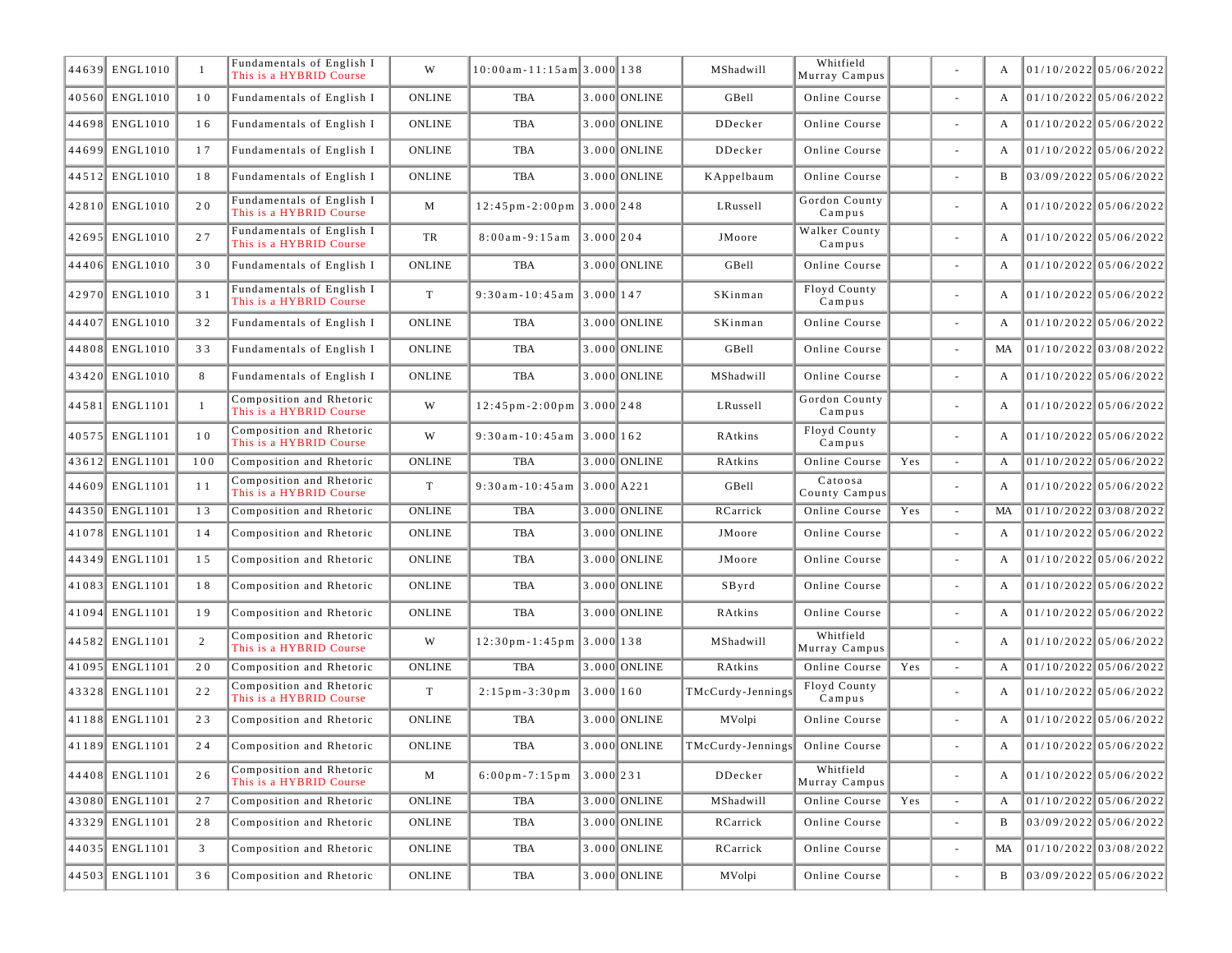| 44805 ENGL1101 | 37             | Composition and Rhetoric                                       | <b>ONLINE</b> | <b>TBA</b>                                     |           | 3.000 ONLINE | SByrd             | Online Course               |     |        | B            | 03/09/2022 05/06/2022   |
|----------------|----------------|----------------------------------------------------------------|---------------|------------------------------------------------|-----------|--------------|-------------------|-----------------------------|-----|--------|--------------|-------------------------|
| 44513 ENGL1101 | 38             | Composition and Rhetoric                                       | <b>ONLINE</b> | <b>TBA</b>                                     |           | 3.000 ONLINE | JSmith            | Online Course               |     |        | B            | 03/09/2022 05/06/2022   |
| 44804 ENGL1101 | 39             | Composition and Rhetoric                                       | <b>ONLINE</b> | <b>TBA</b>                                     |           | 3.000 ONLINE | SByrd             | Online Course               |     |        | <b>MA</b>    | $01/10/2022$ 03/08/2022 |
| 41829 ENGL1101 | $\overline{4}$ | Composition and Rhetoric                                       | ONLINE        | TBA                                            |           | 3.000 ONLINE | LRussell          | Online Course               |     |        | $\mathbf{A}$ | 01/10/2022 05/06/2022   |
| 43515 ENGL1101 | 50             | Composition and Rhetoric                                       | <b>ONLINE</b> | <b>TBA</b>                                     |           | 3.000 ONLINE | RThompson         | Online Course               |     |        | $\mathbf{A}$ | 01/10/2022 05/06/2022   |
| 43760 ENGL1101 | 55             | Composition and Rhetoric                                       | <b>ONLINE</b> | <b>TBA</b>                                     |           | 3.000 ONLINE | JMoore            | Online Course               | Yes |        | A            | $01/10/2022$ 05/06/2022 |
| 40571 ENGL1101 | 6              | Composition and Rhetoric<br>This is a HYBRID Course            | T             | $5:30$ pm $-8:00$ pm                           | 3.000 160 |              | TMcCurdy-Jennings | Floyd County<br>Campus      |     |        | A            | $01/10/2022$ 05/06/2022 |
| 44640 ENGL1101 | $\overline{7}$ | Composition and Rhetoric<br>This is a HYBRID Course            | TR            | $11:00$ am - $12:15$ pm 3.000 204              |           |              | JMoore            | Walker County<br>Campus     |     |        | A            | $01/10/2022$ 05/06/2022 |
| 44641 ENGL1101 | 8              | Composition and Rhetoric<br>This is a Web Enhanced<br>Course   | <b>MTWRF</b>  | $7:50am-9:27am$ 3.000 DADE                     |           |              | CBowden           | Dade County<br>High School  | Yes | H S    | MA           | $01/10/2022$ 03/08/2022 |
| 44615 ENGL1101 | 9              | Composition and Rhetoric                                       | <b>ONLINE</b> | <b>TBA</b>                                     |           | 3.000 ONLINE | GBell             | Online Course               |     | $\sim$ | $\mathbf{A}$ | $01/10/2022$ 05/06/2022 |
| 43220 ENGL1102 | $\mathbf{1}$   | Literature and Composition<br>This is a Web Enhanced<br>Course | <b>MTWRF</b>  | 9:30am-10:55am 3.000 RGD                       |           |              | CShell            | Ringgold High<br>School     | Yes | $\sim$ | A            | 01/10/2022 05/06/2022   |
| 44348 ENGL1102 | 11             | Literature and Composition                                     | <b>ONLINE</b> | <b>TBA</b>                                     |           | 3.000 ONLINE | RAtkins           | Online Course               |     |        | A            | 01/10/2022 05/06/2022   |
| 44644 ENGL1102 | 12             | Literature and Composition<br>This is a Web Enhanced<br>Course | TWRF          | $11:10$ am - $12:40$ pm 3.000 CEDHS            |           |              | JCupp             | Cedartown<br>High School    | Yes | H S    | A            | $01/10/2022$ 05/06/2022 |
| 44645 ENGL1102 | 13             | Literature and Composition<br>This is a Web Enhanced<br>Course | <b>MTWRF</b>  | $8:27am-9:22am$                                |           | $3.000$ MCHS | RRollins          | Murray County<br>High       | Yes | H S    | $\mathbf{A}$ | $01/10/2022$ 05/06/2022 |
| 44646 ENGL1102 | 14             | Literature and Composition<br>This is a Web Enhanced<br>Course | TRF           | $7:30am - 8:33am$                              |           | $3.000$ NMHS | MHenson           | North Murray<br>High School | Yes | H S    | A            | $01/10/2022$ 05/06/2022 |
| 44379 ENGL1102 | 15             | Literature and Composition<br>This is a Web Enhanced<br>Course | <b>MTWRF</b>  | $12:30$ pm-1:20pm 3.000 MHS                    |           |              | RJones            | Model High<br>School        | Yes | H S    | A            | 01/10/2022 05/06/2022   |
| 42858 ENGL1102 | 16             | Literature and Composition<br>This is a Web Enhanced<br>Course | <b>MTWRF</b>  | $1:07$ pm-1:59pm 3.000 CHS                     |           |              | KAppelbaum        | Chattooga High<br>School    | Yes | H S    | A            | $01/10/2022$ 05/06/2022 |
| 43502 ENGL1102 | 17             | Literature and Composition                                     | <b>ONLINE</b> | <b>TBA</b>                                     |           | 3.000 ONLINE | MShadwill         | Online Course               |     |        | A            | 01/10/2022 05/06/2022   |
| 42859 ENGL1102 | 18             | Literature and Composition<br>This is a Web Enhanced<br>Course | <b>MTWRF</b>  | $2:03 \text{ pm} - 3:00 \text{ pm}$ 3.000 CHS  |           |              | KAppelbaum        | Chattooga High<br>School    | Yes | H S    | A            | 01/10/2022 05/06/2022   |
| 44429 ENGL1102 | 19             | Literature and Composition<br>This is a Web Enhanced<br>Course | TWRF          | $9:20$ am - 10:10am 3.000 CEDHS                |           |              | JCupp             | Cedartown<br>High School    | Yes | H S    | A            | 01/10/2022 05/06/2022   |
| 44642 ENGL1102 | 2              | Literature and Composition<br>This is a Web Enhanced<br>Course | <b>MTWRF</b>  | $2:20 \text{ pm} - 3:10 \text{ pm}$ 3.000 COHS |           |              | LWindom           | Coosa High<br>School        | Yes | H S    | A            | 01/10/2022 05/06/2022   |
| 44430 ENGL1102 | 21             | Literature and Composition<br>This is a Web Enhanced<br>Course | TWRF          | $10:15$ am - 11:05 am 3.000 CEDHS              |           |              | JCupp             | Cedartown<br>High School    | Yes | H S    | A            | 01/10/2022 05/06/2022   |
| 44647 ENGL1102 | 22             | Literature and Composition<br>This is a Web Enhanced<br>Course | <b>MW</b>     | $9:00$ am-10:25am 3.000 CALHS                  |           |              | KDeGuire          | Calhoun High<br>School      | Yes | H S    | A            | 01/10/2022 05/06/2022   |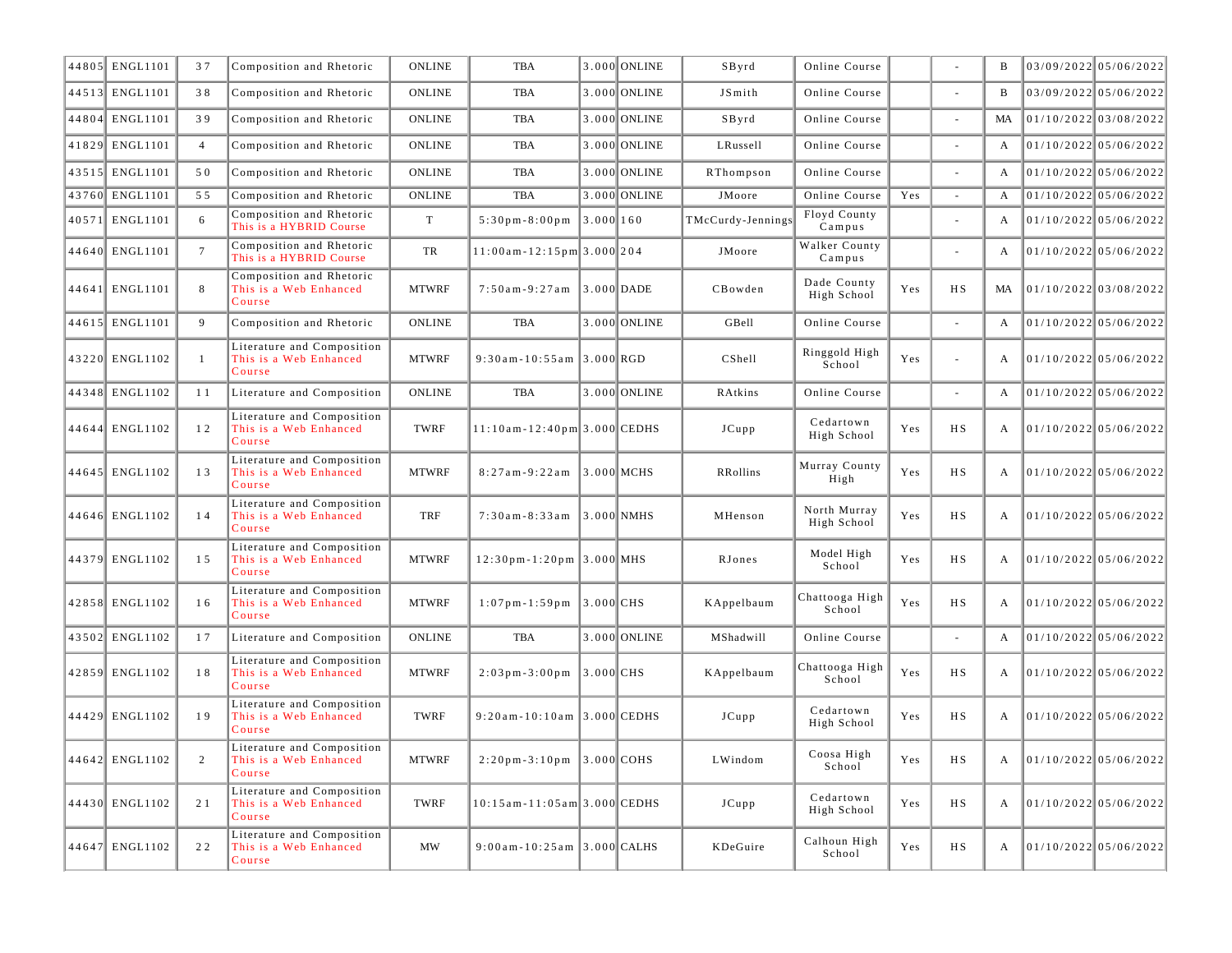| 42228 ENGL1102 | 23              | Literature and Composition                                     |               | $0:0$ a m - $0:0$ a m                          | $3.000$ $SHS$ |              | RThompson  | Sonoraville<br>High School  | Yes | H S                      | А |                         | $01/10/2022$ 05/06/2022 |
|----------------|-----------------|----------------------------------------------------------------|---------------|------------------------------------------------|---------------|--------------|------------|-----------------------------|-----|--------------------------|---|-------------------------|-------------------------|
| 43573 ENGL1102 | 25              | Literature and Composition                                     |               | $0:0$ am $-0:0$ am                             | $3.000$ AHS   |              | RThompson  | Armuchee High<br>School     | Yes | H S                      | A | 01/10/2022 05/06/2022   |                         |
| 43574 ENGL1102 | 26              | Literature and Composition<br>This is a HYBRID Course          | TR            | $9:45$ am - 10:40 am 3.000 MHS                 |               |              | RThompson  | Model High<br>School        | Yes | H S                      | A |                         | 01/10/2022 05/06/2022   |
| 42375 ENGL1102 | 28              | Literature and Composition<br>This is a Web Enhanced<br>Course | <b>MWF</b>    | 8:38am-9:36am                                  |               | 3.000 NMHS   | AAnderson  | North Murray<br>High School | Yes | H S                      | А |                         | 01/10/2022 05/06/2022   |
| 43226 ENGL1102 | 3               | Literature and Composition<br>This is a Web Enhanced<br>Course | MW            | $1:25 \text{ pm} - 3:05 \text{ pm}$ 3.000 GLHS |               |              | MJones     | Gordon Lee<br>High School   | Yes | <b>HS</b>                | А | 01/10/2022 05/06/2022   |                         |
| 42496 ENGL1102 | 30              | Literature and Composition                                     | <b>ONLINE</b> | <b>TBA</b>                                     |               | 3.000 ONLINE | LRussell   | Online Course               |     | ä,                       | A |                         | $01/10/2022$ 05/06/2022 |
| 44029 ENGL1102 | 31              | Literature and Composition<br>This is a Web Enhanced<br>Course | <b>MTWRF</b>  | $7:50am - 9:27am$                              |               | $3.000$ DADE | CBowden    | Dade County<br>High School  | Yes | <b>HS</b>                | B |                         | $03/09/2022$ 05/06/2022 |
| 44525 ENGL1102 | 32              | Literature and Composition                                     | <b>ONLINE</b> | TBA                                            |               | 3.000 ONLINE | RCarrick   | Online Course               |     |                          | B | $03/09/2022$ 05/06/2022 |                         |
| 44033 ENGL1102 | 34              | Literature and Composition<br>This is a Web Enhanced<br>Course | <b>MTWRF</b>  | $7:25am-8:20am$                                |               | $3.000$ MCHS | RRollins   | Murray County<br>High       | Yes | <b>HS</b>                | А | 01/10/2022 05/06/2022   |                         |
| 44031 ENGL1102 | 38              | Literature and Composition<br>This is a Web Enhanced<br>Course | <b>MTWRF</b>  | $9:45$ am - 10:40 am $ 3.000 $ MHS             |               |              | RJones     | Model High<br>School        | Yes | H S                      | А |                         | $01/10/2022$ 05/06/2022 |
| 43657 ENGL1102 | 39              | Literature and Composition<br>This is a Web Enhanced<br>Course | TR            | $9:00$ am - 10:25am 3.000 CALHS                |               |              | MHann      | Calhoun High<br>School      | Yes | H S                      | А |                         | 01/10/2022 05/06/2022   |
| 43227 ENGL1102 | $\overline{4}$  | Literature and Composition<br>This is a Web Enhanced<br>Course | MW            | $9:45$ am - 11:15 am $3.000$ GLHS              |               |              | MJones     | Gordon Lee<br>High School   | Yes | <b>HS</b>                | А | 01/10/2022 05/06/2022   |                         |
| 43658 ENGL1102 | 40              | Literature and Composition<br>This is a Web Enhanced<br>Course | MW            | $12:30$ pm-1:55pm 3.000 CALHS                  |               |              | MHann      | Calhoun High<br>School      | Yes | H S                      | А |                         | $01/10/2022$ 05/06/2022 |
| 44034 ENGL1102 | 43              | Literature and Composition<br>This is a Web Enhanced<br>Course | <b>MW</b>     | $11:45$ am - 1:20pm 3.000 GLHS                 |               |              | MJones     | Gordon Lee<br>High School   | Yes | H S                      | А |                         | 01/10/2022 05/06/2022   |
| 44382 ENGL1102 | 45              | Literature and Composition<br>This is a Web Enhanced<br>Course | WF            | 9:20am-10:10am 3.000 ROCKHS                    |               |              | DLumpkin   | Rockmart High<br>School     | Yes | <b>HS</b>                | А | 01/10/2022 05/06/2022   |                         |
| 44136 ENGL1102 | 46              | Literature and Composition                                     |               | $0:0$ am $-0:0$ am                             | $3.000$ SHS   |              | RThompson  | Sonoraville<br>High School  | Yes | H S                      | А | 01/10/2022 05/06/2022   |                         |
| 44381 ENGL1102 | 5 1             | Literature and Composition<br>This is a Web Enhanced<br>Course | TR            | $9:20$ am-10:10am 3.000 ROCKHS                 |               |              | DLumpkin   | Rockmart High<br>School     | Yes | <b>HS</b>                | А | 01/10/2022 05/06/2022   |                         |
| 44385 ENGL1102 | 52              | Literature and Composition<br>This is a Web Enhanced<br>Course | TR            | 10:25am-12:25pm 3.000 CALHS                    |               |              | KDeGuire   | Calhoun High<br>School      | Yes | H S                      | А |                         | 01/10/2022 05/06/2022   |
| 44286 ENGL1102 | 6               | Literature and Composition                                     | ONLINE        | TBA                                            |               | 3.000 ONLINE | GBell      | Online Course               |     | $\overline{\phantom{a}}$ | A | 01/10/2022 05/06/2022   |                         |
| 43229 ENGL1102 | $7\phantom{.0}$ | Literature and Composition<br>This is a Web Enhanced<br>Course | <b>MTWRF</b>  | $11:35$ am - $12:55$ pm 3.000 TRION            |               |              | TGillespie | Trion High<br>School        | Yes | HS                       | A |                         | 01/10/2022 05/06/2022   |
| 44643 ENGL1102 | 8               | Literature and Composition<br>This is a Web Enhanced<br>Course | <b>MTWRF</b>  | $8:00am - 8:50am$                              | $1.000$ PHS   |              | LDenson    | Pepperell High<br>School    | Yes | HS                       | A |                         | 01/10/2022 05/06/2022   |
| 41534 ENGL1102 | 9               | Literature and Composition                                     | ONLINE        | TBA                                            |               | 3.000 ONLINE | MJones     | Online Course               |     | ÷,                       | A |                         | 01/10/2022 05/06/2022   |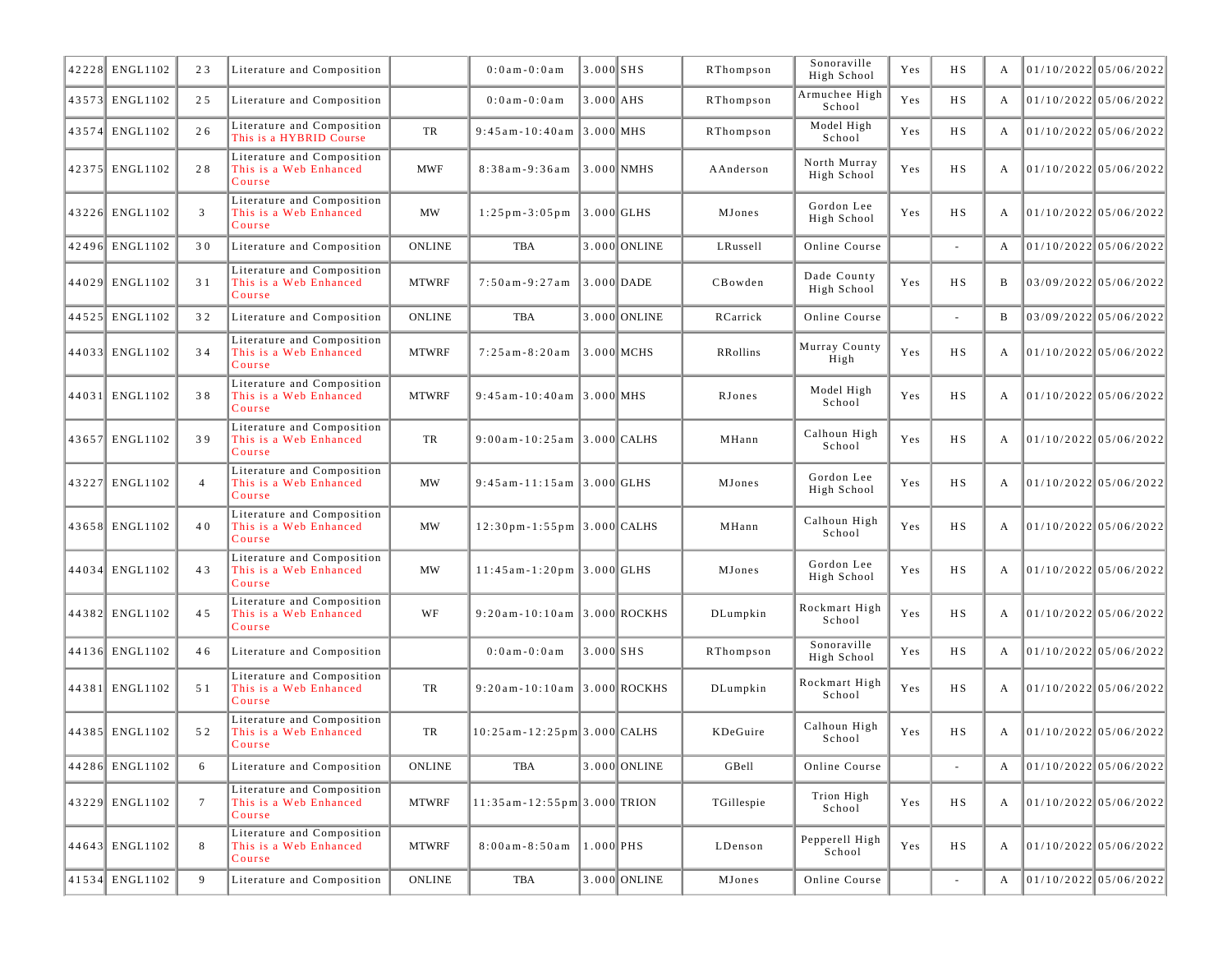| 44585 ENGL2130     | 10             | American Literature<br>This is a HYBRID Course                      | T             | $9:30$ am-10:45am 3.000 162                     |           |                  | TMcCurdy-Jennings | Floyd County<br>Campus       |     |                          | A            | $01/10/2022$ 05/06/2022 |
|--------------------|----------------|---------------------------------------------------------------------|---------------|-------------------------------------------------|-----------|------------------|-------------------|------------------------------|-----|--------------------------|--------------|-------------------------|
| 42639 ENGL2130     | 13             | American Literature                                                 | <b>ONLINE</b> | TBA                                             |           | 3.000 ONLINE     | TMcCurdy-Jennings | Online Course                |     | $\sim$                   | A            | $01/10/2022$ 05/06/2022 |
| 42380 ENGL2130     | 15             | American Literature                                                 | <b>ONLINE</b> | TBA                                             |           | 3.000 ONLINE     | LRussell          | Online Course                | Yes | $\sim$                   | A            | $01/10/2022$ 05/06/2022 |
| 42640 ENGL2130     | 16             | American Literature                                                 | <b>ONLINE</b> | TBA                                             |           | 3.000 ONLINE     | TMcCurdy-Jennings | Online Course                |     | $\sim$                   | A            | $01/10/2022$ 05/06/2022 |
| 44393 ENGL2130     | 17             | American Literature<br>This is a Web Enhanced<br>Course             | TR            | $8:00am - 9:30am$                               |           | $ 3.000 $ LFO HS | RFarley           | Laveview-Ft<br>Oglethorpe HS | Yes | H S                      | A            | 01/10/2022 05/06/2022   |
| 42513 ENGL2130     | 18             | American Literature                                                 | <b>ONLINE</b> | TBA                                             |           | 3.000 ONLINE     | MJones            | Online Course                |     |                          | $\mathbf{A}$ | 01/10/2022 05/06/2022   |
| 43858 ENGL2130     | 19             | American Literature                                                 | <b>ONLINE</b> | TBA                                             |           | 3.000 ONLINE     | JMoore            | Online Course                |     | $\sim$                   | $\mathbf{A}$ | $01/10/2022$ 05/06/2022 |
| 41195 ENGL2130     | 2              | American Literature                                                 | <b>ONLINE</b> | TBA                                             |           | 3.000 ONLINE     | RThompson         | Online Course                |     | $\sim$                   | A            | 01/10/2022 05/06/2022   |
| 42818 ENGL2130     | 22             | American Literature                                                 | <b>ONLINE</b> | TBA                                             |           | 3.000 ONLINE     | RAtkins           | Online Course                |     | $\sim$                   | A            | $01/10/2022$ 05/06/2022 |
| 44653 ENGL2130     | $\overline{3}$ | American Literature<br>This is a Web Enhanced<br>Course             | TR            | $12:22$ pm-1:46pm 3.000 LFO HS                  |           |                  | RFarley           | Laveview-Ft<br>Oglethorpe HS | Yes | H S                      | A            | 01/10/2022 05/06/2022   |
| 43660 ENGL2130     | 30             | American Literature<br>This is a Web Enhanced<br>Course             | <b>MTWRF</b>  | $1:50 \text{ pm} - 3:10 \text{ pm}$ 3.000 TRION |           |                  | TGillespie        | Trion High<br>School         | Yes | H S                      | $\mathbf{A}$ | 01/10/2022 05/06/2022   |
| 43230 ENGL2130     | 6              | American Literature                                                 | <b>ONLINE</b> | TBA                                             |           | 3.000 ONLINE     | MJones            | Online Course                |     | $\sim$                   | A            | $01/10/2022$ 05/06/2022 |
| 44522 FLPD1000     | $\mathbf{1}$   | Intro To Flooring Industry<br>This is a Web Enhanced<br>Course      | <b>MTWR</b>   | $8:00am - 9:50am$ 3.000 225                     |           |                  | DTate             | Whitfield<br>Murray Campus   |     | $\sim$                   | MA           | 01/10/2022 03/08/2022   |
| 44331 FLPD1010     | $\mathbf{1}$   | Flooring Production<br>Operator<br>This is a Web Enhanced<br>Course | TWR           | $8:00$ am - 12:15pm   5.000   165               |           |                  | DTate             | Whitfield<br>Murray Campus   |     | $\overline{\phantom{a}}$ | B            | 03/09/2022 05/06/2022   |
| 44362 FOSC2011     | -1             | Crime Scene Investigation<br>Н                                      | <b>ONLINE</b> | TBA                                             |           | 4.000 ONLINE     | TAdams            | Online Course                |     | $\sim$                   | А            | 01/10/2022 05/06/2022   |
| 44830 FOSC2014     | -1             | Documentation & Report<br>Preparati                                 | <b>ONLINE</b> | TBA                                             |           | 4.000 ONLINE     | TAdams            | Online Course                |     | $\sim$                   | A            | 01/10/2022 05/06/2022   |
| 44471 FOSC2033     | 2              | Death Investigation                                                 | <b>ONLINE</b> | TBA                                             |           | 3.000 ONLINE     | TGayan            | Online Course                |     | $\sim$                   | $\mathbf{A}$ | $01/10/2022$ 05/06/2022 |
| 44560 GRBT1001     | -1             | Intro to Green Building                                             | <b>ONLINE</b> | TBA                                             |           | 4.000 ONLINE     | DHolmes           | Online Course                |     | $\sim$                   | A            | 01/10/2022 05/06/2022   |
| 44561 GRBT1003     | $\mathbf{1}$   | Energy<br>Measures/Effeciency<br>This is a HYBRID Course            | M             | $1:05 \text{ pm} - 5:05 \text{ pm}$             | 4.000 325 |                  | <b>DHolmes</b>    | Gordon County<br>Campus      |     | $\sim$                   | A            | $01/10/2022$ 05/06/2022 |
| 44562 GRBT1003     | 2              | Energy<br>Measures/Effeciency<br>This is a HYBRID Course            | $\mathbf T$   | $1:05 \text{ pm} - 5:05 \text{ pm}$  4.000 325  |           |                  | <b>DHolmes</b>    | Gordon County<br>Campus      |     | $\sim$                   | A            | 01/10/2022 05/06/2022   |
| 41542 HIMT1100     | -1             | Intro to Health Inform Tech                                         | <b>ONLINE</b> | TBA                                             |           | 3.000 ONLINE     | <b>DEstes</b>     | Online Course                |     | $\sim$                   | A            | 01/10/2022 05/06/2022   |
| $ 41836 $ HIMT1200 | -1             | Legal Aspects of Healthcare                                         | ONLINE        | $_{\rm TBA}$                                    |           | $2.000$ ONLINE   | DEstes            | Online Course                |     |                          | A            | 01/10/2022 05/06/2022   |
| 44748 HIMT1360     | $\mathbf{1}$   | Intro To<br>Pathopharmacotherapy                                    | <b>ONLINE</b> | TBA                                             |           | $3.000$ ONLINE   | SBowman           | Online Course                |     | $\overline{\phantom{a}}$ | A            | 01/10/2022 05/06/2022   |
| 43599 HIMT1400     | $\mathbf{1}$   | Coding & Classif-ICD Basic                                          | ONLINE        | TBA                                             |           | 4.000 ONLINE     | SBowman           | Online Course                |     | $\omega$                 | $\mathbf{A}$ | 01/10/2022 05/06/2022   |
| 43833 HIMT2200     | 2              | Performance Improvement                                             | ONLINE        | TBA                                             |           | 3.000 ONLINE     | DEstes            | Online Course                |     | $\sim$                   | $\mathbf{A}$ | 01/10/2022 05/06/2022   |
| 41544 HIMT2400     | -1             | Coding $\&$<br>Classific-CPT/HCPCS                                  | ONLINE        | TBA                                             |           | 3.000 ONLINE     | SBowman           | Online Course                |     | $\overline{\phantom{a}}$ | A            | 01/10/2022 05/06/2022   |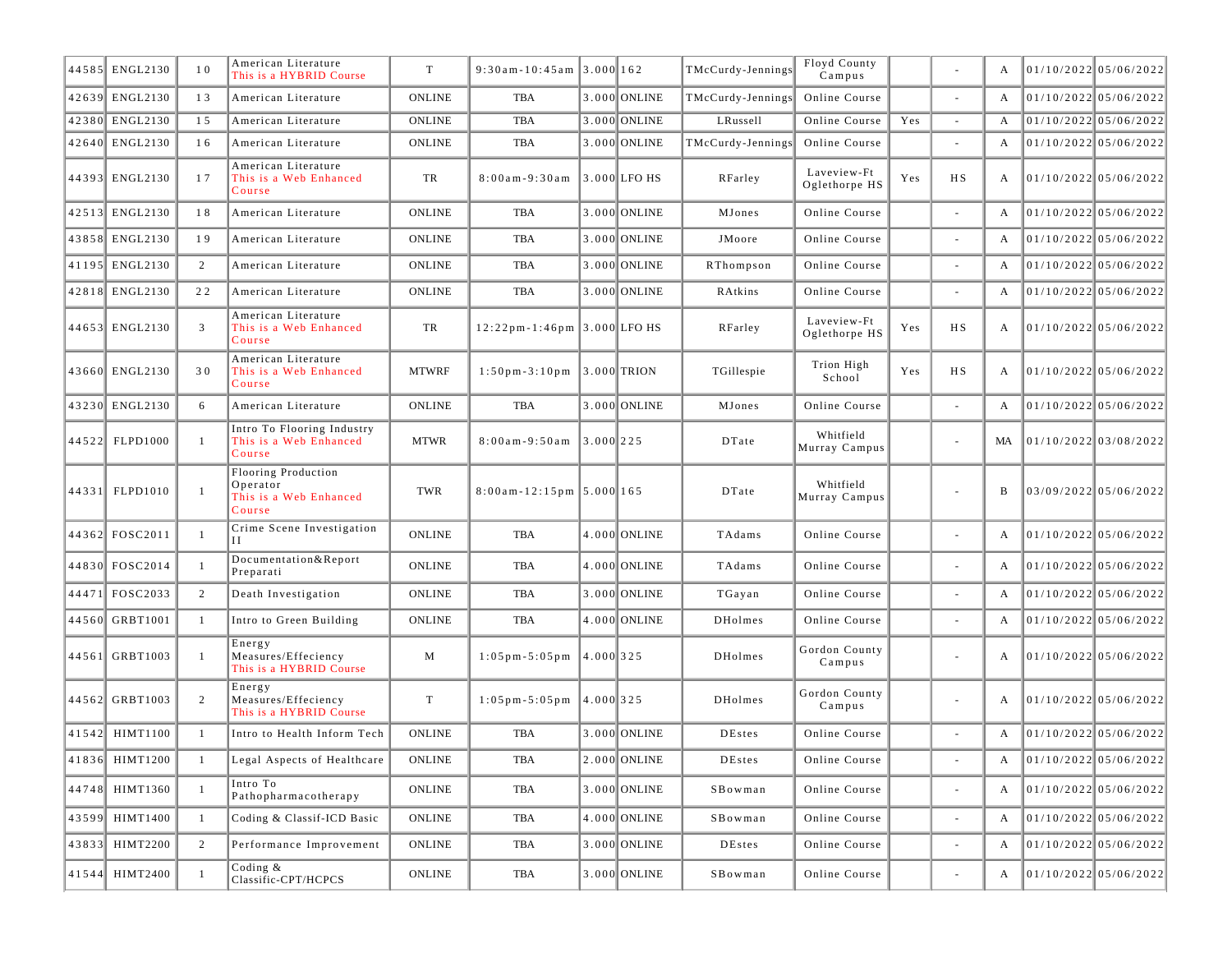|       | 44802 HIMT2460  | -1              | HealthInformTechPracticum                            | <b>ONLINE</b> | <b>TBA</b>                                    |                                   | 3.000 ONLINE | <b>DEstes</b>   | Online Course                |     |           | A              | $01/10/2022$ 05/06/2022 |                         |
|-------|-----------------|-----------------|------------------------------------------------------|---------------|-----------------------------------------------|-----------------------------------|--------------|-----------------|------------------------------|-----|-----------|----------------|-------------------------|-------------------------|
| 44470 | <b>HIMT2500</b> | $\mathbf{1}$    | Certification Seminar                                | <b>ONLINE</b> | <b>TBA</b>                                    |                                   | 4.000 ONLINE | SBowman         | Online Course                |     |           | A              | 01/10/2022 05/06/2022   |                         |
| 44209 | HIST1111        | $\mathbf{1}$    | World History I                                      | <b>ONLINE</b> | <b>TBA</b>                                    |                                   | 3.000 ONLINE | JCady           | Online Course                |     | $\sim$    | $\overline{A}$ | 01/10/2022 05/06/2022   |                         |
| 44359 | HIST1111        | 10              | World History I                                      | <b>ONLINE</b> | <b>TBA</b>                                    |                                   | 3.000 ONLINE | RStitzer        | Online Course                |     | $\sim$    | $\overline{A}$ |                         | $01/10/2022$ 05/06/2022 |
| 41870 | HIST1111        | 5               | World History I                                      | <b>ONLINE</b> | <b>TBA</b>                                    |                                   | 3.000 ONLINE | JCady           | Online Course                |     | $\sim$    | A              |                         | $01/10/2022$ 05/06/2022 |
| 44728 | HIST1111        | 6               | World History I<br>This is a Web Enhanced<br>Course  | <b>MTWRF</b>  | $8:15$ am - 9:40 am                           | $3.000$ LHS                       |              | JWarren         | LaFayette High<br>School     | Yes | H S       | MA             | 01/10/2022 03/08/2022   |                         |
| 42387 | HIST1112        | 2               | World History II                                     | <b>ONLINE</b> | <b>TBA</b>                                    |                                   | 3.000 ONLINE | JEubanks        | Online Course                |     | $\sim$    | $\mathbf{A}$   |                         | $01/10/2022$ 05/06/2022 |
|       | 44729 HIST1112  | 6               | World History II<br>This is a Web Enhanced<br>Course | <b>MTWRF</b>  | $8:15am - 9:40am$                             | $\parallel$ 3.000 $\parallel$ LHS |              | JWarren         | LaFayette High<br>School     | Yes | H S       | B              | 03/09/2022 05/06/2022   |                         |
|       | 40646 HIST2111  | $\overline{1}$  | U.S. History I                                       | <b>ONLINE</b> | TBA                                           |                                   | 3.000 ONLINE | DHamil          | Online Course                |     | $\sim$    | A              | 01/10/2022 05/06/2022   |                         |
|       | 44700 HIST2111  | 10              | U.S. History I<br>This is a Web Enhanced<br>Course   | <b>MTWRF</b>  | $12:22$ pm-1:46pm 3.000 RGD                   |                                   |              | MBoone          | Ringgold High<br>School      | Yes | H S       | MA             | 01/10/2022 03/08/2022   |                         |
|       | 44726 HIST2111  | 13              | U.S. History I<br>This is a Web Enhanced<br>Course   | <b>MTWRF</b>  | $12:22$ pm - 1:46pm 3.000 LFO HS              |                                   |              | MBreakey        | Laveview-Ft<br>Oglethorpe HS | Yes | НS        | MA             | 01/10/2022 03/08/2022   |                         |
|       | 44432 HIST2111  | 15              | U.S. History I<br>This is a Web Enhanced<br>Course   | TR            | $10:30$ am - $12:20$ pm 3.000 CALHS           |                                   |              | TJohnson        | Calhoun High<br>School       | Yes | H S       | A              | 01/10/2022 05/06/2022   |                         |
|       | 42646 HIST2111  | 5               | U.S. History I                                       | <b>ONLINE</b> | <b>TBA</b>                                    |                                   | 3.000 ONLINE | DHamil          | Online Course                | Yes | $\bar{a}$ | A              | $01/10/2022$ 05/06/2022 |                         |
|       |                 |                 |                                                      |               |                                               |                                   |              |                 |                              |     |           |                |                         |                         |
| 42647 | HIST2111        | $7\phantom{.0}$ | U.S. History I                                       | <b>ONLINE</b> | <b>TBA</b>                                    |                                   | 3.000 ONLINE | DHamil          | Online Course                |     | ÷,        | $\overline{A}$ |                         | $01/10/2022$ 05/06/2022 |
|       | 44679 HIST2112  | 10              | U.S. History II<br>This is a Web Enhanced<br>Course  | TR            | $8:00am - 9:30am$                             | $3.000$ GLHS                      |              | MBreakey        | Gordon Lee<br>High School    | Yes | H S       | A              | 01/10/2022 05/06/2022   |                         |
|       | 43620 HIST2112  | 11              | U.S. History II<br>This is a Web Enhanced<br>Course  | <b>MTWRF</b>  | $8:00am - 8:55am$                             | $3.000$ MHS                       |              | MJones          | Model High<br>School         | Yes | H S       | A              | 01/10/2022 05/06/2022   |                         |
|       | 43621 HIST2112  | 12              | U.S. History II<br>This is a Web Enhanced<br>Course  | <b>MTWRF</b>  | $12:30$ pm-1:20pm 3.000 MHS                   |                                   |              | MJones          | Model High<br>School         | Yes | H S       | A              | 01/10/2022 05/06/2022   |                         |
|       | 43622 HIST2112  | 15              | U.S. History II<br>This is a Web Enhanced<br>Course  | <b>MTWRF</b>  | $1:25 \text{ pm} - 2:15 \text{ pm}$ 3.000 MHS |                                   |              | <b>MJones</b>   | Model High<br>School         | Yes | H S       | A              | 01/10/2022 05/06/2022   |                         |
|       | 44701 HIST2112  | 16              | U.S. History II<br>This is a Web Enhanced<br>Course  | <b>MTWRF</b>  | $12:25$ pm - 1:50 pm 3.000 RGD                |                                   |              | MBoone          | Ringgold High<br>School      | Yes | H S       | B              | 03/09/2022 05/06/2022   |                         |
|       | 43006 HIST2112  | 17              | U.S. History II<br>This is a Web Enhanced<br>Course  | <b>TRF</b>    | $8:38am - 9:36am$                             |                                   | 3.000 NMHS   | <b>JSamples</b> | North Murray<br>High School  | Yes | H S       | A              | 01/10/2022 05/06/2022   |                         |
|       | 44157 HIST2112  | 2               | U.S. History II                                      |               | $0:0$ am - $0:0$ am                           | $3.000$ CHS                       |              | JEubanks        | Chattooga High<br>School     | Yes | H S       | A              | $01/10/2022$ 05/06/2022 |                         |
| 44377 | HIST2112        | 20              | U.S. History II                                      |               | $0:0$ am - $0:0$ am                           |                                   | 3.000 MCHS   | JEubanks        | Murray County<br>High        | Yes | H S       | A              | $01/10/2022$ 05/06/2022 |                         |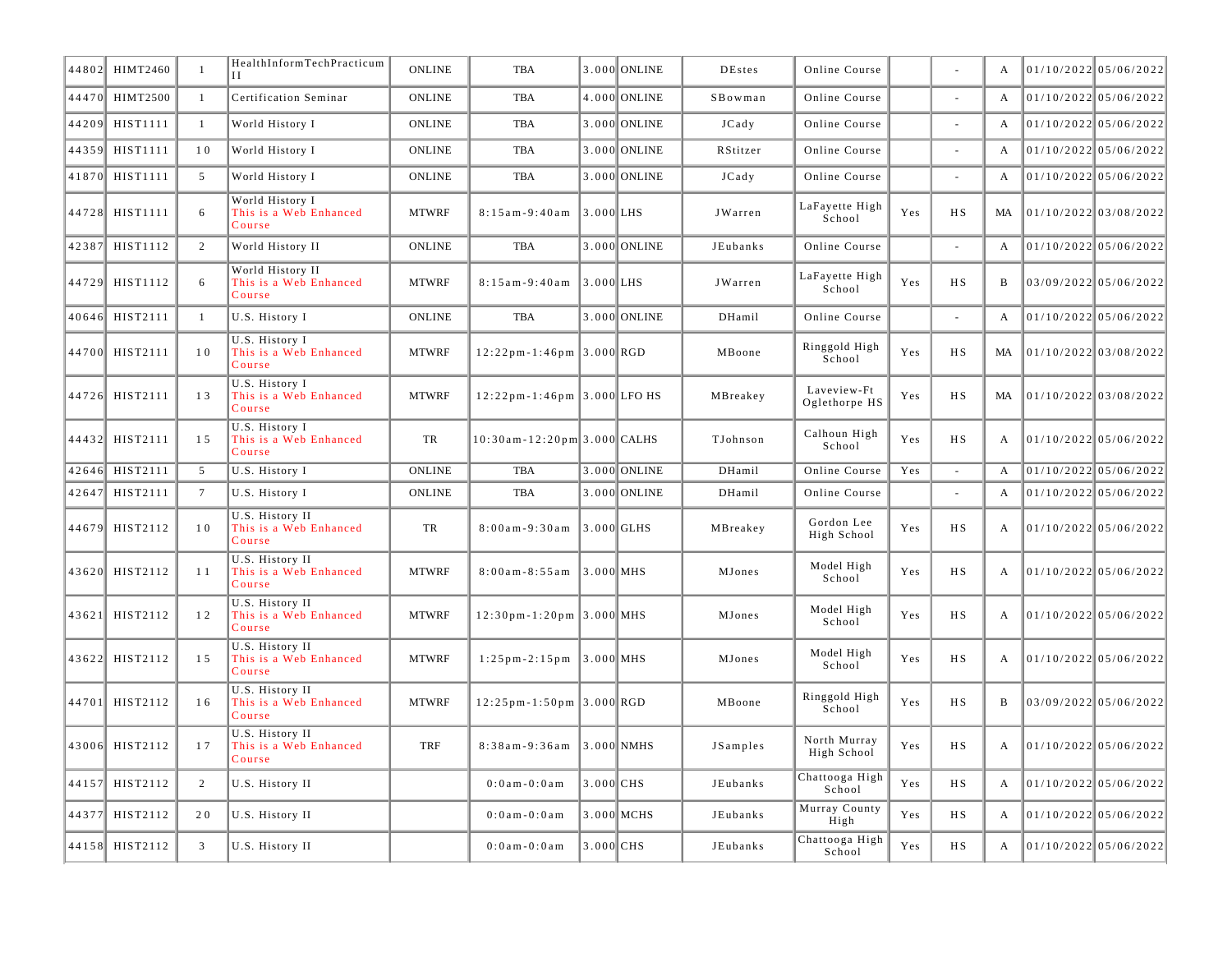|       | 44486 HIST2112  | 35              | U.S. History II<br>This is a Web Enhanced<br>Course                   | <b>MTWR</b>               | $12:45$ pm-2:15pm 3.000 LFO HS                    |                          |                | MBreakey              | Laveview-Ft<br>Oglethorpe HS        | Yes | H S                      | B  | $03/09/2022$ 05/06/2022        |  |
|-------|-----------------|-----------------|-----------------------------------------------------------------------|---------------------------|---------------------------------------------------|--------------------------|----------------|-----------------------|-------------------------------------|-----|--------------------------|----|--------------------------------|--|
|       | 44170 HIST2112  | 5               | U.S. History II<br>This is a Web Enhanced<br>Course                   | <b>MTWRF</b>              | $8:55am - 9:45am$                                 | $\left 3.000\right $ MHS |                | MJones                | Model High<br>School                | Yes | <b>HS</b>                | А  | 01/10/2022 05/06/2022          |  |
|       | 44727 HIST2112  | 6               | U.S. History II<br>This is a Web Enhanced<br>Course                   | TRF                       | $7:30am - 8:33am$                                 |                          | $ 3.000 $ NMHS | JSamples              | North Murray<br>High School         | Yes | <b>HS</b>                | А  | 01/10/2022 05/06/2022          |  |
|       | 44376 HIST2112  | $7\phantom{.0}$ | U.S. History II                                                       |                           | $0:0$ a m $-0:0$ a m                              |                          | 3.000 FCTHS    | MJones                | Floyd Co<br>College&Career<br>Acad. | Yes | HS                       | А  | 01/10/2022 05/06/2022          |  |
|       | 43618 HIST2112  | 8               | U.S. History II                                                       | <b>ONLINE</b>             | <b>TBA</b>                                        |                          | 3.000 ONLINE   | RStitzer              | Online Course                       |     |                          | A  | 01/10/202205/06/2022           |  |
|       | 44680 HIST2112  | 9               | U.S. History II<br>This is a Web Enhanced<br>Course                   | TR                        | 9:45 am-11:15 am 3.000 GLHS                       |                          |                | MBreakey              | Gordon Lee<br>High School           | Yes | <b>HS</b>                | A  | 01/10/2022 05/06/2022          |  |
|       | 41148 HORT1020  | $\mathbf{1}$    | Herbaceous Plant<br>Identificatio<br>This is a Web Enhanced<br>Course | TR                        | $8:00$ am - 9:30 am                               | 3.000 103                |                | NBarton               | Floyd County<br>Campus              |     | $\overline{\phantom{a}}$ | А  | 01/10/2022 05/06/2022          |  |
|       | 44590 HORT1030  | -1              | Greenhouse Management<br>This is a Web Enhanced<br>Course             | W                         | $8:00$ am - 12:00pm 4.000 103                     |                          |                | NBarton               | Floyd County<br>Campus              |     | ä,                       | А  | $01/10/2022$ 05/06/2022        |  |
|       | 44294 HORT1041  | -1              | Landscape Construction<br>This is a Web Enhanced<br>Course            | M                         | $8:00$ am-1:00pm 4.000 103                        |                          |                | NBarton               | Floyd County<br>Campus              |     | $\overline{\phantom{a}}$ | A  | 01/10/2022 05/06/2022          |  |
|       | 42921 HORT1080  | -1              | Pest Management<br>This is a Web Enhanced<br>Course                   | TR                        | $9:45$ am-11:30am 3.000 103                       |                          |                | NBarton               | Floyd County<br>Campus              |     | $\sim$                   | A  | 01/10/2022 05/06/2022          |  |
|       | 41153 HORT1150  | $\mathbf{1}$    | Environmental Horticulture<br>Int<br>This is a Web Enhanced<br>Course | $\boldsymbol{\mathrm{F}}$ | $8:00$ am - 3:00 pm                               | $3.000$ TBA              |                | NBarton               | Floyd County<br>Campus              |     | $\overline{\phantom{a}}$ | А  | 01/10/2022 05/06/2022          |  |
|       | 44554 ICET2040  | $\mathbf{1}$    | Fund of Pressure, Temp,<br>Flow &<br>This is a Web Enhanced<br>Course | <b>MTWR</b>               | $11:15$ am-1:45pm 5.000 A149                      |                          |                | PFitzsimmons          | Catoosa<br>County Campus            |     | $\sim$                   | B  | 03/09/2022 05/06/2022          |  |
|       | 42652 ICET2060  | $\mathbf{1}$    | Instrum Maint &<br>Calibration<br>This is a Web Enhanced<br>Course    | <b>MTWR</b>               | $11:15$ am - 2:35 pm $5.000$ A151                 |                          |                | PFitzsimmons          | Catoosa<br>County Campus            |     | $\overline{\phantom{a}}$ | MA | 01/10/2022 03/08/2022          |  |
| 40660 | <b>ICET2080</b> | -1              | Final Control Elements<br>This is a Web Enhanced<br>Course            | <b>MW</b>                 | $1:00 \text{ pm} - 3:30 \text{ pm}$   4.000   112 |                          |                | DTanner               | Floyd County<br>Campus              |     | ä,                       | А  | $01/10/2022$ 05/06/2022        |  |
|       | 44536 IDFC1007  | -1              | Industrial Safety<br>Procedures                                       | <b>ONLINE</b>             | <b>TBA</b>                                        |                          | 2.000 ONLINE   | WPeranteau            | Online Course                       |     | $\blacksquare$           | B  | $03/09/2022$ 05/06/2022        |  |
|       | 44864 IDFC1011  | 3               | Direct Current I<br>This is a Web Enhanced<br>Course                  | TWRF                      | 7:30am-3:30pm 3.000 C112A                         |                          |                | ${\bf G}\rm{Pledger}$ | Polk County<br>Campus               | Yes |                          |    | $10$   04/19/2022   04/29/2022 |  |
|       | 44530 IDSY1020  | $\mathbf{1}$    | Print Reading&Problem<br>Solving<br>This is a HYBRID Course           | TR                        | $12:00 \text{ pm} - 2:05 \text{ pm}$ 3.000 103    |                          |                | WRunyon               | Floyd County<br>Campus              |     | A7                       | A  | 01/10/2022 05/06/2022          |  |
|       | 44534 IDSY1101  | -1              | DC Circuit Analysis                                                   | <b>ONLINE</b>             | <b>TBA</b>                                        |                          | 3.000 ONLINE   | EArreguin             | Online Course                       | Yes | A7                       | MA | $01/10/2022$ 03/08/2022        |  |
|       | 44535 IDSY1105  | -1              | <b>AC Circuit Analysis</b>                                            | <b>ONLINE</b>             | TBA                                               |                          | 3.000 ONLINE   | EArreguin             | Online Course                       | Yes | A7                       | B  | 03/09/2022 05/06/2022          |  |
|       | 44607 IDSY1110  | 1               | Industrial Motor Controls I<br>This is a Web Enhanced<br>Course       | MTWR                      | $8:30am - 9:55am$                                 |                          | $4.000$ WCAHS  | CHolloway             | NW GA<br>College/Career<br>Academy  | Yes | HS                       | A  | 01/10/2022 05/06/2022          |  |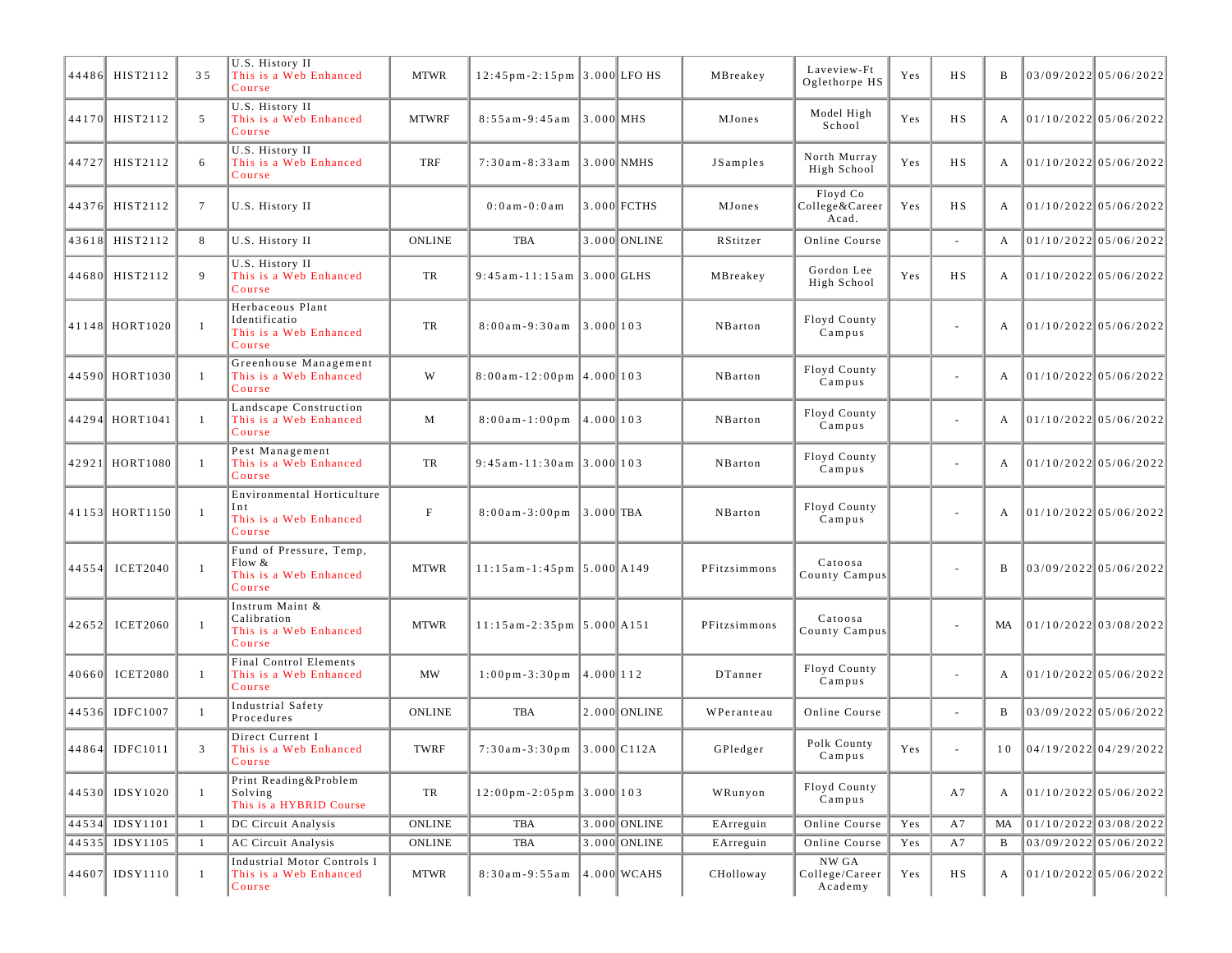| 44247 | IDSY1110       | 10             | Industrial Motor Controls I<br>This is a HYBRID Course               | <b>MW</b>    | $8:30$ am - 11:30am 4.000 105                  |           | WRunyon       | Floyd County<br>Campus              | Yes | A7                       | А  | $01/10/2022$ 05/06/2022 |  |
|-------|----------------|----------------|----------------------------------------------------------------------|--------------|------------------------------------------------|-----------|---------------|-------------------------------------|-----|--------------------------|----|-------------------------|--|
|       | 44396 IDSY1110 | 13             | Industrial Motor Controls I<br>This is a Web Enhanced<br>Course      | <b>MTWRF</b> | 8:30am-11:15am 4.000 FCTHS                     |           | KVan Der Horn | Floyd Co<br>College&Career<br>Acad. | Yes | <b>HS</b>                | А  | 01/10/2022 05/06/2022   |  |
|       | 43661 IDSY1110 | 3              | Industrial Motor Controls I<br>This is a HYBRID Course               | TR           | $6:00 \text{ pm} - 9:00 \text{ pm}$ 4.000 105  |           | WPeranteau    | Floyd County<br>Campus              |     | ä,                       | A  | $01/10/2022$ 05/06/2022 |  |
|       | 44731 IDSY1110 | $\overline{4}$ | Industrial Motor Controls I<br>This is a Web Enhanced<br>Course      | <b>MTWR</b>  | $8:15$ am - 11:10 am $ 4.000 $ A151            |           | MSosebee      | Catoosa<br>County Campus            |     | $\overline{\phantom{a}}$ | MA | 01/10/2022 03/08/2022   |  |
|       | 44749 IDSY1110 | 5              | Industrial Motor Controls I<br>This is a Web Enhanced<br>Course      | <b>MTWR</b>  | $8:00$ am - 10:30am $ 4.000 142$               |           | SSpears       | Whitfield<br>Murray Campus          | Yes | ä,                       | MA | 01/10/2022 03/08/2022   |  |
|       | 44179 IDSY1110 | 9              | Industrial Motor Controls I<br>This is a Web Enhanced<br>Course      | <b>MWF</b>   | $11:50$ am-2:30pm 4.000 FCTHS                  |           | KVan Der Horn | Floyd Co<br>College&Career<br>Acad. | Yes | <b>HS</b>                | А  | 01/10/2022 05/06/2022   |  |
|       | 44552 IDSY1120 | 3              | Basic Industrial PLC's<br>This is a Web Enhanced<br>Course           | <b>MW</b>    | $5:15 \text{ pm} - 8:35 \text{ pm}$ 4.000 A149 |           | SRoberts      | Catoosa<br>County Campus            |     | $\overline{\phantom{a}}$ | А  | $01/10/2022$ 05/06/2022 |  |
|       | 44841 IDSY1120 | 5              | Basic Industrial PLC's<br>This is a Web Enhanced<br>Course           | TR           | $8:00$ am-11:30am 4.000 113                    |           | DTanner       | Floyd County<br>Campus              |     | ä,                       | А  | $01/10/2022$ 05/06/2022 |  |
|       | 44753 IDSY1130 | 2              | Industrial Wiring<br>This is a HYBRID Course                         | TR           | $12:15 \text{ pm} - 3:15 \text{ pm}$ 4.000 105 |           | EArreguin     | Floyd County<br>Campus              |     | ä,                       | A  | $01/10/2022$ 05/06/2022 |  |
|       | 44250 IDSY1170 | -1             | Industrial Mechanics<br>This is a HYBRID Course                      | <b>MW</b>    | $5:30 \text{ pm} - 8:50 \text{ pm}$            | 4.000 105 | WPeranteau    | Floyd County<br>Campus              |     | $\sim$                   | А  | $01/10/2022$ 05/06/2022 |  |
|       | 44064 IDSY1170 | 2              | Industrial Mechanics<br>This is a HYBRID Course                      | <b>MW</b>    | $12:00 \text{ pm} - 3:20 \text{ pm}$ 4.000 103 |           | WRunyon       | Floyd County<br>Campus              |     | $\overline{\phantom{a}}$ | A  | 01/10/2022 05/06/2022   |  |
|       | 43988 IDSY1190 | $\mathbf{1}$   | Fluid Power Systems<br>This is a Web Enhanced<br>Course              | <b>MTWR</b>  | 11:25am-12:55pm 4.000 A151                     |           | MSosebee      | Catoosa<br>County Campus            |     | $\overline{\phantom{a}}$ | А  | 01/10/2022 05/06/2022   |  |
|       | 44455 IDSY1195 | 2              | Pumps and Piping Systems<br>This is a Web Enhanced<br>Course         | <b>MTWR</b>  | $1:00 \text{ pm} - 2:05 \text{ pm}$ 3.000 A151 |           | MSosebee      | Catoosa<br>County Campus            |     | $\overline{\phantom{a}}$ | А  | $01/10/2022$ 05/06/2022 |  |
|       | 44750 IDSY1195 | 3              | Pumps and Piping Systems<br>This is a Web Enhanced<br>Course         | <b>MTWR</b>  | 10:40am - 11:45am 3.000 142                    |           | SSpears       | Whitfield<br>Murray Campus          | Yes | ä,                       | A  | $01/10/2022$ 05/06/2022 |  |
|       | 44813 IDSY1195 | $\overline{4}$ | Pumps and Piping Systems<br>This is a Web Enhanced<br>Course         | <b>MW</b>    | 6:00pm-8:05pm $3.000$ 142                      |           | SCole         | Whitfield<br>Murray Campus          |     | $\overline{\phantom{a}}$ | A  | 01/10/2022 05/06/2022   |  |
|       | 43987 IDSY1210 | $\mathbf{1}$   | Industrial Motor Controls II<br>This is a Web Enhanced<br>Course     | <b>MTWR</b>  | $8:15$ am-11:10am 4.000 A149                   |           | MSosebee      | Catoosa<br>County Campus            |     | $\sim$                   | B  | $03/09/2022$ 05/06/2022 |  |
|       | 44751 IDSY1210 | $\overline{4}$ | Industrial Motor Controls II<br>This is a Web Enhanced<br>Course     | <b>MTWR</b>  | $8:00$ am - 10:30am $ 4.000 142$               |           | SSpears       | Whitfield<br>Murray Campus          |     | ä,                       | B  | $03/09/2022$ 05/06/2022 |  |
|       | 44180 IDSY1220 | 11             | Intermediate Industrial<br>PLC's<br>This is a Web Enhanced<br>Course | TR           | $11:50$ am-2:30pm 4.000 FCTHS                  |           | KVan Der Horn | Floyd Co<br>College&Career<br>Acad. | Yes | HS                       | A  | 01/10/2022 05/06/2022   |  |
|       | 44533 IDSY1220 | 2              | Intermediate Industrial<br>PLC's<br>This is a HYBRID Course          | MW           | $8:00$ am-11:20am 4.000 113                    |           | EArreguin     | Floyd County<br>Campus              |     | $\sim$                   | A  | 01/10/2022 05/06/2022   |  |
|       | 44555 IDSY1220 | 6              | Intermediate Industrial<br>PLC's<br>This is a HYBRID Course          | TR           | $6:00 \text{ pm} - 9:20 \text{ pm}$ 4.000 113  |           | BScoggin      | Floyd County<br>Campus              |     | $\overline{\phantom{a}}$ | A  | 01/10/2022 05/06/2022   |  |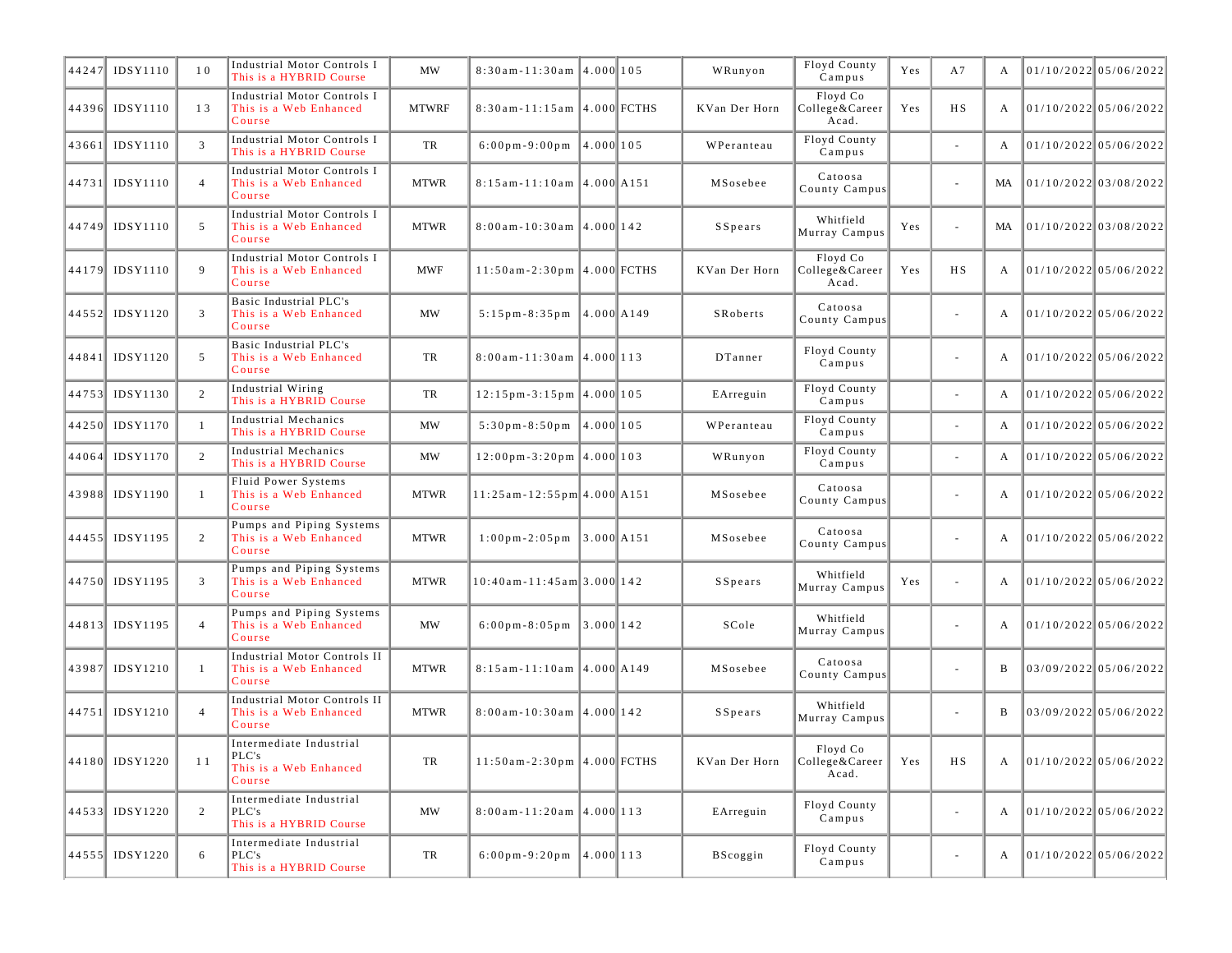|       | 44608 IDSY1220 | $\overline{7}$ | Intermediate Industrial<br>PLC's<br>This is a Web Enhanced<br>Course       | <b>MTWRF</b>              | $1:35$ pm - 3:05 pm                                |            | $ 4.000 $ TRION | GPawlowski    | Trion High<br>School                | Yes | <b>HS</b>                   | $\mathbf{A}$ | $01/10/2022$ 05/06/2022 |  |
|-------|----------------|----------------|----------------------------------------------------------------------------|---------------------------|----------------------------------------------------|------------|-----------------|---------------|-------------------------------------|-----|-----------------------------|--------------|-------------------------|--|
|       | 44752 IDSY1220 | $8\phantom{1}$ | Intermediate Industrial<br>PLC's<br>This is a Web Enhanced<br>Course       | <b>MTWR</b>               | $12:00 \text{ pm} - 1:40 \text{ pm}$ 4.000 142     |            |                 | SSpears       | Whitfield<br>Murray Campus          |     | $\sim$                      | $\mathbf{A}$ | $01/10/2022$ 05/06/2022 |  |
|       | 44781 IDSY1220 | 9              | Intermediate Industrial<br>PLC's<br>This is a Web Enhanced<br>Course       | <b>MTWRF</b>              | $8:00am - 8:50am$                                  |            | $4.000$ FCTHS   | KVan Der Horn | Floyd Co<br>College&Career<br>Acad. | Yes | H <sub>S</sub>              | $\mathbf{A}$ | 01/10/2022 05/06/2022   |  |
|       | 40674 IDSY1230 | 2              | Industrial Instrumentation<br>This is a Web Enhanced<br>Course             | TR                        | $12:00 \text{ pm} - 3:30 \text{ pm}$   4.000   112 |            |                 | DTanner       | Floyd County<br>Campus              |     | $\sim$                      | $\mathbf{A}$ | $01/10/2022$ 05/06/2022 |  |
|       | 44251 IDSY2750 | $\mathbf{1}$   | Human Machine Interface<br>This is a Web Enhanced<br>Course                | <b>MTWR</b>               | $8:15$ am-11:10am 4.000 A151                       |            |                 | PFitzsimmons  | Catoosa<br>County Campus            |     | $\sim$                      | MA           | $01/10/2022$ 03/08/2022 |  |
|       | 44754 IDSY2750 | 3              | Human Machine Interface<br>This is a Web Enhanced<br>Course                | <b>MTWR</b>               | $10:00$ am - 11:30am 4.000 143                     |            |                 | RHuggins      | Whitfield<br>Murray Campus          |     | $\sim$                      | $\mathbf{A}$ | $01/10/2022$ 05/06/2022 |  |
|       | 42665 IDSY2800 | $\mathbf{1}$   | Advanced Process Control<br>This is a Web Enhanced<br>Course               | <b>MTWR</b>               | $8:15$ am-11:10am 4.000 A149                       |            |                 | PFitzsimmons  | Catoosa<br>County Campus            |     | $\sim$                      | B            | 03/09/2022 05/06/2022   |  |
|       | 44334 LACT1101 | $\overline{2}$ | Intro<br>Breastfeeding/Lactation<br>This is a Web Enhanced<br>Course       | $\mathbf T$               | $10:00$ am-4:00pm 4.000 247                        |            |                 | JHowington    | Gordon County<br>Campus             | Yes | $\sim$                      | $\mathbf{A}$ | $01/10/2022$ 05/06/2022 |  |
|       | 44334 LACT1101 | $\overline{c}$ | Intro<br>Breastfeeding/Lactation<br>This is a Web Enhanced<br>Course       | $\mathbf T$               | $10:00$ am-4:00pm 4.000 247                        |            |                 | AThompson     | Gordon County<br>Campus             | Yes | $\sim$                      | $\mathbf{A}$ | $01/10/2022$ 05/06/2022 |  |
|       | 44335 LACT1102 | $\mathbf{1}$   | Fund of Breastfeeding<br>This is a Web Enhanced<br>Course                  | W                         | $10:00$ am-4:00pm 4.000 247                        |            |                 | JHowington    | Gordon County<br>Campus             | Yes | $\sim$                      | $\mathbf{A}$ | $01/10/2022$ 05/06/2022 |  |
|       | 44335 LACT1102 | -1             | Fund of Breastfeeding<br>This is a Web Enhanced<br>Course                  | W                         | $10:00$ am-4:00pm 4.000 247                        |            |                 | AThompson     | Gordon County<br>Campus             | Yes | $\sim$                      | $\mathbf{A}$ | $01/10/2022$ 05/06/2022 |  |
|       | 44337 LACT1110 | 2              | Lactation Practicum I<br>This is a Web Enhanced<br>Course                  | (CLINICALS)<br><b>MRF</b> | $0:0$ am - $0:0$ am                                |            | 4.000 CLINICALS | JHowington    | Gordon County<br>Campus             | Yes | $\sim$                      | $\mathbf{A}$ | $01/10/2022$ 05/06/2022 |  |
|       | 44337 LACT1110 | 2              | Lactation Practicum I<br>This is a Web Enhanced<br>Course                  | (CLINICALS)<br><b>MRF</b> | $0:0$ a m - $0:0$ a m                              |            | 4.000 CLINICALS | AThompson     | Gordon County<br>Campus             | Yes | $\mathcal{L}_{\mathcal{A}}$ | $\mathbf{A}$ | $01/10/2022$ 05/06/2022 |  |
|       | 44835 LETA1011 | $\overline{1}$ | Intro Law Enforcement<br>POST<br>This is a Web Enhanced<br>Course          | <b>MTWRF</b>              | $8:00$ am - 5:00 pm                                | 15.0001305 |                 | GMcConathy    | Gordon County<br>Campus             |     | $\sim$                      | $\mathbf{A}$ | 01/10/2022 05/06/2022   |  |
| 43564 | LETA1016       | $\overline{1}$ | Emerg Veh Operations for<br><b>BLE</b><br>This is a Web Enhanced<br>Course | ${\bf R}$                 | $8:00$ am - $5:00$ pm                              | 4.000 309  |                 | GMcConathy    | Gordon County<br>Campus             |     | $\sim$                      | A            | $01/10/2022$ 05/06/2022 |  |
|       | 43564 LETA1016 | $\mathbf{1}$   | Emerg Veh Operations for<br>BLE<br>This is a Web Enhanced<br>Course        | $\mathbb{R}$              | $8:00am - 5:00pm$                                  | 14.0001309 |                 | JPledger      | Gordon County<br>Campus             |     | $\sim$                      | $\mathbf{A}$ | $01/10/2022$ 05/06/2022 |  |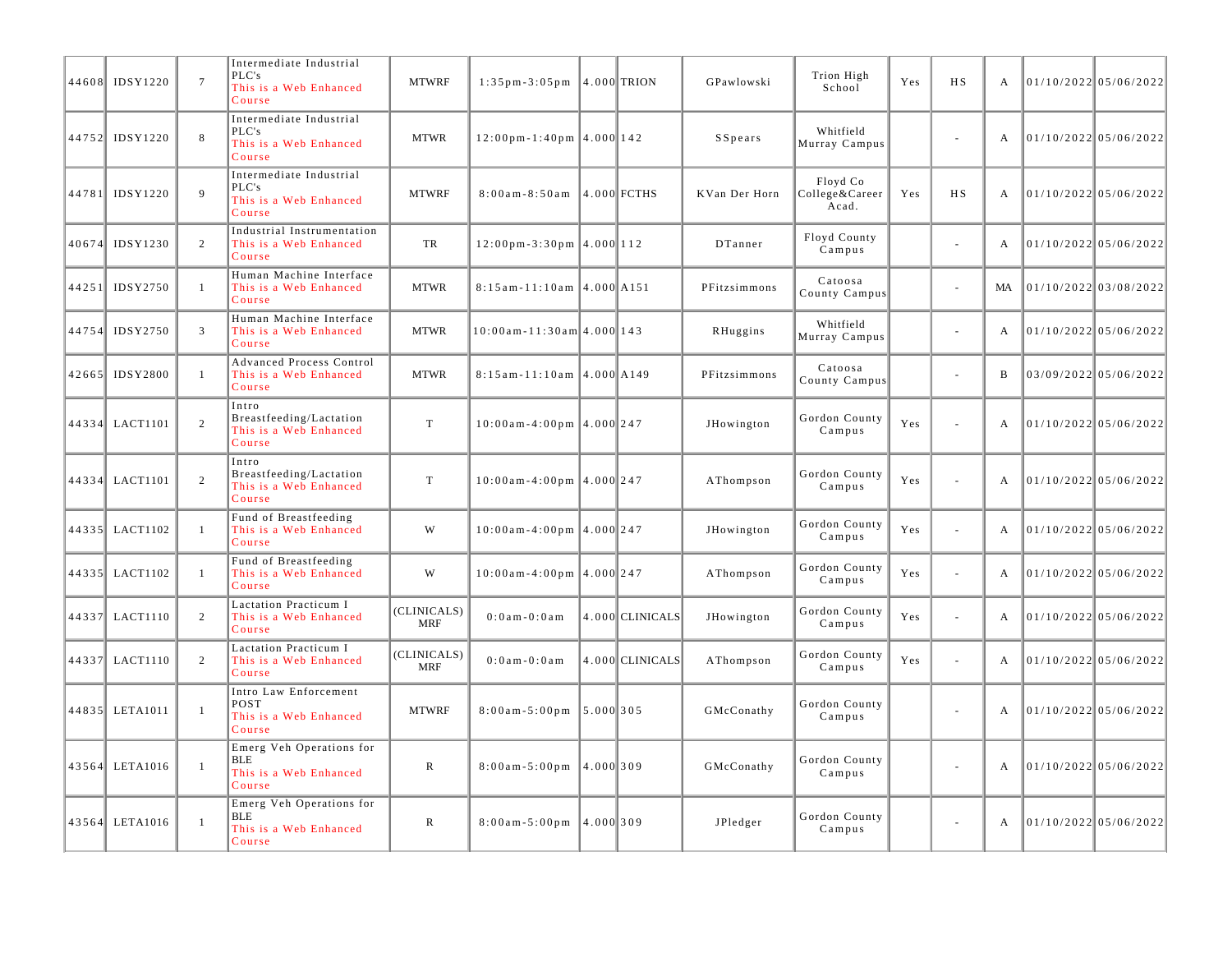| 44836 LETA1017 | $\mathbf{1}$   | Law Enforcement Skills<br><b>POST</b><br>This is a Web Enhanced<br>Course | <b>MTWRF</b> | $8:00a m - 5:00p m$           | 4.000 305   | JPledger   | Gordon County<br>Campus | ÷.                       | A | $01/10/2022$ 05/06/2022 |
|----------------|----------------|---------------------------------------------------------------------------|--------------|-------------------------------|-------------|------------|-------------------------|--------------------------|---|-------------------------|
| 44836 LETA1017 | $\mathbf{1}$   | Law Enforcement Skills<br>POST<br>This is a Web Enhanced<br>Course        | <b>MTWRF</b> | $8:00am - 5:00pm$ 4.000 305   |             | GMcConathy | Gordon County<br>Campus | ÷,                       | A | 01/10/202205/06/2022    |
| 43565 LETA1022 | $\overline{1}$ | Methods of Criminal<br>Investigat<br>This is a Web Enhanced<br>Course     | M            | $8:00$ am - $1:00$ pm         | 4.000 309   | JPledger   | Gordon County<br>Campus | L,                       | А | $01/10/2022$ 05/06/2022 |
| 43565 LETA1022 | $\mathbf{1}$   | Methods of Criminal<br>Investigat<br>This is a Web Enhanced<br>Course     | M            | $8:00$ am - 1:00 pm           | 4.000 309   | GMcConathy | Gordon County<br>Campus | ÷,                       | A | $01/10/2022$ 05/06/2022 |
| 44837 LETA1023 | $\mathbf{1}$   | Investigative Svcs for<br>POST<br>This is a Web Enhanced<br>Course        | <b>MTWRF</b> | $8:00$ am - $5:00$ pm         | 4.000 305   | GMcConathy | Gordon County<br>Campus | $\overline{\phantom{a}}$ | A | $01/10/2022$ 05/06/2022 |
| 44837 LETA1023 | $\mathbf{1}$   | Investigative Svcs for<br>POST<br>This is a Web Enhanced<br>Course        | <b>MTWRF</b> | $8:00$ am - $5:00$ pm         | 4.000 305   | JPledger   | Gordon County<br>Campus | $\sim$                   | A | 01/10/2022 05/06/2022   |
| 43566 LETA1024 | 2              | Criminal Law for CJ for BLE<br>This is a Web Enhanced<br>Course           | W            | $8:00$ am - 12:00pm 4.000 309 |             | GMcConathy | Gordon County<br>Campus | $\sim$                   | A | 01/10/2022 05/06/2022   |
| 43566 LETA1024 | 2              | Criminal Law for CJ for BLE<br>This is a Web Enhanced<br>Course           | W            | $8:00$ am - 12:00pm 4.000 309 |             | JPledger   | Gordon County<br>Campus | $\bar{a}$                | A | 01/10/2022 05/06/2022   |
| 44838 LETA1027 | $\overline{1}$ | Law Enforcement Proc for<br>POST<br>This is a Web Enhanced<br>Course      | <b>MTWRF</b> | $8:00am - 5:00pm$             | 3.0001305   | JPledger   | Gordon County<br>Campus | $\overline{\phantom{a}}$ | А | $01/10/2022$ 05/06/2022 |
| 44838 LETA1027 | $\overline{1}$ | Law Enforcement Proc for<br>POST<br>This is a Web Enhanced<br>Course      | <b>MTWRF</b> | $8:00a m - 5:00p m$           | $3.000$ 305 | GMcConathy | Gordon County<br>Campus | $\bar{a}$                | А | 01/10/202205/06/2022    |
| 43567 LETA1028 | $\mathbf{1}$   | Police Traffic Cont and<br>Invest<br>This is a Web Enhanced<br>Course     | $\mathbf T$  | $8:00$ am-1:00pm 3.000 309    |             | JPledger   | Gordon County<br>Campus | $\bar{a}$                | А | $01/10/2022$ 05/06/2022 |
| 43567 LETA1028 | $\mathbf{1}$   | Police Traffic Cont and<br>Invest<br>This is a Web Enhanced<br>Course     | $\mathbf T$  | $8:00$ am - 1:00 pm           | 3.0001309   | GMcConathy | Gordon County<br>Campus | $\sim$                   | А | $01/10/2022$ 05/06/2022 |
| 44839 LETA1029 | $\mathbf{1}$   | Traffic Svcs for Basic POST<br>This is a Web Enhanced<br>Course           | <b>MTWRF</b> | $8:00am - 5:00pm$ 4.000 305   |             | JPledger   | Gordon County<br>Campus | ä,                       | A | $01/10/2022$ 05/06/2022 |
| 44839 LETA1029 | $\mathbf{1}$   | Traffic Sves for Basic POST<br>This is a Web Enhanced<br>Course           | <b>MTWRF</b> | $8:00am - 5:00pm$ 4.000 305   |             | GMcConathy | Gordon County<br>Campus | ÷,                       | А | $01/10/2022$ 05/06/2022 |
| 44840 LETA1031 | $\mathbf{1}$   | Community Relations for<br>POST<br>This is a Web Enhanced<br>Course       | <b>MTWRF</b> | $8:00am - 5:00pm$             | 3.000 305   | GMcConathy | Gordon County<br>Campus | $\bar{a}$                | A | $01/10/2022$ 05/06/2022 |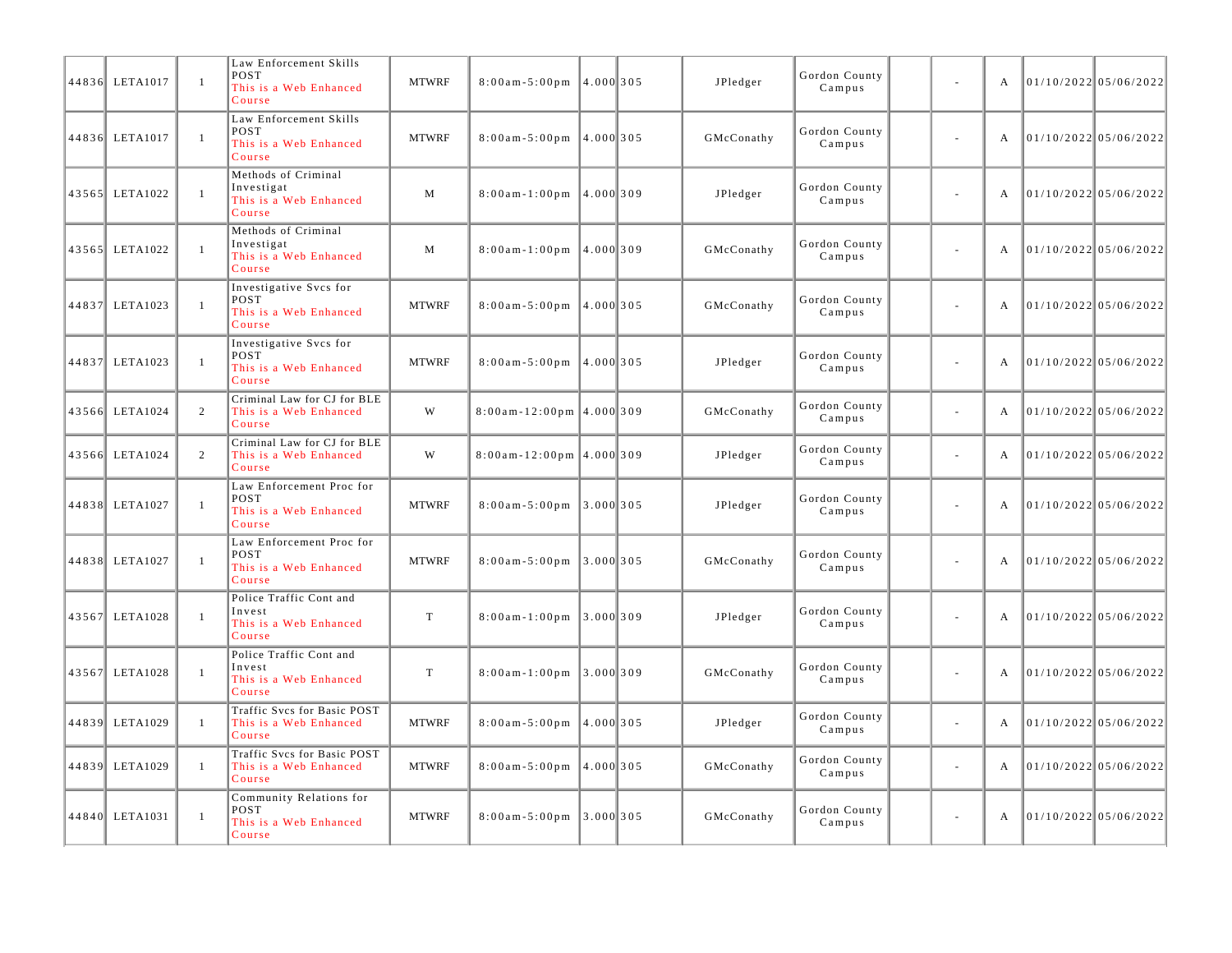| 44840 LETA1031 | $\overline{1}$ | Community Relations for<br>POST<br>This is a Web Enhanced<br>Course          | <b>MTWRF</b>  | $8:00a m - 5:00 p m$             | $\ 3.000\ 305$ |                  | JPledger    | Gordon County<br>Campus |     | $\overline{\phantom{a}}$ | A            | $01/10/2022$ 05/06/2022 |
|----------------|----------------|------------------------------------------------------------------------------|---------------|----------------------------------|----------------|------------------|-------------|-------------------------|-----|--------------------------|--------------|-------------------------|
| 44842 LETA1035 | $\overline{1}$ | Crimnl Law for Basic POST<br>Cert<br>This is a Web Enhanced<br>Course        | <b>MTWRF</b>  | $8:00$ am - $5:00$ pm            | 3.0001305      |                  | JPledger    | Gordon County<br>Campus |     | $\overline{\phantom{a}}$ | A            | $01/10/2022$ 05/06/2022 |
| 44842 LETA1035 | $\overline{1}$ | Crimnl Law for Basic POST<br>Cert<br>This is a Web Enhanced<br>Course        | <b>MTWRF</b>  | $8:00am - 5:00pm$                | $\ 3.000\ 305$ |                  | GMcConathy  | Gordon County<br>Campus |     | $\overline{\phantom{a}}$ | А            | $01/10/2022$ 05/06/2022 |
| 44843 LETA1037 | $\overline{1}$ | EmerVehOper for<br><b>BasicPOST Cert</b><br>This is a Web Enhanced<br>Course | <b>MTWRF</b>  | $8:00$ am - $5:00$ pm            | 12.0001305     |                  | GMcConathy  | Gordon County<br>Campus |     | $\overline{\phantom{a}}$ | A            | $01/10/2022$ 05/06/2022 |
| 44843 LETA1037 | $\overline{1}$ | EmerVehOper for<br><b>BasicPOST Cert</b><br>This is a Web Enhanced<br>Course | <b>MTWRF</b>  | $8:00$ am - $5:00$ pm            | $\ 2.000\ 305$ |                  | JPledger    | Gordon County<br>Campus |     | $\overline{\phantom{a}}$ | А            | $01/10/2022$ 05/06/2022 |
| 44844 LETA1039 | $\mathbf{1}$   | FirearmsTrng for Basic<br>POST Ce<br>This is a Web Enhanced<br>Course        | <b>MTWRF</b>  | $8:00$ am - $5:00$ pm            | 4.000  305     |                  | JPledger    | Gordon County<br>Campus |     | $\overline{\phantom{a}}$ | A            | $01/10/2022$ 05/06/2022 |
| 44844 LETA1039 | $\overline{1}$ | FirearmsTrng for Basic<br>POST Ce<br>This is a Web Enhanced<br>Course        | <b>MTWRF</b>  | $8:00$ am - $5:00$ pm            | 4.000 305      |                  | GMcConathy  | Gordon County<br>Campus |     | $\overline{\phantom{a}}$ | A            | $01/10/2022$ 05/06/2022 |
| 44234 LOGI1000 | $\overline{4}$ | <b>Business Logistics</b>                                                    | <b>ONLINE</b> | <b>TBA</b>                       |                | 3.000 ONLINE     | FSainton    | Online Course           |     | $\sim$                   | MA           | 01/10/2022 03/08/2022   |
| 43390 LOGI1010 | -1             | Purchasing                                                                   | <b>ONLINE</b> | TBA                              |                | 3.000 ONLINE     | FSainton    | Online Course           |     |                          | B            | 03/09/2022 05/06/2022   |
| 43391 LOGI1020 | 1              | Materials Management                                                         | <b>ONLINE</b> | TBA                              |                | 3.000 ONLINE     | FSainton    | Online Course           |     |                          | B            | 03/09/2022 05/06/2022   |
| 43176 MAST1010 | $\mathbf{1}$   | Legal&EthicConcerns/Med<br>Office                                            | ONLINE        | <b>TBA</b>                       |                | 2.000 ONLINE     | TMercado    | Online Course           |     | $\sim$                   | A            | $01/10/2022$ 05/06/2022 |
| 44783 MAST1010 | 3              | Legal&EthicConcerns/Med<br>Office<br>This is a Web Enhanced<br>Course        | <b>MTWRF</b>  | $8:30am - 9:58am$                |                | $ 2.000 $ ROMEHS | MGreen      | Rome High<br>School     | Yes | <b>HS</b>                | MA           | $01/10/2022$ 03/08/2022 |
| 43177 MAST1030 | -1             | Pharmacology in the Med<br>Office<br>This is a Web Enhanced<br>Course        | <b>MTWR</b>   | $9:00$ am-10:00am 4.000 251      |                |                  | JStephenson | Floyd County<br>Campus  |     | $\sim$                   | A            | $01/10/2022$ 05/06/2022 |
| 44833 MAST1030 | 2              | Pharmacology in the Med<br>Office                                            | <b>ONLINE</b> | <b>TBA</b>                       |                | 4.000 ONLINE     | TMercado    | Online Course           | Yes | $\blacksquare$           | A            | $01/10/2022$ 05/06/2022 |
| 43178 MAST1060 | $\mathbf{1}$   | Medical Office Procedures<br>This is a Web Enhanced<br>Course                | <b>MTWR</b>   | 10:15 am - 11:30 am 4.000 251    |                |                  | JStephenson | Floyd County<br>Campus  |     | $\overline{\phantom{a}}$ | A            | $01/10/2022$ 05/06/2022 |
| 44784 MAST1060 | $\overline{2}$ | Medical Office Procedures<br>This is a Web Enhanced<br>Course                | <b>MTWRF</b>  | 8:30am-9:58am 4.000 ROMEHS       |                |                  | MGreen      | Rome High<br>School     | Yes | $_{\rm HS}$              | $\, {\bf B}$ | 03/09/2022 05/06/2022   |
| 43125 MAST1080 | $\mathbf{1}$   | Medical Assisting Skills I<br>This is a Web Enhanced<br>Course               | <b>MTWR</b>   | $12:30$ pm - 3:00pm $ 4.000 251$ |                |                  | ABoydston   | Floyd County<br>Campus  |     | $\sim$                   | A            | $01/10/2022$ 05/06/2022 |
| 40676 MAST1090 | $\mathbf{1}$   | Medical Assisting Skills II<br>This is a Web Enhanced<br>Course              | <b>MTWR</b>   | $9:00$ am-11:30am 4.000 6210     |                |                  | MSmith      | Walker County<br>Campus |     | $\overline{\phantom{a}}$ | A            | $01/10/2022$ 05/06/2022 |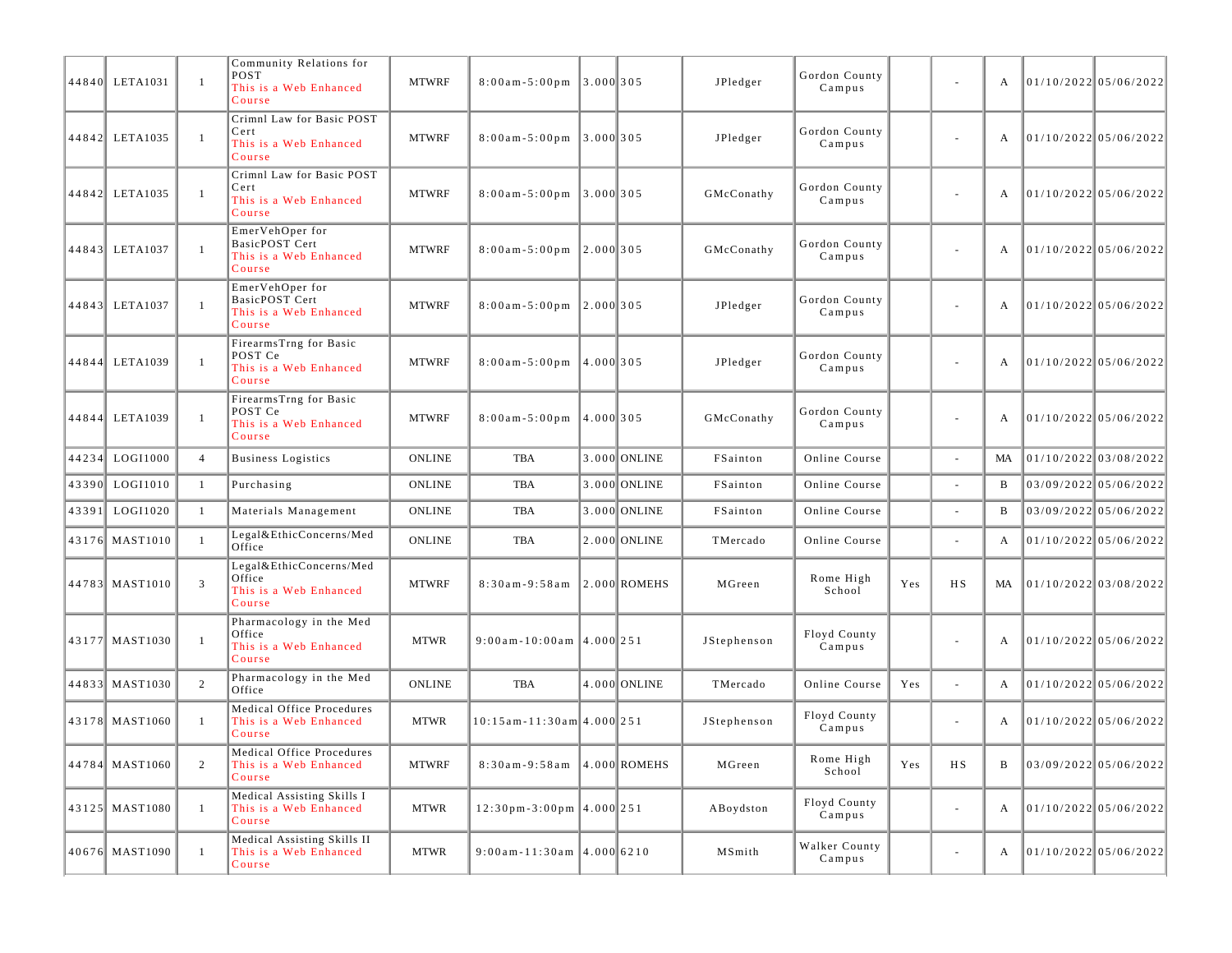| 40677 MAST1090 | 2              | Medical Assisting Skills II<br>This is a Web Enhanced<br>Course       | <b>MTWR</b>           | $9:00$ am-11:30am 4.000 215                            |              |              | ABoydston     | Floyd County<br>Campus  |     |                          | A   | 01/10/2022 05/06/2022   |  |
|----------------|----------------|-----------------------------------------------------------------------|-----------------------|--------------------------------------------------------|--------------|--------------|---------------|-------------------------|-----|--------------------------|-----|-------------------------|--|
| 44831 MAST1090 | 3              | Medical Assisting Skills II<br>This is a HYBRID Course                | <b>MW</b>             | $3:00 \text{ pm} - 5:30 \text{ pm}$                    | $14.000$ 252 |              | TMercado      | Floyd County<br>Campus  | Yes | $\sim$                   | A   | 01/10/202205/06/2022    |  |
| 44732 MAST1100 | $\mathbf{1}$   | Medical Insurance<br>Management                                       | <b>ONLINE</b>         | TBA                                                    |              | 2.000 ONLINE | MSmith        | Online Course           |     | ÷,                       | MA. | 01/10/2022 03/08/2022   |  |
| 40679 MAST1100 | 2              | Medical Insurance<br>Management<br>This is a Web Enhanced<br>Course   | <b>MTWR</b>           | $12:30$ pm-1:20pm 2.000 215                            |              |              | JStephenson   | Floyd County<br>Campus  |     | $\sim$                   | A   | 01/10/2022 05/06/2022   |  |
| 40681 MAST1110 | 2              | Administrative Practice<br>Manage<br>This is a Web Enhanced<br>Course | <b>MTWR</b>           | $1:30 \text{ pm} - 3:00 \text{ pm}$                    | $3.000$ 215  |              | JStephenson   | Floyd County<br>Campus  |     |                          | A   | $01/10/2022$ 05/06/2022 |  |
| 42979 MAST1110 | 3              | Administrative Practice<br>Manage                                     | <b>ONLINE</b>         | TBA                                                    |              | 3.000 ONLINE | MSmith        | Online Course           | Yes | $\sim$                   | B   | 03/09/2022 05/06/2022   |  |
| 44827 MAST1120 | 2              | Human Diseases                                                        | <b>ONLINE</b>         | <b>TBA</b>                                             |              | 3.000 ONLINE | TMercado      | Online Course           | Yes | $\overline{\phantom{a}}$ | A   | $01/10/2022$ 05/06/2022 |  |
| 40685 MAST1120 | $\overline{4}$ | Human Diseases                                                        | <b>ONLINE</b>         | TBA                                                    |              | 3.000 ONLINE | MSmith        | Online Course           |     | $\bar{a}$                | A   | 01/10/2022 05/06/2022   |  |
| 40686 MAST1120 | 5              | Human Diseases<br>This is a Web Enhanced<br>Course                    | <b>MW</b>             | $11:31$ am - 1:00pm 3.000 6210                         |              |              | MSmith        | Walker County<br>Campus |     | $\overline{\phantom{a}}$ | A   | 01/10/2022 05/06/2022   |  |
| 40687 MAST1120 | 6              | Human Diseases                                                        | <b>ONLINE</b>         | TBA                                                    |              | 3.000 ONLINE | ABoydston     | Online Course           |     | $\sim$                   | A   | 01/10/2022 05/06/2022   |  |
| 40688 MAST1510 | -1             | Medical Billing and Coding I                                          | <b>ONLINE</b>         | TBA                                                    |              | 2.000 ONLINE | GStephens     | Online Course           |     | $\sim$                   | A   | $01/10/2022$ 05/06/2022 |  |
| 42413 MAST1520 | -1             | Medical Billing and Coding<br>$_{\rm II}$                             | ONLINE                | TBA                                                    |              | 3.000 ONLINE | GStephens     | Online Course           |     | $\overline{\phantom{a}}$ | MA  | 01/10/2022 03/08/2022   |  |
| 40693 MAST1530 | 2              | Medical Procedural Coding                                             | <b>ONLINE</b>         | TBA                                                    |              | 2.000 ONLINE | GStephens     | Online Course           |     | $\sim$                   | A   | $01/10/2022$ 05/06/2022 |  |
| 41886 MATH0090 | 8              | Learning Support Math                                                 | <b>ONLINE</b>         | <b>TBA</b>                                             |              | 3.000 ONLINE | EHelton       | Online Course           |     | $\sim$                   | A   | $01/10/2022$ 05/06/2022 |  |
| 44508 MATH0098 | 15             | Elementary Algebra                                                    | <b>ONLINE</b>         | TBA                                                    |              | 3.000 ONLINE | DSpeal        | Online Course           |     |                          | B   | 03/09/2022 05/06/2022   |  |
| 41807 MATH0098 | 25             | Elementary Algebra                                                    | <b>ONLINE</b>         | TBA                                                    |              | 3.000 ONLINE | NMartin       | Online Course           |     | $\overline{\phantom{a}}$ | A   | 01/10/2022 05/06/2022   |  |
| 44210 MATH0099 | -1             | Intermediate Algebra                                                  | <b>ONLINE</b>         | TBA                                                    |              | 3.000 ONLINE | DSpeal        | Online Course           |     | ÷,                       | A   | $01/10/2022$ 05/06/2022 |  |
| 40740 MATH0099 | 14             | Intermediate Algebra                                                  | <b>ONLINE</b>         | <b>TBA</b>                                             |              | 3.000 ONLINE | TRittweger    | Online Course           |     |                          | A   | $01/10/2022$ 05/06/2022 |  |
| 44591 MATH1012 | -1             | Foundations of<br>Mathematics                                         | <b>ONLINE</b>         | TBA                                                    |              | 3.000 ONLINE | WLeming       | Online Course           |     | ÷,                       | MA  | 01/10/2022 03/08/2022   |  |
| 43670 MATH1012 | 10             | Foundations of<br>Mathematics                                         | <b>ONLINE</b>         | TBA                                                    |              | 3.000 ONLINE | CHiggins      | Online Course           |     | $\sim$                   | A   | 01/10/2022 05/06/2022   |  |
| 44232 MATH1012 | 11             | Foundations of<br>Mathematics<br>This is a HYBRID Course              | <b>MW</b>             | $11:00$ am - $12:15$ pm 3.000 147                      |              |              | <b>SShaws</b> | Floyd County<br>Campus  |     | $\overline{\phantom{a}}$ | A   | 01/10/2022 05/06/2022   |  |
| 44412 MATH1012 |                | Foundations of<br>Mathematics                                         | $\mathop{\bf ONLINE}$ | TBA                                                    |              | 3.000 ONLINE | RCox          | Online Course           |     |                          |     | 01/10/2022 05/06/2022   |  |
| 44411 MATH1012 | 15             | Foundations of<br>Mathematics                                         | ONLINE                | TBA                                                    |              | 3.000 ONLINE | PAnderson     | Online Course           |     | $\omega$                 | A   | 01/10/2022 05/06/2022   |  |
| 44856 MATH1012 | 18             | Foundations of<br>Mathematics<br>This is a HYBRID Course              | TR                    | $12:45 \text{ pm} - 2:00 \text{ pm }3.000 \text{ 118}$ |              |              | JGuider       | Gordon County<br>Campus |     | $\overline{\phantom{a}}$ | B   | 03/09/2022 05/06/2022   |  |
| 41205 MATH1012 | 20             | Foundations of<br>Mathematics                                         | ONLINE                | TBA                                                    |              | 3.000 ONLINE | CHiggins      | Online Course           |     | $\overline{\phantom{a}}$ | B   | 03/09/2022 05/06/2022   |  |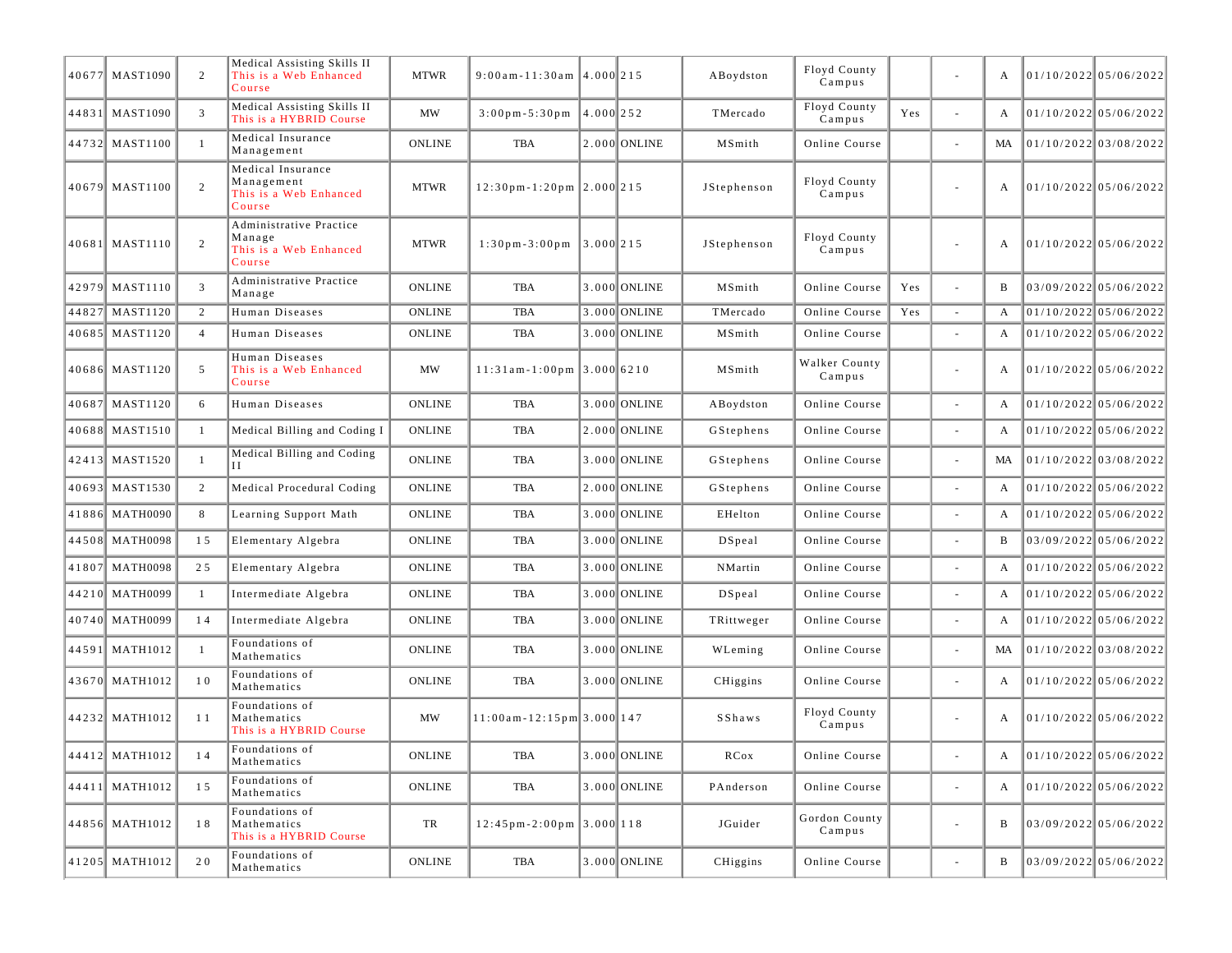| 41889 MATH1012 | 21             | Foundations of<br>Mathematics                            | <b>ONLINE</b>         | TBA                                           |             | 3.000 ONLINE   | NMartin      | Online Course              |     |                          | A  | $01/10/2022$ 05/06/2022 |
|----------------|----------------|----------------------------------------------------------|-----------------------|-----------------------------------------------|-------------|----------------|--------------|----------------------------|-----|--------------------------|----|-------------------------|
| 44520 MATH1012 | 30             | Foundations of<br>Mathematics                            | <b>ONLINE</b>         | <b>TBA</b>                                    |             | 3.000 ONLINE   | JMartin      | Online Course              |     | ÷                        | B  | 03/09/2022 05/06/2022   |
| 43674 MATH1012 | 34             | Foundations of<br>Mathematics                            | <b>ONLINE</b>         | <b>TBA</b>                                    |             | 3.000 ONLINE   | WLeming      | Online Course              |     |                          | A  | $01/10/2022$ 05/06/2022 |
| 44347 MATH1012 | $\overline{4}$ | Foundations of<br>Mathematics                            | <b>ONLINE</b>         | TBA                                           |             | 3.000 ONLINE   | JGuider      | Online Course              |     | ä,                       | A  | $01/10/2022$ 05/06/2022 |
| 44187 MATH1012 | 5              | Foundations of<br>Mathematics                            | <b>ONLINE</b>         | TBA                                           |             | 3.000 ONLINE   | SShaws       | Online Course              |     | ÷                        | B  | 03/09/2022 05/06/2022   |
| 44593 MATH1012 | $\overline{7}$ | Foundations of<br>Mathematics<br>This is a HYBRID Course | TR                    | $11:00$ am - $12:15$ pm 3.000 160             |             |                | TKeasler     | Floyd County<br>Campus     |     | ÷                        | A  | 01/10/2022 05/06/2022   |
| 44595 MATH1103 | 2              | Quantitative Skills and<br>Reason                        | <b>ONLINE</b>         | TBA                                           |             | 3.000 ONLINE   | KCarr        | Online Course              |     | $\blacksquare$           | B  | 03/09/2022 05/06/2022   |
| 44848 MATH1103 | 3              | Quantitative Skills and<br>Reason                        | <b>ONLINE</b>         | <b>TBA</b>                                    |             | 3.000 ONLINE   | KCarr        | Online Course              |     | ä,                       | A  | $01/10/2022$ 05/06/2022 |
| 42835 MATH1103 | 5              | Quantitative Skills and<br>Reason                        | <b>ONLINE</b>         | TBA                                           |             | 3.000 ONLINE   | TRittweger   | Online Course              |     | ä,                       | A  | $01/10/2022$ 05/06/2022 |
| 44596 MATH1111 | $\mathbf{1}$   | College Algebra<br>This is a HYBRID Course               | <b>MW</b>             | $8:35am-9:50am$                               | 3.000138    |                | KCarr        | Whitfield<br>Murray Campus |     | $\overline{\phantom{a}}$ | A  | 01/10/2022 05/06/2022   |
| 44654 MATH1111 | 10             | College Algebra<br>This is a Web Enhanced<br>Course      | <b>MTWRF</b>          | $8:35am-9:50am$                               | $3.000$ SHS |                | RChance      | Sonoraville<br>High School | Yes | HS                       | MA | 01/10/2022 03/08/2022   |
| 44655 MATH1111 | 11             | College Algebra<br>This is a Web Enhanced<br>Course      | <b>MTWRF</b>          | $9:57$ am-11:22am 3.000 SHS                   |             |                | RChance      | Sonoraville<br>High School | Yes | <b>HS</b>                | MA | 01/10/2022 03/08/2022   |
| 40787 MATH1111 | 13             | College Algebra<br>This is a HYBRID Course               | M                     | $5:30 \text{ pm} - 8:00 \text{ pm}$ 3.000 114 |             |                | PAnderson    | Floyd County<br>Campus     |     |                          | A  | $01/10/2022$ 05/06/2022 |
| 40788 MATH1111 | 14             | College Algebra<br>This is a HYBRID Course               | MW                    | $11:00$ am - $12:15$ pm $3.000$ 160           |             |                | TKeasler     | Floyd County<br>Campus     |     | ÷,                       | A  | 01/10/2022 05/06/2022   |
| 44785 MATH1111 | 15             | College Algebra                                          |                       | $0:0$ am $-0:0$ am                            |             | $3.000$ DADE   | MHigh        | Dade County<br>High School | Yes | <b>HS</b>                | MA | $01/10/2022$ 03/08/2022 |
| 44806 MATH1111 | 16             | College Algebra                                          | <b>ONLINE</b>         | <b>TBA</b>                                    |             | 3.000 ONLINE   | DRoss        | Online Course              |     |                          | MA | $01/10/2022$ 03/08/2022 |
| 43480 MATH1111 | 18             | College Algebra                                          | <b>ONLINE</b>         | TBA                                           |             | 3.000 ONLINE   | <b>DRoss</b> | Online Course              |     |                          | A  | $01/10/2022$ 05/06/2022 |
| 40793 MATH1111 | 19             | College Algebra<br>This is a Web Enhanced<br>Course      | TR                    | $8:00am - 9:15am$                             | 3.0001121   |                | WLeming      | Walker County<br>Campus    |     | $\blacksquare$           | A  | 01/10/2022 05/06/2022   |
| 40776 MATH1111 | 2              | College Algebra<br>This is a HYBRID Course               | TR                    | $8:35am-9:50am$                               | 3.000138    |                | KCarr        | Whitfield<br>Murray Campus |     | ÷,                       | A  | 01/10/2022 05/06/2022   |
| 41208 MATH1111 | 22             | College Algebra                                          | <b>ONLINE</b>         | TBA                                           |             | 3.000 ONLINE   | WLeming      | Online Course              |     | ÷                        | A  | 01/10/2022 05/06/2022   |
| 44207 MATH1111 | 23             | College Algebra                                          | <b>ONLINE</b>         | TBA                                           |             | 3.000 ONLINE   | TKeasler     | Online Course              | Yes | ÷,                       | A  | $01/10/2022$ 05/06/2022 |
| 43504 MATH1111 | 24             | College Algebra                                          | <b>ONLINE</b>         | TBA                                           |             | 3.000 ONLINE   | RChance      | Online Course              |     |                          | A  | $01/10/2022$ 05/06/2022 |
| 44218 MATH1111 | 25             | College Algebra                                          | $\mathop{\bf ONLINE}$ | TBA                                           |             | 3.000 ONLINE   | MHigh        | Online Course              |     | ÷,                       | A  | 01/10/2022 05/06/2022   |
| 44414 MATH1111 | 26             | College Algebra                                          | <b>ONLINE</b>         | TBA                                           |             | 3.000 ONLINE   | TKeasler     | Online Course              |     | ÷.                       | B  | 03/09/2022 05/06/2022   |
| 43640 MATH1111 | 27             | College Algebra<br>This is a Web Enhanced<br>Course      | <b>MTWRF</b>          | $12:00 \text{pm} - 1:00 \text{pm}$ 3.000 RHS  |             |                | JKeum        | Ridgeland High<br>School   | Yes | HS                       | A  | 01/10/2022 05/06/2022   |
| 44235 MATH1111 | 28             | College Algebra                                          | <b>ONLINE</b>         | TBA                                           |             | $3.000$ ONLINE | KCarr        | Online Course              |     | $\blacksquare$           | B  | 03/09/2022 05/06/2022   |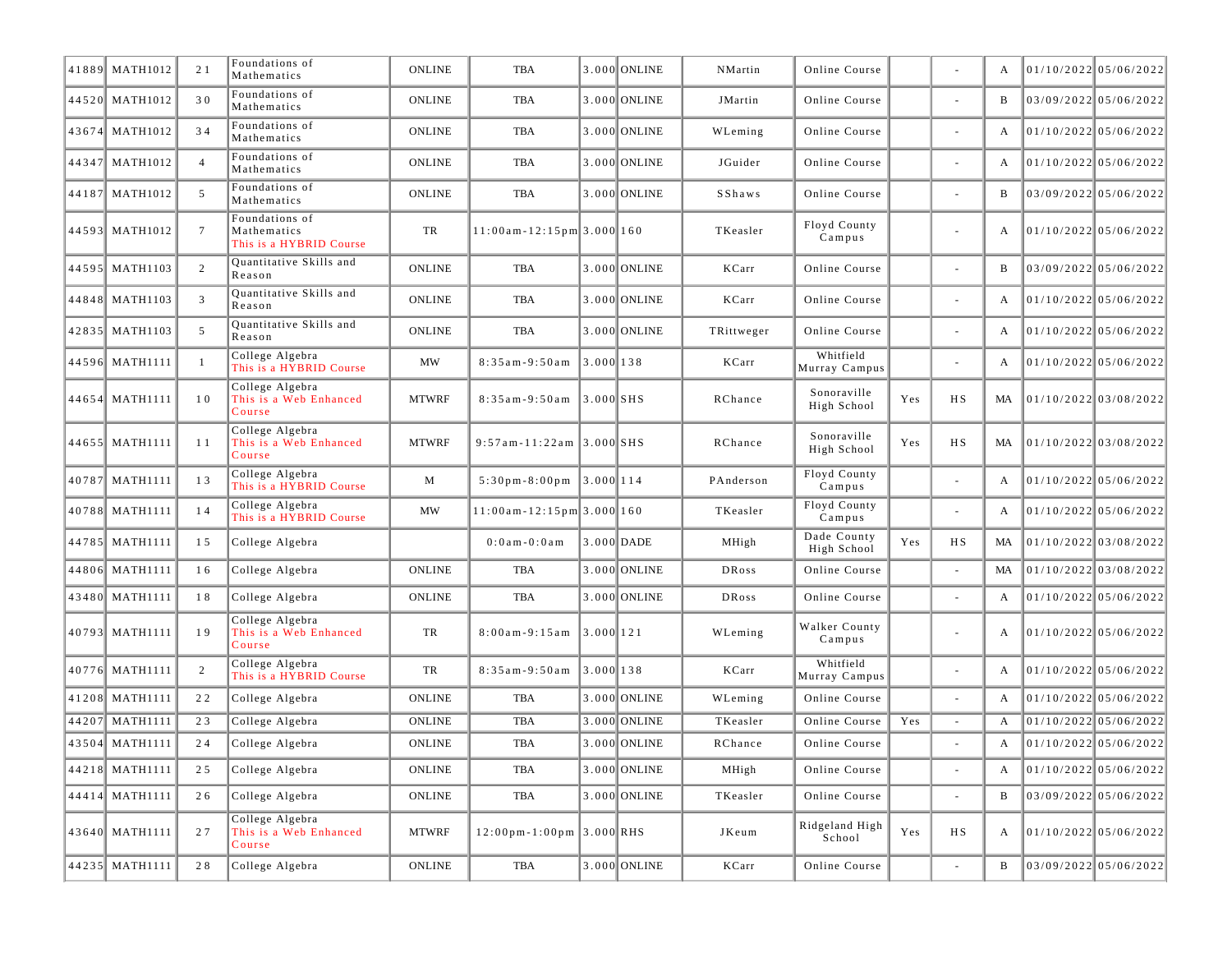| 44413 MATH1111 | 29              | College Algebra                                     | <b>ONLINE</b> | <b>TBA</b>                                                      |              | 3.000 ONLINE | LNanni      | Online Course                       |     |                          | A | 01/10/202205/06/2022    |                         |
|----------------|-----------------|-----------------------------------------------------|---------------|-----------------------------------------------------------------|--------------|--------------|-------------|-------------------------------------|-----|--------------------------|---|-------------------------|-------------------------|
| 43639 MATH1111 | 30              | College Algebra<br>This is a Web Enhanced<br>Course | <b>MTWRF</b>  | $8:00am - 9:00am$                                               | $3.000$ RHS  |              | JKeum       | Ridgeland High<br>School            | Yes | H S                      | A |                         | 01/10/2022 05/06/2022   |
| 42836 MATH1111 | 33              | College Algebra<br>This is a Web Enhanced<br>Course | MW            | 11:00am-12:15pm 3.000 A218                                      |              |              | WLeming     | Catoosa<br>County Campus            |     | $\overline{\phantom{a}}$ | A | 01/10/2022 05/06/2022   |                         |
| 42534 MATH1111 | $\overline{4}$  | College Algebra                                     | <b>ONLINE</b> | <b>TBA</b>                                                      |              | 3.000 ONLINE | HHenderson  | Online Course                       |     | ä,                       | A | $01/10/2022$ 05/06/2022 |                         |
| 43801 MATH1111 | 42              | College Algebra<br>This is a Web Enhanced<br>Course | <b>MW</b>     | $9:45$ am - 11:15 am 3.000 GLHS                                 |              |              | SHoven      | Gordon Lee<br>High School           | Yes | НS                       | А |                         | 01/10/2022 05/06/2022   |
| 43879 MATH1111 | 48              | College Algebra                                     | <b>ONLINE</b> | <b>TBA</b>                                                      |              | 3.000 ONLINE | DRoss       | Online Course                       |     |                          | B | 03/09/2022 05/06/2022   |                         |
| 44599 MATH1111 | 5               | College Algebra<br>This is a Web Enhanced<br>Course | MW            | $9:30$ am-10:45am 3.000 118                                     |              |              | JGuider     | Gordon County<br>Campus             |     | $\overline{\phantom{a}}$ | А |                         | 01/10/2022 05/06/2022   |
| 43800 MATH1111 | 50              | College Algebra<br>This is a Web Enhanced<br>Course | MW            | $8:00am - 9:30am$                                               | $3.000$ GLHS |              | SHoven      | Gordon Lee<br>High School           | Yes | H S                      | А |                         | 01/10/2022 05/06/2022   |
| 43871 MATH1111 | 55              | College Algebra                                     | <b>ONLINE</b> | <b>TBA</b>                                                      |              | 3.000 ONLINE | PAnderson   | Online Course                       |     |                          | А | 01/10/2022 05/06/2022   |                         |
| 44598 MATH1111 | 6               | College Algebra<br>This is a HYBRID Course          | TR            | $9:30$ am-10:45am 3.000 160                                     |              |              | TKeasler    | Floyd County<br>Campus              |     | ä,                       | A |                         | $01/10/2022$ 05/06/2022 |
| 40781 MATH1111 | $7\phantom{.0}$ | College Algebra                                     | <b>ONLINE</b> | <b>TBA</b>                                                      |              | 3.000 ONLINE | JGuider     | Online Course                       |     | ä,                       | А | $01/10/2022$ 05/06/2022 |                         |
| 44600 MATH1111 | 8               | College Algebra                                     |               | $0:0$ am $-0:0$ am                                              |              | $3.000$ GCHS | JGuider     | Gordon Central<br>High School       | Yes | H S                      | А |                         | $01/10/2022$ 05/06/2022 |
| 44786 MATH1113 | $\overline{1}$  | Precalculus                                         |               | $0:0$ a m - $0:0$ a m                                           |              | 3.000 DADE   | MHigh       | Dade County<br>High School          | Yes | H S                      | B |                         | 03/09/2022 05/06/2022   |
| 44433 MATH1113 | 10              | Precalculus<br>This is a Web Enhanced<br>Course     | MW            | $9:00$ am-10:25am 3.000 CALHS                                   |              |              | LArcher     | Calhoun High<br>School              | Yes | <b>HS</b>                | A | 01/10/2022 05/06/2022   |                         |
| 42211 MATH1113 | 11              | Precalculus                                         |               | $0:0$ am $-0:0$ am                                              |              | 3.000 MCHS   | DRoss       | Murray County<br>High               | Yes | H S                      | A | 01/10/2022 05/06/2022   |                         |
| 42428 MATH1113 | 12              | Precalculus<br>This is a Web Enhanced<br>Course     | <b>MTWRF</b>  | 10:45am-11:40am 3.000 CHS                                       |              |              | AWester     | Chattooga High<br>School            | Yes | HS                       | A | 01/10/2022 05/06/2022   |                         |
| 42224 MATH1113 | 13              | Precalculus<br>This is a Web Enhanced<br>Course     | <b>MTWRF</b>  | $9:52$ am - 11:15 am 3.000 FCTHS                                |              |              | BSwanagan   | Floyd Co<br>College&Career<br>Acad. | Yes | H S                      | А |                         | $01/10/2022$ 05/06/2022 |
| 42225 MATH1113 | 14              | Precalculus<br>This is a Web Enhanced<br>Course     | <b>MTWRF</b>  | $11:50$ am-1:12pm 3.000 FCTHS                                   |              |              | CHarrell    | Floyd Co<br>College&Career<br>Acad. | Yes | H S                      | А |                         | 01/10/2022 05/06/2022   |
| 42232 MATH1113 | 15              | Precalculus<br>This is a Web Enhanced<br>Course     | TWRF          | 10:15am-11:05am 3.000 ROCKHS                                    |              |              | JFetkenhour | Rockmart High<br>School             | Yes | HS                       | А | 01/10/2022 05/06/2022   |                         |
| 42234 MATH1113 | 17              | Precalculus<br>This is a Web Enhanced<br>Course     | <b>TWRF</b>   | $12:45$ pm - 1:35 pm 3.000 CEDHS                                |              |              | JFetkenhour | Cedartown<br>High School            | Yes | <b>HS</b>                |   |                         | 01/10/2022 05/06/2022   |
| 43683 MATH1113 | 2               | Precalculus<br>This is a Web Enhanced<br>Course     | TR            | $12:30$ pm - 1:55 pm 3.000 CALHS                                |              |              | LArcher     | Calhoun High<br>School              | Yes | HS                       | A |                         | 01/10/2022 05/06/2022   |
| 44100 MATH1113 | 20              | Precalculus<br>This is a Web Enhanced<br>Course     | <b>MTWRF</b>  | $1:14\,\text{p}\,\text{m-2}:33\,\text{p}\,\text{m}$ 3.000 FCTHS |              |              | CHarrell    | Floyd Co<br>College&Career<br>Acad. | Yes | НS                       | A |                         | 01/10/2022 05/06/2022   |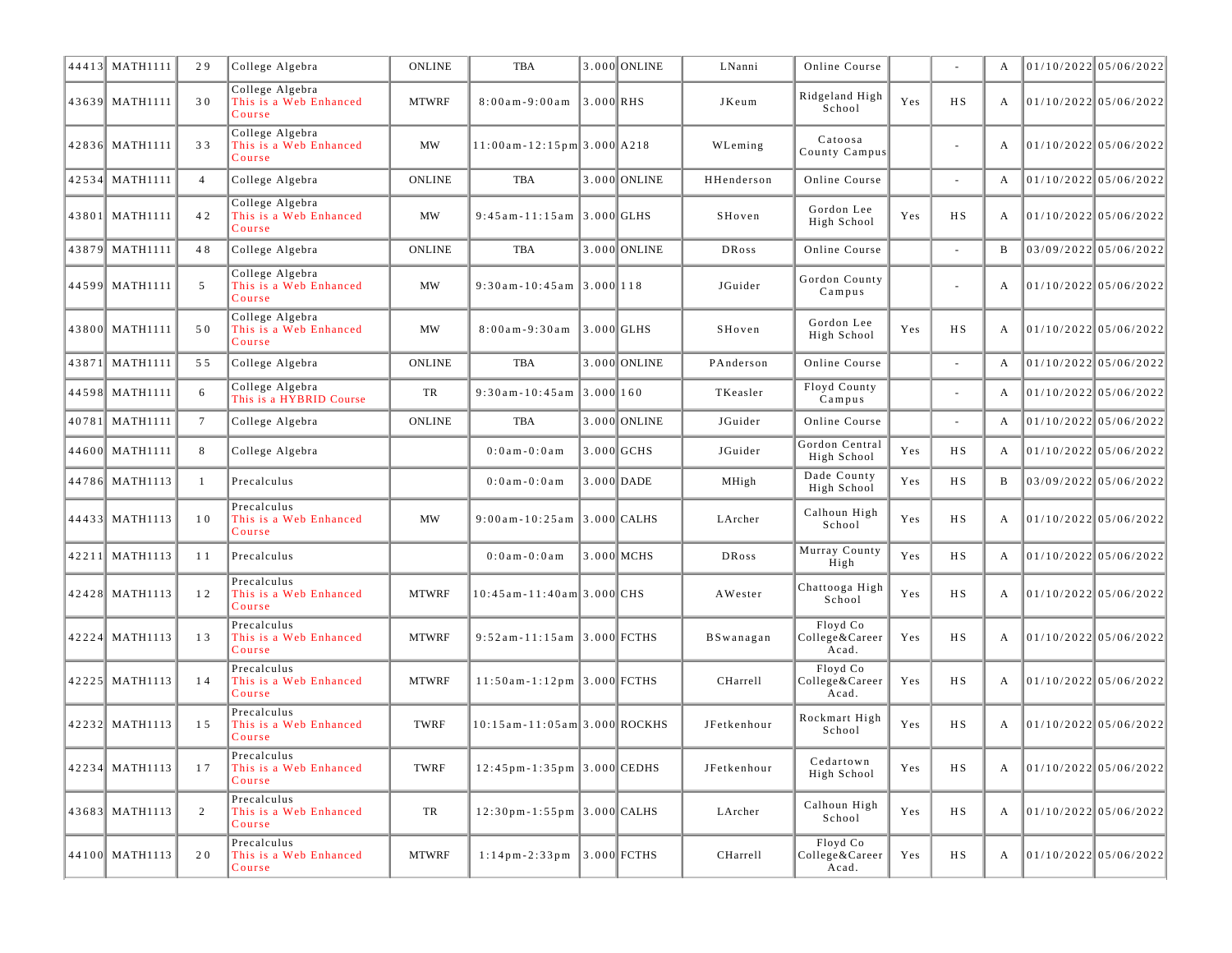| 44101 MATH1113   | 22              | Precalculus<br>This is a Web Enhanced<br>Course                | <b>MTWRF</b>  | $8:20am - 9:45am$                                                       |             | 3.000 FCTHS      | <b>CHarrell</b> | Floyd Co<br>College&Career<br>Acad. | Yes | H S    | A |                             | 01/10/2022 05/06/2022   |
|------------------|-----------------|----------------------------------------------------------------|---------------|-------------------------------------------------------------------------|-------------|------------------|-----------------|-------------------------------------|-----|--------|---|-----------------------------|-------------------------|
| 44102 MATH1113   | 23              | Precalculus<br>This is a Web Enhanced<br>Course                | <b>MTWRF</b>  | $8:35am - 9:50am$                                                       | $3.000$ SHS |                  | RChance         | Sonoraville<br>High School          | Yes | H S    | B |                             | 03/09/2022 05/06/2022   |
| 42983 MATH1113   | 24              | Precalculus<br>This is a Web Enhanced<br>Course                | <b>MW</b>     | 10:25am-12:25pm 3.000 CALHS                                             |             |                  | LArcher         | Calhoun High<br>School              | Yes | НS     | A | 01/10/2022 05/06/2022       |                         |
| 44103 MATH1113   | 25              | Precalculus<br>This is a Web Enhanced<br>Course                | <b>MTWRF</b>  | $11:35$ am - 1:05pm 3.000 TRION                                         |             |                  | JGentry         | Trion High<br>School                | Yes | H S    | A |                             | 01/10/2022 05/06/2022   |
| 44404 MATH1113   | 28              | Precalculus<br>This is a Web Enhanced<br>Course                | <b>MTWRF</b>  | $8:00am - 9:25am$                                                       | $3.000$ RGD |                  | AHolcombe       | Ringgold High<br>School             | Yes | H S    | A | 01/10/2022 05/06/2022       |                         |
| 43364 MATH1113   | 30              | Precalculus<br>This is a Web Enhanced<br>Course                | <b>MTWRF</b>  | 10:10am-11:30am 3.000 TRION                                             |             |                  | JGentry         | Trion High<br>School                | Yes | НS     | A | 01/10/2022 05/06/2022       |                         |
| 43685 MATH1113   | $\overline{4}$  | Precalculus                                                    | <b>ONLINE</b> | TBA                                                                     |             | 3.000 ONLINE     | TRittweger      | Online Course                       |     |        | A |                             | 01/10/2022 05/06/2022   |
| 43802 MATH1113   | 6               | Precalculus<br>This is a Web Enhanced<br>Course                | <b>MTWRF</b>  | $9:52$ am-11:15am 3.000 FCTHS                                           |             |                  | BSwanagan       | Floyd Co<br>College&Career<br>Acad. | Yes | H S    | A | 01/10/2022 05/06/2022       |                         |
| 43357 MATH1113   | 8               | Precalculus<br>This is a Web Enhanced<br>Course                | <b>MTWRF</b>  | $9:57$ am-11:22am 3.000 SHS                                             |             |                  | RChance         | Sonoraville<br>High School          | Yes | H S    | B |                             | 03/09/2022 05/06/2022   |
| 42208 MATH1113   | 9               | Precalculus<br>This is a Web Enhanced<br>Course                | <b>MTWRF</b>  | $9:52$ am - 10:44 am 3.000 CHS                                          |             |                  | AWester         | Chattooga High<br>School            | Yes | H S    | A |                             | $01/10/2022$ 05/06/2022 |
| 42529 MATH1127   |                 | Introduction to Statistics<br>This is a HYBRID Course          | MW            | 11:00am - 12:15pm 3.000 114                                             |             |                  | TRittweger      | Floyd County<br>Campus              |     |        | A |                             | $01/10/2022$ 05/06/2022 |
| 44435   MATH1127 | 11              | Introduction to Statistics<br>This is a Web Enhanced<br>Course | <b>MTWRF</b>  | $9:57$ am - 11:15 am $ 3.000 $ FCTHS                                    |             |                  | JVeillon        | Floyd Co<br>College&Career<br>Acad. | Yes | H S    | A | 01/10/2022 05/06/2022       |                         |
| 44438 MATH1127   | 14              | Introduction to Statistics<br>This is a Web Enhanced<br>Course | <b>MTWRF</b>  | $1:14\,\mathrm{p}\,\mathrm{m-2}:33\,\mathrm{p}\,\mathrm{m}$ 3.000 FCTHS |             |                  | JVeillon        | Floyd Co<br>College&Career<br>Acad. | Yes | H S    | A | 01/10/2022 05/06/2022       |                         |
| 44487 MATH1127   | 15              | Introduction to Statistics                                     | <b>ONLINE</b> | TBA                                                                     |             | 3.000 ONLINE     | LNanni          | Online Course                       |     |        | A |                             | 01/10/2022 05/06/2022   |
| 41326 MATH1127   | $\overline{2}$  | Introduction to Statistics                                     | <b>ONLINE</b> | TBA                                                                     |             | 3.000 ONLINE     | HHenderson      | Online Course                       |     |        | A |                             | $01/10/2022$ 05/06/2022 |
| 44597 MATH1127   | 3               | Introduction to Statistics                                     | <b>ONLINE</b> | <b>TBA</b>                                                              |             | 3.000 ONLINE     | KCarr           | Online Course                       |     | $\sim$ | B |                             | 03/09/2022 05/06/2022   |
| 44104 MATH1127   | $\overline{4}$  | Introduction to Statistics<br>This is a Web Enhanced<br>Course | <b>MTWRF</b>  | $1:14$ pm $-2:33$ pm                                                    |             | $ 3.000 $ FCTHS  | BSwanagan       | Floyd Co<br>College&Career<br>Acad. | Yes | НS     | A |                             | $01/10/2022$ 05/06/2022 |
| 44105 MATH1127   | 5               | Introduction to Statistics<br>This is a Web Enhanced<br>Course | TWRF          | $8:25$ am $-9:15$ am                                                    |             | $ 3.000 $ ROCKHS | JFetkenhour     | Rockmart High<br>School             | Yes | H S    | A | 01/10/2022 05/06/2022       |                         |
| 43687 MATH1127   | 6               | Introduction to Statistics<br>This is a Web Enhanced<br>Course | <b>MTWRF</b>  | $10:00$ am - $11:00$ am $3.000$ RHS                                     |             |                  | JKeum           | Ridgeland High<br>School            | Yes | H S    | A | 01/10/2022 05/06/2022       |                         |
| 44106 MATH1127   | $7\phantom{.0}$ | Introduction to Statistics<br>This is a Web Enhanced<br>Course | TWRF          | $1:40$ pm - $2:30$ pm                                                   |             | $ 3.000 $ CEDHS  | JFetkenhour     | Cedartown<br>High School            | Yes | H S    | A |                             | 01/10/2022 05/06/2022   |
| 44733 MATH1127   | 8               | Introduction to Statistics<br>This is a Web Enhanced<br>Course | TWRF          | $2:35\,\mathrm{p}\,\mathrm{m-}3:30\,\mathrm{p}\,\mathrm{m}$ 3.000 CEDHS |             |                  | JFetkenhour     | Cedartown<br>High School            | Yes | НS     |   | A $ 01/10/2022 05/06/2022 $ |                         |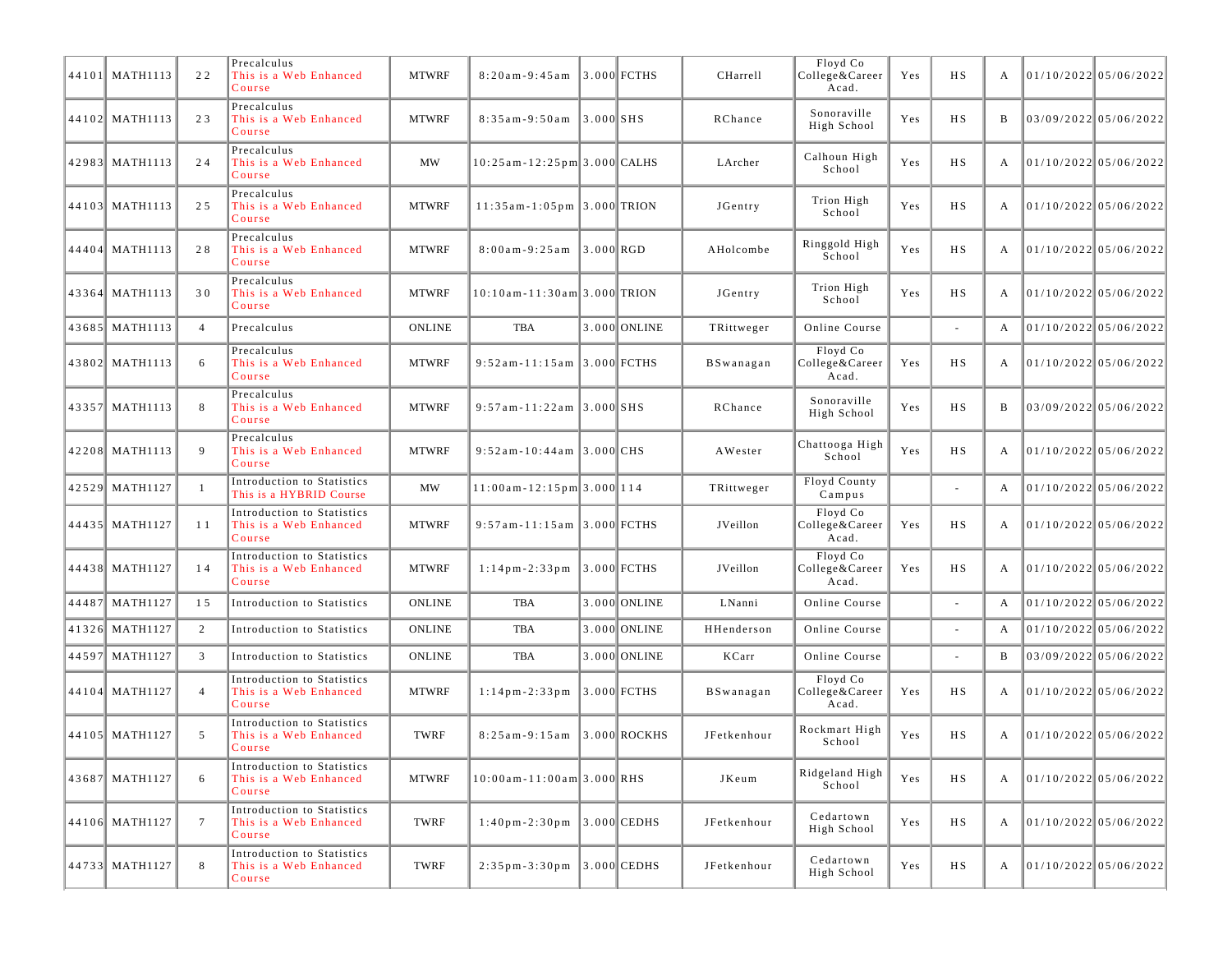| 43688 MATH1131 | -1             | Calculus I<br>This is a Web Enhanced<br>Course                       | <b>MTWRF</b>  | $11:00$ am - $12:00$ pm 4.000 RHS                        |                | JKeum           | Ridgeland High<br>School   | Yes | <b>HS</b>                | A  | 01/10/2022 05/06/2022   |                         |
|----------------|----------------|----------------------------------------------------------------------|---------------|----------------------------------------------------------|----------------|-----------------|----------------------------|-----|--------------------------|----|-------------------------|-------------------------|
| 40796 MCHT1013 | $\overline{1}$ | Machine Tool Math<br>This is a Web Enhanced<br>Course                | MW            | $9:00$ am-11:15am 3.000 119                              |                | <b>BJenkins</b> | Floyd County<br>Campus     |     | $\blacksquare$           | А  |                         | 01/10/2022 05/06/2022   |
| 40797 MCHT1013 | 2              | Machine Tool Math<br>This is a Web Enhanced<br>Course                | MW            | $12:15 \text{ pm} - 2:20 \text{ pm }3.000 \text{ m }171$ |                | PShirley        | Whitfield<br>Murray Campus |     | $\overline{\phantom{a}}$ | А  | 01/10/2022 05/06/2022   |                         |
| 44855 MCHT1020 | 3              | Heat Treatment and Surf<br>Grind<br>This is a Web Enhanced<br>Course | MW            | $9:00$ am - 11:55am 4.000 108                            |                | <b>BJenkins</b> | Floyd County<br>Campus     |     | $\overline{\phantom{a}}$ | A  | 01/10/2022 05/06/2022   |                         |
| 41369 MCHT1119 | 2              | Lathe Operations I<br>This is a Web Enhanced<br>Course               | MW            | $12:05 \text{ pm} - 3:00 \text{ pm}$ 4.000 108           |                | <b>BJenkins</b> | Floyd County<br>Campus     |     |                          | А  | $01/10/2022$ 05/06/2022 |                         |
| 40799 MCHT1120 | $\overline{1}$ | Mill Operations I<br>This is a Web Enhanced<br>Course                | MW            | $8:00$ am-10:55am 4.000 171                              |                | PShirley        | Whitfield<br>Murray Campus |     | $\overline{\phantom{a}}$ | А  | 01/10/2022 05/06/2022   |                         |
| 40800 MCHT1120 | 2              | Mill Operations I<br>This is a Web Enhanced<br>Course                | TR            | $12:05 \text{ pm} - 3:05 \text{ pm}$   4.000   108       |                | <b>BJenkins</b> | Floyd County<br>Campus     | Yes | ä,                       | А  | 01/10/2022 05/06/2022   |                         |
| 42187 MCHT1219 | 3              | Lathe Operations II<br>This is a Web Enhanced<br>Course              | MW            | $12:05 \text{ pm} - 3:05 \text{ pm}$   4.000   108       |                | <b>BJenkins</b> | Floyd County<br>Campus     |     |                          | А  | $01/10/2022$ 05/06/2022 |                         |
| 42131 MCHT1220 | $\overline{1}$ | Mill Operations II<br>This is a Web Enhanced<br>Course               | TR            | $11:00$ am-1:55pm $ 4.000 171$                           |                | PShirley        | Whitfield<br>Murray Campus |     | $\overline{\phantom{a}}$ | A  |                         | 01/10/2022 05/06/2022   |
| 44851 MCHT1220 | 3              | Mill Operations II<br>This is a Web Enhanced<br>Course               | TR            | $12:05 \text{ pm} - 3:05 \text{ pm}$   4.000   108       |                | <b>BJenkins</b> | Floyd County<br>Campus     |     | $\overline{\phantom{a}}$ | А  | $01/10/2022$ 05/06/2022 |                         |
| 44710 MGMT1100 | 2              | Principles of Management                                             | <b>ONLINE</b> | <b>TBA</b>                                               | 3.000 ONLINE   | LArgueta        | Online Course              |     |                          | MA | 01/10/2022 03/08/2022   |                         |
| 43551 MGMT1100 | 8              | Principles of Management                                             | ONLINE        | TBA                                                      | 3.000 ONLINE   | LArgueta        | Online Course              |     |                          | B  | $03/09/2022$ 05/06/2022 |                         |
| 44711 MGMT1105 | -1             | Organizational Behavior                                              | <b>ONLINE</b> | <b>TBA</b>                                               | 3.000 ONLINE   | LMcCutchen      | Online Course              |     | $\overline{\phantom{a}}$ | MA | 01/10/2022 03/08/2022   |                         |
| 43398 MGMT1105 | 2              | Organizational Behavior                                              | <b>ONLINE</b> | <b>TBA</b>                                               | 3.000 ONLINE   | LMcCutchen      | Online Course              |     |                          | B  |                         | 03/09/2022 05/06/2022   |
| 43400 MGMT1110 | -1             | Employment Law                                                       | <b>ONLINE</b> | <b>TBA</b>                                               | 3.000 ONLINE   | KStutzman       | Online Course              |     |                          | B  |                         | 03/09/2022 05/06/2022   |
| 44712 MGMT1110 | 2              | Employment Law                                                       | <b>ONLINE</b> | <b>TBA</b>                                               | 3.000 ONLINE   | MUpton          | Online Course              |     | ä,                       | MA | $01/10/2022$ 03/08/2022 |                         |
| 44713 MGMT1115 | -1             | Leadership                                                           | <b>ONLINE</b> | <b>TBA</b>                                               | 3.000 ONLINE   | JHaag           | Online Course              |     |                          | MA | $01/10/2022$ 03/08/2022 |                         |
| 42081 MGMT1115 | 8              | Leadership                                                           | <b>ONLINE</b> | TBA                                                      | 3.000 ONLINE   | JHaag           | Online Course              |     |                          | B  | 03/09/2022 05/06/2022   |                         |
| 44714 MGMT1120 | -1             | Introduction to Business                                             | <b>ONLINE</b> | TBA                                                      | 3.000 ONLINE   | JPickern        | Online Course              |     | ä,                       | MA | 01/10/2022 03/08/2022   |                         |
| 43404 MGMT1120 | 2              | Introduction to Business                                             | <b>ONLINE</b> | TBA                                                      | 3.000 ONLINE   | JPickern        | Online Course              |     |                          | B. | 03/09/2022 05/06/2022   |                         |
| 44862 MGMT1120 | 3              | Introduction to Business                                             | <b>ONLINE</b> | TBA                                                      | 3.000 ONLINE   | LArgueta        | Online Course              |     | ä,                       |    |                         | $03/09/2022$ 05/06/2022 |
| 44715 MGMT1125 | -1             | <b>Business Ethics</b>                                               | <b>ONLINE</b> | TBA                                                      | 3.000 ONLINE   | FSainton        | Online Course              |     | $\bar{a}$                | MA | 01/10/2022 03/08/2022   |                         |
| 43406 MGMT1125 | 2              | <b>Business Ethics</b>                                               | <b>ONLINE</b> | TBA                                                      | 3.000 ONLINE   | MKirby          | Online Course              |     | $\bar{a}$                |    | 03/09/2022 05/06/2022   |                         |
| 44847 MGMT1125 | 3              | <b>Business Ethics</b>                                               | ONLINE        | TBA                                                      | $3.000$ ONLINE | SCichocki       | Online Course              |     |                          | MA |                         | 01/10/2022 03/08/2022   |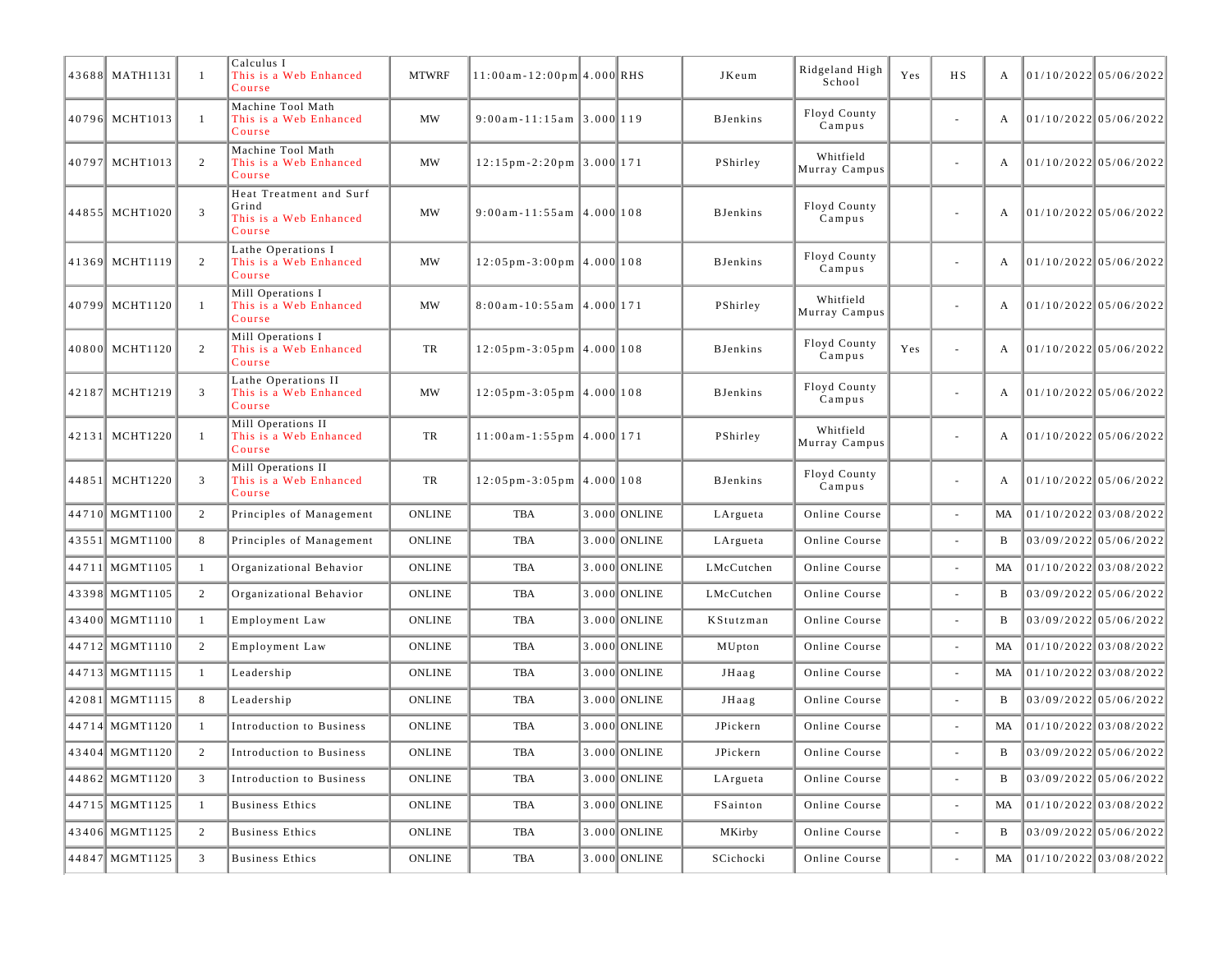| 43768 MGMT1135 | $\overline{1}$ | Managerial<br>Accounting&Finance                                    | <b>ONLINE</b>               | TBA                            |             | 3.000 ONLINE        | HHolloway      | Online Course           |     |                          | B  | 03/09/2022 05/06/2022   |
|----------------|----------------|---------------------------------------------------------------------|-----------------------------|--------------------------------|-------------|---------------------|----------------|-------------------------|-----|--------------------------|----|-------------------------|
| 44716 MGMT1135 | 2              | Managerial<br>Accounting&Finance                                    | <b>ONLINE</b>               | <b>TBA</b>                     |             | 3.000 ONLINE        | HHolloway      | Online Course           |     | ÷,                       | MA | 01/10/2022 03/08/2022   |
| 44717 MGMT2115 | $\overline{1}$ | Human Resource<br>Management                                        | <b>ONLINE</b>               | <b>TBA</b>                     |             | 3.000 ONLINE        | AKinnebrew     | Online Course           |     | $\overline{\phantom{a}}$ | MA | 01/10/2022 03/08/2022   |
| 43409 MGMT2115 | 3              | Human Resource<br>Management                                        | <b>ONLINE</b>               | TBA                            |             | 3.000 ONLINE        | AKinnebrew     | Online Course           |     |                          | B  | 03/09/2022 05/06/2022   |
| 42147 MGMT2120 | 3              | Labor Management<br>Relations                                       | <b>ONLINE</b>               | TBA                            |             | 3.000 ONLINE        | SCichocki      | Online Course           |     | $\overline{\phantom{a}}$ | B  | 03/09/2022 05/06/2022   |
| 43410 MGMT2125 | -1             | Performance Management                                              | <b>ONLINE</b>               | TBA                            |             | 3.000 ONLINE        | SBlalock       | Online Course           |     | ÷,                       | B  | 03/09/2022 05/06/2022   |
| 44718 MGMT2125 | 2              | Performance Management                                              | <b>ONLINE</b>               | TBA                            |             | 3.000 ONLINE        | MClark         | Online Course           |     | ÷,                       | MA | 01/10/2022 03/08/2022   |
| 44719 MGMT2130 | $\overline{1}$ | Employee Training<br>&Development                                   | <b>ONLINE</b>               | <b>TBA</b>                     |             | 3.000 ONLINE        | SBlalock       | Online Course           |     | ÷,                       | MA | 01/10/2022 03/08/2022   |
| 43831 MGMT2135 | $\overline{1}$ | Management<br>Communication Tech                                    | <b>ONLINE</b>               | TBA                            |             | 3.000 ONLINE        | MSigniski      | Online Course           |     |                          | B  | 03/09/2022 05/06/2022   |
| 44720 MGMT2135 | 2              | Management<br>Communication Tech                                    | <b>ONLINE</b>               | <b>TBA</b>                     |             | 3.000 ONLINE        | KStutzman      | Online Course           |     |                          | MA | $01/10/2022$ 03/08/2022 |
| 44721 MGMT2200 | $\overline{1}$ | Production/Operations<br>Manageme                                   | <b>ONLINE</b>               | <b>TBA</b>                     |             | 3.000 ONLINE        | MSigniski      | Online Course           |     | ÷,                       | MA | 01/10/2022 03/08/2022   |
| 44185 MGMT2210 | 2              | Project Management                                                  | <b>ONLINE</b>               | TBA                            |             | 3.000 ONLINE        | MClark         | Online Course           |     |                          | B  | 03/09/2022 05/06/2022   |
| 43414 MGMT2215 | -1             | Team Project                                                        | <b>ONLINE</b>               | TBA                            |             | 3.000 ONLINE        | GBeam          | Online Course           |     | A7                       | A  | $01/10/2022$ 05/06/2022 |
| 44011 MKTG1190 | $\overline{1}$ | Integrated Marketing<br>Commeths                                    | <b>ONLINE</b>               | TBA                            |             | 3.000 ONLINE        | AKinnebrew     | Online Course           |     | $\overline{\phantom{a}}$ | B  | 03/09/2022 05/06/2022   |
| 44675 MKTG1270 | -1             | Visual Merchandising                                                | <b>ONLINE</b>               | <b>TBA</b>                     |             | 3.000 ONLINE        | MUpton         | Online Course           |     | ÷,                       | B  | 03/09/2022 05/06/2022   |
| 44676 MKTG2070 | $\overline{1}$ | Buying and Merchandising                                            | <b>ONLINE</b>               | <b>TBA</b>                     |             | 3.000 ONLINE        | ${\tt MUpton}$ | $e$ Campus<br>Platform  |     |                          | B  | 03/09/2022 05/06/2022   |
| 44674 MKTG2210 | -1             | Entrepreneurship                                                    | <b>ONLINE</b>               | <b>TBA</b>                     |             | 6.000 ONLINE        | MUpton         | Online Course           |     |                          | MA | $01/10/2022$ 03/08/2022 |
| 44288 MKTG2270 | -1             | Retail Operations<br>Management                                     | <b>ONLINE</b>               | TBA                            |             | 3.000 ONLINE        | AKinnebrew     | Online Course           |     | $\sim$                   | MA | 01/10/2022 03/08/2022   |
| 44289 MKTG2290 | $\overline{1}$ | Marketing OBI<br>This is a Web Enhanced<br>Course                   |                             | $0:0$ am $-0:0$ am             | $3.000$ TBA |                     | MUpton         | Floyd County<br>Campus  |     | $\sim$                   | A  | 01/10/2022 05/06/2022   |
| 41199 MUSC1101 | -1             | Music Appreciation                                                  | <b>ONLINE</b>               | TBA                            |             | 3.000 ONLINE        | RStichler      | Online Course           |     | ÷,                       | A  | $01/10/2022$ 05/06/2022 |
| 43460 MUSC1101 | 10             | Music Appreciation                                                  | <b>ONLINE</b>               | TBA                            |             | 3.000 ONLINE        | WLynch         | Online Course           |     |                          | A  | $01/10/2022$ 05/06/2022 |
| 43876 MUSC1101 | 15             | Music Appreciation                                                  | <b>ONLINE</b>               | <b>TBA</b>                     |             | 3.000 ONLINE        | TMarshall      | Online Course           |     |                          | А  | $01/10/2022$ 05/06/2022 |
| 43887 MUSC1101 | 16             | Music Appreciation                                                  | <b>ONLINE</b>               | TBA                            |             | 3.000 ONLINE        | TMarshall      | Online Course           |     |                          | А  | $01/10/2022$ 05/06/2022 |
| 44725 MUSC1101 | 2              | Music Appreciation                                                  | <b>ONLINE</b>               | <b>TBA</b>                     |             | 3.000 ONLINE        | WLynch         | Online Course           |     |                          | A  | 01/10/2022 05/06/2022   |
| 41791 MUSC1101 | 6              | Music Appreciation                                                  | <b>ONLINE</b>               | TBA                            |             | 3.000 ONLINE        | RStichler      | Online Course           |     |                          | A  | 01/10/2022 05/06/2022   |
| 44317 PHLT1030 | $\overline{1}$ | Introduction to<br>Venipuncture<br>This is a Web Enhanced<br>Course | TR                          | $8:30$ am - 12:00pm 3.000 5202 |             |                     | JLogan         | Walker County<br>Campus | Yes | ÷,                       | A  | 01/10/2022 05/06/2022   |
| 44318 PHLT1050 | -1             | Clinical Practice<br>This is a Web Enhanced<br>Course               | (CLINICALS)<br><b>MTWRF</b> | $0:0$ am $-0:0$ am             |             | $ 5.000 $ CLINICALS | JLogan         | Walker County<br>Campus | Yes | ÷,                       | A  | 01/10/2022 05/06/2022   |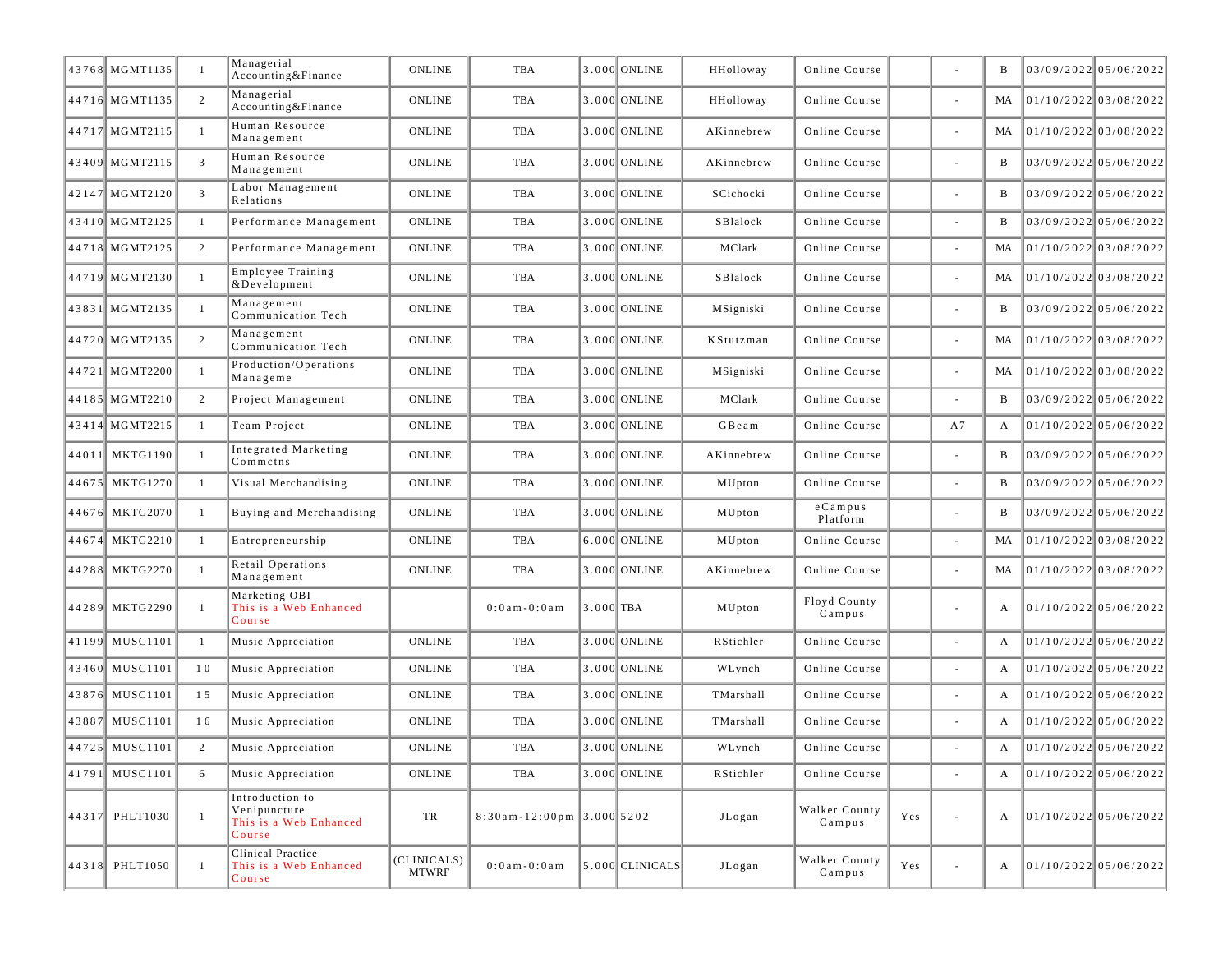| 40857 PHYS1110  | $\mathbf{1}$   | Conceptual Physics<br>This is a Web Enhanced<br>Course                | <b>MW</b>           | $8:00am - 9:15am$ 3.000 165                            |              |                     | DBrown           | Floyd County<br>Campus | Yes | ÷                        | А  | 01/10/2022 05/06/2022   |                       |
|-----------------|----------------|-----------------------------------------------------------------------|---------------------|--------------------------------------------------------|--------------|---------------------|------------------|------------------------|-----|--------------------------|----|-------------------------|-----------------------|
| 40860 PHYS1110  | 3              | Conceptual Physics<br>This is a Web Enhanced<br>Course                | <b>MW</b>           | $12:45 \text{ pm} - 2:00 \text{ pm }3.000 \text{ 165}$ |              |                     | DBrown           | Floyd County<br>Campus | Yes | ä,                       | А  | 01/10/2022 05/06/2022   |                       |
| 40859 PHYS1110  | $\overline{4}$ | Conceptual Physics<br>This is a Web Enhanced<br>Course                | TR                  | $8:00am-9:15am$ 3.000 165                              |              |                     | DBrown           | Floyd County<br>Campus |     | ä,                       | A  |                         | 01/10/2022 05/06/2022 |
| 40861 PHYS1110L | $\mathbf{1}$   | Conceptual Physics Lab<br>This is a Web Enhanced<br>Course            | <b>MW</b>           | $9:30$ am-10:45am 1.000 165                            |              |                     | DBrown           | Floyd County<br>Campus | Yes | ä,                       | A  | 01/10/2022 05/06/2022   |                       |
| 40864 PHYS1110L | 3              | Conceptual Physics Lab<br>This is a Web Enhanced<br>Course            | <b>MW</b>           | $2:15$ pm - 3:30 pm                                    | 1.0001165    |                     | DBrown           | Floyd County<br>Campus | Yes | ÷,                       | А  | 01/10/2022 05/06/2022   |                       |
| 40862 PHYS1110L | $\overline{4}$ | Conceptual Physics Lab<br>This is a Web Enhanced<br>Course            | TR                  | $9:30$ am-10:45am 1.000 165                            |              |                     | DBrown           | Floyd County<br>Campus |     |                          | A  |                         | 01/10/2022 05/06/2022 |
| 44811 PHYS1111  | $\mathbf{1}$   | Introductory Physics I                                                | <b>ONLINE</b>       | TBA                                                    |              | 3.000 ONLINE        | FNyandeh         | $e$ Campus<br>Platform | Yes | A4                       | EC | 01/10/2022 05/06/2022   |                       |
| 44811 PHYS1111  | -1             | Introductory Physics I                                                | <b>ONLINE</b>       | TBA                                                    |              | 3.000 ONLINE        | JAchionye        | $e$ Campus<br>Platform | Yes | A4                       | EC | 01/10/2022 05/06/2022   |                       |
| 44812 PHYS1111L | 1              | Introductory Physics Lab I                                            | <b>ONLINE</b>       | TBA                                                    |              | 1.000 ONLINE        | JAchionye        | $e$ Campus<br>Platform | Yes | A <sub>4</sub>           | EC | 01/10/2022 05/06/2022   |                       |
| 44812 PHYS1111L | $\mathbf{1}$   | Introductory Physics Lab I                                            | <b>ONLINE</b>       | <b>TBA</b>                                             |              | 1.000 ONLINE        | FNyandeh         | $e$ Campus<br>Platform | Yes | A4                       | EC | 01/10/2022 05/06/2022   |                       |
| 44764 PNSG2010  | $\mathbf{1}$   | Intro to Pharm & Clincial<br>Calc<br>This is a Web Enhanced<br>Course | M                   | $8:30am - 2:30pm$                                      | 12.0001242   |                     | NSheridan        | Floyd County<br>Campus |     | ä,                       | 3  | $01/10/2022$ 03/23/2022 |                       |
| 44765 PNSG2030  | $\mathbf{1}$   | Nursing Fundamentals<br>This is a Web Enhanced<br>Course              | TWRF                | $8:30am - 2:30pm$                                      | 6.000 242    |                     | NSheridan        | Floyd County<br>Campus |     | ä,                       | 33 | 01/10/2022 02/23/2022   |                       |
| 43582 PNSG2035  | $\mathbf{1}$   | Nursing Fundamentals<br>Clinical<br>This is a Web Enhanced<br>Course  | (CLINICALS)<br>TWRF | $7:00$ am - 3:00 pm                                    |              | $ 2.000 $ CLINICALS | NSheridan        | Floyd County<br>Campus |     | $\overline{\phantom{a}}$ | 19 | 02/28/2022 03/17/2022   |                       |
| 43584 PNSG2210  | $\mathbf{1}$   | Medical Surgical Nursing I<br>This is a Web Enhanced<br>Course        | MT                  | $8:30am - 2:30pm$                                      | $4.000$ 242  |                     | JPledger         | Floyd County<br>Campus |     | $\overline{\phantom{a}}$ | 16 | 03/24/2022 05/06/2022   |                       |
| 44766 PNSG2220  | $\mathbf{1}$   | Medical Surgical Nursing II<br>This is a Web Enhanced<br>Course       | MT                  | $8:30$ am - $2:30$ pm                                  | $14.000$ 242 |                     | JPledger         | Floyd County<br>Campus |     | $\blacksquare$           | 14 | 01/10/2022 02/14/2022   |                       |
| 44768 PNSG2230  | $\mathbf{1}$   | Medical Surgical Nursing<br>Ш<br>This is a Web Enhanced<br>Course     | MT                  | $8:30am - 2:30pm$                                      | 4.000 242    |                     | <b>BThompson</b> | Floyd County<br>Campus |     | $\overline{\phantom{a}}$ | 15 | $02/15/2022$ 03/23/2022 |                       |
| 43590 PNSG2240  | -1             | Medical Surgical Nursing IV<br>This is a Web Enhanced<br>Course       | MT                  | $8:30am-2:30pm$ 4.000 243                              |              |                     | <b>BThompson</b> | Floyd County<br>Campus |     | $\overline{\phantom{a}}$ | 16 | 03/24/2022 05/06/2022   |                       |
| 43592 PNSG2310  | $\mathbf{1}$   | Med Surg Nursing Clinical I<br>This is a Web Enhanced<br>Course       | (CLINICALS)<br>WRF  | $0:0$ a m - $0:0$ a m                                  |              | 2.000 CLINICALS     | JPledger         | Floyd County<br>Campus |     | $\overline{\phantom{a}}$ | 16 | 03/24/2022 05/06/2022   |                       |
| 44767 PNSG2320  | $\mathbf{1}$   | Med Surg Nursing Clinical<br>This is a Web Enhanced<br>Course         | (CLINICALS)<br>WRF  | $0:0$ am - $0:0$ am                                    |              | $2.000$ CLINICALS   | JPledger         | Floyd County<br>Campus |     | $\overline{\phantom{a}}$ | 14 | 01/10/2022 02/14/2022   |                       |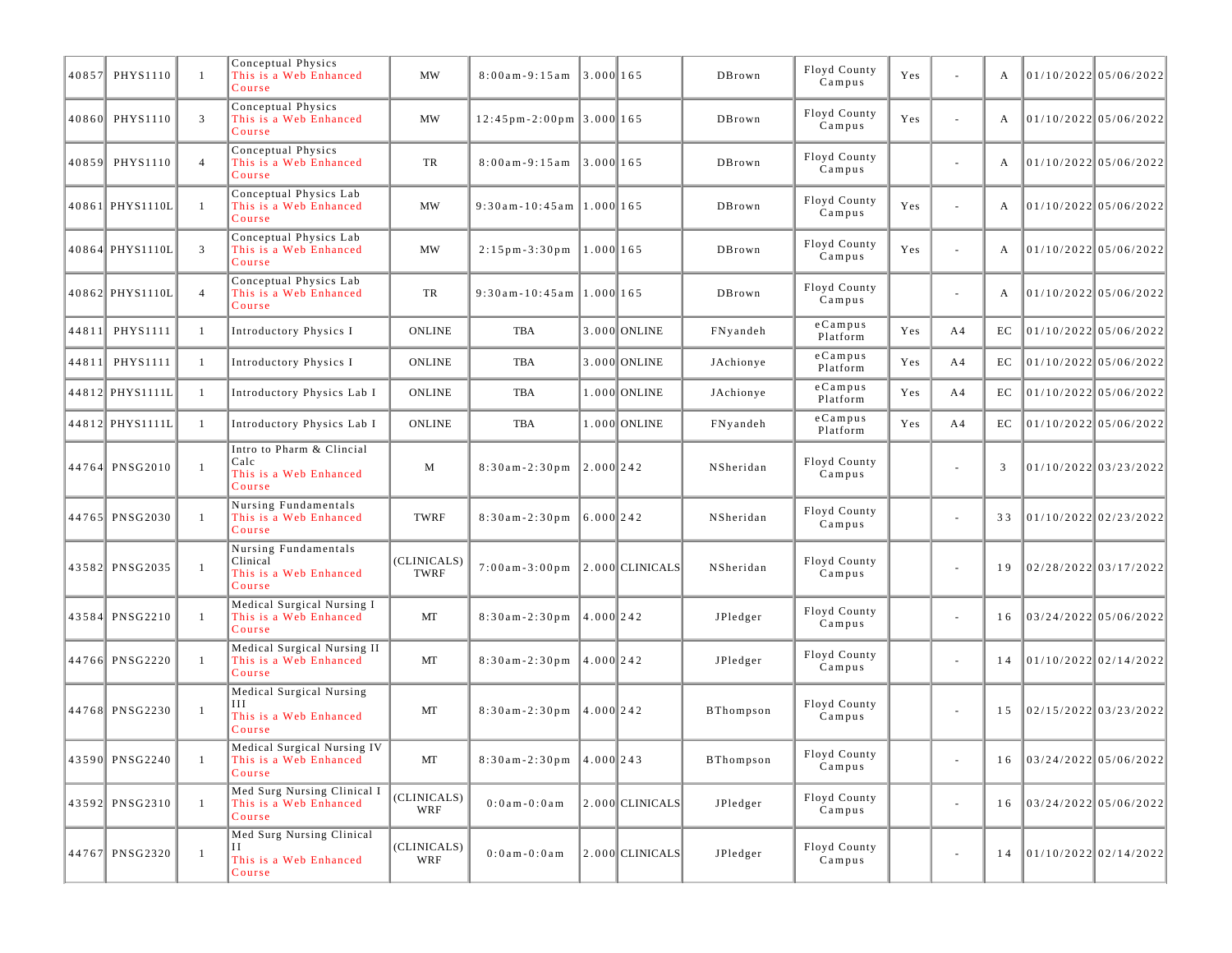|       | 44769 PNSG2330  | -1             | Med Surg Nursing Clinical<br>Ш<br>This is a Web Enhanced<br>Course  | (CLINICALS)<br>WRF | $0:0$ am $-0:0$ am                  | $2.000$ CLINICALS | <b>BThompson</b> | Floyd County<br>Campus              |     | $\overline{\phantom{a}}$ | 15 | 02/15/2022 03/23/2022   |                         |
|-------|-----------------|----------------|---------------------------------------------------------------------|--------------------|-------------------------------------|-------------------|------------------|-------------------------------------|-----|--------------------------|----|-------------------------|-------------------------|
|       | 43637 PNSG2340  | 2              | Med Surg Nursing Clinical<br>IV<br>This is a Web Enhanced<br>Course | (CLINICALS)<br>WRF | $0:0$ am - $0:0$ am                 | $2.000$ CLINICALS | <b>BThompson</b> | Floyd County<br>Campus              |     | $\overline{\phantom{a}}$ | 16 | 03/24/2022 05/06/2022   |                         |
|       | 44810 PNSG2415  | $\mathbf{1}$   | Nursing Leadership Clinical<br>This is a Web Enhanced<br>Course     | (CLINICALS)<br>WRF | $0:0$ a m $-0:0$ a m                | 2.000 CLINICALS   | JPledger         | Floyd County<br>Campus              |     | $\sim$                   | 14 | 01/10/2022 02/14/2022   |                         |
|       | 44373 POLS1101  | 11             | American Government                                                 |                    | $0:0$ am - $0:0$ am                 | $3.000$ GLHS      | JMcKnight        | Gordon Lee<br>High School           | Yes | H S                      | A  | $01/10/2022$ 05/06/2022 |                         |
|       | 42942 POLS1101  | 12             | American Government<br>This is a Web Enhanced<br>Course             | TWRF               | $2:35$ pm - 3:25 pm                 | 3.000 ROCKHS      | JHubbard         | Rockmart High<br>School             | Yes | <b>HS</b>                | A  |                         | 01/10/2022 05/06/2022   |
|       | 42944 POLS1101  | 14             | American Government<br>This is a Web Enhanced<br>Course             | TWRF               | $8:25am-9:15am$                     | $3.000$ CEDHS     | JHubbard         | Cedartown<br>High School            | Yes | H S                      | A  | 01/10/2022 05/06/2022   |                         |
|       | 44374 POLS1101  | 15             | American Government<br>This is a Web Enhanced<br>Course             | TWRFS              | $1:40p m - 2:30p m$ 3.000 ROCKHS    |                   | JHubbard         | Rockmart High<br>School             | Yes | H S                      | A  |                         | $01/10/2022$ 05/06/2022 |
|       | 44375 POLS1101  | 16             | American Government<br>This is a Web Enhanced<br>Course             | TWRF               | $11:10$ am - $12:40$ pm 3.000 CEDHS |                   | JHubbard         | Cedartown<br>High School            | Yes | H S                      | A  | $01/10/2022$ 05/06/2022 |                         |
| 44707 | POLS1101        | 17             | American Government                                                 |                    | $0:0$ am $-0:0$ am                  | 3.000 CALHS       | JHubbard         | Calhoun High<br>School              | Yes | H S                      | A  | $01/10/2022$ 05/06/2022 |                         |
|       | 44708 POLS1101  | 18             | American Government                                                 |                    | $0:0$ a m $-0:0$ a m                | 3.000 FCTHS       | JHubbard         | Floyd Co<br>College&Career<br>Acad. | Yes | <b>HS</b>                | A  |                         | $01/10/2022$ 05/06/2022 |
|       | 44405 POLS1101  | 19             | American Government<br>This is a Web Enhanced<br>Course             | TWRF               | $9:20$ am-10:10am 3.000 CEDHS       |                   | JHubbard         | Cedartown<br>High School            | Yes | H S                      | A  | 01/10/2022 05/06/2022   |                         |
|       | 44709 POLS1101  | 20             | American Government                                                 |                    | $0:0$ a m $-0:0$ a m                | $3.000$ FCTHS     | JHubbard         | Floyd Co<br>College&Career<br>Acad. | Yes | H S                      | A  |                         | $01/10/2022$ 05/06/2022 |
|       | 44112 POLS1101  | 3              | American Government                                                 | <b>ONLINE</b>      | <b>TBA</b>                          | 3.000 ONLINE      | JMcKnight        | Online Course                       | Yes | $\sim$                   | А  |                         | $01/10/2022$ 05/06/2022 |
| 44159 | POLS1101        | 5              | American Government                                                 |                    | $0:0$ a m $-0:0$ a m                | 3.000 CALHS       | JHubbard         | Calhoun High<br>School              | Yes | H S                      | A  |                         | $01/10/2022$ 05/06/2022 |
| 42141 | POLS1101        | 6              | American Government                                                 |                    | $0:0$ am - $0:0$ am                 | 3.000 GLHS        | JMcKnight        | Gordon Lee<br>High School           | Yes | H S                      | A  | 01/10/2022 05/06/2022   |                         |
| 42173 | POLS1101        | 9              | American Government                                                 | <b>ONLINE</b>      | <b>TBA</b>                          | 3.000 ONLINE      | JMcKnight        | Online Course                       | Yes | ÷.                       | А  |                         | 01/10/2022 05/06/2022   |
|       | 40896 PSYC1010  | -1             | <b>Basic Psychology</b><br>This is a HYBRID Course                  | W                  | $11:16am-12:30pm$ 3.000 231         |                   | SDobilas         | Whitfield<br>Murray Campus          |     | $\overline{\phantom{a}}$ | A  |                         | $01/10/2022$ 05/06/2022 |
| 42470 | <b>PSYC1010</b> | 11             | Basic Psychology                                                    | <b>ONLINE</b>      | TBA                                 | 3.000 ONLINE      | RJones           | Online Course                       |     | $\sim$                   | A  |                         | $01/10/2022$ 05/06/2022 |
|       | 41142 PSYC1010  | 13             | Basic Psychology                                                    | <b>ONLINE</b>      | TBA                                 | 3.000 ONLINE      | RJones           | Online Course                       |     |                          | B  |                         | 03/09/2022 05/06/2022   |
|       | 41648 PSYC1010  | 19             | Basic Psychology                                                    | ONLINE             | TBA                                 | $3.000$ ONLINE    | CTurner          | Online Course                       |     | $\omega$                 | A  | 01/10/2022 05/06/2022   |                         |
| 44801 | <b>PSYC1010</b> | $\overline{4}$ | Basic Psychology                                                    | ONLINE             | TBA                                 | 3.000 ONLINE      | RJones           | Online Course                       |     | ÷,                       | MA |                         | $01/10/2022$ 03/08/2022 |
|       | 40901 PSYC1010  | 6              | <b>Basic Psychology</b>                                             | ONLINE             | TBA                                 | 3.000 ONLINE      | RJones           | Online Course                       |     |                          | A  |                         | $01/10/2022$ 05/06/2022 |
|       | 43366 PSYC1101  | $\mathbf{1}$   | Introductory Psychology                                             |                    | $0:0$ am - $0:0$ am                 | 3.000 NMHS        | DNorton          | North Murray<br>High School         | Yes | HS                       | A  | 01/10/2022 05/06/2022   |                         |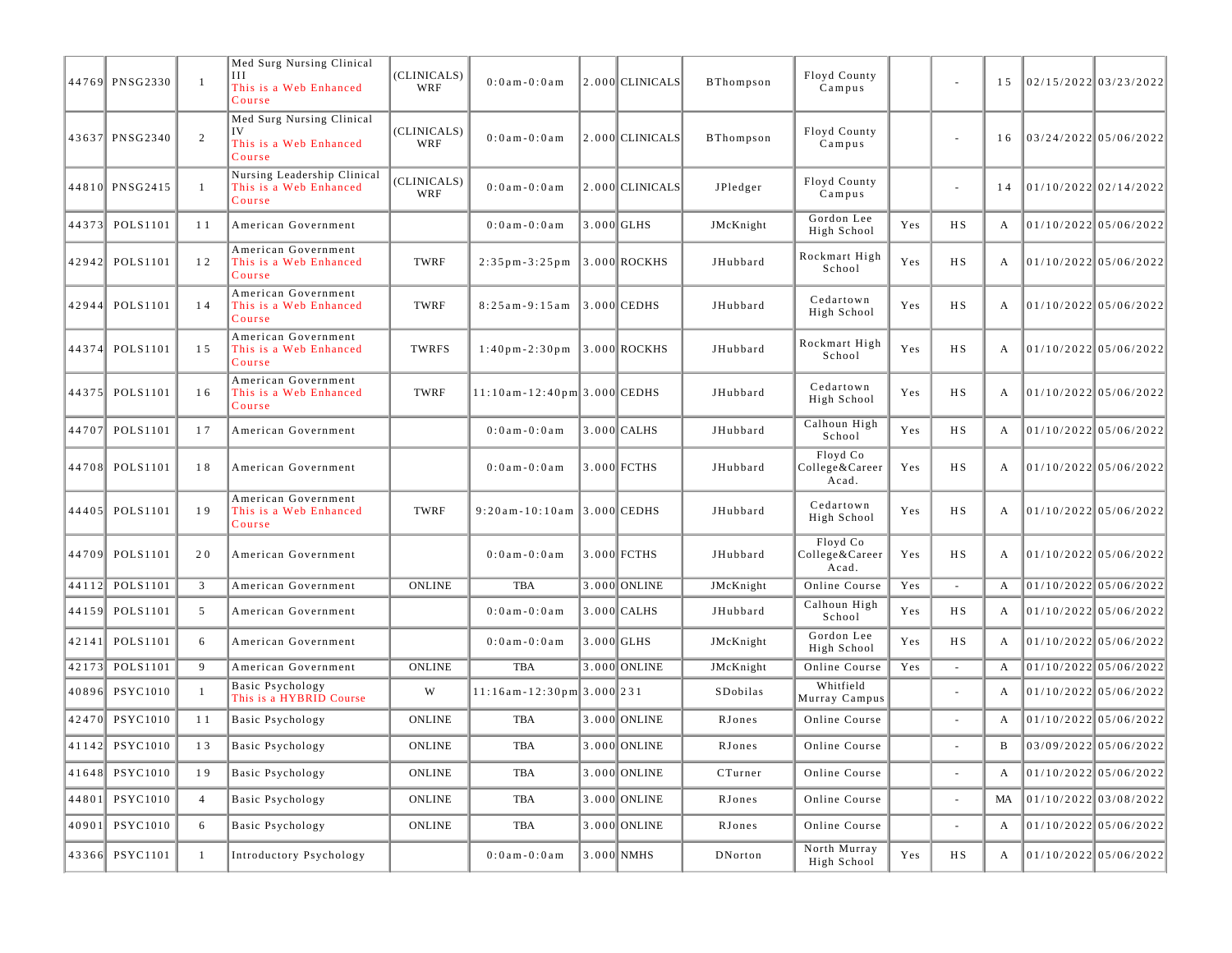| 40914 | <b>PSYC1101</b> | 10           | Introductory Psychology<br>This is a HYBRID Course          | TR            | $9:30$ am-10:45am 3.000 164         |               |               | JCarter        | Floyd County<br>Campus        |     |        | A  | $01/10/2022$ 05/06/2022 |
|-------|-----------------|--------------|-------------------------------------------------------------|---------------|-------------------------------------|---------------|---------------|----------------|-------------------------------|-----|--------|----|-------------------------|
| 44465 | <b>PSYC1101</b> | 11           | Introductory Psychology                                     | <b>ONLINE</b> | TBA                                 |               | 3.000 ONLINE  | TToombs        | Online Course                 |     |        | B  | 03/09/2022 05/06/2022   |
| 40916 | <b>PSYC1101</b> | 12           | Introductory Psychology                                     |               | $0:0$ a m - $0:0$ a m               | $3.000$ LHS   |               | RHopkins       | LaFayette High<br>School      | Yes | H S    | MA | 01/10/2022 03/08/2022   |
| 43029 | <b>PSYC1101</b> | 13           | Introductory Psychology                                     | <b>ONLINE</b> | <b>TBA</b>                          |               | 3.000 ONLINE  | DNorton        | Online Course                 | Yes | $\sim$ | A  | $01/10/2022$ 05/06/2022 |
| 40918 | <b>PSYC1101</b> | 14           | Introductory Psychology                                     | <b>ONLINE</b> | <b>TBA</b>                          |               | 3.000 ONLINE  | AJackson       | Online Course                 |     |        | A  | $01/10/2022$ 05/06/2022 |
| 44704 | PSYC1101        | 15           | Introductory Psychology                                     |               | $0:0$ a m - $0:0$ a m               | 3.000 CHS     |               | DNummerdor     | Chattooga High<br>School      | Yes | H S    | A  | $01/10/2022$ 05/06/2022 |
| 44703 | <b>PSYC1101</b> | 16           | Introductory Psychology                                     |               | $0:0$ am - $0:0$ am                 | $3.000$ CHS   |               | DNummerdor     | Chattooga High<br>School      | Yes | H S    | A  | 01/10/2022 05/06/2022   |
| 43629 | <b>PSYC1101</b> | 17           | Introductory Psychology                                     |               | $0:0$ am $-0:0$ am                  |               | 3.000 ROCKHS  | SDobilas       | Rockmart High<br>School       | Yes | H S    | A  | 01/10/2022 05/06/2022   |
| 44466 | <b>PSYC1101</b> | 18           | Introductory Psychology                                     |               | $0:0$ am $-0:0$ am                  |               | 3.000 CALHS   | MVacca         | Calhoun High<br>School        | Yes | H S    | А  | 01/10/2022 05/06/2022   |
| 44705 | <b>PSYC1101</b> | 19           | Introductory Psychology                                     | <b>ONLINE</b> | <b>TBA</b>                          |               | 3.000 ONLINE  | DNummerdor     | Online Course                 |     |        | A  | 01/10/2022 05/06/2022   |
| 40906 | <b>PSYC1101</b> | 2            | Introductory Psychology<br>This is a HYBRID Course          | W             | $10:00$ am - 11:15am 3.000 231      |               |               | SDobilas       | Whitfield<br>Murray Campus    |     |        | A  | 01/10/2022 05/06/2022   |
| 41900 | <b>PSYC1101</b> | 20           | Introductory Psychology                                     |               | $0:0$ am - $0:0$ am                 |               | 3.000 DADE    | <b>DNorton</b> | Dade County<br>High School    | Yes | H S    | MA | 01/10/2022 03/08/2022   |
| 41901 | <b>PSYC1101</b> | 21           | Introductory Psychology                                     |               | $0:0$ a m - $0:0$ a m               | $3.000$ $SHS$ |               | KWatkins       | Sonoraville<br>High School    | Yes | H S    | А  | $01/10/2022$ 05/06/2022 |
| 41368 | <b>PSYC1101</b> | 22           | Introductory Psychology                                     | <b>ONLINE</b> | <b>TBA</b>                          |               | 3.000 ONLINE  | AJackson       | Online Course                 |     |        | A  | 01/10/2022 05/06/2022   |
| 44237 | <b>PSYC1101</b> | 23           | Introductory Psychology                                     | <b>ONLINE</b> | <b>TBA</b>                          |               | 3.000 ONLINE  | KWatkins       | Online Course                 |     | $\sim$ | B  | 03/09/2022 05/06/2022   |
| 43550 | <b>PSYC1101</b> | 25           | Introductory Psychology                                     | <b>ONLINE</b> | TBA                                 |               | 3.000 ONLINE  | MVacca         | Online Course                 |     |        | A  | 01/10/2022 05/06/2022   |
| 44853 | <b>PSYC1101</b> | 29           | Introductory Psychology                                     | <b>ONLINE</b> | <b>TBA</b>                          |               | 3.000 ONLINE  | JCarter        | Online Course                 |     |        | B  | 03/09/2022 05/06/2022   |
| 42145 | <b>PSYC1101</b> | 31           | Introductory Psychology                                     |               | $0:0$ a m - $0:0$ a m               |               | 3.000 GCHS    | RHopkins       | Gordon Central<br>High School | Yes | H S    | B  | 03/09/2022 05/06/2022   |
| 42168 | <b>PSYC1101</b> | 32           | Introductory Psychology                                     |               | $0:0$ a m - $0:0$ a m               | $3.000$ $SHS$ |               | KWatkins       | Sonoraville<br>High School    | Yes | H S    | A  | 01/10/2022 05/06/2022   |
|       | 43712 PSYC1101  | 35           | Introductory Psychology                                     |               | $0:0$ am $-0:0$ am                  |               | 3.000 LFO HS  | MVacca         | Laveview-Ft<br>Oglethorpe HS  | Yes | H S    |    | 01/10/2022 05/06/2022   |
| 43823 | <b>PSYC1101</b> | 4 1          | Introductory Psychology                                     |               | $0:0$ am - $0:0$ am                 |               | $3.000$ CALHS | MVacca         | Calhoun High<br>School        | Yes | H S    | A  | 01/10/2022 05/06/2022   |
| 42673 | <b>PSYC1101</b> | 44           | Introductory Psychology                                     | <b>ONLINE</b> | <b>TBA</b>                          |               | 3.000 ONLINE  | DNummerdor     | Online Course                 |     |        | A  | $01/10/2022$ 05/06/2022 |
| 40909 | <b>PSYC1101</b> | 5            | Introductory Psychology                                     | <b>ONLINE</b> | TBA                                 |               | 3.000 ONLINE  | SDobilas       | Online Course                 |     | $\sim$ | A  | 01/10/2022 05/06/2022   |
|       | 40912 PSYC1101  | 8            | Introductory Psychology<br>This is a Web Enhanced<br>Course | W             | $5:30 \text{ pm} - 8:00 \text{ pm}$ | 3.000  163    |               | AJackson       | Floyd County<br>Campus        |     |        | A  | 01/10/2022 05/06/2022   |
| 44464 | <b>PSYC1101</b> | 9            | Introductory Psychology                                     | <b>ONLINE</b> | <b>TBA</b>                          |               | 3.000 ONLINE  | TToombs        | Online Course                 |     |        | B  | 03/09/2022 05/06/2022   |
| 41903 | <b>PSYC2103</b> | $\mathbf{1}$ | Human Development                                           | <b>ONLINE</b> | <b>TBA</b>                          |               | 3.000 ONLINE  | JCarter        | Online Course                 |     | $\sim$ | A  | $01/10/2022$ 05/06/2022 |
| 43514 | <b>PSYC2103</b> | 10           | Human Development                                           | <b>ONLINE</b> | <b>TBA</b>                          |               | 3.000 ONLINE  | JCarter        | Online Course                 |     |        | A  | 01/10/2022 05/06/2022   |
|       | 44706 PSYC2103  | 3            | Human Development                                           |               | $0:0$ am $-0:0$ am                  |               | 3.000 ROCKHS  | SDobilas       | Rockmart High<br>School       | Yes | H S    | А  | $01/10/2022$ 05/06/2022 |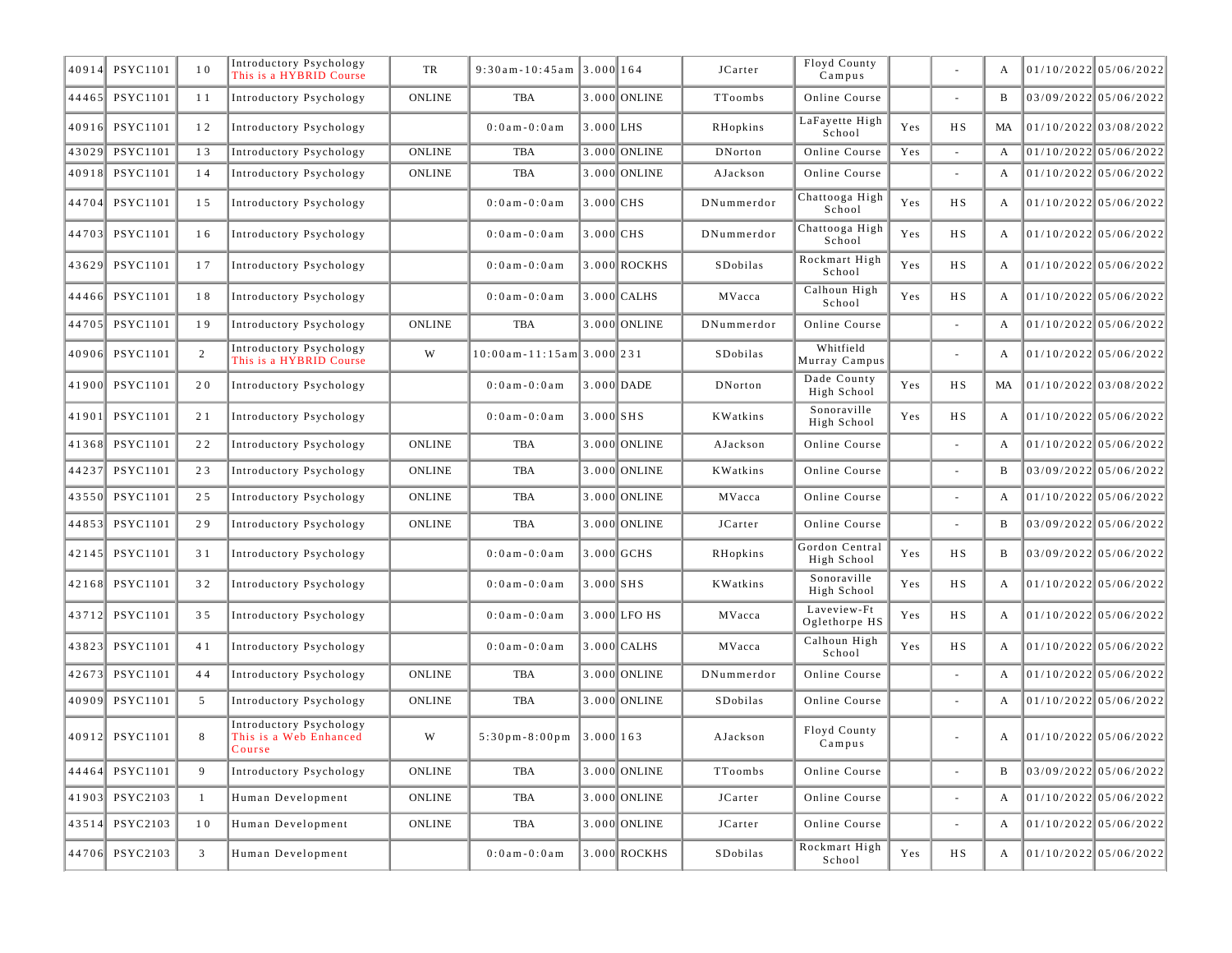|       | 40936 RADT1060  | $\mathbf{1}$   | Radiographic Procedures II<br>This is a Web Enhanced<br>Course           | TR                          | $10:00$ am - 12:30pm 3.000 140   |           |                     | SWheat   | Floyd County<br>Campus |     |                          | А  |                                | 01/10/2022 05/06/2022   |
|-------|-----------------|----------------|--------------------------------------------------------------------------|-----------------------------|----------------------------------|-----------|---------------------|----------|------------------------|-----|--------------------------|----|--------------------------------|-------------------------|
|       | 40936 RADT1060  | $\mathbf{1}$   | Radiographic Procedures II<br>This is a Web Enhanced<br>Course           | TR                          | $10:00$ am - 12:30pm 3.000 140   |           |                     | MCowan   | Floyd County<br>Campus |     | $\blacksquare$           | А  | 01/10/2022 05/06/2022          |                         |
|       | 40936 RADT1060  | -1             | Radiographic Procedures II<br>This is a Web Enhanced<br>Course           | TR                          | $10:00$ am - 12:30pm 3.000 140   |           |                     | CCarroll | Floyd County<br>Campus |     | ä,                       | А  |                                | $01/10/2022$ 05/06/2022 |
|       | 42453 RADT1085  | $\mathbf{1}$   | Radiologic Equipment<br>This is a Web Enhanced<br>Course                 | TR                          | $8:00$ am - 10:00am 3.000 140    |           |                     | SWheat   | Floyd County<br>Campus |     | ä,                       | А  | 01/10/2022 05/06/2022          |                         |
|       | 43232 RADT1200  | $\mathbf{1}$   | Principles/Rad<br>Bio&Protection<br>This is a Web Enhanced<br>Course     | TR                          | $1:30$ pm - $2:30$ pm            | 2.000 140 |                     | SWheat   | Floyd County<br>Campus |     | ä,                       | А  |                                | 01/10/2022 05/06/2022   |
|       | 43232 RADT1200  | $\overline{1}$ | Principles/Rad<br>Bio&Protection<br>This is a Web Enhanced<br>Course     | TR                          | $1:30p m-2:30p m$ 2.000 140      |           |                     | CCarroll | Floyd County<br>Campus |     | ä,                       | A  | 01/10/2022 05/06/2022          |                         |
|       | 40938 RADT1330  | $\mathbf{1}$   | Clinical Radiography II<br>This is a Web Enhanced<br>Course              | (CLINICALS)<br><b>MWF</b>   | $8:00$ am - 4:00pm               |           | $ 7.000 $ CLINICALS | CCarroll | Floyd County<br>Campus |     | $\overline{\phantom{a}}$ | A  | 01/10/2022 05/06/2022          |                         |
|       | 40938 RADT1330  | $\mathbf{1}$   | Clinical Radiography II<br>This is a Web Enhanced<br>Course              | (CLINICALS)<br><b>MWF</b>   | $8:00$ am - 4:00 pm              |           | $ 7.000 $ CLINICALS | SWheat   | Floyd County<br>Campus |     | ä,                       | А  |                                | $01/10/2022$ 05/06/2022 |
|       | 40938 RADT1330  | $\mathbf{1}$   | Clinical Radiography II<br>This is a Web Enhanced<br>Course              | (CLINICALS)<br><b>MWF</b>   | $8:00$ am - 4:00 pm              |           | 7.000 CLINICALS     | MCowan   | Floyd County<br>Campus |     | ä,                       | А  |                                | 01/10/2022 05/06/2022   |
|       | 43233 RADT2520  | -1             | Mammo Anat, Phys &<br>Positioning                                        | <b>ONLINE</b>               | TBA                              |           | 6.000 ONLINE        | SWheat   | Online Course          |     | $\blacksquare$           | А  | $01/10/2022$ 05/06/2022        |                         |
|       | 43234 RADT2530  | $\mathbf{1}$   | Clinical Mammography<br>This is a Web Enhanced<br>Course                 | (CLINICALS)<br><b>MWF</b>   | $8:00$ am - 4:00 pm              |           | $6.000$ CLINICALS   | SWheat   | Floyd County<br>Campus |     | ä,                       | А  |                                | 01/10/2022 05/06/2022   |
|       | 40984 RESP1110  | -1             | Pharmacology<br>This is a Web Enhanced<br>Course                         | MR                          | $10:30$ am - 3:00pm 3.000 206    |           |                     | ZBratton | Floyd County<br>Campus | Yes | ÷,                       | A  | 01/10/2022 05/06/2022          |                         |
|       | 40985 RESP1193  | $\mathbf{1}$   | Cardiopulmonary A & P<br>This is a Web Enhanced<br>Course                | <b>MTR</b>                  | $8:30$ am - 10:15am $ 4.000 206$ |           |                     | KTemple  | Floyd County<br>Campus | Yes | ä,                       | A  |                                | $01/10/2022$ 05/06/2022 |
|       | 40986 RESP2150  | $\mathbf{1}$   | <b>Pulmonary Function</b><br>Testing<br>This is a Web Enhanced<br>Course | W                           | $10:30$ am-2:00pm   1.000   206  |           |                     | KTemple  | Floyd County<br>Campus |     | $\overline{\phantom{a}}$ | А  | 01/10/2022 05/06/2022          |                         |
| 40987 | <b>RESP2170</b> | $\mathbf{1}$   | Adv Respiratory Care<br>Seminar<br>This is a Web Enhanced<br>Course      | T                           | $10:30$ am-4:00pm 3.000 206      |           |                     | ZBratton | Floyd County<br>Campus |     | $\blacksquare$           | А  |                                | 01/10/2022 05/06/2022   |
|       | 44795 RESP2190  | -1             | Clinical Practice IV<br>This is a Web Enhanced<br>Course                 | (CLINICALS)<br>M            | $8:00$ am-4:00pm 2.000 CLINICALS |           |                     | KTemple  | Floyd County<br>Campus |     |                          |    | $14$   01/10/2022   02/14/2022 |                         |
|       | 44796 RESP2200  | $\mathbf{1}$   | Clinical Practice V<br>This is a Web Enhanced<br>Course                  | (CLINICALS)<br>$\mathbb{R}$ | $8:00am-4:00pm$ 3.000 CLINICALS  |           |                     | KTemple  | Floyd County<br>Campus |     | $\blacksquare$           | 16 | 03/24/2022 05/06/2022          |                         |
|       | 40990 RESP2220  | -1             | Clinical Practice VI<br>This is a Web Enhanced<br>Course                 | (CLINICALS)<br>F            | $8:00a m - 4:00p m$              |           | $ 7.000 $ CLINICALS | ZBratton | Floyd County<br>Campus |     | $\overline{\phantom{a}}$ | 8  |                                | 03/17/2022 04/13/2022   |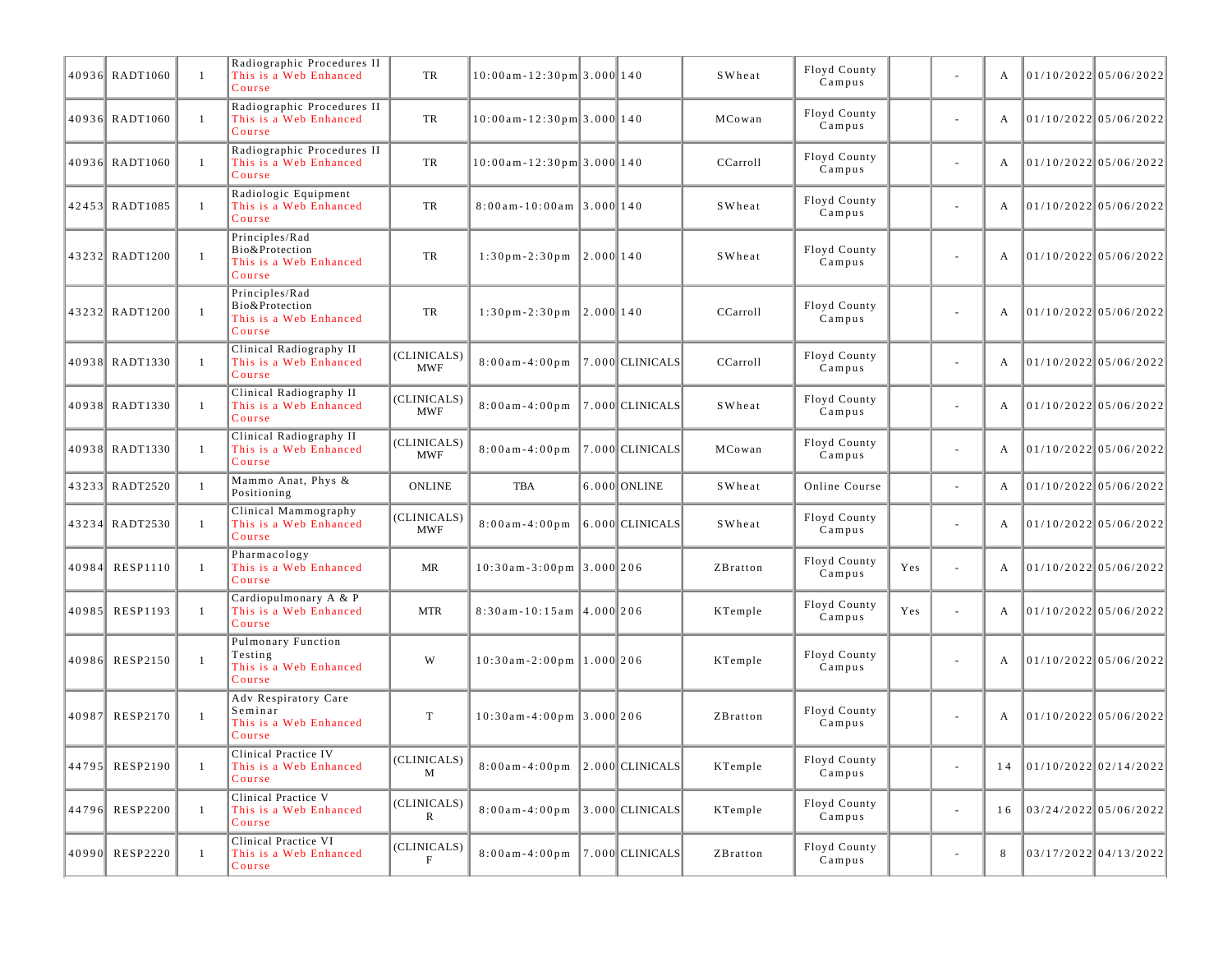| 40991 | <b>RESP2270</b> | $\mathbf{1}$   | Rehabilitation and Home<br>Care<br>This is a Web Enhanced<br>Course   | W                  | $2:15$ pm - $3:30$ pm                         | $1.000$  206   |                  | KTemple      | Floyd County<br>Campus  |     | $\overline{\phantom{a}}$ | A  | 01/10/2022 05/06/2022   |
|-------|-----------------|----------------|-----------------------------------------------------------------------|--------------------|-----------------------------------------------|----------------|------------------|--------------|-------------------------|-----|--------------------------|----|-------------------------|
|       | 42184 RNSG1132  | $\mathbf{1}$   | Lifespan Nursing Care I<br>This is a Web Enhanced<br>Course           | MR                 | $8:30$ am - $11:00$ am                        | $\mathbf{0}$   | 6101             | MSpears-Sevy | Walker County<br>Campus |     | $\sim$                   | А  | 01/10/2022 05/06/2022   |
|       | 42184 RNSG1132  | $\mathbf{1}$   | Lifespan Nursing Care I<br>This is a Web Enhanced<br>Course           | (CLINICALS)<br>TWF | $6:30am-3:00pm$                               | $\mathbf{0}$   | <b>CLINICALS</b> | TDennison    | Walker County<br>Campus |     | $\overline{\phantom{a}}$ | А  | $01/10/2022$ 05/06/2022 |
|       | 42184 RNSG1132  | -1             | Lifespan Nursing Care I<br>This is a Web Enhanced<br>Course           | MR                 | $8:30$ am - $11:00$ am                        | $\mathbf{0}$   | 6101             | TDennison    | Walker County<br>Campus |     | $\sim$                   | А  | 01/10/2022 05/06/2022   |
|       | 42184 RNSG1132  | $\overline{1}$ | Lifespan Nursing Care I<br>This is a Web Enhanced<br>Course           | (CLINICALS)<br>TWF | $6:30am-3:00pm$                               | $\mathbf{0}$   | <b>CLINICALS</b> | MSpears-Sevy | Walker County<br>Campus |     | $\sim$                   | А  | 01/10/2022 05/06/2022   |
|       | 42185 RNSG1141  | $\mathbf{1}$   | Nursing Care to Prom Ment<br>Heal<br>This is a Web Enhanced<br>Course | (CLINICALS)<br>TWF | $8:00$ am - 4:00pm                            | $\overline{0}$ | <b>CLINICALS</b> | $DR$ amey    | Walker County<br>Campus | Yes | L,                       | А  | 01/10/2022 05/06/2022   |
|       | 42185 RNSG1141  | $\overline{1}$ | Nursing Care to Prom Ment<br>Heal<br>This is a Web Enhanced<br>Course | MR                 | $12:00 \text{pm} - 2:00 \text{pm}$ 6.000 6101 |                |                  | $DR$ amey    | Walker County<br>Campus | Yes | ÷,                       | А  | $01/10/2022$ 05/06/2022 |
|       | 42185 RNSG1141  | $\mathbf{1}$   | Nursing Care to Prom Ment<br>Heal<br>This is a Web Enhanced<br>Course | (CLINICALS)<br>TWF | $8:00$ am - 4:00pm                            | $\overline{0}$ | <b>CLINICALS</b> | DWooten      | Walker County<br>Campus | Yes | L,                       | А  | $01/10/2022$ 05/06/2022 |
|       | 42185 RNSG1141  | $\mathbf{1}$   | Nursing Care to Prom Ment<br>Heal<br>This is a Web Enhanced<br>Course | MR                 | $12:00 \text{pm} - 2:00 \text{pm}$ 6.000 6101 |                |                  | DWooten      | Walker County<br>Campus | Yes | ÷,                       | А  | $01/10/2022$ 05/06/2022 |
|       | 42186 RNSG2132  | $\mathbf{1}$   | Lifespan Nursing Care III<br>This is a Web Enhanced<br>Course         | (CLINICALS)<br>TWF | $0:0$ am $-0:0$ am                            | $\mathbf{0}$   | <b>CLINICALS</b> | AMcLean      | Walker County<br>Campus |     | $\overline{\phantom{a}}$ | A  | 01/10/2022 05/06/2022   |
|       | 42186 RNSG2132  | -1             | Lifespan Nursing Care III<br>This is a Web Enhanced<br>Course         | MR                 | $8:30$ am - $11:00$ am                        | $\overline{0}$ | 6209             | LElsberry    | Walker County<br>Campus |     | $\overline{\phantom{a}}$ | А  | $01/10/2022$ 05/06/2022 |
|       | 42186 RNSG2132  | $\mathbf{1}$   | Lifespan Nursing Care III<br>This is a Web Enhanced<br>Course         | MR                 | $8:30$ am-11:00am 7.000 6101                  |                |                  | AMcLean      | Walker County<br>Campus |     | $\sim$                   | А  | $01/10/2022$ 05/06/2022 |
|       | 42186 RNSG2132  | $\mathbf{1}$   | Lifespan Nursing Care III<br>This is a Web Enhanced<br>Course         | MR                 | $8:30$ am - $11:00$ am                        | $\mathbf{0}$   | 6209             | AMcLean      | Walker County<br>Campus |     | $\overline{\phantom{a}}$ | A  | 01/10/2022 05/06/2022   |
|       | 42186 RNSG2132  | -1             | Lifespan Nursing Care III<br>This is a Web Enhanced<br>Course         | (CLINICALS)<br>TWF | $0:0$ am $-0:0$ am                            | $\overline{0}$ | <b>CLINICALS</b> | LElsberry    | Walker County<br>Campus |     | $\sim$                   | А  | $01/10/2022$ 05/06/2022 |
|       | 42186 RNSG2132  | -1             | Lifespan Nursing Care III<br>This is a Web Enhanced<br>Course         | <b>MR</b>          | $8:30$ am-11:00am 7.000 6101                  |                |                  | LElsberry    | Walker County<br>Campus |     |                          | A  | 01/10/2022 05/06/2022   |
|       | 40995 RNSG2140  | $\mathbf{1}$   | Capstone Nursing Seminar<br>This is a Web Enhanced<br>Course          | M                  | $11:30am-1:00pm$                              | $\mathbf{0}$   | 6209             | MSpears-Sevy | Walker County<br>Campus |     | $\overline{\phantom{a}}$ | A  | 01/10/2022 05/06/2022   |
|       | 40995 RNSG2140  | $\mathbf{1}$   | Capstone Nursing Seminar<br>This is a Web Enhanced<br>Course          | M                  | $11:30$ am-1:00pm   1.000   6209              |                |                  | MSpears-Sevy | Walker County<br>Campus |     | $\overline{\phantom{a}}$ | А  | 01/10/202205/06/2022    |
|       | 44233 SCMA1000  | 3              | Intro Supply Chain<br>Management                                      | ONLINE             | TBA                                           |                | 3.000 ONLINE     | GBeam        | Online Course           |     | $\overline{\phantom{a}}$ | MA | 01/10/2022 03/08/2022   |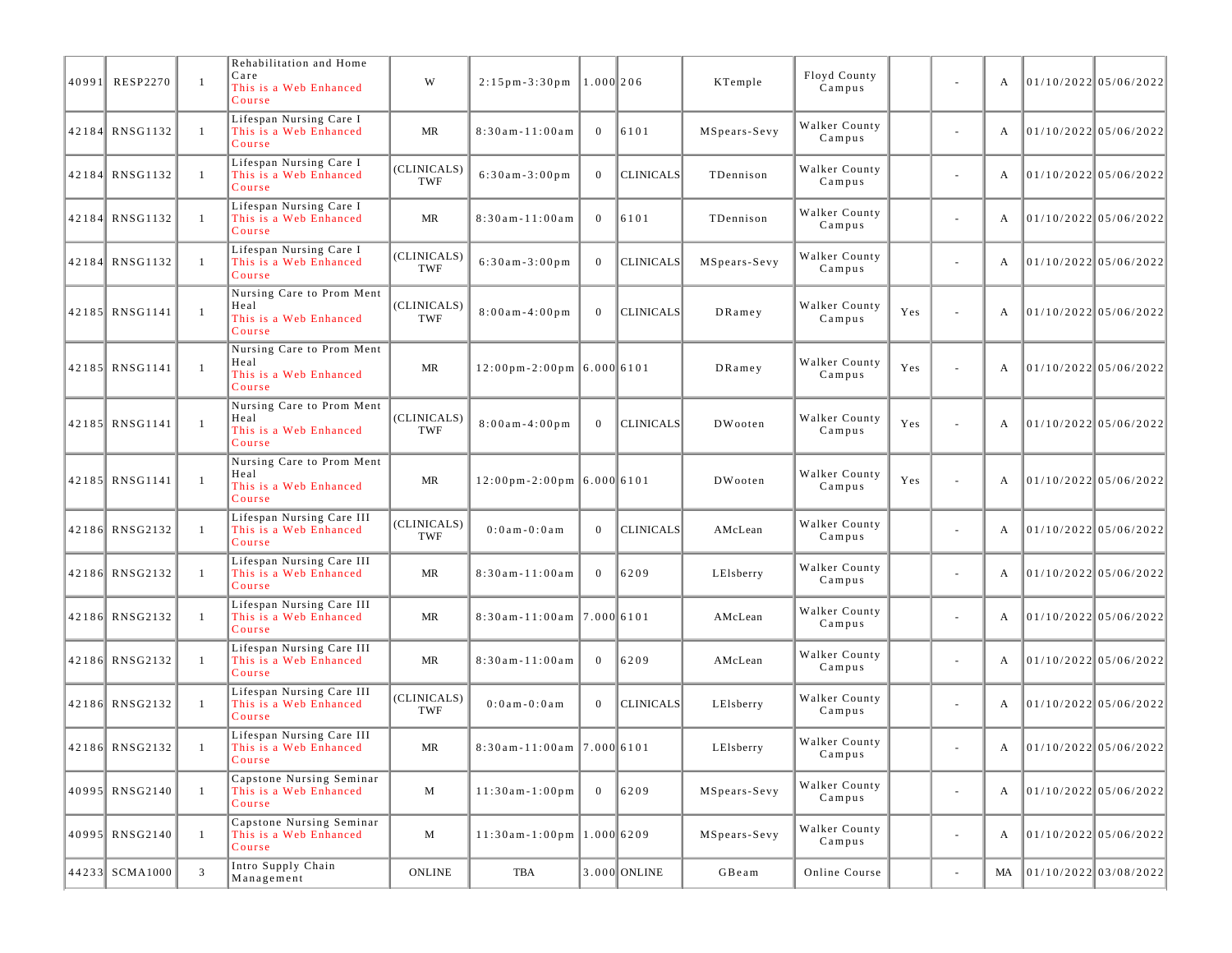|       | 44690 SCMA1003 | $\mathbf{1}$   | Int Transport & Logistics<br>Mang                                     | <b>ONLINE</b> | TBA                                           |             | 3.000 ONLINE   | FSainton | Online Course                 |     |                          | MA | 01/10/2022 03/08/2022   |                         |
|-------|----------------|----------------|-----------------------------------------------------------------------|---------------|-----------------------------------------------|-------------|----------------|----------|-------------------------------|-----|--------------------------|----|-------------------------|-------------------------|
|       | 44691 SCMA1015 | -1             | E-Commerce in Sup Chain<br>Mang                                       | <b>ONLINE</b> | <b>TBA</b>                                    |             | 3.000 ONLINE   | FSainton | Online Course                 |     | $\overline{\phantom{a}}$ | B  | 03/09/2022 05/06/2022   |                         |
|       | 44829 SCMA1015 | 2              | E-Commerce in Sup Chain<br>Mang                                       | <b>ONLINE</b> | TBA                                           |             | 3.000 ONLINE   | GBeam    | Online Course                 | Yes | ÷,                       | MA | 01/10/2022 03/08/2022   |                         |
|       | 44692 SCMA2103 | $\overline{1}$ | Supply Chain Mang<br>Concepts                                         | <b>ONLINE</b> | TBA                                           |             | 3.000 ONLINE   | GBeam    | Online Course                 |     | ÷,                       | MA | 01/10/2022 03/08/2022   |                         |
|       | 43841 SCMA2106 | -1             | Key Iss in Global Integ Sup<br>Ch                                     | <b>ONLINE</b> | <b>TBA</b>                                    |             | 3.000 ONLINE   | GBeam    | Online Course                 |     | $\overline{\phantom{a}}$ | B  | 03/09/2022 05/06/2022   |                         |
|       | 43836 SCMA2200 | -1             | Capstone/Case Stud in Log<br>Mang                                     | <b>ONLINE</b> | TBA                                           |             | 3.000 ONLINE   | GBeam    | Online Course                 |     | A7                       | B  | 03/09/2022 05/06/2022   |                         |
|       | 43212 SCMA2900 | 2              | Logistics & Supp Mgmt<br>Intern                                       | <b>ONLINE</b> | TBA                                           |             | 3.000 ONLINE   | GBeam    | Online Course                 |     | A7                       | A  | $01/10/2022$ 05/06/2022 |                         |
|       | 43713 SOCI1101 | 10             | Introduction to Sociology                                             |               | $0:0$ a m $-0:0$ a m                          |             | 3.000 DADE     | RMcGee   | Dade County<br>High School    | Yes | H S                      | B  | $03/09/2022$ 05/06/2022 |                         |
|       | 44072 SOCI1101 | 11             | Introduction to Sociology                                             |               | $0:0$ a m $-0:0$ a m                          |             | 3.000 MCHS     | RMcGee   | Murray County<br>High         | Yes | H S                      | A  | $01/10/2022$ 05/06/2022 |                         |
|       | 44073 SOCI1101 | 12             | Introduction to Sociology                                             | <b>ONLINE</b> | TBA                                           |             | 3.000 ONLINE   | TCarmon  | Online Course                 |     |                          | A  | $01/10/2022$ 05/06/2022 |                         |
|       | 43820 SOCI1101 | 13             | Introduction to Sociology                                             |               | $0:0$ am $-0:0$ am                            | $3.000$ LHS |                | TCarmon  | LaFayette High<br>School      | Yes | НS                       | B  |                         | 03/09/2022 05/06/2022   |
|       | 44092 SOCI1101 | 15             | Introduction to Sociology                                             | <b>ONLINE</b> | TBA                                           |             | 3.000 ONLINE   | RMcGee   | Online Course                 |     | $\sim$                   | A  |                         | $01/10/2022$ 05/06/2022 |
| 44702 | SOCI1101       | 16             | Introduction to Sociology                                             |               | $0:0$ a m $-0:0$ a m                          |             | 3.000 GCHS     | KWilson  | Gordon Central<br>High School | Yes | H S                      | MA | $01/10/2022$ 03/08/2022 |                         |
|       | 44456 SOCI1101 | 3              | Introduction to Sociology                                             | <b>ONLINE</b> | <b>TBA</b>                                    |             | 3.000 ONLINE   | KWilson  | Online Course                 | Yes |                          | A  | $01/10/2022$ 05/06/2022 |                         |
| 41197 | SOCI1101       | 5              | Introduction to Sociology                                             | <b>ONLINE</b> | TBA                                           |             | 3.000 ONLINE   | TCarmon  | Online Course                 |     | ÷,                       | A  | 01/10/2022 05/06/2022   |                         |
|       | 44815 SOCI1101 | 6              | Introduction to Sociology                                             | <b>ONLINE</b> | TBA                                           |             | 3.000 ONLINE   | RMcGee   | Online Course                 |     | $\sim$                   | MA | 01/10/2022 03/08/2022   |                         |
| 44369 | SOCI1101       | 8              | Introduction to Sociology                                             | <b>ONLINE</b> | <b>TBA</b>                                    |             | 3.000 ONLINE   | KWilson  | Online Course                 | Yes |                          | A  | $01/10/2022$ 05/06/2022 |                         |
|       | 44656 SOCW2000 | -1             | Introduction to Social Work<br>This is a Web Enhanced<br>Course       | $\mathbf T$   | $9:30$ am-12:15pm 3.000 6211                  |             |                | PTurner  | Walker County<br>Campus       |     |                          | А  | $01/10/2022$ 05/06/2022 |                         |
|       | 44667 SOCW2040 | 2              | Behavioral Health<br>This is a Web Enhanced<br>Course                 | T             | $12:30$ pm-2:15pm 3.000 6211                  |             |                | A Summey | Walker County<br>Campus       |     | $\overline{\phantom{a}}$ | A  | 01/10/2022 05/06/2022   |                         |
|       | 44667 SOCW2040 | $\overline{2}$ | Behavioral Health<br>This is a Web Enhanced<br>Course                 | $\mathbf T$   | $12:30$ pm-2:15pm 3.000 6211                  |             |                | PTurner  | Walker County<br>Campus       |     | ÷,                       | A  | 01/10/2022 05/06/2022   |                         |
|       | 44668 SOCW2060 | $\mathbf{1}$   | Intro/Child Welfare Issues<br>This is a Web Enhanced<br>Course        | W             | $9:30$ am-12:15pm 3.000 6211                  |             |                | PTurner  | Walker County<br>Campus       |     |                          | А  | $01/10/2022$ 05/06/2022 |                         |
|       | 44669 SOCW2070 | $\mathbf{1}$   | Social<br>Policies&Programs/Aging<br>This is a Web Enhanced<br>Course | W             | $12:30$ pm-2:15pm 3.000 6211                  |             |                | PTurner  | Walker County<br>Campus       |     |                          | A  | 01/10/2022 05/06/2022   |                         |
|       | 44678 SOCW2080 | 2              | Social Work Fld Pract &<br>Sem I                                      | ONLINE        | TBA                                           |             | $6.000$ ONLINE | PTurner  | Online Course                 |     | $\overline{\phantom{a}}$ | A  | 01/10/2022 05/06/2022   |                         |
|       | 41001 SOCW2090 | -1             | Social Work Fld Pract &<br>Sem II                                     | ONLINE        | TBA                                           |             | $6.000$ ONLINE | PTurner  | Online Course                 |     | $\bar{a}$                | A  | 01/10/2022 05/06/2022   |                         |
|       | 41014 SPCH1101 | 10             | Public Speaking<br>This is a HYBRID Course                            | T             | $1:00 \text{ pm} - 2:15 \text{ pm}$ 3.000 114 |             |                | BPadgett | Floyd County<br>Campus        |     | $\overline{\phantom{a}}$ | A  | 01/10/2022 05/06/2022   |                         |
|       | 41015 SPCH1101 | 11             | Public Speaking<br>This is a HYBRID Course                            | W             | $9:30$ am - 10:45am 3.000 114                 |             |                | BPadgett | Floyd County<br>Campus        |     |                          | A  | 01/10/2022 05/06/2022   |                         |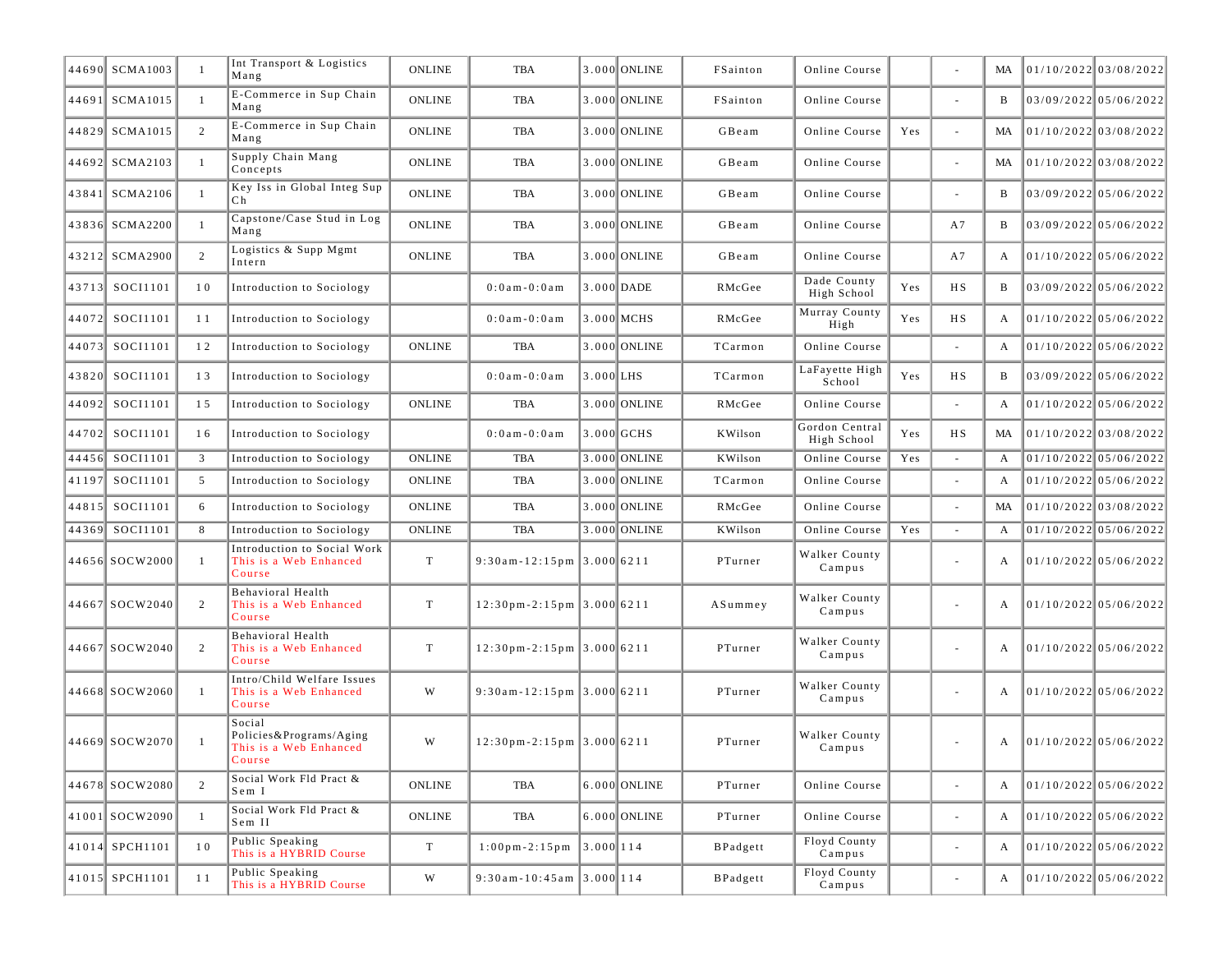| 42681 SPCH1101   | 5              | Public Speaking<br>This is a HYBRID Course                          | M                 | $5:30 \text{ pm} - 8:00 \text{ pm}$ 3.000 160     |                |                | ESimpson  | Floyd County<br>Campus              |     | ä,                       | A  | $01/10/2022$ 05/06/2022 |
|------------------|----------------|---------------------------------------------------------------------|-------------------|---------------------------------------------------|----------------|----------------|-----------|-------------------------------------|-----|--------------------------|----|-------------------------|
| 41012 SPCH1101   | 8              | Public Speaking<br>This is a HYBRID Course                          | W                 | $1:00 \text{ pm} - 2:15 \text{ pm}$ 3.000 114     |                |                | BPadgett  | Floyd County<br>Campus              |     | $\overline{\phantom{a}}$ | A  | 01/10/2022 05/06/2022   |
| 41013 SPCH1101   | 9              | Public Speaking<br>This is a HYBRID Course                          | $\mathbb{R}$      | $9:30$ am-10:45am 3.000 114                       |                |                | BPadgett  | Floyd County<br>Campus              |     | $\blacksquare$           | A  | $01/10/2022$ 05/06/2022 |
| 44746 SURG1010   | 2              | Intro to Surgical<br>Technology<br>This is a Web Enhanced<br>Course | <b>WR</b>         | $8:00$ am - 1:00 pm                               | $\overline{0}$ | 6109           | MBarrett  | Walker County<br>Campus             |     | $\overline{\phantom{a}}$ | 30 | 01/10/2022 03/01/2022   |
| 44746 SURG1010   | 2              | Intro to Surgical<br>Technology<br>This is a Web Enhanced<br>Course | MT                | $9:00$ am-11:00am 8.000 6109                      |                |                | MBarrett  | Walker County<br>Campus             |     | $\overline{\phantom{a}}$ | 30 | 01/10/2022 03/01/2022   |
| 44747 SURG1020   | 1              | Principles of Surgical Tech<br>This is a Web Enhanced<br>Course     | MT                | $11:15$ am - 1:15 pm   7.000 6109                 |                |                | MBarrett  | Walker County<br>Campus             |     | ÷.                       | 30 | 01/10/2022 03/01/2022   |
| 44747 SURG1020   | 1              | Principles of Surgical Tech<br>This is a Web Enhanced<br>Course     | WR                | $1:30$ pm - 4:30 pm                               | $\overline{0}$ | 6109           | MBarrett  | Walker County<br>Campus             |     | $\overline{\phantom{a}}$ | 30 | 01/10/2022 03/01/2022   |
| 41135 SURG1080   | $\mathbf{1}$   | Surgical Microbiology<br>This is a Web Enhanced<br>Course           | WR                | $1:30 \text{ pm} - 3:30 \text{ pm}$ 2.000 6109    |                |                | MBarrett  | Walker County<br>Campus             |     | ÷                        |    | 03/17/2022 04/13/2022   |
| 41682 SURG2110   | $\mathbf{1}$   | Surgical Technology Clinical<br>This is a Web Enhanced<br>Course    | <b>MTWRF</b>      | $1:30 \text{ pm} - 3:30 \text{ pm}$ 3.000 6109    |                |                | CCochran  | Walker County<br>Campus             |     |                          | 9  | $04/14/2022$ 05/06/2022 |
| 44201 VAST1041   | $\overline{2}$ | Vascular I<br>This is a Web Enhanced<br>Course                      | W                 | $8:00$ am - 3:00 pm                               | 4.000  138     |                | CResch    | Floyd County<br>Campus              |     | $\sim$                   | A  | $01/10/2022$ 05/06/2022 |
| 42465 VAST2060   | $\mathbf{1}$   | Vascular Clinical I<br>This is a Web Enhanced<br>Course             | (CLINICALS)<br>RF | $8:00$ am-4:00pm $ 6.000 $ CLINICALS              |                |                | CResch    | Floyd County<br>Campus              |     | $\overline{\phantom{a}}$ | A  | 01/10/2022 05/06/2022   |
| 44546 WELD1000   | $\mathbf{1}$   | Intro To Welding<br>Technology<br>This is a Web Enhanced<br>Course  | <b>MTWR</b>       | 12:30pm-2:00pm 4.000 306                          |                |                | TDavidson | Walker County<br>Campus             |     |                          | A  | $01/10/2022$ 05/06/2022 |
| 44742 WELD1000   | 11             | Intro To Welding<br>Technology<br>This is a Web Enhanced<br>Course  | TR                | $4:45 \text{ pm} - 9:45 \text{ pm}$   4.000   104 |                |                | JBurrage  | Floyd County<br>Campus              |     |                          | MA | 01/10/2022 03/08/2022   |
| 44401   WELD1000 | 12             | Intro To Welding<br>Technology<br>This is a Web Enhanced<br>Course  | <b>MTWRF</b>      | $8:45am-9:45am$                                   |                | $ 4.000 $ GCHS | JBurrage  | Gordon<br>College/Career<br>Academy | Yes | H S                      | A  | $01/10/2022$ 05/06/2022 |
| 42235 WELD1000   | 2              | Intro To Welding<br>Technology<br>This is a Web Enhanced<br>Course  | <b>MTWR</b>       | $8:00am - 12:00pm$ 4.000 306                      |                |                | JCooper   | Walker County<br>Campus             |     |                          | 14 | 01/10/2022 02/14/2022   |
| 44547 WELD1000   | 3              | Intro To Welding<br>Technology<br>This is a Web Enhanced<br>Course  | WR                | $5:30 \text{ pm} - 8:00 \text{ pm}$ 4.000 306     |                |                | TDavidson | Walker County<br>Campus             |     | ä,                       | A  | 01/10/2022 05/06/2022   |
| 44601 WELD1000   | $\overline{4}$ | Intro To Welding<br>Technology<br>This is a Web Enhanced<br>Course  | <b>MTWR</b>       | $8:30$ am - 12:30pm 4.000 181                     |                |                | MDaniel   | Whitfield<br>Murray Campus          | Yes |                          | 15 | 02/15/2022 03/23/2022   |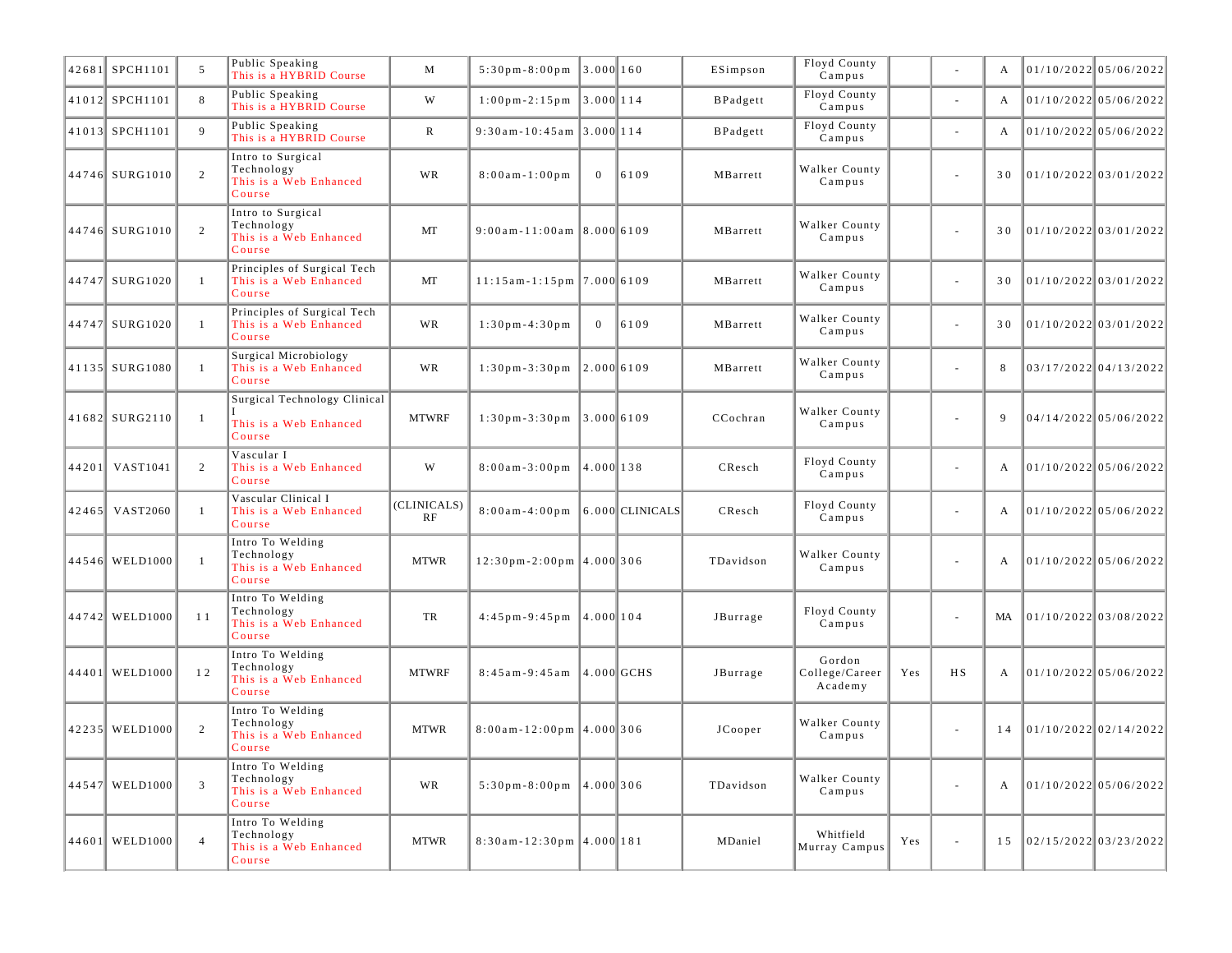| 44616 WELD1000   | 5               | Intro To Welding<br>Technology<br>This is a Web Enhanced<br>Course | <b>MTWRF</b> | 10:25am-11:25am 4.000 GCHS                        |           | JBurrage     | Gordon<br>College/Career<br>Academy | Yes | <b>HS</b>                | A  | $01/10/2022$ 05/06/2022 |
|------------------|-----------------|--------------------------------------------------------------------|--------------|---------------------------------------------------|-----------|--------------|-------------------------------------|-----|--------------------------|----|-------------------------|
| 44734 WELD1000   | 6               | Intro To Welding<br>Technology<br>This is a Web Enhanced<br>Course | <b>MTWR</b>  | $8:30$ am-12:30pm 4.000 104                       |           | DChadwick    | Floyd County<br>Campus              |     | $\overline{\phantom{a}}$ | 14 | 01/10/202202/14/2022    |
| 44736 WELD1000   | $7\phantom{.0}$ | Intro To Welding<br>Technology<br>This is a Web Enhanced<br>Course | <b>MW</b>    | $5:00 \text{ pm} - 9:45 \text{ pm}$               | 4.000 325 | MHayden      | Polk College<br>Career<br>Academy   |     | $\sim$                   | MA | 01/10/2022 03/08/2022   |
| 44787 WELD1000   | 8               | Intro To Welding<br>Technology<br>This is a Web Enhanced<br>Course | <b>MTWR</b>  | $1:30$ pm - 4:00 pm                               | 4.000 181 | MDaniel      | Whitfield<br>Murray Campus          |     | $\overline{\phantom{a}}$ | А  | $01/10/2022$ 05/06/2022 |
| 44788 WELD1000   | 9               | Intro To Welding<br>Technology<br>This is a Web Enhanced<br>Course | MT           | $5:30 \text{ pm} - 8:00 \text{ pm}$ 4.000 181     |           | MDaniel      | Whitfield<br>Murray Campus          |     | $\overline{\phantom{a}}$ | A  | $01/10/2022$ 05/06/2022 |
| 42236 WELD1010   | $\overline{1}$  | Oxyfuel and Plasma<br>Cutting<br>This is a Web Enhanced<br>Course  | <b>MTWR</b>  | $8:00$ am-12:00pm 4.000 306                       |           | JCooper      | Walker County<br>Campus             | Yes | $\sim$                   | 15 | $02/15/2022$ 03/23/2022 |
| 44780 WELD1010   | 11              | Oxyfuel and Plasma<br>Cutting<br>This is a Web Enhanced<br>Course  | <b>MTWRF</b> | $1:46$ pm-3:15pm 4.000 LFO HS                     |           | ADriscoll    | Laveview-Ft<br>Oglethorpe HS        | Yes | <b>HS</b>                | A  | 01/10/202205/06/2022    |
| 44400 WELD1010   | 12              | Oxyfuel and Plasma<br>Cutting<br>This is a Web Enhanced<br>Course  | <b>MTWRF</b> | 12:30pm-1:30pm 4.000 GCHS                         |           | JBurrage     | Gordon<br>College/Career<br>Academy | Yes | <b>HS</b>                | А  | $01/10/2022$ 05/06/2022 |
| 44602 WELD1010   | 2               | Oxyfuel and Plasma<br>Cutting<br>This is a Web Enhanced<br>Course  | <b>MTWR</b>  | $8:30$ am-12:30pm 4.000 181                       |           | MDaniel      | Whitfield<br>Murray Campus          | Yes | $\sim$                   | 14 | $01/10/2022$ 02/14/2022 |
| 44735 WELD1010   | $\overline{4}$  | Oxyfuel and Plasma<br>Cutting<br>This is a Web Enhanced<br>Course  | <b>MTWR</b>  | $8:30$ am-12:30pm 4.000 104                       |           | DChadwick    | Floyd County<br>Campus              |     | $\overline{\phantom{a}}$ | 15 | $02/15/2022$ 03/23/2022 |
| 44758 WELD1010   | 5               | Oxyfuel and Plasma<br>Cutting<br>This is a Web Enhanced<br>Course  | <b>MW</b>    | $5:00 \text{ pm} - 9:45 \text{ pm}$  4.000 325    |           | MHayden      | Polk College<br>Career<br>Academy   |     | $\sim$                   | B  | 03/09/2022 05/06/2022   |
| 43815 WELD1010   | 6               | Oxyfuel and Plasma<br>Cutting<br>This is a Web Enhanced<br>Course  | <b>MTWRF</b> | 8:50am-9:15am 4.000 DADE                          |           | <b>NHall</b> | Dade County<br>High School          | Yes | H S                      | А  | $01/10/2022$ 05/06/2022 |
| 44789 WELD1010   |                 | Oxyfuel and Plasma<br>Cutting<br>This is a Web Enhanced<br>Course  | WR           | $5:30 \text{ pm} - 8:00 \text{ pm}$ 4.000 181     |           | MDaniel      | Whitfield<br>Murray Campus          |     |                          |    | 01/10/2022 05/06/2022   |
| $44094$ WELD1010 | 8               | Oxyfuel and Plasma<br>Cutting<br>This is a Web Enhanced<br>Course  | TR           | $4:45 \text{ pm} - 9:45 \text{ pm}$   4.000   104 |           | JBurrage     | Floyd County<br>Campus              |     | $\sim$                   | B  | $03/09/2022$ 05/06/2022 |
| 44548 WELD1030   | 2               | Blueprint Read/Welding<br>Tech<br>This is a Web Enhanced<br>Course | MT           | $5:30 \text{ pm} - 8:00 \text{ pm}$ 4.000 306     |           | TDavidson    | Walker County<br>Campus             |     | $\overline{\phantom{a}}$ | A  | 01/10/2022 05/06/2022   |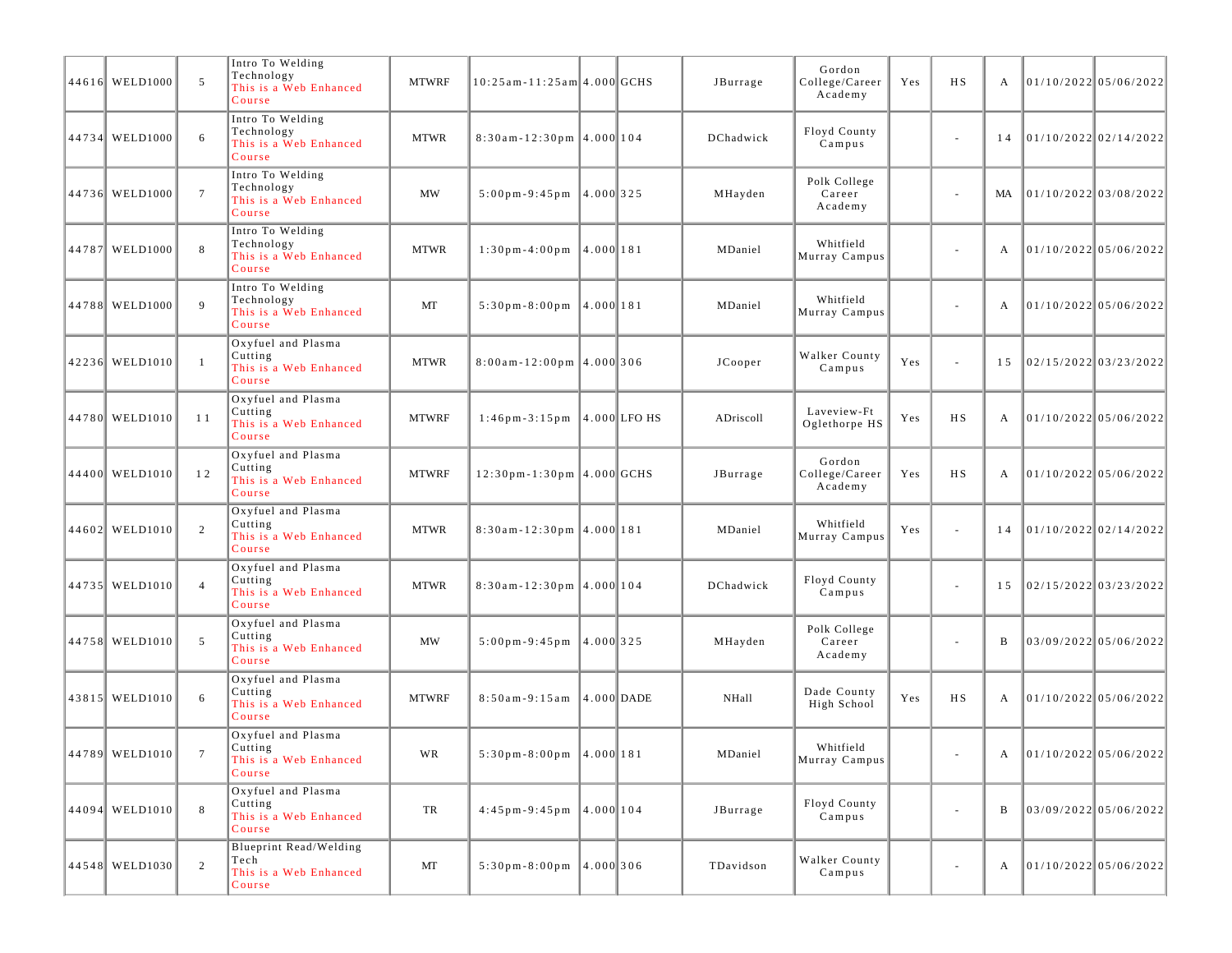| 42960 WELD1040 | -1              | Flat Shielded Metal Arc<br>Weld<br>This is a Web Enhanced<br>Course   | <b>MTWR</b>  | $8:30$ am-12:30pm 4.000 104                    |  | DChadwick        | Floyd County<br>Campus              |     | $\sim$                   | 16 | 03/24/2022 05/06/2022          |  |
|----------------|-----------------|-----------------------------------------------------------------------|--------------|------------------------------------------------|--|------------------|-------------------------------------|-----|--------------------------|----|--------------------------------|--|
| 44402 WELD1040 | 10              | Flat Shielded Metal Arc<br>Weld<br>This is a Web Enhanced<br>Course   | <b>MTWRF</b> | 12:30pm-1:30pm 4.000 GCHS                      |  | JBurrage         | Gordon<br>College/Career<br>Academy | Yes | <b>HS</b>                | А  | $01/10/2022$ 05/06/2022        |  |
| 42237 WELD1040 | 2               | Flat Shielded Metal Arc<br>Weld<br>This is a Web Enhanced<br>Course   | <b>WR</b>    | $5:30p m - 8:00p m$ 4.000 306                  |  | TDavidson        | Walker County<br>Campus             |     | $\sim$                   | A  | $01/10/2022$ 05/06/2022        |  |
| 41033 WELD1040 | 3               | Flat Shielded Metal Arc<br>Weld<br>This is a Web Enhanced<br>Course   | <b>MTWR</b>  | $8:00$ am-12:00pm 4.000 306                    |  | JCooper          | Walker County<br>Campus             | Yes | $\sim$                   | 16 | $03/24/2022$ 05/06/2022        |  |
| 44603 WELD1040 | 6               | Flat Shielded Metal Arc<br>Weld<br>This is a Web Enhanced<br>Course   | <b>MTWR</b>  | $8:30$ am-12:30pm 4.000 181                    |  | MDaniel          | Whitfield<br>Murray Campus          | Yes | $\sim$                   | 16 | 03/24/2022 05/06/2022          |  |
| 44741 WELD1040 | $7\phantom{.0}$ | Flat Shielded Metal Arc<br>Weld<br>This is a Web Enhanced<br>Course   | MW           | $5:00 \text{ pm} - 9:45 \text{ pm}$  4.000 325 |  | MHayden          | Polk College<br>Career<br>Academy   |     | $\overline{\phantom{a}}$ | MA | 01/10/2022 03/08/2022          |  |
| 44790 WELD1040 | 8               | Flat Shielded Metal Arc<br>Weld<br>This is a Web Enhanced<br>Course   | MT           | $5:30 \text{ pm} - 8:00 \text{ pm}$ 4.000 181  |  | MDaniel          | Whitfield<br>Murray Campus          |     | $\sim$                   | A  | $01/10/2022$ 05/06/2022        |  |
| 44604 WELD1050 | $\overline{1}$  | Horizon Shielded Metal<br>ArcWeld<br>This is a Web Enhanced<br>Course | <b>MTWR</b>  | $8:30$ am-12:30pm 4.000 181                    |  | MDaniel          | Whitfield<br>Murray Campus          |     | $\overline{\phantom{a}}$ | 14 | 01/10/2022 02/14/2022          |  |
| 42239 WELD1050 | 2               | Horizon Shielded Metal<br>ArcWeld<br>This is a Web Enhanced<br>Course | <b>MTWR</b>  | $8:00am - 12:00pm$ 4.000 306                   |  | JCooper          | Walker County<br>Campus             |     | $\sim$                   | 14 | 01/10/2022 02/14/2022          |  |
| 44737 WELD1050 | 3               | Horizon Shielded Metal<br>ArcWeld<br>This is a Web Enhanced<br>Course | <b>MTWR</b>  | $8:30$ am-12:30pm 4.000 104                    |  | DChadwick        | Floyd County<br>Campus              |     | $\overline{\phantom{a}}$ | 14 | $01/10/2022$ 02/14/2022        |  |
| 44759 WELD1050 | $\overline{4}$  | Horizon Shielded Metal<br>ArcWeld<br>This is a Web Enhanced<br>Course | MW           | $5:00 \text{ pm} - 9:45 \text{ pm}$  4.000 325 |  | MHayden          | Polk College<br>Career<br>Academy   |     | $\overline{\phantom{a}}$ | B  | 03/09/2022 05/06/2022          |  |
| 44791 WELD1050 | 5               | Horizon Shielded Metal<br>ArcWeld<br>This is a Web Enhanced<br>Course | <b>WR</b>    | $5:30 \text{ pm} - 8:00 \text{ pm}$ 4.000 181  |  | MDaniel          | Whitfield<br>Murray Campus          |     | $\overline{\phantom{a}}$ | A  | $01/10/2022$ 05/06/2022        |  |
| 44549 WELD1060 |                 | Vert Shielded Metal Arc<br>Weld<br>This is a Web Enhanced<br>Course   | <b>MTWR</b>  | $8:00am-12:00pm$ 4.000 306                     |  | $_{\rm JCooper}$ | Walker County<br>Campus             |     |                          |    | $15$   02/15/2022   03/23/2022 |  |
| 44605 WELD1060 | 2               | Vert Shielded Metal Arc<br>Weld<br>This is a Web Enhanced<br>Course   | <b>MTWR</b>  | $8:30$ am-12:30pm 4.000 181                    |  | MDaniel          | Whitfield<br>Murray Campus          |     | $\sim$                   | 15 | 02/15/2022 03/23/2022          |  |
| 44738 WELD1060 | 3               | Vert Shielded Metal Arc<br>Weld<br>This is a Web Enhanced<br>Course   | <b>MTWR</b>  | $8:30$ am-12:30pm 4.000 104                    |  | DChadwick        | Floyd County<br>Campus              |     | $\overline{\phantom{a}}$ | 15 | 02/15/2022 03/23/2022          |  |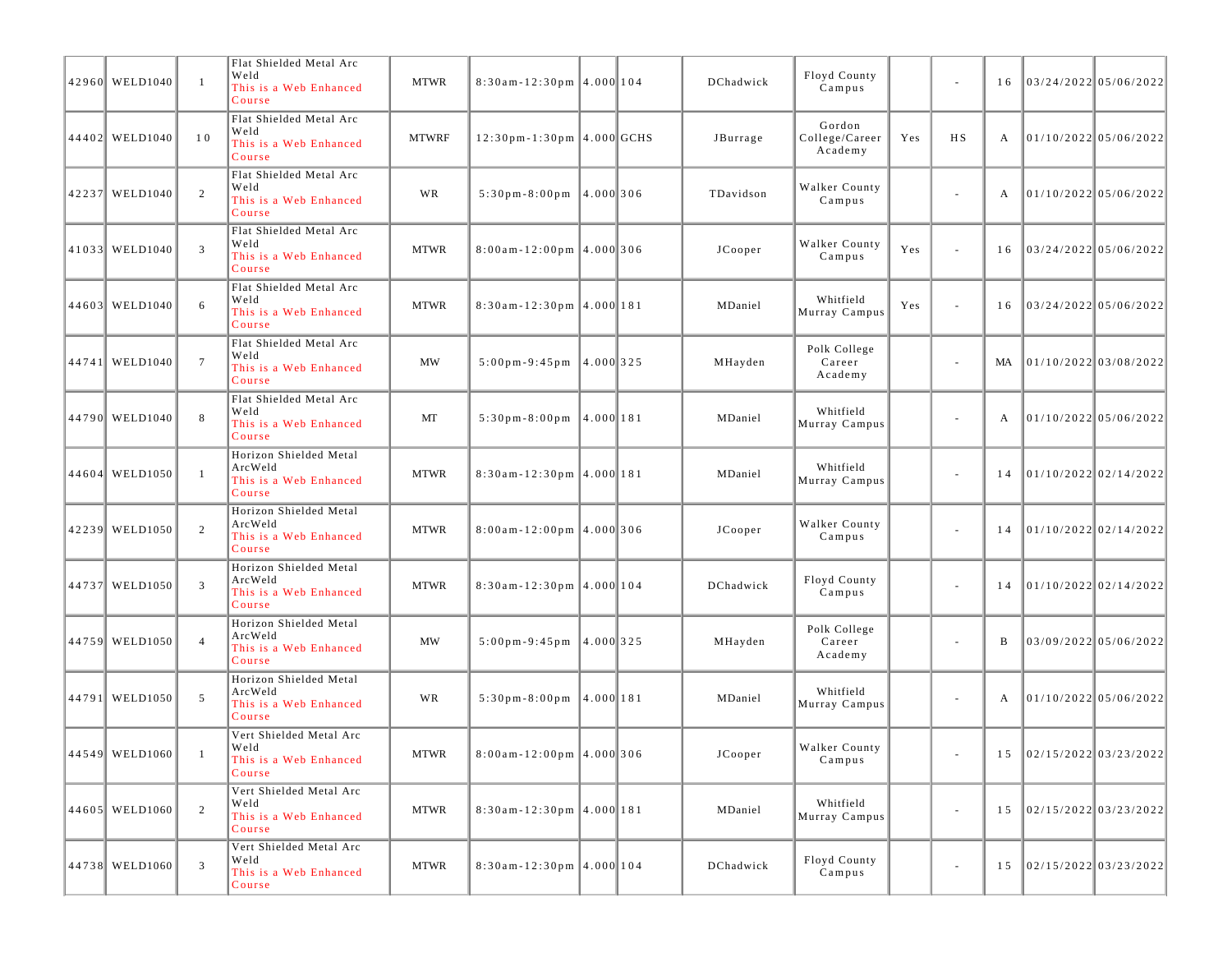| 44743 WELD1060 | $\overline{4}$  | Vert Shielded Metal Arc<br>Weld<br>This is a Web Enhanced<br>Course   | TR           | $4:45p m - 9:45p m$                       | 14.0001104 |                | JBurrage  | Floyd County<br>Campus            |     |                             | MA           | $01/10/2022$ 03/08/2022 |  |
|----------------|-----------------|-----------------------------------------------------------------------|--------------|-------------------------------------------|------------|----------------|-----------|-----------------------------------|-----|-----------------------------|--------------|-------------------------|--|
| 42012 WELD1070 | $\mathbf{1}$    | Overhead Shield Metal Arc<br>Weld<br>This is a Web Enhanced<br>Course | <b>MTWR</b>  | $8:30$ am-12:30pm 4.000 104               |            |                | DChadwick | Floyd County<br>Campus            | Yes | $\sim$                      | 16           | 03/24/2022  05/06/2022  |  |
| 44606 WELD1070 | 2               | Overhead Shield Metal Arc<br>Weld<br>This is a Web Enhanced<br>Course | <b>MTWR</b>  | $8:30$ am-12:30pm 4.000 181               |            |                | MDaniel   | Whitfield<br>Murray Campus        |     | $\sim$                      | 16           | 03/24/2022 05/06/2022   |  |
| 41043 WELD1070 | 3               | Overhead Shield Metal Arc<br>Weld<br>This is a Web Enhanced<br>Course | <b>MTWR</b>  | $8:00am - 12:00pm$ 4.000 306              |            |                | JCooper   | Walker County<br>Campus           |     | $\sim$                      | 16           | 03/24/2022 05/06/2022   |  |
| 44744 WELD1070 | 5               | Overhead Shield Metal Arc<br>Weld<br>This is a Web Enhanced<br>Course | TR           | $4:45 \text{ p m} - 9:45 \text{ p m}$     | 4.000 104  |                | JBurrage  | Floyd County<br>Campus            |     | ÷.                          | $\mathbf B$  | $03/09/2022$ 05/06/2022 |  |
| 44760 WELD1070 | 6               | Overhead Shield Metal Arc<br>Weld<br>This is a Web Enhanced<br>Course | <b>MW</b>    | $5:00 \,\mathrm{p m-9}:45 \,\mathrm{p m}$ | 14.0001325 |                | MHayden   | Polk College<br>Career<br>Academy |     | $\sim$                      | MA           | $01/10/2022$ 03/08/2022 |  |
| 44792 WELD1070 | $7\phantom{.0}$ | Overhead Shield Metal Arc<br>Weld<br>This is a Web Enhanced<br>Course | MT           | $5:30$ pm - $8:00$ pm                     | 4.000 181  |                | MDaniel   | Whitfield<br>Murray Campus        |     | $\sim$                      | $\mathbf{A}$ | $01/10/2022$ 05/06/2022 |  |
| 42240 WELD1090 | $\overline{1}$  | Gas Metal Arc Welding<br>This is a Web Enhanced<br>Course             | WR           | $5:30p m - 8:00p m$                       | 4.000 306  |                | TDavidson | Walker County<br>Campus           |     | $\sim$                      | $\mathbf{A}$ | 01/10/2022 05/06/2022   |  |
| 44739 WELD1090 | 2               | Gas Metal Arc Welding<br>This is a Web Enhanced<br>Course             | <b>MTWR</b>  | $8:30$ am-12:30pm 4.000 104               |            |                | DChadwick | Floyd County<br>Campus            |     | $\sim$                      | 14           | $01/10/2022$ 02/14/2022 |  |
| 44761 WELD1090 | 3               | Gas Metal Arc Welding<br>This is a Web Enhanced<br>Course             | MW           | $5:00 \text{ pm} - 9:45 \text{ pm}$       | 4.000 325  |                | MHayden   | Polk College<br>Career<br>Academy |     | $\sim$                      | B            | 03/09/2022 05/06/2022   |  |
| 44144 WELD1090 | $\overline{4}$  | Gas Metal Arc Welding<br>This is a Web Enhanced<br>Course             | <b>MTWRF</b> | $8:50am - 9:15am$                         |            | $ 4.000 $ DADE | NHall     | Dade County<br>High School        | Yes | H S                         | $\mathbf{A}$ | 01/10/2022 05/06/2022   |  |
| 44793 WELD1090 | 8               | Gas Metal Arc Welding<br>This is a Web Enhanced<br>Course             | <b>WR</b>    | $5:30 \text{ pm} - 8:00 \text{ pm}$       | 4.000 181  |                | MDaniel   | Whitfield<br>Murray Campus        |     | $\omega$                    | $\mathbf{A}$ | $01/10/2022$ 05/06/2022 |  |
| 44740 WELD1110 | $\overline{1}$  | Gas Tungsten Arc Welding<br>This is a Web Enhanced<br>Course          | <b>MTWR</b>  | $8:30$ am-12:30pm 4.000 104               |            |                | DChadwick | Floyd County<br>Campus            |     | $\sim$                      | 15           | $02/15/2022$ 03/23/2022 |  |
| 42241 WELD1110 | 2               | Gas Tungsten Arc Welding<br>This is a Web Enhanced<br>Course          | <b>MTWR</b>  | $12:30$ pm - 2:00pm $ 4.000 306$          |            |                | TDavidson | Walker County<br>Campus           |     | $\sim$                      | A            | $01/10/2022$ 05/06/2022 |  |
| 44797 WELD1110 | 3               | Gas Tungsten Arc Welding<br>This is a Web Enhanced<br>Course          | <b>MTWR</b>  | $8:30$ am-12:30pm 4.000 181               |            |                | MDaniel   | Whitfield<br>Murray Campus        | Yes | $\mathcal{L}_{\mathcal{A}}$ | 14           | 01/10/2022 02/14/2022   |  |
| 43840 WELD1120 | $\overline{1}$  | Preparation/Industrial<br>Oualifi<br>This is a Web Enhanced<br>Course | <b>MTWR</b>  | $8:30$ am-12:30pm 4.000 104               |            |                | DChadwick | Floyd County<br>Campus            |     | $\sim$                      | 16           | $03/24/2022$ 05/06/2022 |  |